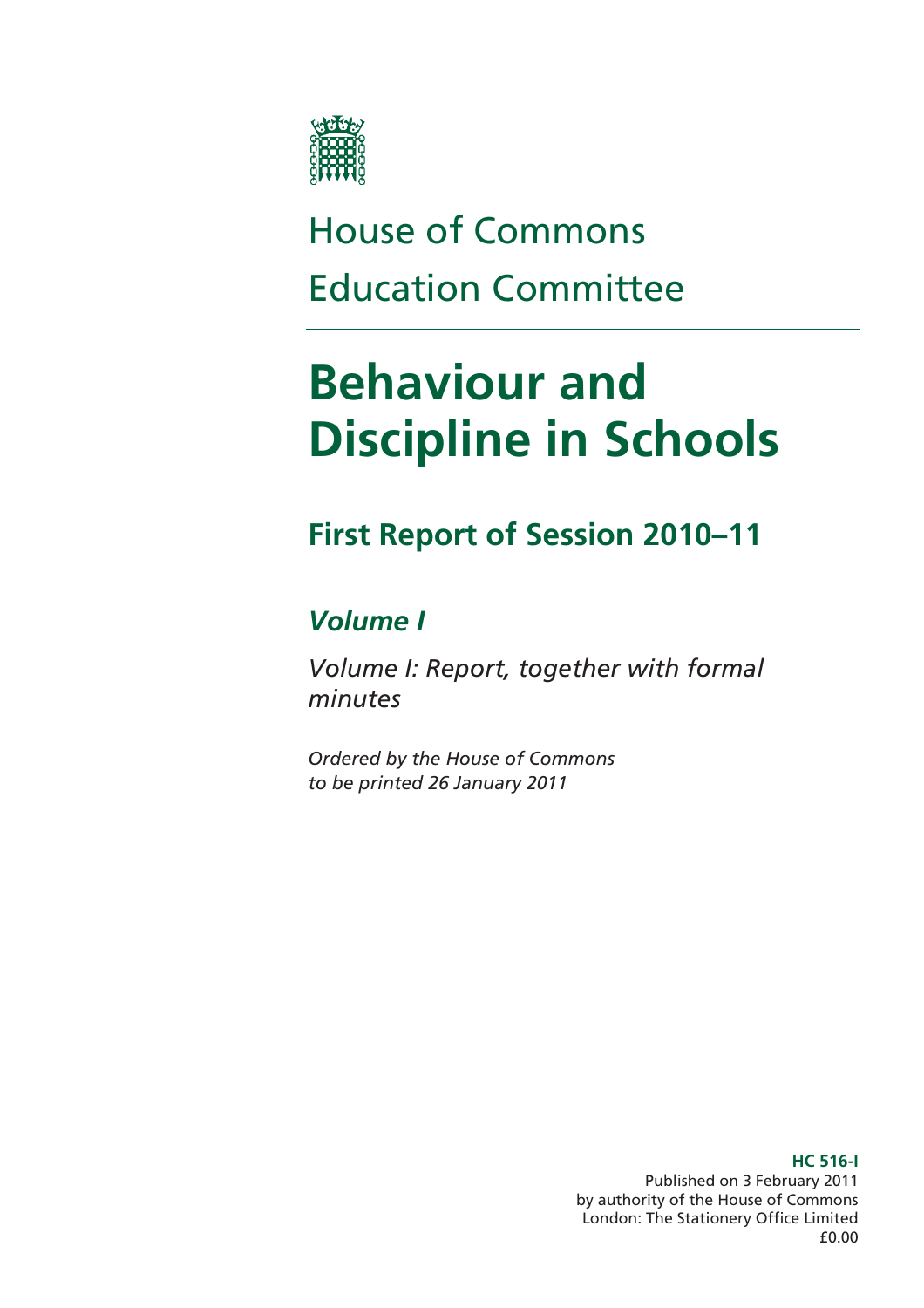#### **The Education Committee**

The Education Committee is appointed by the House of Commons to examine the expenditure, administration and policy of the Department for Education and its associated public bodies.

#### **Membership at time Report agreed:**

Mr Graham Stuart MP *(Conservative, Beverley & Holderness)* (Chair) Neil Carmichael MP *(Conservative, Stroud)*  Nic Dakin MP *(Labour, Scunthorpe)*  Bill Esterson MP, *(Labour, Sefton Central)*  Pat Glass MP *(Labour, North West Durham)*  Damian Hinds MP *(Conservative, East Hampshire)*  Charlotte Leslie MP *(Conservative, Bristol North West)*  Ian Mearns MP *(Labour, Gateshead)*  Tessa Munt MP *(Liberal Democrat, Wells)*  Lisa Nandy MP *(Labour, Wigan)*  Craig Whittaker MP *(Conservative, Calder Valley)* 

#### **Powers**

The Committee is one of the departmental select committees, the powers of which are set out in House of Commons Standing Orders, principally in SO No 152. These are available on the Internet via www.parliament.uk

#### **Publications**

The Reports and evidence of the Committee are published by The Stationery Office by Order of the House. All publications of the Committee (including press notices) are on the Internet at www.parliament.uk/education-committee

#### **Committee staff**

The current staff of the Committee are Kenneth Fox (Clerk), Elisabeth Bates (Second Clerk), Emma Gordon (Committee Specialist), Benjamin Nicholls (Committee Specialist), Ameet Chudasama (Senior Committee Assistant), Kathryn Smith (Committee Assistant), Steven Price (Committee Support Assistant), and Brendan Greene (Office Support Assistant)

#### **Contacts**

All correspondence should be addressed to the Clerk of the Education Committee, House of Commons, 7 Millbank, London SW1P 3JA. The telephone number for general enquiries is 020 7219 6181; the Committee's e-mail address is educom@parliament.uk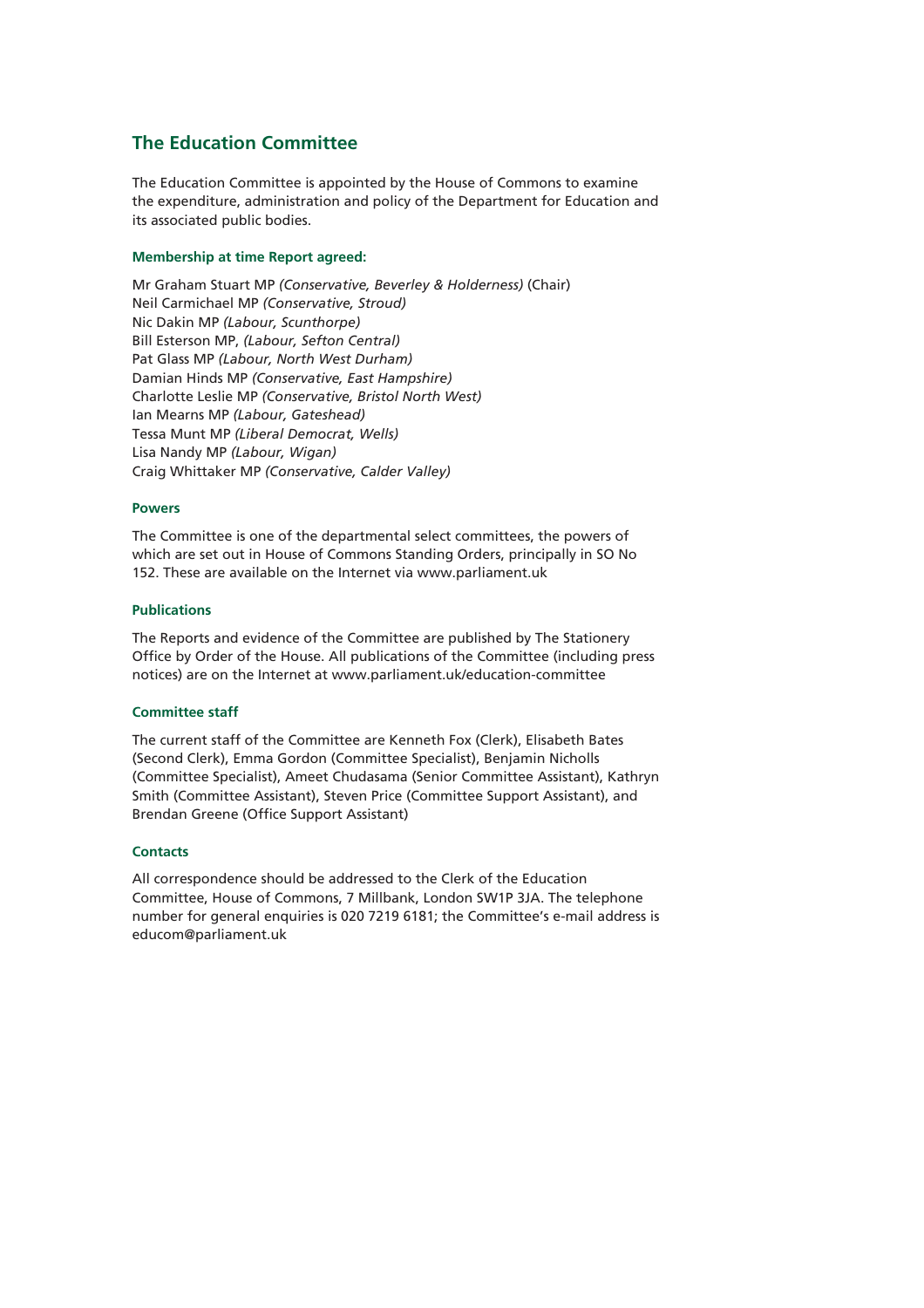### **Contents**

| <b>Report</b><br>Page |                                                                              |    |
|-----------------------|------------------------------------------------------------------------------|----|
|                       | <b>Summary</b>                                                               | 3  |
| 1                     | <b>Introduction</b>                                                          | 7  |
| $\overline{2}$        | The nature, level and impact of challenging behaviour in schools: perception |    |
|                       | or reality?                                                                  | 9  |
|                       | The nature and level of challenging behaviour in schools                     | 9  |
|                       | The impact of poor behaviour on learning                                     | 12 |
|                       | Establishing an accurate picture of behaviour in schools                     | 14 |
|                       | The role of Ofsted in assessing standards of behaviour                       | 15 |
| 3                     | <b>Enabling and cultivating good behaviour</b>                               | 17 |
|                       | The impact of teaching quality on behaviour                                  | 17 |
|                       | The importance of basic skills in reading, numbers, communication and        |    |
|                       | comprehension                                                                | 18 |
|                       | "What works": sharing good practice                                          | 20 |
| 4                     | Leading and managing good behaviour; challenging poor practice               | 24 |
|                       | School behaviour policies                                                    | 24 |
|                       | Leadership of behaviour policies                                             | 26 |
|                       | Role of the governing body                                                   | 27 |
| 5                     | Equipping teachers with the skills and tools to manage behaviour: new        |    |
|                       | powers                                                                       | 29 |
|                       | Powers of search and restraint                                               | 29 |
|                       | Abolition of 24 hour notice of detention                                     | 31 |
|                       | Independent Appeal Panels for school exclusions                              | 32 |
| 6                     | Equipping teachers with the skills and tools to manage behaviour: teacher    |    |
|                       | training and continuing professional development                             | 34 |
|                       | Training for teachers on identifying and supporting pupils with special      |    |
|                       | educational needs and disability                                             | 36 |
| $\overline{ }$        | <b>Managing exclusions</b>                                                   | 39 |
|                       | Early identification of and intervention with pupils at risk of exclusion    | 41 |
|                       | Alternative provision                                                        | 44 |
|                       | Behaviour and Attendance Partnerships (BAPs)                                 | 47 |
| 8                     | <b>Specialist services</b>                                                   | 50 |
|                       | <b>Educational psychology services</b>                                       | 51 |
|                       | <b>Child and Adolescent Mental Health Services</b>                           | 52 |
|                       | Annex 1: Visit to New Woodlands School, 19 October 2010                      | 56 |
|                       | Annex 2: Visit to Leicester, 11 November 2010                                | 60 |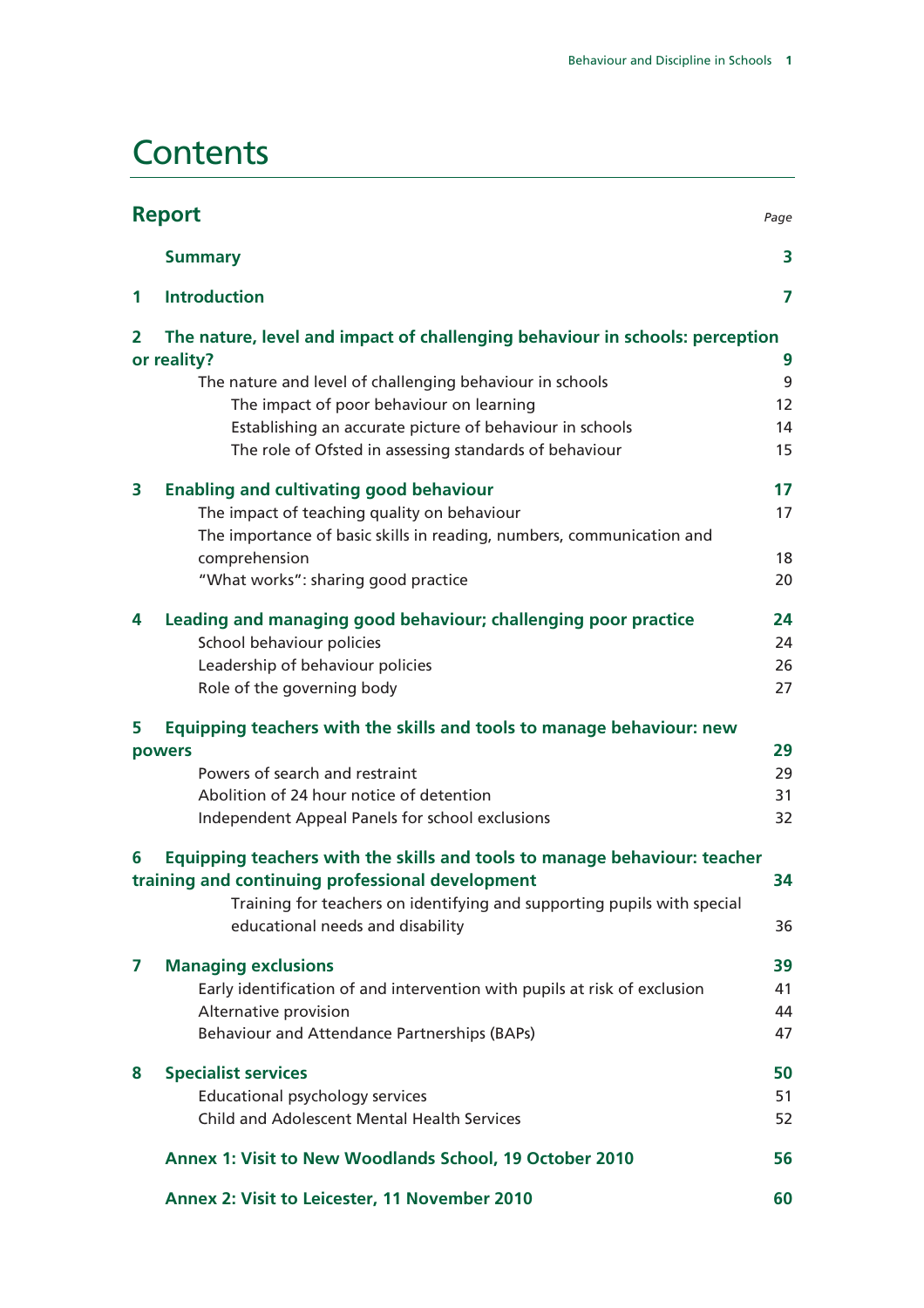| Meeting with Leicester City Council<br>Visit to Beaumont Leys School<br>Afternoon session with Leicestershire County Council and partners | 60<br>65<br>67 |  |
|-------------------------------------------------------------------------------------------------------------------------------------------|----------------|--|
| <b>Conclusions and recommendations</b>                                                                                                    | 70             |  |
|                                                                                                                                           |                |  |
| <b>Formal Minutes</b>                                                                                                                     | 76             |  |
| <b>Witnesses</b>                                                                                                                          | 77             |  |
| List of printed written evidence                                                                                                          | 78             |  |
| List of additional written evidence                                                                                                       | 78             |  |
| List of Reports from the Committee during the current Parliament                                                                          |                |  |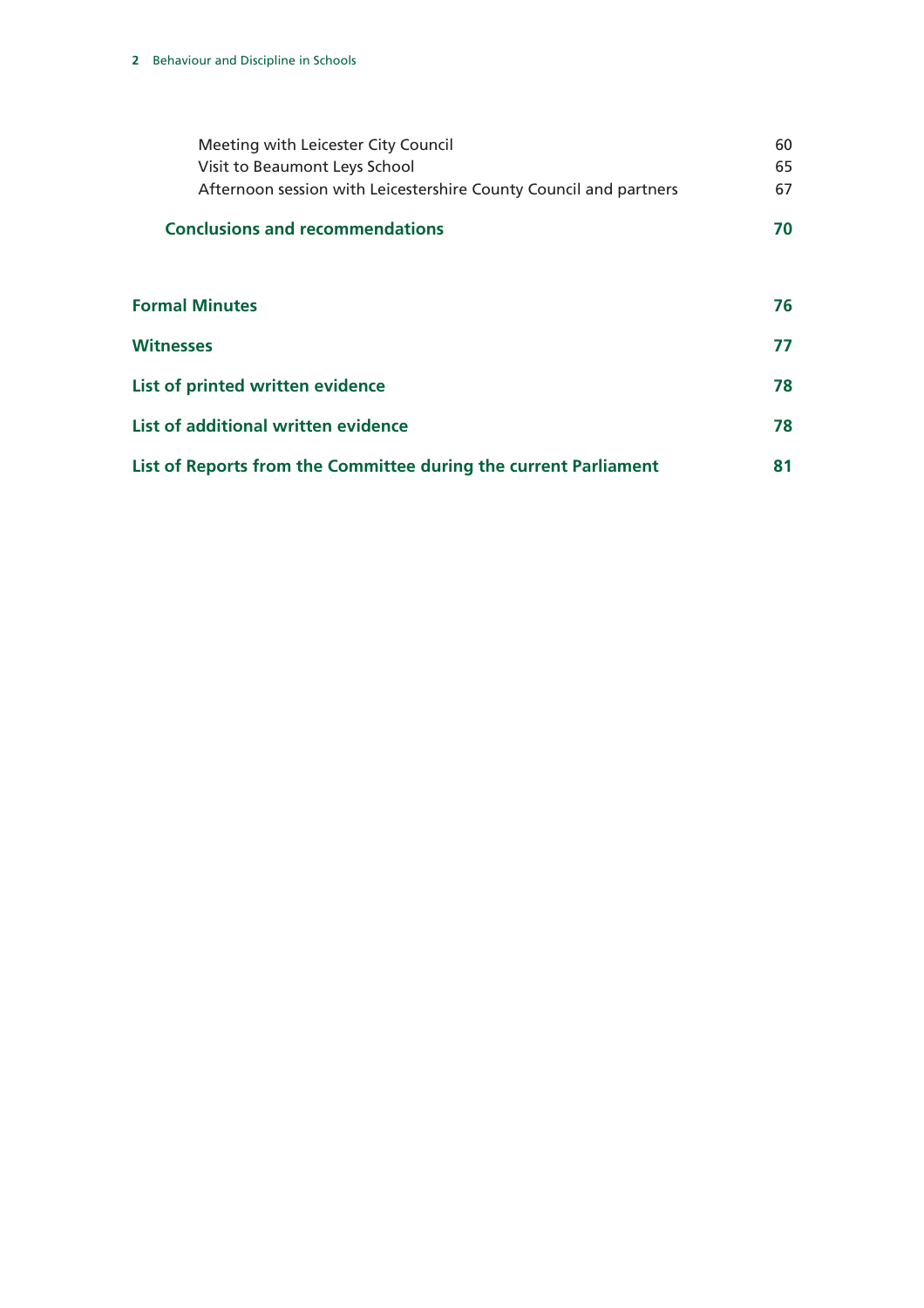### **Summary**

Good order is essential in a school if children are to be able to fulfil their learning potential. Poor and disruptive behaviour in the classroom reduces children's ability to concentrate and absorb information; and it unsettles children and causes immense stress for teachers. Children who are excluded from school because of their behaviour underachieve academically and are at a high risk of disengagement from education and from making a positive contribution to society. Persistent poor behaviour in schools can have far-reaching and damaging consequences for children and can limit their horizons: this is not a problem to be ignored.

Data on behaviour currently collected by the Department does not fully represent the nature of behaviour in schools—good or bad—and the impact of that behaviour upon staff, pupils, parents and carers. We have been unable, therefore, to come to any evidence-based or objective judgment on either the state of behaviour in schools today or whether there has been an improvement over time, as some people believe. The Department should collect sample data on all serious incidents in schools—not just those which lead to a fixedterm or permanent exclusion—and should complement that with survey data from teachers, pupils, parents and carers. The data and questions should remain consistent over time.

A good school behaviour policy, agreed and communicated to all staff, governors, pupils, parents and carers, consistently applied, is the basis of an effective approach to managing behaviour. Teachers need to feel that they have the support of the school leadership in applying the behaviour policy, and we therefore support proposals in the White Paper *The Importance of Teaching* to reform the National Professional Qualification for Headship, to give clearer emphasis on leading and supporting staff in maintaining and improving standards of behaviour in schools. Governors have an important role in challenging and supporting headteachers to ensure that behaviour policies are applied consistently, and we hope that take-up of training for chairs of governors, to be provided by the National College, will be high.

The recent White Paper made no mention of the work which schools can and should undertake with parents and carers to reinforce and promote good behaviour and to address poor behaviour by children. Schools should see it as part of their core work to be proactive in establishing relationships with parents and carers, particularly those who are hard to reach, rather than waiting for problems to occur.

We heard that pupils who are positively engaged in learning are less likely to have behaviour problems. If the future curriculum is to have a beneficial effect on standards of behaviour in the classroom, it will need to meet the needs of all pupils and contain a mix of academic and vocational subjects, while being differentiated and enjoyable. Basic skills in literacy and comprehension are crucial: schools need to be obsessed with ensuring that children have the reading, communication and comprehension skills they need to get the most out of their education, and they must be ready to provide any additional support needed. The Government should broaden the assessment of six-year-olds to include an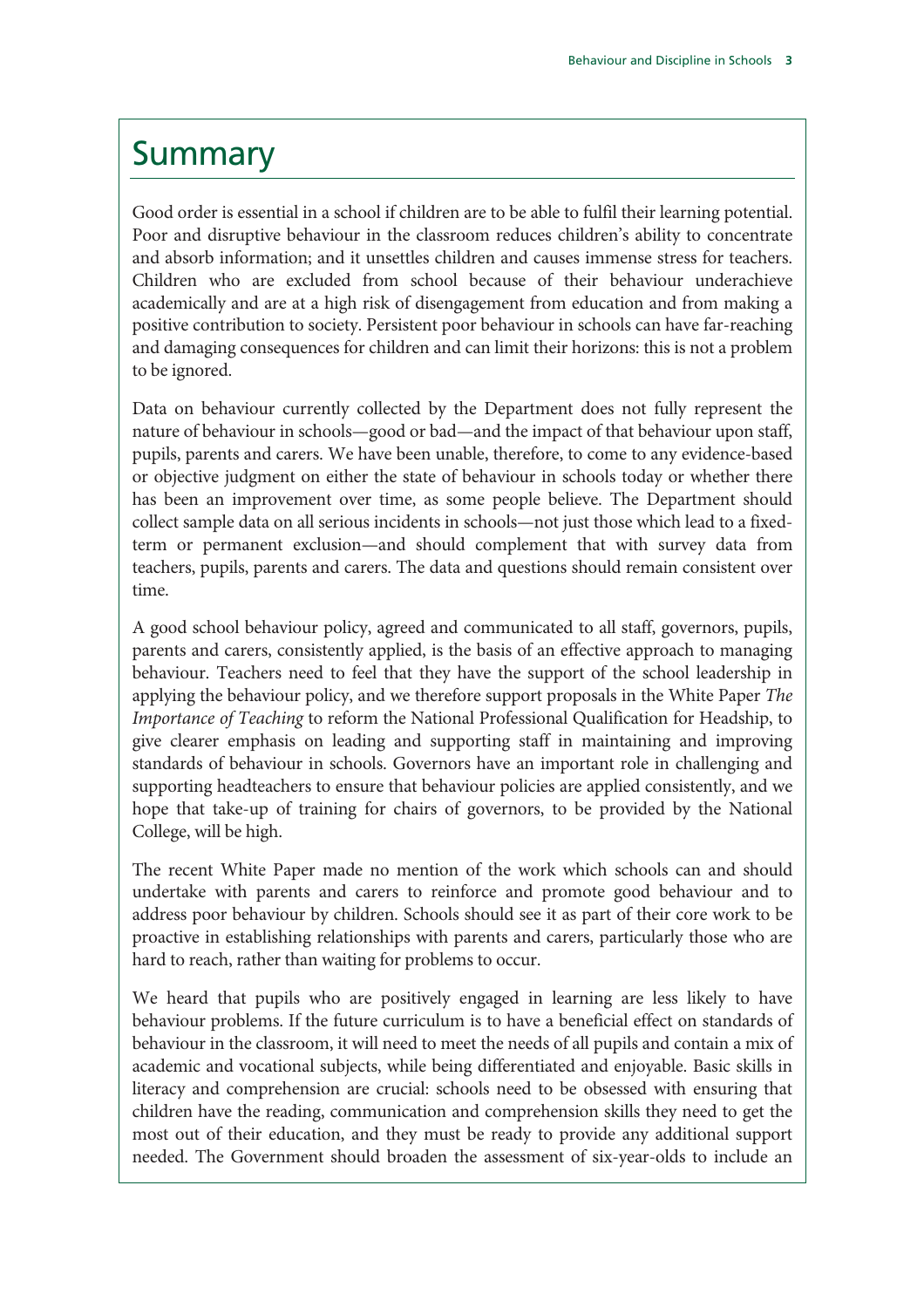assessment of speaking and listening ability.

We acknowledge proposals in the Schools White Paper to legislate to abolish the requirement for schools to give parents 24 hours' notice of detentions outside school hours, and we trust that schools will make sensible and appropriate use of these powers. Schools must be particularly sensitive to the needs of young carers and those with transport difficulties.

Repeatedly we heard from teachers that there are various practical techniques for managing behaviour effectively, but these are poorly disseminated.

We welcome the increased focus on the importance of initial teacher training and continuing professional development on behaviour contained in the Schools White Paper, and we support the shift towards more school-centred and employment-based training and development—including the introduction of 'Teaching Schools' and University Training Schools. The forthcoming Green Paper on special educational needs and disability should include a clear expectation that schools should invest in training their staff on identification of special educational needs and on links between special educational needs and behaviour.

We support greater freedoms for schools to commission their own alternative provision and to decide how best to spend money to support good behaviour, as long as they are accompanied by robust quality assurance. However, the Government should clarify how schools will be funded to meet the total costs of providing full-time provision for permanently excluded pupils, whether through the Pupil Premium or other funding streams.

We recommend that there should be a 'trigger' for an assessment of need, which may include special educational need, based on exclusion, for example a number of fixed period exclusions or a permanent exclusion. Not only would this ensure that children with undiagnosed special educational needs do not 'fall through the net': it would provide information of use to a future provider in meeting the needs of the excluded child.

We support the retention of independent appeals panels for exclusions. The new proposals for their functioning, as outlined in the White Paper, will need to be monitored and evaluated to assess whether they strike the right balance in the interests of schools, pupils and their parents and carers when exclusion occurs.

There is a risk that, as schools go through the transition from being dependent on local authority-provided services to having greater autonomy in purchasing their own support and services, some local authority services may be decommissioned, leaving schools, and more importantly pupils, without access to critical support. Local authorities should be required to maintain and resource a basic core of provision—particularly that which is targeted at responding to urgent or critical need—until schools' practice in commissioning and procuring their own support is well established.

The voluntary funding mechanism for educational psychology services has proved to be unsustainable. The Government must find a way forward, and one option might be for local authorities to continue to be responsible for educational psychology services, funded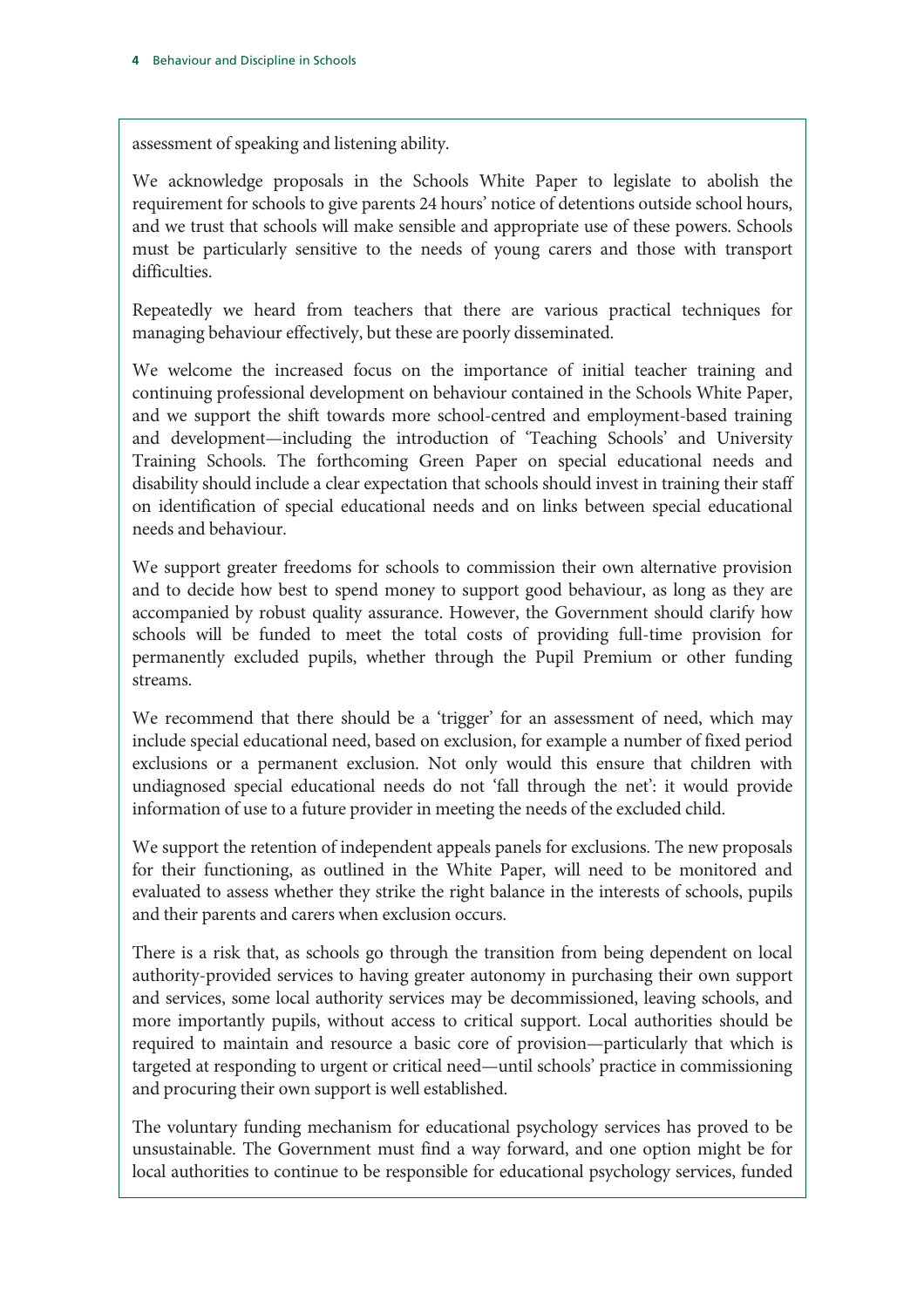through a compulsory levy on schools.

Many young people with behavioural issues or special educational needs also have mental health problems; but several witnesses told us of difficulties faced by schools in accessing Child and Adolescent Mental Health Services (CAMHS). Sir Alan Steer told us that a national scandal 'hovers around' children's mental health; but we are in no doubt that the CAMHS situation is scandalous and that there are very serious shortcomings in access. The Department for Education and the Department of Health must co-operate in order to find a way of allowing schools to have easier and speedier access. Schools, local authorities and health services should agree how referrals to CAMHS should work and who should be referred.

The Government should consider passing the responsibility for budgets and commissioning of all children's community health services (including mental health services and speech, language and communications needs specialist services) to local authorities, in order to provide a more streamlined service to young people and their families, bridging the gap between 'specialist' and 'non-specialist' interventions.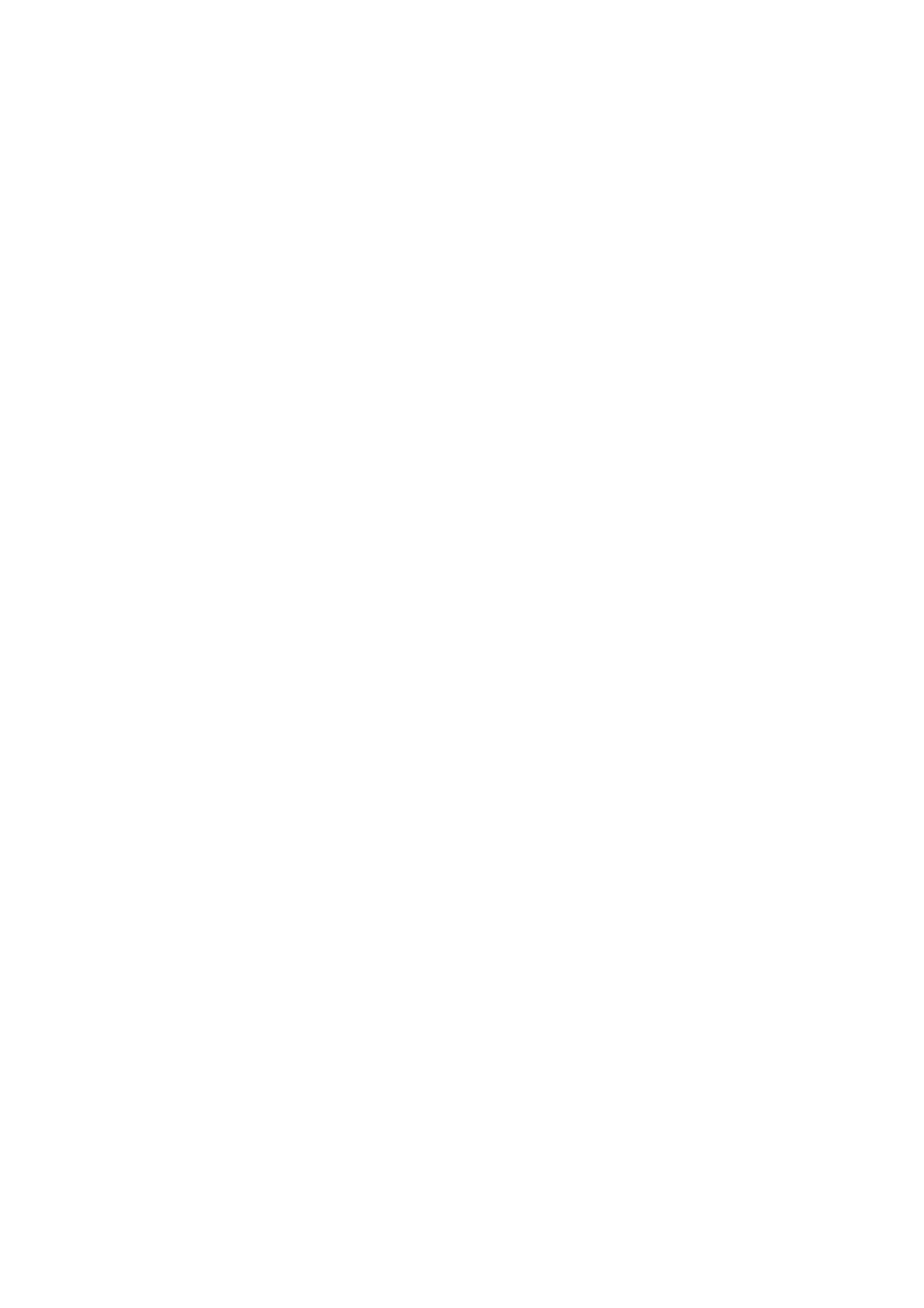# 1 Introduction

1. Nearly twenty-three years ago, the then Secretary of State for Education and Science commissioned Lord Elton to undertake a review of discipline in schools. In announcing the review, the Secretary of State voiced concerns about the behaviour of some pupils in some schools and pointed out that education can take place only if there is good order in schools.<sup>1</sup>

2. Much of what Lord Elton said in his Report, published in 1989,<sup>2</sup> remains valid today. As Sir Alan Steer observed in *Learning Behaviour,* a report commissioned by the Department for Education and Skills and published in 2005, "the core message of [Lord Elton's] report, about the need for a coherent whole school approach to promoting behaviour that is based on good relationships between all members of the schools community, still holds true". However, Sir Alan also noted that "whilst the overall principles of good practice are well established, it is clear that not all school leaders nor all school staff are effectively implementing that practice. We recognise that schools now work in a very different world to that of 16 years ago. Changes in society have created new challenges".<sup>3</sup>

3. Within weeks of the formation of the Coalition Government, the current Secretary of State made it clear that he would take steps to improve standards of behaviour in schools. In July 2010, the Department for Education published a series of proposals designed to reassert and strengthen teachers' disciplinary powers;<sup>4</sup> and, during the course of our inquiry, the Department published a White Paper —*The Importance of Teaching*—which dedicates an entire chapter to behaviour. Some of the Government's proposals require legislation and are likely to be incorporated in a forthcoming education bill.<sup>5</sup> This Report, the first from this Committee, is intended to assist the Government in the development of its policy on behaviour and discipline in schools. We also hope that it will prove useful to Members of both Houses of Parliament during the passage of the Education Bill.

4. Within our terms of reference, we set out to establish a picture of the nature and level of behaviour by pupils in schools and the impact that challenging behaviour has on schools and their staff. We also aimed to understand how challenging behaviour can best be addressed, with a particular focus on the roles of schools and local authorities, and parents and carers.

5. Our call for evidence resulted in almost ninety written memoranda being submitted from witnesses including local authorities, academics, teaching unions, charitable organisations, providers of alternative education, and specialists in therapeutic and health services. In addition to written evidence, we held five oral evidence sessions and visited schools in Lewisham and Leicester and held meetings with local authorities in Leicester and Leicestershire. We are grateful to all our witnesses for taking the time to respond to

4 HC Deb, 7 July 2010, cols 11–12WS

<sup>1</sup> *Discipline in Schools*, HMSO, 1989, para 2. See http://www.educationengland.org.uk/documents/elton

<sup>2</sup> *Discipline in Schools*, HMSO, 1989

<sup>3</sup> *Learning behaviour: The Report of the Practitioners' Group on School Behaviour and Discipline*, 2005, para 5

<sup>5</sup> The Education Bill was expected to be published on the day after this Report was agreed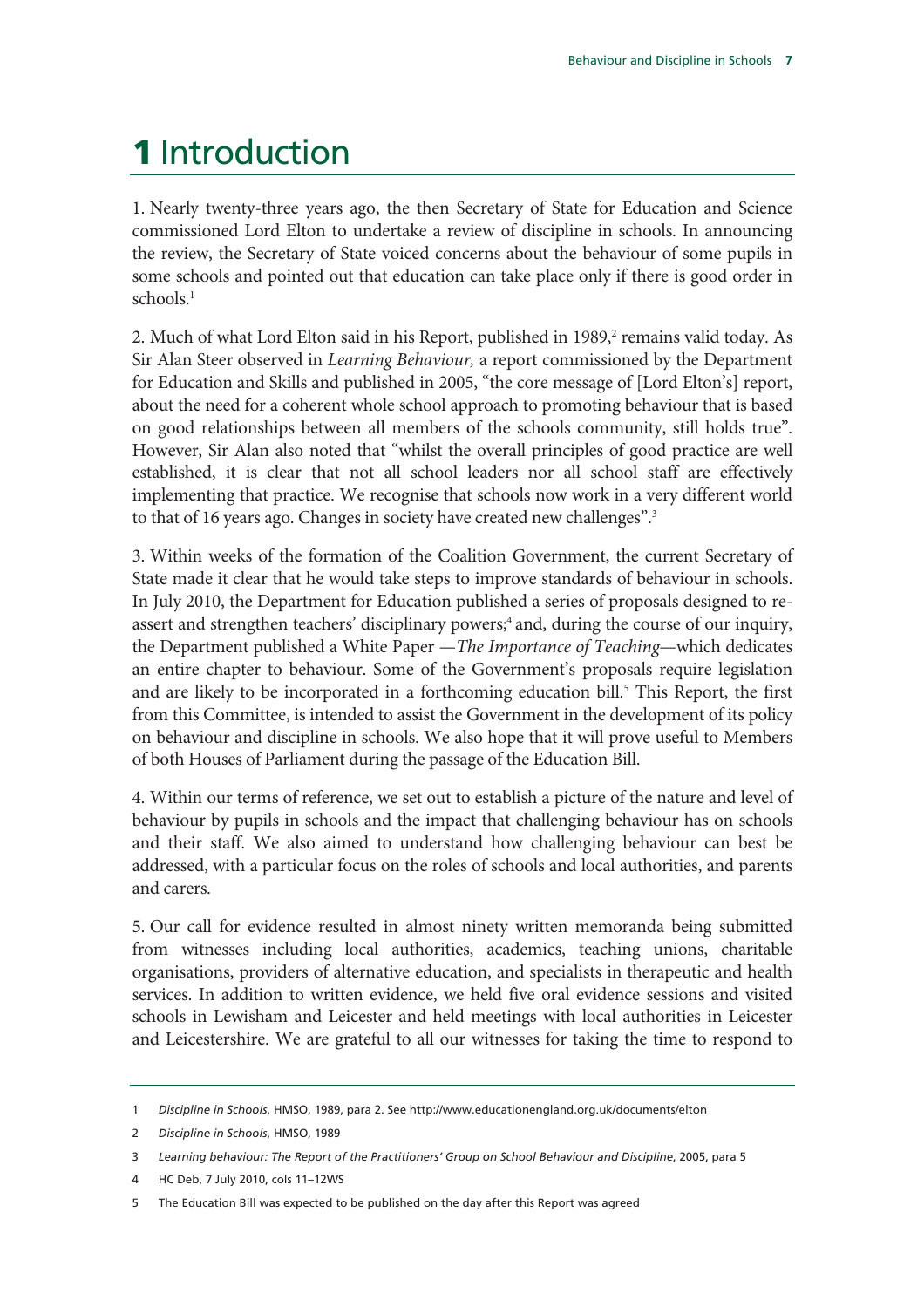our inquiry, but particular thanks are due to Duncan Harper, Head Teacher at New Woodlands School in Downham, London, and Liz Logie, Head Teacher of Beaumont Leys School in Leicester, for hosting our visits and enabling us to speak to children to hear their views on behaviour. Special thanks are also due to Leicester City Council and Leicestershire County Council for enabling us to meet their behaviour support teams and the very many partners involved in working to improve standards of behaviour in local schools. Notes of our meetings with both schools and local authorities are annexed to this Report.

6. Finally, we would like to credit our specialist advisers, Professor Alan Smithers, Professor Geoff Whitty, Nick Peacey and Dr John Dunford, whose expertise and advice has been highly valued throughout our inquiry.<sup>6</sup>

<sup>6</sup> Specialist Advisers have declared the following interests: Professor Geoff Whitty declared interests as Director of the Institute of Education and Trustee of the University of London, up until 31 December 2010, and as Trustee of the IFS School of Finance; Nick Peacey declared interests as Trustee of the I CAN charity and as Trustee of the Association for the Protection of All Children; Dr John Dunford declared interests as a Trustee of Teach First, as a member of the Governing Council of the National College for Leadership of Schools and Children's Services, as a member of the Advisory Board for Future Leaders, as Chair of Whole Education, as Chair of Worldwide Volunteering, as leader of a review of the Office of the Children's Commissioner, commissioned by the Secretary of State for Education, as a consultant on school leadership for PricewaterhouseCoopers, as a consultant on school leadership for CapitaSIMS, as a member of the Advisory Board for Times Supplements Ltd., and as a Governor at St Andrew's CE Primary School, North Kilworth, Leicestershire.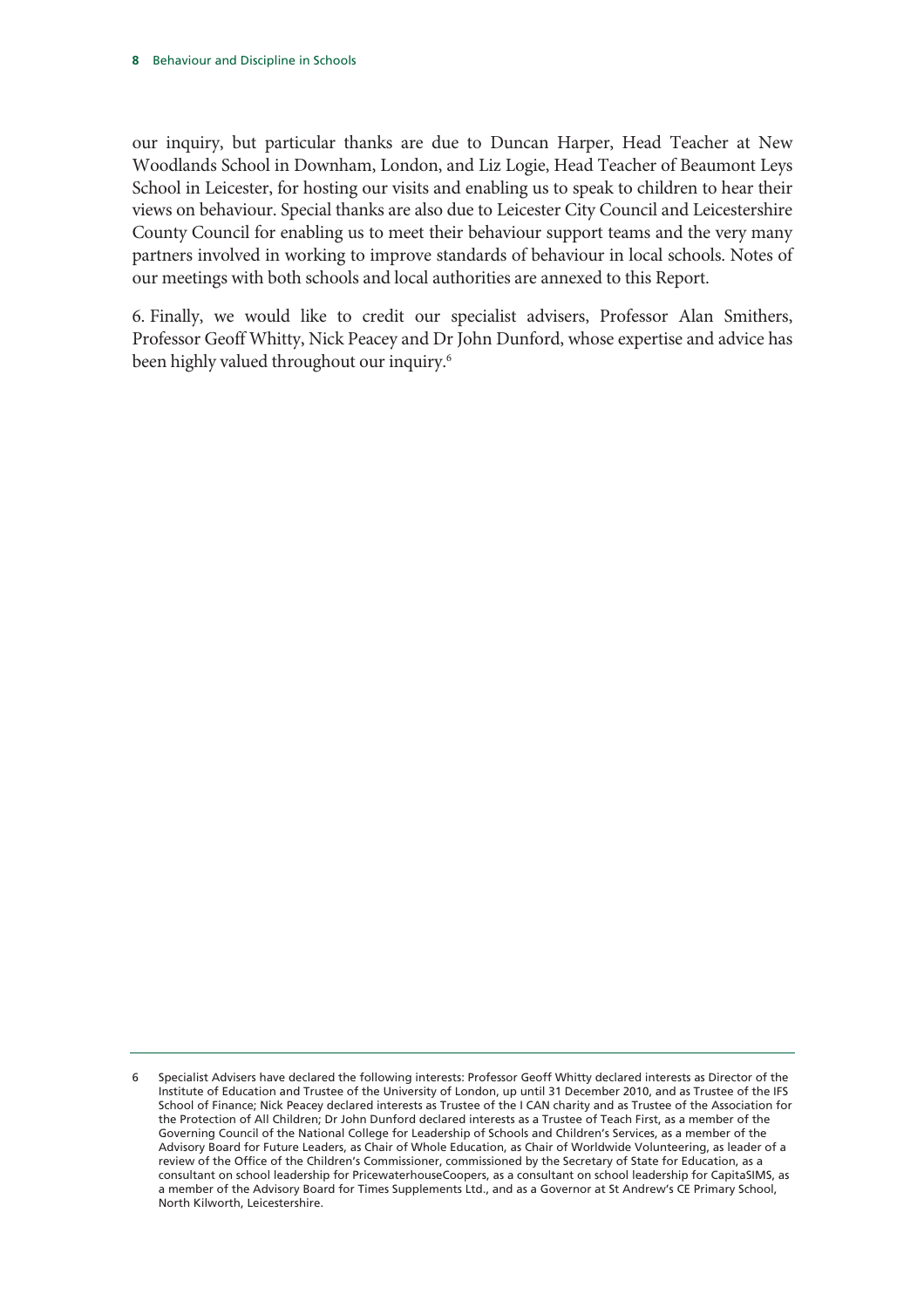# 2 The nature, level and impact of challenging behaviour in schools: perception or reality?

#### **The nature and level of challenging behaviour in schools**

7. In his report on *Behaviour and the role of Home-School Agreements,* commissioned by the previous Government and published in 2010, Sir Alan Steer summarised his most recent observations on the nature and level of behaviour in schools by declaring that

Behaviour standards in schools are high for the great majority of young people. The misconduct of a few represents a small percentage of the seven million pupils in the school system. Concern over behaviour standards among the young is often fuelled by the news of well publicised incidents. Invariably these are unrepresentative and rare. $^7$  [...] indeed it is my opinion that standards have risen over the last thirty years. $^8$ 

Sir Alan reaffirmed this to us in oral evidence, saying "I think that I do stick by that [judgment]", although he added the caveat that "our analysis of the situation is often poor and, because [of this], we do not hit the bull's-eye in terms of the actions we want to take".<sup>9</sup>

8. Sir Alan's sanguine assessment is supported by Ofsted inspection reports. The 2009–10 Annual Report of Her Majesty's Chief Inspector found that pupils' behaviour was "good or outstanding in 89% of primary schools and 70% of secondary schools inspected in 2009– 10".10 This compares with 95% primary and 80% secondary in 2008–0911 and 93% primary and 72% secondary in 2007–8.12 Over time, secondary schools have performed consistently less well than primary schools in terms of behaviour.

9. The Department for Education's written memorandum summarised the findings of a range of surveys undertaken by teaching unions on the subject of pupil behaviour:

There is violence and assault in our schools. NASUWT have estimated that there is one assault (verbal or physical) every seven minutes. A recent poll by the Association of Teachers and Lecturers (ATL) found that 38.6% of respondents had dealt with physical aggression that academic year. Most reported incidents (87%) involved violence towards another pupil, more than a quarter involved violence against the respondent, with 44% of incidents involving another teacher or a member of support staff.13

13 Ev 167

<sup>7</sup> Sir Alan Steer, *Behaviour and the role of Home-School Agreements,* 2010, p 5

<sup>8</sup> Sir Alan Steer, *Behaviour and the role of Home-School Agreements,* 2010, p 8

<sup>9</sup> Q 59

<sup>10</sup> HMCI Annual Report 2009–10, p 32

<sup>11</sup> HMCI Annual Report 2008–09, p 28; Annual Report 2007–08, p 26

<sup>12</sup> Figures for 2008–09 and 2009–10 are not directly comparable, due to the introduction of a new Ofsted inspection framework in September 2009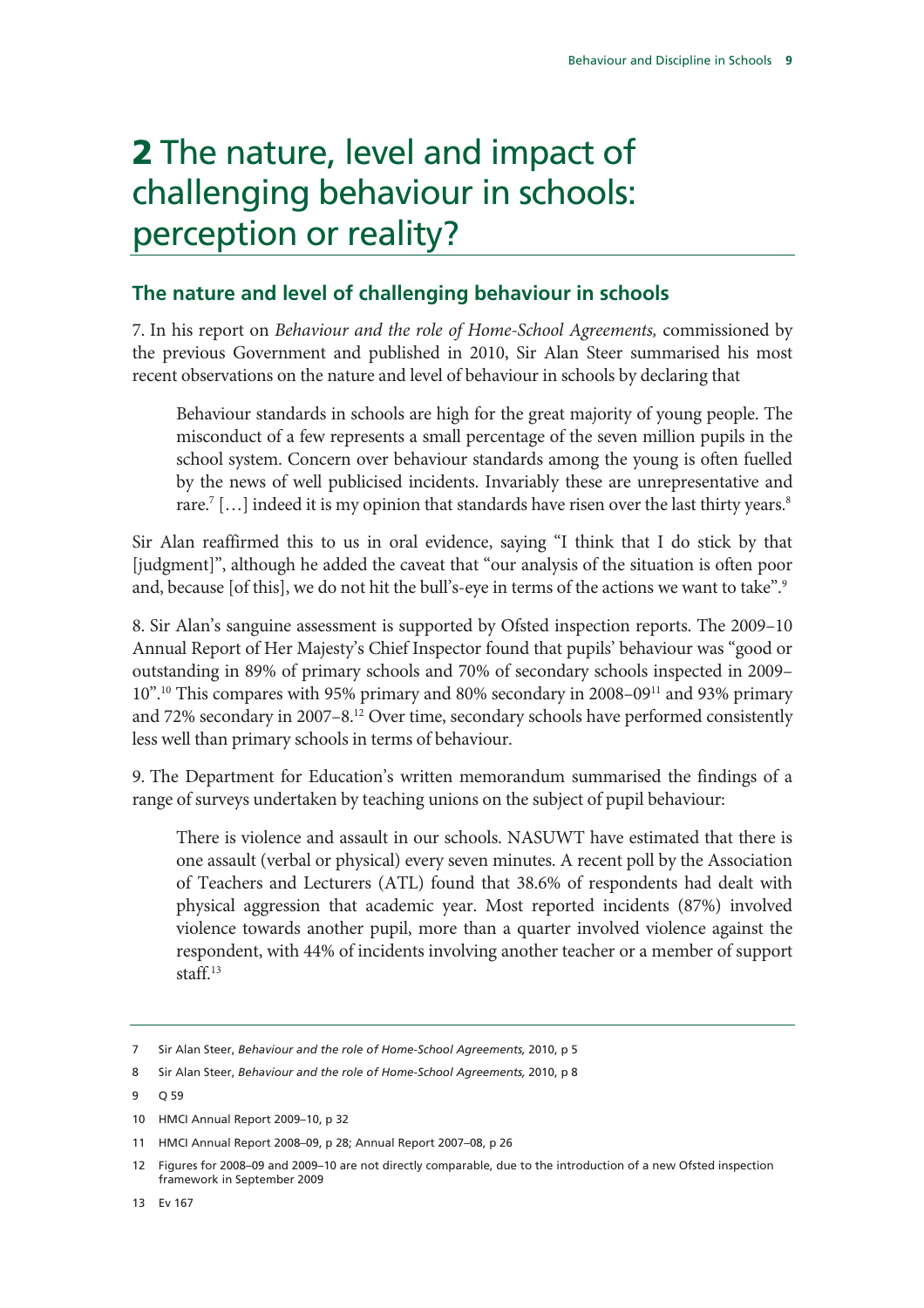10. The Teacher Support Network's 2010 Behaviour Survey, undertaken in conjunction with Parentline Plus, showed that 92% of respondents said pupil behaviour had worsened during their career.<sup>14</sup> The Association of Teachers and Lecturers' Member Survey in Spring 2010 (Challenging Behaviour in Schools) found that "verbal abuse of teachers, in terms of insults, threats and derogatory comments, is distressingly common: 51% of ATL members surveyed reported that they had experienced this".<sup>15</sup> These statistics are compelling but should be seen in context, given the lack of solid comparative data over time and the response rates to the surveys: 389 and 1000 respectively.

11. Ofsted's ability to capture an accurate picture of behaviour in schools was doubted by several witnesses. We discuss the role of Ofsted in greater detail later in our report, but a key issue arising in evidence from teachers—particularly those in non-leadership roles or those representing classroom teachers—was that "some Ofsted reports and the Steer report don't ring true with what [teachers] see".16 Tom Trust, a former member of the General Teaching Council for England, questioned the validity of judgments made in the Steer report and by Ofsted, saying

I have read the Steer report, and I think that he talked to a lot of head teachers. Head teachers have told me that there are no discipline problems in their school when there have been copies of lesson observations that they have taken when they have been observing the teacher. In those observations, there have been a list of misdemeanours happening with the head in the room. I have also heard a head say, on oath, that there were no disciplinary problems, even though there were press reports stating that there were. Getting evidence from head teachers is not always reliable, because they have a lot to lose.<sup>17</sup>

Mr Trust also referred to the "strategies that head teachers use to avoid the Ofsted inspectors seeing the worst children", which included suspending the worst behaved pupils or employing supply teachers to cover disruptive lessons.18 Katharine Birbalsingh, a former deputy headteacher, questioned the standards against which Ofsted judgments are formed, saying that "when Ofsted says something is good, it's not very good".<sup>19</sup> Daisy Christodoulou, a Teach First Ambassador,<sup>20</sup> supported this, explaining that "if you say bad behaviour is only something that is at the extremes of violence, then yes, it is a minority. But if you define it more broadly, which I think it is fair to do, then I think that there are

<sup>14</sup> Ev w117

<sup>15</sup> Ev 119

<sup>16</sup> Q 225 [Daisy Christodoulou]

<sup>17</sup> Q 221

<sup>18</sup> Q 221

<sup>19</sup> Q 220

<sup>20</sup> Teach First describes itself as "a charity that recruits exceptional graduates looking to make an impact in the classroom of schools in challenging circumstances and who have a desire to address the inequalities in education in the long-term". On completion of Teach First's two year Leadership Development Programme, participants become Teach First ambassadors. The role of an ambassador is to continue to address educational disadvantage whichever career the ambassador chooses to take up in the long-term.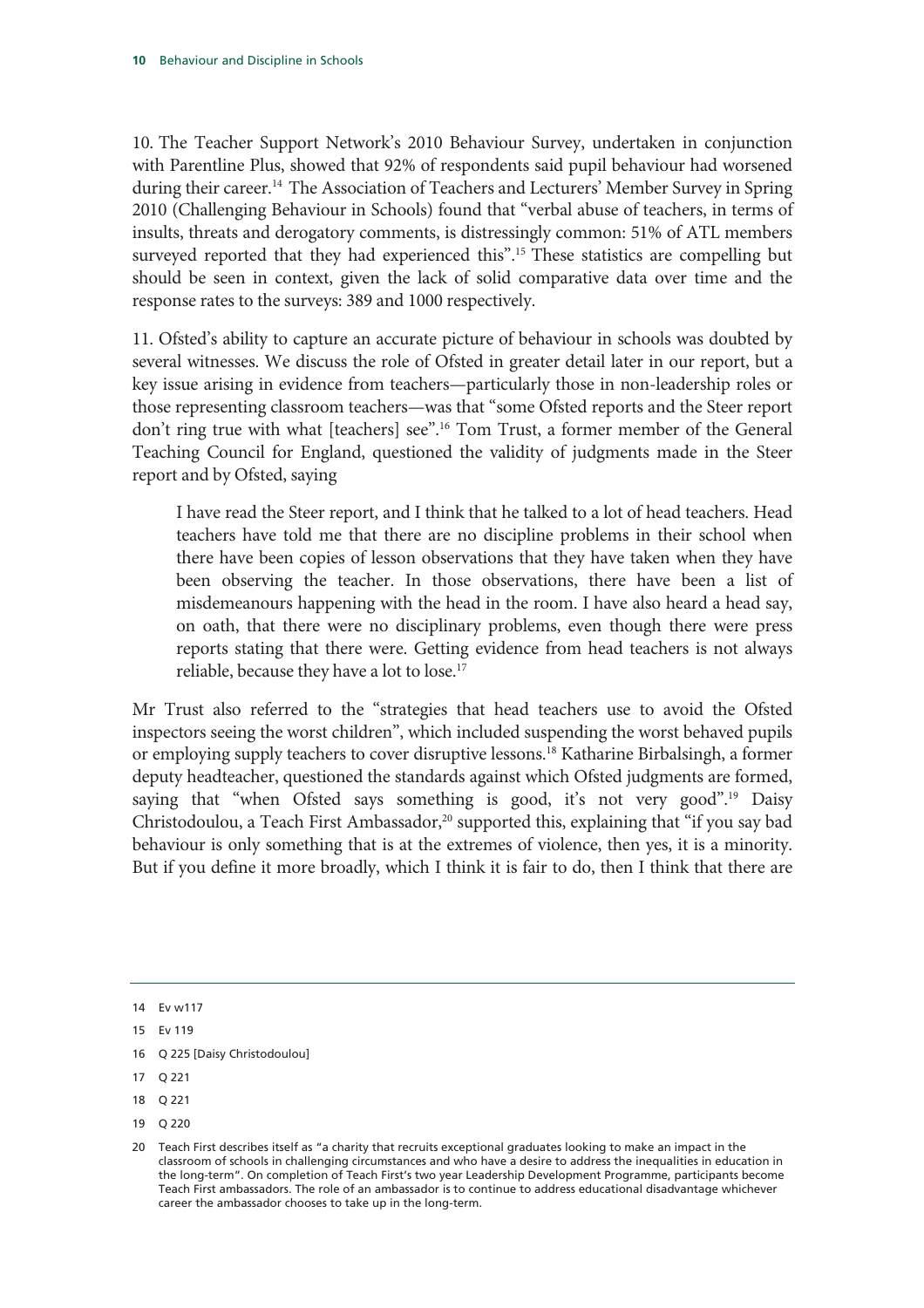problems".21 In conclusion, Tom Trust believed that "Ofsted's views on behaviour are not worth the paper they are written on".<sup>22</sup>

12. In oral evidence to our inquiry, Sir Alan Steer acknowledged that his judgment of the nature and level of behaviour in schools "puts a lot of emphasis on Ofsted"; but he argued that "one has to have very, very strong grounds for disregarding Ofsted evidence. If you are going to say that the national inspection service, which goes into large numbers of school and focuses on this topic has got it wrong, you must have good grounds to say that—and I haven't got those good grounds".23

13. Lord Elton concluded in his 1989 report that, while there was poor behaviour in schools, the greatest impact was from constant small-scale indiscipline.<sup>24</sup> Lord Elton's findings were echoed in evidence to this inquiry: there was a general consensus that, "it is low level disruption (name calling, swearing, not paying attention, interrupting and fighting)"25 which is most prevalent, with small pockets of extremely challenging behaviour. However, as described in previous paragraphs, several witnesses argued that the significance and impact of low level disruption was being brushed aside. We can see that it would be in the interests of school leaders and teaching unions to tend to underplay the nature and level of challenging behaviour in schools, given schools' considerable responsibility for ensuring standards of behaviour.

14. Katherine Birbalsingh spoke of the impact of bad behaviour, saying that:

Bad behaviour spreads like a cancer; it is very difficult to contain it. One very badly behaved student impacts on a second one, who is quite badly behaved, and those two impact on two others, who are somewhat badly behaved. It spreads, so that even the very good students become somewhat unsettled. That creates a situation where you have low-level behaviour. People often dismiss that, and say, "It's just low-level behaviour, that's okay." You'd be amazed, however, at how disruptive to learning low-level behaviour is.<sup>26</sup>

15. It was suggested to us by John Bangs—former Assistant Secretary of the NUT—that violent behaviour, although perhaps less frequent, was becoming more severe in nature.<sup>27</sup> Mr Bangs also cited a study by Maurice Galton and John MacBeath, published in 2008, which concluded that primary schools were experiencing particularly confrontational behaviour.<sup>28</sup>

- 25 Ev w2 [John Bangs]
- 26 Q 220
- 27 Ev w2
- 28 Ev w2

<sup>21</sup> Q 225

<sup>22</sup> Q 221

<sup>23</sup> Q 59

<sup>24</sup> *Discipline in Schools: Report of the Committee of Enquiry chaired by Lord Elton, 1989, Summary, para 3*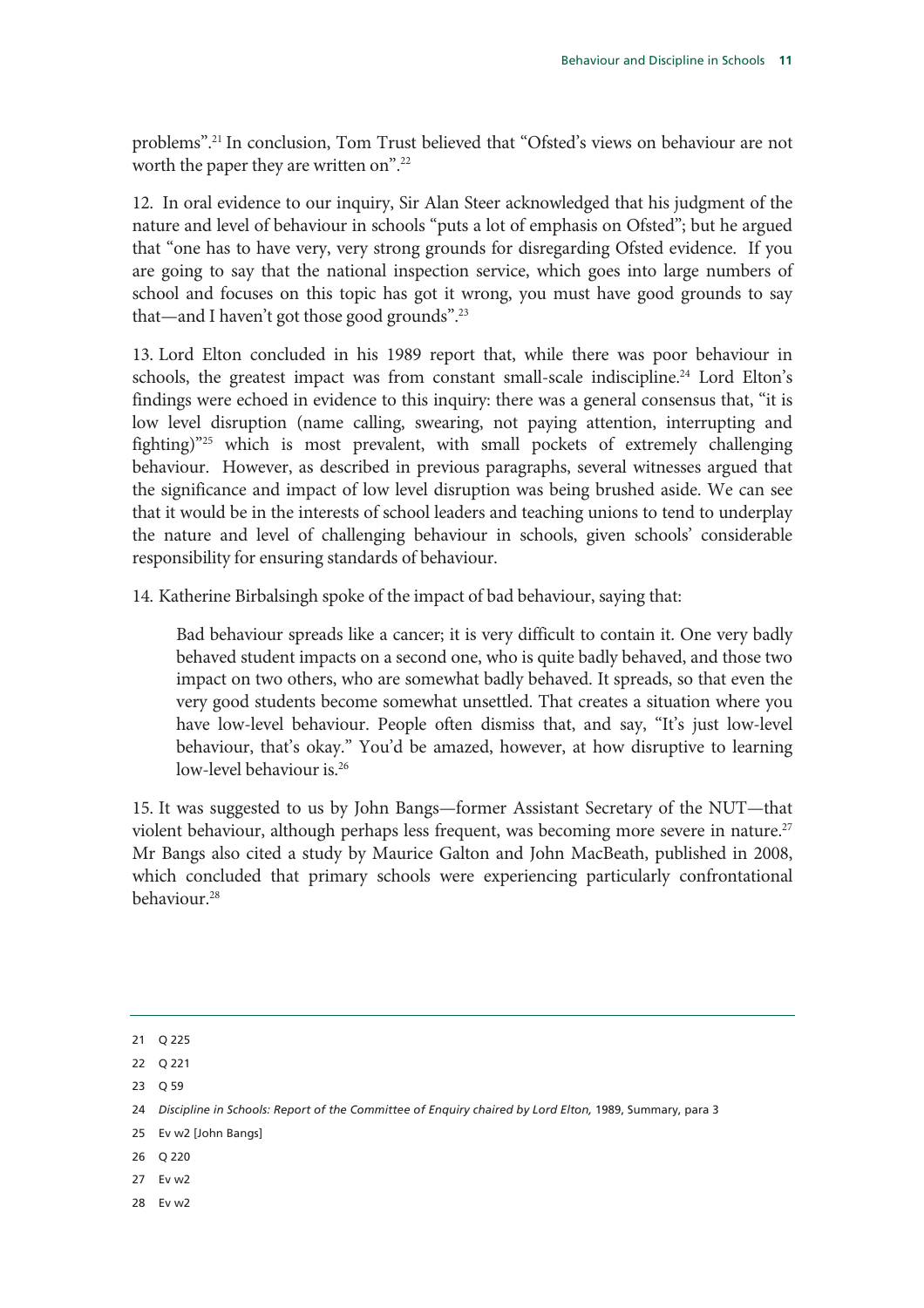#### *The impact of poor behaviour on learning*

16. The Association of Directors of Children's Services stated that "improved standards of behaviour lead to improved attainment and well-being outcomes for children and young people".29 In a paper by Professor Stephen Gorard on how children's enjoyment of secondary school can be enhanced, which he submitted to the inquiry, he observed that the behaviour of some students could be a major factor hindering others' enjoyment of school and learning, and he described the abusive behaviour of a minority of young people to their peers as "perhaps the biggest single threat to genuinely inclusive and comprehensive schooling".<sup>30</sup> Professor Gorard also cited examples of children expressing frustration about lessons wasted through disruptive behaviour; and this was echoed in a written submission from a parent whose children had described their biggest problem at secondary school as being the behaviour of other children in school, which had diverted teachers' attention and had limited the amount which the children had learnt.<sup>31</sup> The consequences can be disengagement among pupils, as noted by the Association of Teachers and Lecturers.<sup>32</sup>

17. There is also a wealth of evidence linking exclusion from school with academic underachievement, offending behaviour, limited ambition, homelessness and mental ill health.<sup>33</sup> For example, the Department for Education and Skills' 2004 Youth Cohort Study showed that only 20% of pupils with a fixed-term or permanent exclusion from school in Years 10 and 11 achieved 5 or more GCSEs at A\*–C (or equivalent), compared to 58% of children not excluded.34 We did not take evidence on these links, but we are satisfied that they are beyond question.

18. Several written submissions described the damaging impact of poor behaviour on teacher morale and confidence. The Association of Teachers and Lecturers summarised the position:

The impact on staff who experience challenging classroom behaviour is huge. Members cite effects including chronic stress, depression, voice loss, loss of confidence, illness resulting in time off work, negative impact on home/family life.<sup>35</sup>

Other bodies representing teaching staff made very similar points.<sup>36</sup>

19. In some cases, the stress is such that teachers leave the profession. 70% of respondents to the Teacher Support Network's 2010 Behaviour Survey indicated that poor pupil behaviour had at some point caused them to consider leaving the profession.<sup>37</sup> The Department told us that:

32 Ev 120

35 Ev 120

<sup>29</sup> Ev w97

<sup>30</sup> Gorard, S. and See, BH (2010) *How can we enhance enjoyment of secondary school? The student view,* British Educational Research Journal, 37 (forthcoming), http://dx.doi.org/10.1080/01411926.2010.488718

<sup>31</sup> Ev w37 [David Wright]

<sup>33</sup> See citations in Ev 168 [Department for Education] para 22

<sup>34</sup> Ev 168 [Department for Education] para 25

<sup>36</sup> e.g. Ev 127 [Voice] para 2

<sup>37</sup> Ev w118 para 12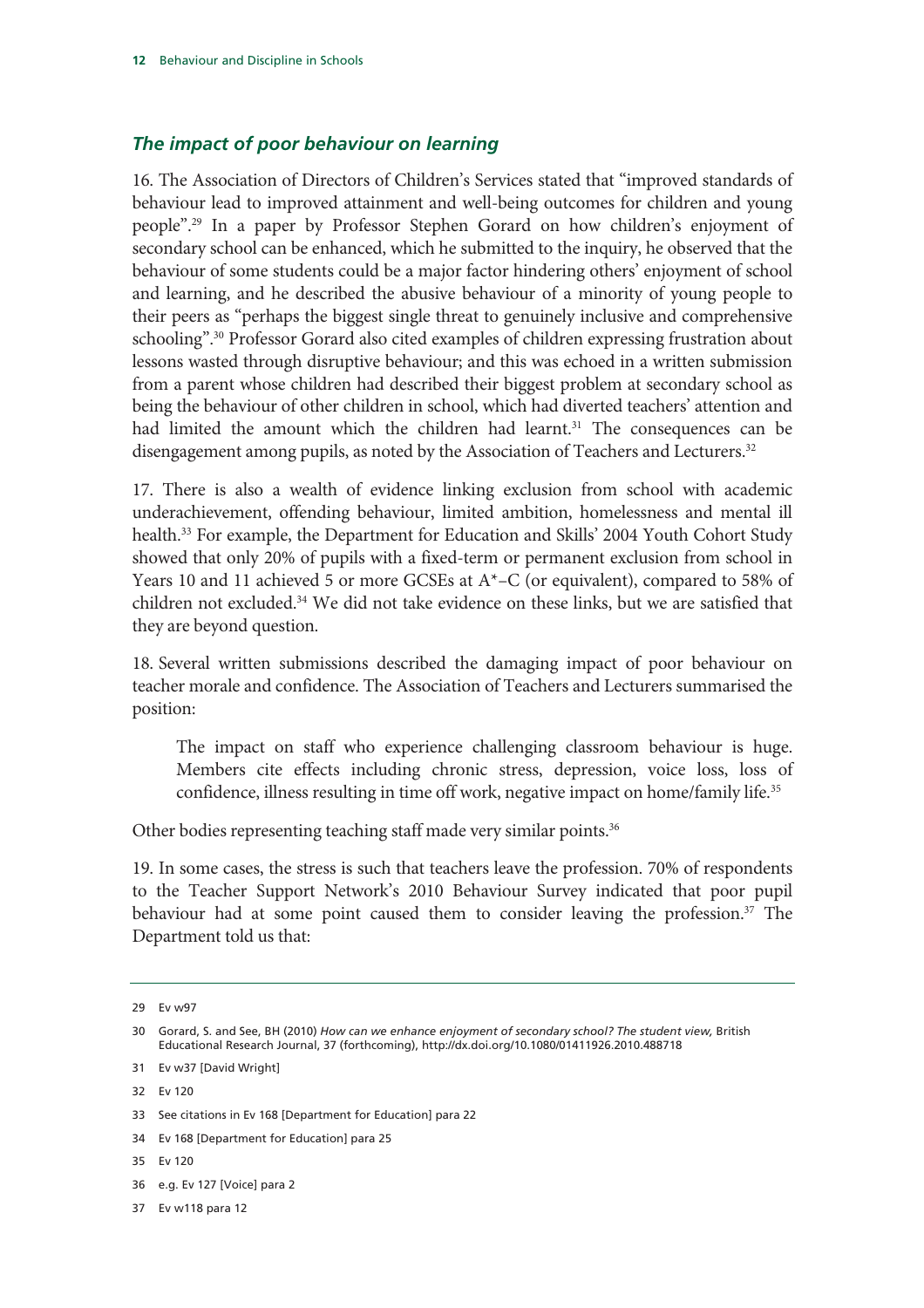For teachers, workload is the highest demotivating factor (56%), followed by initiative overload (39%), a 'target driven culture' (35%) and, pupil behaviour (31%). Another study found that 68% of 1,400 teachers agreed that negative behaviour is driving teachers out of the profession, with secondary teachers more likely to agree with this statement than primary teachers. Half of the sample (51%) felt that teachers with less experience were more likely to be driven out of the profession by negative behaviour, while 19% disagreed with this.<sup>38</sup>

20. There is evidence that the reputation of classroom behaviour acts as a deterrent to those considering entering the teaching profession. The Department told us that:

Pupil behaviour has a significant impact on the recruitment and retention of teachers. Issues of workload and poor pupil behaviour are important factors in dissuading undergraduates from entering the teaching profession and influencing serving teachers to leave. A 2008 poll of undergraduates found that feeling unsafe in the classroom was the greatest deterrent to entering the teaching profession.<sup>39</sup>

21. Senior staff at Beaumont Leys School in Leicester illustrated for us the enormous drain on resources—in terms of teaching staff and specialist staff time—in handling children who were persistently and sometimes violently disruptive.<sup>40</sup> Oxfordshire County Council made the same point, observing that such behaviour "puts a huge strain on school staff" and "requires expertise and resources from a range of professionals".<sup>41</sup>

22. Poor behaviour also has an impact on learning. According to a survey of NASUWT members in March 2009, low-level disruption was leading to the loss of an average of thirty minutes teaching time per teacher per day.<sup>42</sup> We note that the OECD's Teaching and Learning International Survey (TALIS) in 2009 suggested that, across 23 countries researched, as much as 30% of teaching time was lost due to poor pupil behaviour.<sup>43</sup> Ofsted told us that in schools in which behaviour standards were judged as being inadequate, learning was "too often hindered by poor concentration, persistent low-level misconduct and, sometimes, by more serious disruption involving a minority of pupils".<sup>44</sup>

23. A Teach First Ambassador, Daisy Christodoulou, pointed out that "even if only a few pupils do really quite bad things, if they are seen to be getting away with those things, it makes it so much harder to tell a kid at the back of the class to stop drinking a Coke or to do their tie up properly, so the two are linked. It may be a minority of pupils who behave in

41 Ev w108

<sup>38</sup> Ev 168

<sup>39</sup> Ev 168

<sup>40</sup> See Annex 2

<sup>42</sup> Q28 [Dr Roach]

<sup>43</sup> Creating Effective Learning and Teaching Environments: First Results from TALIS, OECD (2009). See Ev 168

<sup>44</sup> Ev w156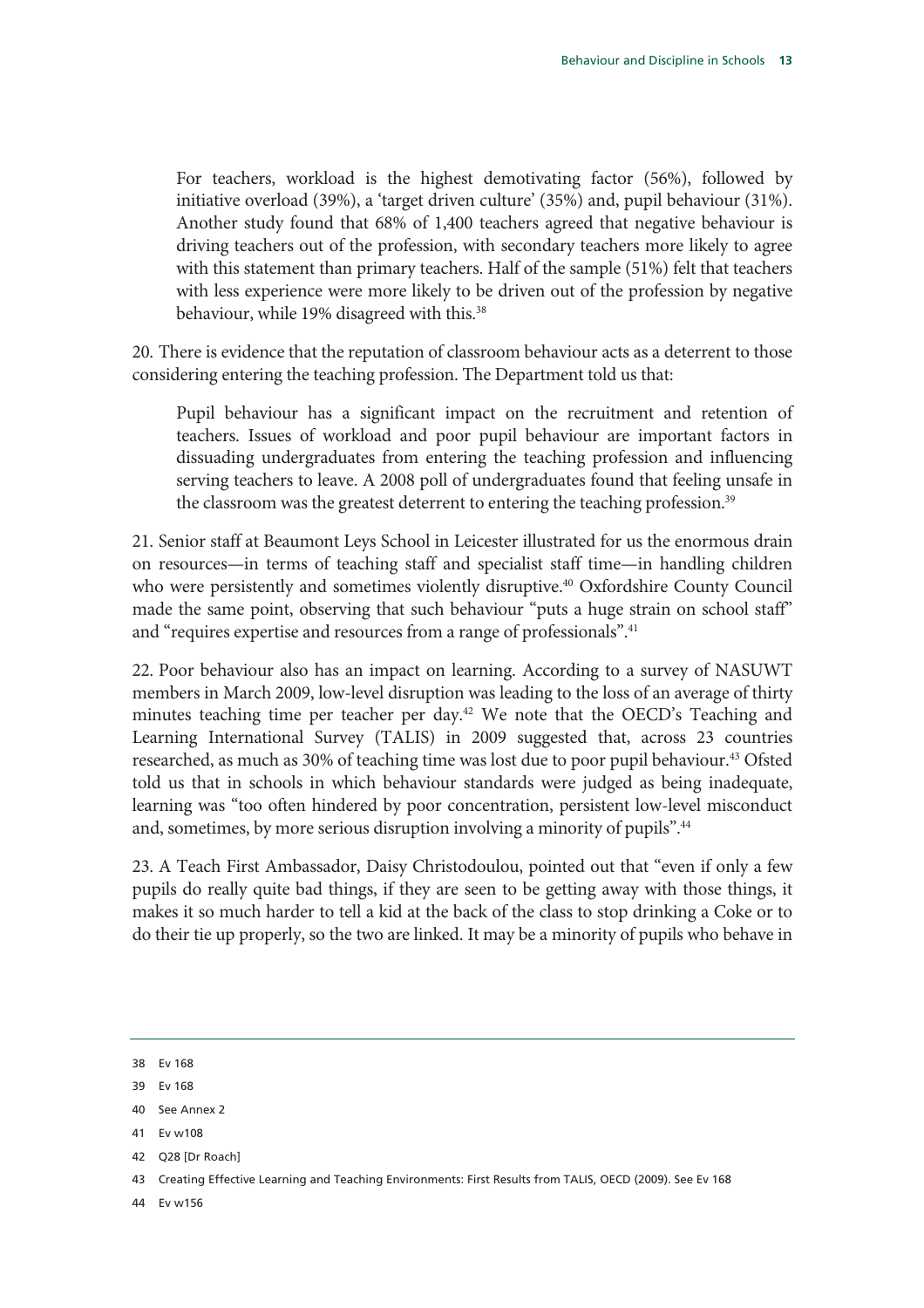that way, but if you don't deal with it effectively—in a lot of cases, we don't—it impacts on everyone and lowers standards across the school".45

#### *Establishing an accurate picture of behaviour in schools*

24. Evidence to our inquiry appeared to confirm the conclusion of the Office of the Children's Commissioner for England, that "it would be entirely possible to produce convincing reports based on anecdote/individual experience (for example from teachers) to argue both for and against the idea that discipline in schools is a substantial problem".<sup>46</sup> What is clear, though, is that variation in teachers' experience both within and between schools is substantial. Sir Alan Steer explained that "in some schools, there are significant problems. In other schools, you have problems with some teachers for some periods. We need to have that at the front of our minds when we are looking for solutions. One of the big issues that we do not talk sufficiently about in this country's education system is the variation".47

25. Witnesses also remarked upon the rise in pupils with more complex behavioural issues. The Association of Educational Psychologists observed that "educational psychologists are often told by teachers that the pupils they are expected to teach now would not have been in school five to ten years ago. The expectations on teachers, especially in secondary settings, do not seem to be matched by effective training".<sup>48</sup>

26. One reason for the difficulty in forming a view on standards of behaviour is the lack of comprehensive data on the subject beyond that relating to school exclusions. There is a particular absence of 'softer' data relating to the incidence and associated repercussions of low-level disruptive behaviour which does not result in exclusion. The Department for Education does not collect or hold centrally any data on injuries in school, although the Health and Safety Executive records data on reported injuries to teachers involving acts of violence. These figures show that school staff have suffered over 2,000 reported injuries over the past decade, with total assaults rising from 171 in 2001–2 to 251 in 2009–10.49 However, only physical injuries suffered by people 'at work' are reportable, meaning that acts of violence against school pupils (who are categorised as members of the public and not 'at work'), are excluded from this data.

27. Amongst excluded pupils, data from the Department for Education shows that assault is the second most common reason for being excluded after persistent disruptive behaviour.

| <b>Permanent exclusions</b>  | % of all permanent exclusions  |
|------------------------------|--------------------------------|
| 1,280                        | 15.7                           |
| 950                          | 11.6                           |
|                              |                                |
| <b>Fixed term exclusions</b> | % of all fixed term exclusions |
| 71.330                       | 18.6                           |
|                              |                                |

<sup>45</sup> Q 219

- 47 Q 59
- 48 Ev 94

<sup>46</sup> Ev w57

<sup>49</sup> HC Deb, 10 November 2010, column 325W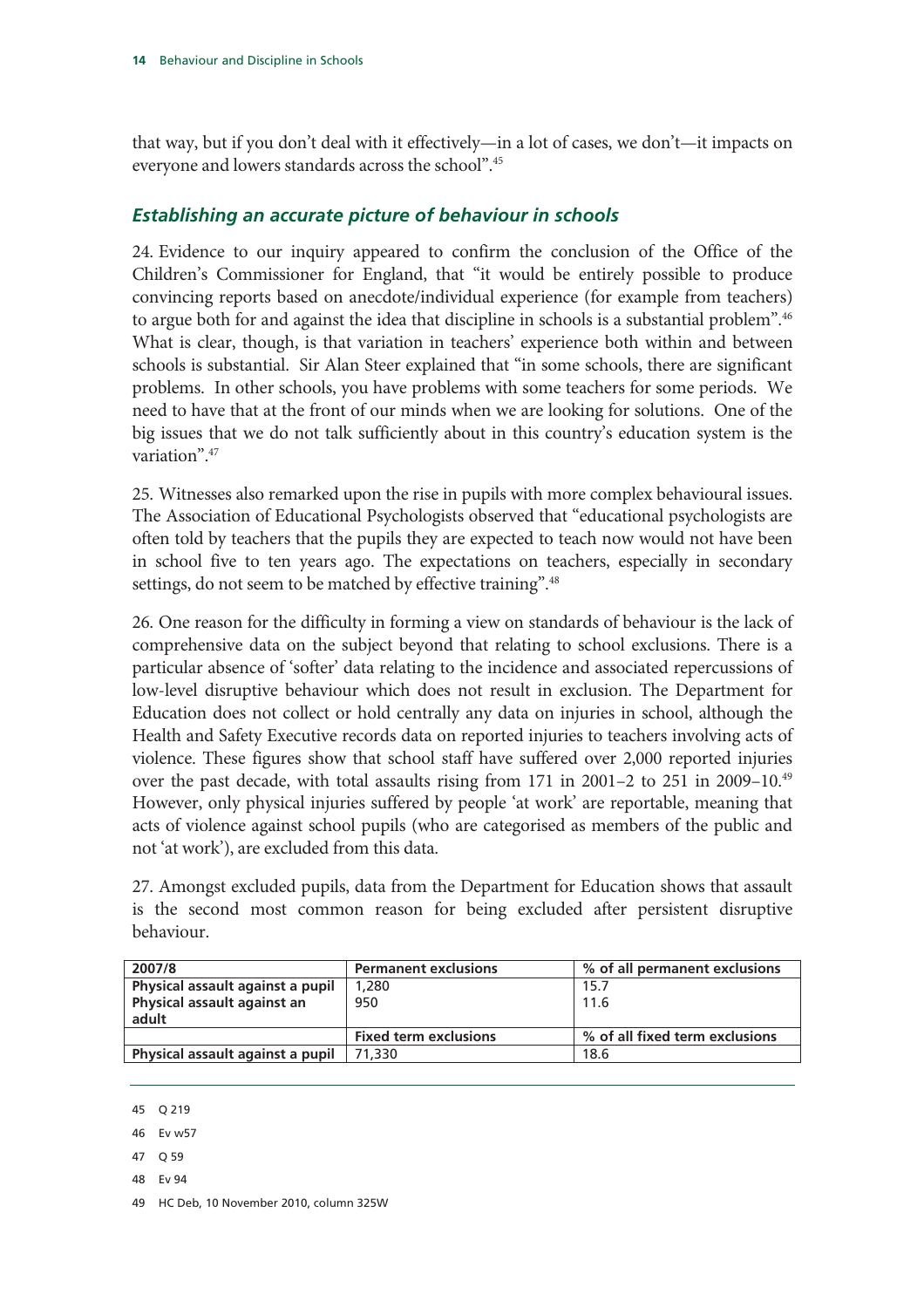| Physical assault against an      | 17,870                       | 4.7                            |
|----------------------------------|------------------------------|--------------------------------|
| adult                            |                              |                                |
| 2008/9                           | <b>Permanent exclusions</b>  | % of all permanent exclusions  |
| Physical assault against a pupil | 1,100                        | 16.8                           |
| Physical assault against an      | 730                          | 11.1                           |
| adult                            |                              |                                |
|                                  | <b>Fixed term exclusions</b> | % of all fixed term exclusions |
| Physical assault against a pupil | 69,090                       | 19                             |
| Physical assault against an      | 17,200                       | 4.7                            |
| adult                            |                              |                                |

*Source: Department for Education, Statistical First Release: Permanent and Fixed Period Exclusions from Schools and Exclusion Appeals Panels in England, 2007/8 and 2008/9* 

Dr Patrick Roach, Deputy General Secretary of the NASUWT, warned that:

It does worry my union that there may be any moves afoot to roll back on an expectation, or indeed a requirement on schools, to record and report incidents of bullying and violent assault—pupil on pupil as well as pupil on staff—simply because there tends to be, within schools, an under-reporting and an underestimate of the extent and scale of those issues, which is the reason why so many of our classroom teacher members feel that school leadership is out of touch with what is actually happening in terms of the reality in classrooms and in delivering the kind of support that teachers feel they need.<sup>50</sup>

28. **Current data does not fully represent the nature of behaviour in schools and the impact this has on staff, pupils, parents and carers. It is very difficult therefore to form an accurate judgment either of the reality of the situation in schools or whether there has been an improvement over time. Data should be collected and published annually by the Department from a representative sample of schools, on the number of serious incidents in schools, including those which do not result in a fixed-term or permanent exclusion. In order that a school's individual interpretation of 'challenging behaviour' is not taken as the only measure in establishing a picture of behaviour, this data should be complemented by survey data from teachers, pupils, parents and carers, on their own experience of bad and disruptive behaviour and its effect on pupils and teachers. The data and questions should remain consistent over time.**

#### *The role of Ofsted in assessing standards of behaviour*

29. Witnesses were concerned that Ofsted's new inspection framework, introduced in September 2009, would fail to provide a robust overview of the nature and level of behaviour in schools. Ofsted now varies the frequency of individual schools' inspections, depending on the results of their previous inspections and annual assessments of subsequent performance. Schools judged 'good' or 'outstanding' at their previous inspection are inspected only at five year intervals. The change was introduced to allow Ofsted to focus on schools which give cause for concern. However, Tom Trust highlighted a potential weakness in this approach, asking "if they aren't going to look at the outstanding schools, what yardstick are they going to use to measure others by?"<sup>51</sup> Sir Alan Steer argued that even the best schools can benefit from constant challenge in the pursuit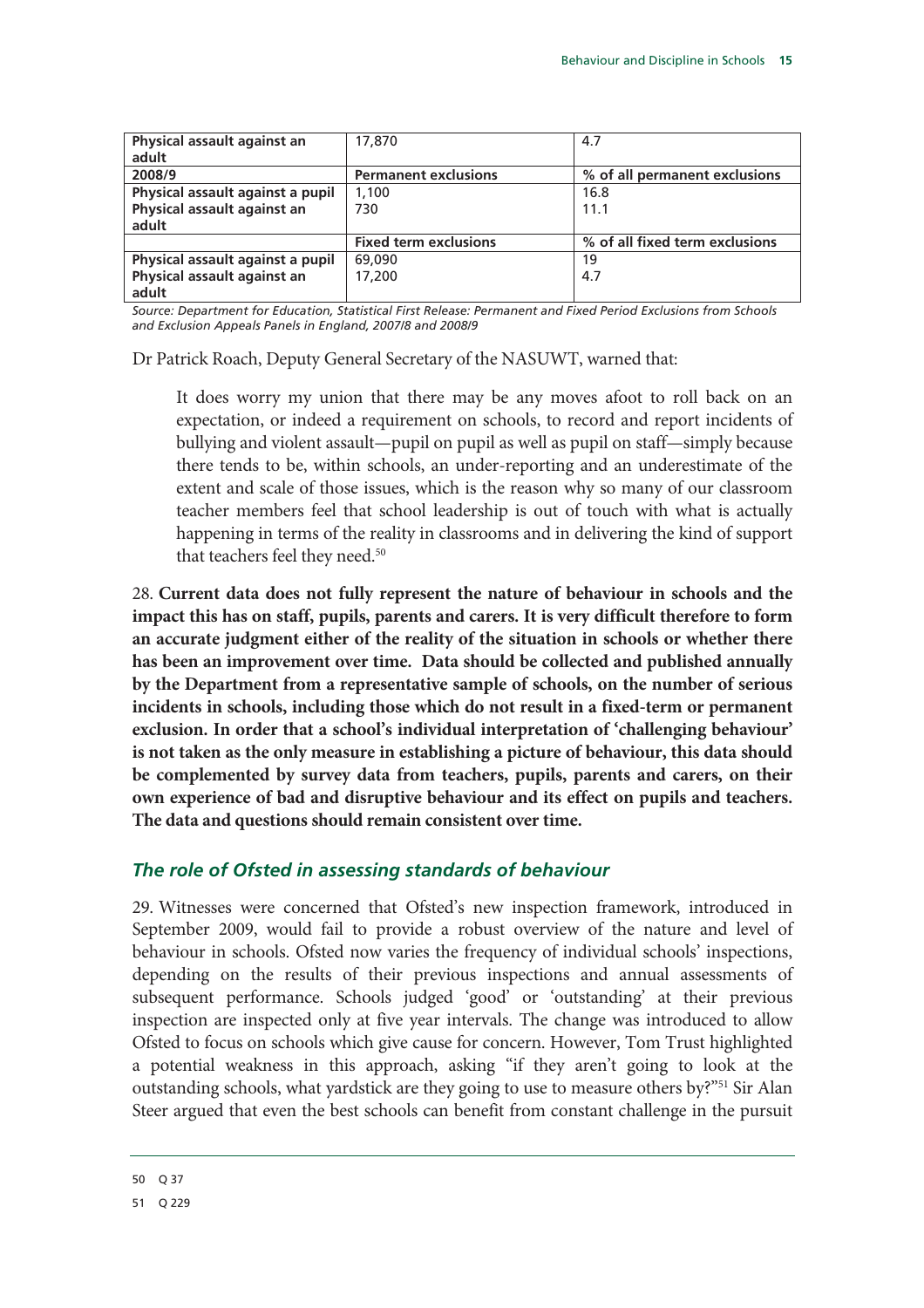of consistently high standards, telling us that "I, personally, am a supporter of inspection and I would not be reducing the amount of inspection of schools. We should see inspection far more as an agent for change and school improvement than we tend to".<sup>52</sup>

30. The White Paper *The Importance of Teaching* proposes several reforms to Ofsted inspections which will impact on the way the nature and level of challenging behaviour in schools is assessed in future. Ofsted inspections will focus on just four key areas, one of which will be behaviour and safety. Inspectors will be given more time to look for evidence of how well pupils behave, by observing lessons and pupils' conduct around the school. They will also seek evidence from pupils and parents as well as from teachers; and parents will be able to ask Ofsted to carry out an inspection if they have any concerns about behaviour and feel that the school has not dealt with them properly. Finally, schools will also be expected to demonstrate that the standards of behaviour seen during the inspection are maintained at all times.<sup>53</sup>

31. **The proposal in the Schools White Paper for Ofsted inspections to focus more on behaviour is welcome. There are risks in reducing the frequency of inspections for good and outstanding schools, but we support moves to release schools from unnecessary central inspection. The new regime will place increased responsibility on school leaders, teachers and governors to ensure that a culture of self-evaluation and self-improvement is put in place. We are particularly pleased that there will be opportunities for a wider range of views to be covered in inspections: from pupils and parents to classroom teachers. This will help to combat any perceptions that schools leaders might seek to misrepresent the true nature and level of challenging behaviour in their schools. We also welcome the powers being given to parents to call the school to account and the requirement for schools to show that standards of behaviour are maintained at all times. These measures will help to provide a consistent level of challenge to schools in pursuit of constantly high standards.** 

<sup>52</sup> Q 65

<sup>53</sup> *The Importance of Teaching,* Cm 7980, Department for Education, November 2010, paras 3.23 and 3.24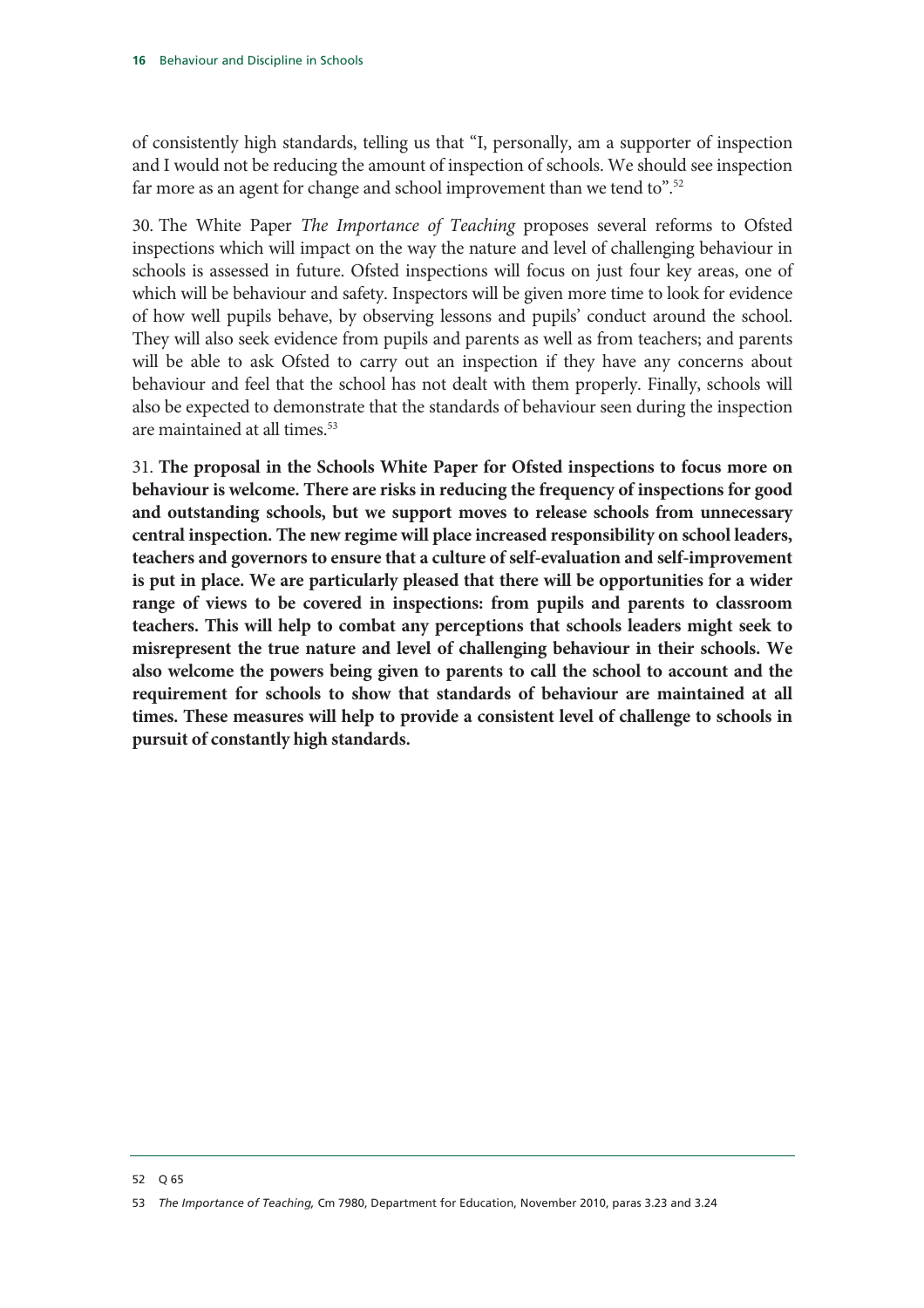# 3 Enabling and cultivating good behaviour

### **The impact of teaching quality on behaviour**

32. Sir Alan Steer's 2009 report concluded that "consistent good quality teaching is the most significant factor in raising standards and reducing low level disruption. Learning, teaching and behaviour are inseparable issues for schools".<sup>54</sup> The vast majority of witnesses to our inquiry agreed with this. However, as Mr Tom Burkard pointed out, the importance of good teaching in securing good behaviour is sometimes underestimated:

The endemic problem that we have had for far too long is that we are looking at the child and what is wrong with the child, not looking at what is wrong with the learning environment. [...] anyone who ran a business by trying to decide what was wrong with their customers rather than what was wrong with their services would soon be out of business.<sup>55</sup>

Indeed, this point was made most starkly in Ofsted's recent Review of Special Educational Needs and Disability which concluded that "as many as half of all pupils identified for School Action<sup>56</sup> would not be identified as having special educational needs if schools focused on improving teaching and learning for all, with individual goals for improvement".57

33. The link between teaching quality and pupil behaviour is most evident in the skill with which the teacher uses the curriculum to hold children's attention in the first place. A child who is absorbed in learning is less likely to become disengaged—and to misbehave in consequence. As one educational psychologist responding to our call for evidence, Dr Sue Roffey, concluded, "didactic or otherwise dull pedagogies do not engage students. Disengaged students muck about".<sup>58</sup> It is understandable, therefore, that teachers should be able to depend on a curriculum which is engaging in its own right. As the National Union of Teachers explained,

Curriculum organisation can […] have a significant impact on pupil behaviour. The NUT believes that head teachers and senior colleagues should work collaboratively and in consultation with teachers in order to design coherent curriculum models which can meet the needs of all children. Such models should be based on teachers' professional judgement and knowledge of their pupils.<sup>59</sup>

34. Barnardo's pointed to the need for alternative curricula for those pupils for whom the mainstream curriculum may not be effective:

55 Q 1

58 Ev w20

59 Ev 115

<sup>54</sup> Sir Alan Steer, *Learning Behaviour, Lessons Learned,* 2009, para 4.16

<sup>56</sup> School Action is the term used to describe the first level of school-based intervention, beyond differentiation of the curriculum, for children with special educational needs

<sup>57</sup> *The Special Educational Needs and Disability Review*, Ofsted, 14 September 2010, Executive Summary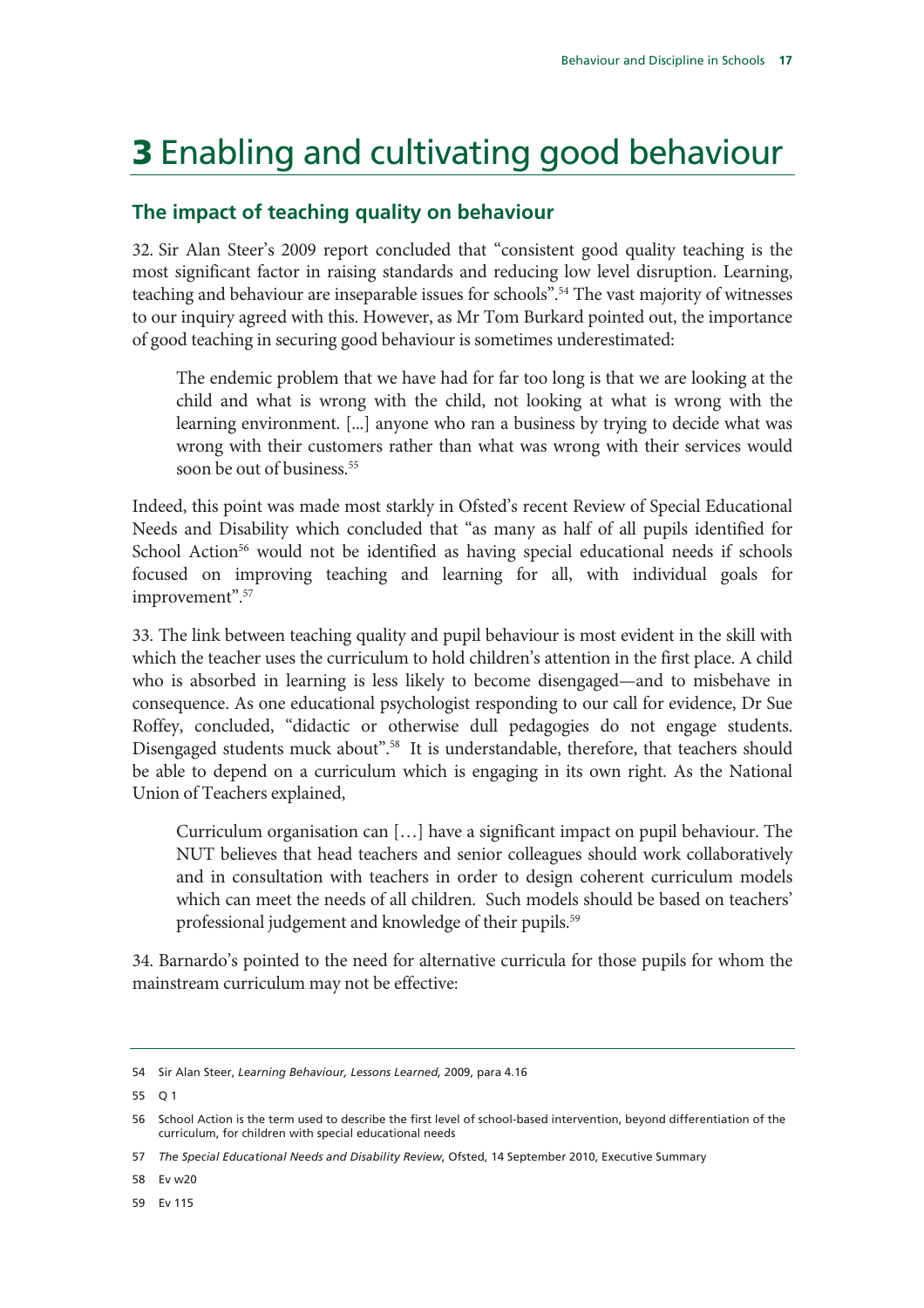The academic focus of school and traditional classroom methods alienate many young people. Our experience is that they often learn better from a youth work approach or in practical, vocational settings. Alternative and applied vocational pathways, involving work-based learning should be available as a positive 14–19 option for those young people whose potential is not unlocked by mainstream education.<sup>60</sup>

National Strategies have played a role in trying to guide teachers in use of the curriculum and positive approaches to teaching and learning, in order to support good behaviour—for example, through promotion of more personalised approaches to learning.<sup>61</sup> However, the direction of travel, evident in the Schools White Paper, is very much towards less prescription in how the curriculum should be taught.<sup>62</sup>

35. **The National Strategies have had beneficial effects; but a new, less prescriptive approach may succeed in giving a new stimulus to teachers in preparing and applying the curriculum in ways which engage children more and which reduce the risk of poor behaviour. Ministers should bear in mind, when developing proposals for the new National Curriculum, that if the future curriculum is to have a beneficial effect on standards of behaviour in the classroom, it will need to meet the needs of all pupils and contain a mix of academic and vocational subjects, while being differentiated and enjoyable. We heard in evidence that pupils who are positively engaged in learning are less likely to have behaviour problems. Therefore we encourage the Government to revisit the issue of vocational and practical learning to ensure a balanced approach. We view this as a matter of considerable importance and plan to address it in future inquiries.**

### **The importance of basic skills in reading, numbers, communication and comprehension**

36. Our witnesses agreed without exception that a failure to grasp basic skills in reading, comprehension, oracy and numeracy makes a pupil more likely to be disruptive. Literacy is perhaps the most important of these: as former HMI David Moore explained, "if you cannot read, you cannot access the curriculum. If your vocabulary is not sufficiently developed, you cannot understand what the teachers are saying".63 Tom Burkard added that it is "not only the reading failure *per se*, but the child's frustration at the continual and repeated failure to achieve their aims".<sup>64</sup> Both New Woodlands School and Beaumont Leys School placed a huge emphasis on improving literacy and numeracy, as many pupils with behavioural problems struggled with these basic skills. Mr Burkard pointed to a study in 1974 by the United States Department of Education which concluded that "reading failure

- 62 *The Importance of Teaching*, para 4.1
- 63 Q 3
- 64 Q 4

<sup>60</sup> Ev w143

<sup>61</sup> Ev 130, para 1.5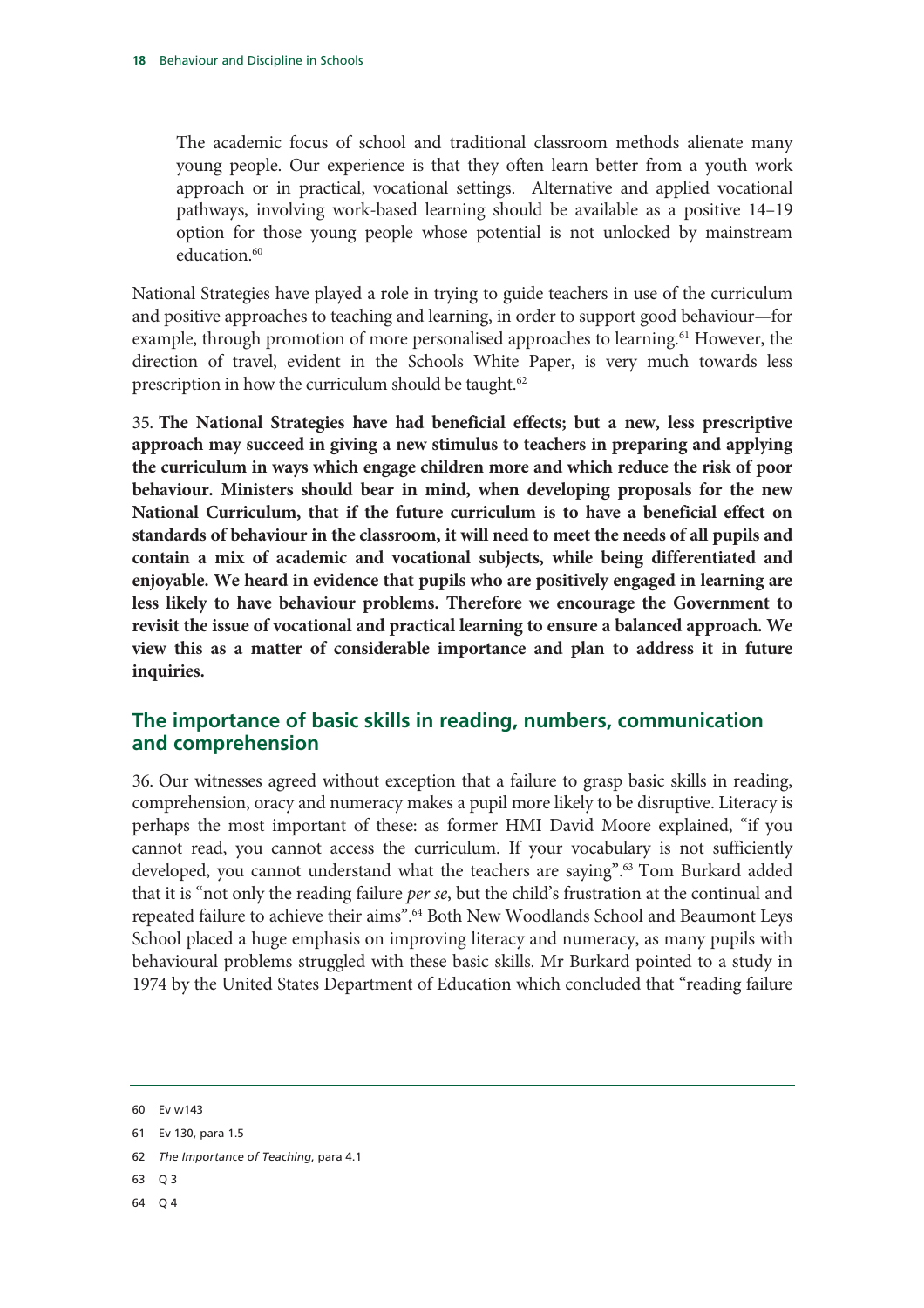was the only one of all the various indicators which accurately predicted the later incidence of violent antisocial behaviour".65

37. The impact of reading failure is most noticeable at the transition from primary to secondary school. During our visit to Beaumont Leys School in Leicester, for example, teachers commented on the high occurrence of reading failure amongst pupils entering Year 7. Dr Mary Bousted, General Secretary of the Association of Teachers and Lecturers, said that "there is no doubt that the biggest regression in year 6 to year 7 is children who go from primary, where the uses of literacy may be more limited, into a subject-based curriculum at secondary maybe taking eight, nine or ten subjects. The thing that bars them in those subjects is not a lack of interest or of willingness to do well, but the fact that the uses of literacy in those subjects are too hard for them, because they have not developed sufficient reading skills".<sup>66</sup> Where pupils moving on from primary or first school are still **experiencing difficulty, adequate and appropriate support must be provided. Indeed, throughout the school years, schools need to be obsessed with ensuring that children have the reading, communication and comprehension skills they need to get the most out of their education, and providing additional support as needed.**

38. While we were completing this inquiry, Graham Allen MP published interim findings from his review of early intervention, commissioned by the Government. Mr Allen identified a number of other interventions which can assist in children's early development.<sup>67</sup> We note also the work done in this area by the Rt Hon Frank Field MP, in his report on child poverty.<sup>68</sup>

39. The recent Schools White Paper commits to promoting the teaching of systematic synthetic phonics in schools and to a new reading assessment (specifically a phonics check) for six year olds. The Government believes that these measures will ensure that all children "have the chance to follow an enriching curriculum by getting them reading early" and "guarantee that children have mastered the basic skills of early reading and […] ensure we can identify those with learning difficulties".69 Several witnesses agreed that use of the synthetic phonics approach was an important ingredient in preventing reading failure.<sup>70</sup> We did not assess the merits of using synthetic phonics to improve literacy; nor did we take evidence specifically on the proposed age 6 reading assessment. However, it is widely acknowledged (for example, by the Rose review of the teaching of reading<sup>71</sup>) that development in both word recognition and comprehension is essential for success as a fluent reader, which can in turn promote good behaviour. **Therefore, we encourage the Government to promote language comprehension as well as word recognition and phonics skills throughout the infant curriculum. Appropriate support and interventions should be made available to pupils who do not do well in the six year old assessment. Clear accountability frameworks which require head teachers and senior** 

<sup>65</sup> Q 4

<sup>66</sup> Q 53

<sup>67</sup> *Early Intervention: The Next Steps*, January 2011

<sup>68</sup> *The Foundation Years: preventing poor children becoming poor adults,* published 3 December 2010

<sup>69</sup> *The Importance of Teaching*, para 4.6

<sup>70</sup> e.g. see Q139 [Charlie Taylor]

<sup>71</sup> *Independent review of the teaching of early reading*, final report by Jim Rose, March 2006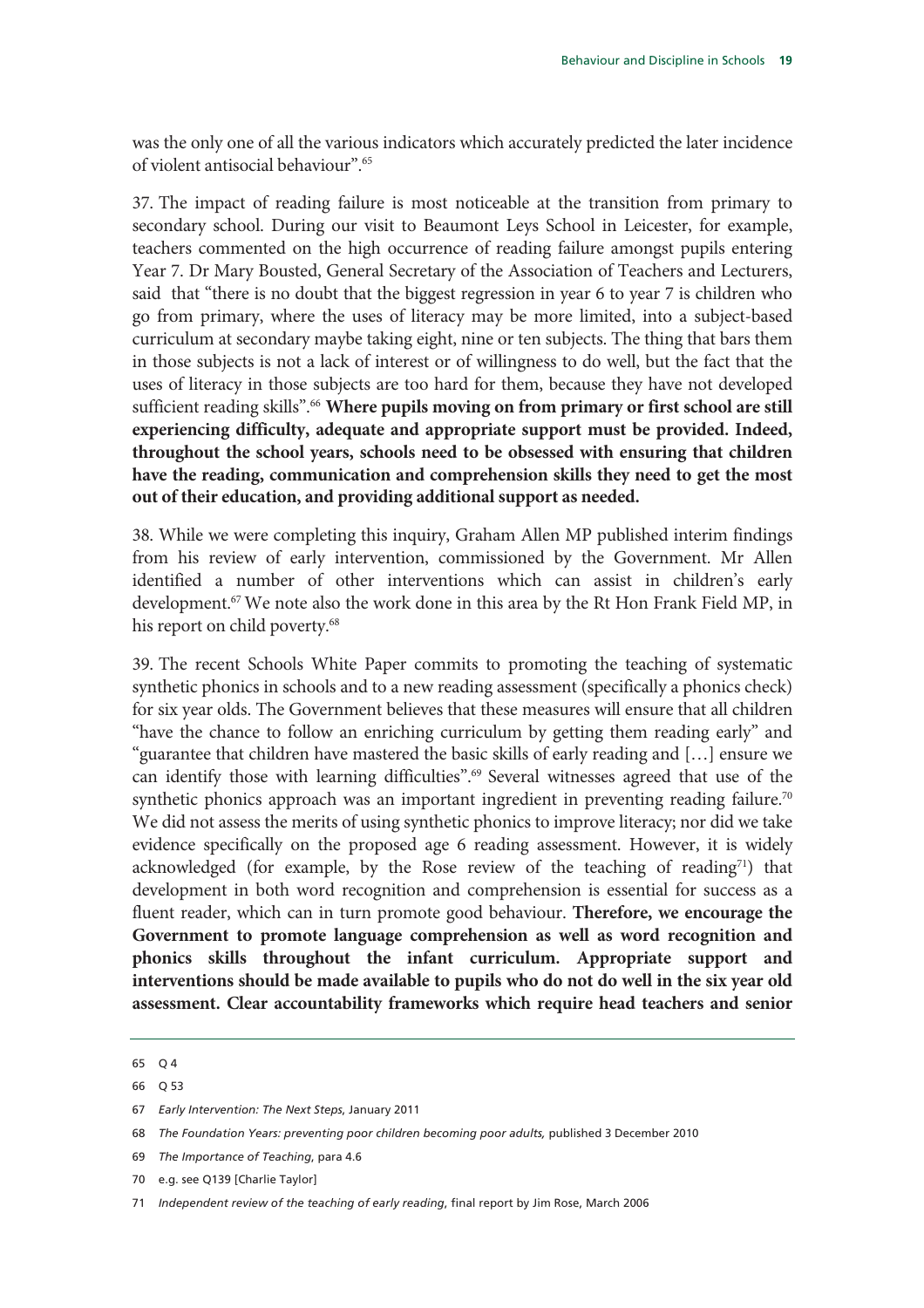#### **school leaders to demonstrate how schools respond to any problems picked up in the six year old assessment should be put in place.**

40. For one group of pupils, the results of the age 6 reading assessment will not necessarily help to identify their additional learning needs. The children's communication charity I CAN told us that, in some disadvantaged areas, "upwards of 50% of children are starting school with Speech, Language and Communication Needs (SLCN). Many have poor language skills which are inadequate for the start of formal learning".<sup>72</sup> The evidence points to a "strong correlation between children who have emotional and behavioural difficulties and children who have SLCN".73 It adds:

Those with unaddressed speech, language and communication needs are at risk of problems with literacy, numeracy and learning. They are less likely to leave school with qualifications or job prospects and are in danger of becoming NEET (not in employment, education or training at 16–18) […] We also know that children excluded from school are likely to have special educational needs, including a high incidence of communication difficulties. People with speech and language needs are significantly over-represented in the young offender and prison populations. In addition to this, limited language skills make it difficult for young people to access support or understand interventions.<sup>74</sup>

41. The Schools White Paper does not allude specifically to pupils with Speech, Language and Communication Needs who may (among other conditions) have difficulty producing speech sounds or have receptive language impairment. They may do poorly in reading tests, including phonics checks, but such assessments will not on their own identify communication impairments which can underpin behavioural difficulties. We expect that the needs of pupils with SLCN will be addressed directly in the forthcoming Green Paper on Special Educational Needs (expected in February 2011). **We acknowledge the new reading assessment for 6 year olds, and we understand the concerns of witnesses representing children with speech, communication and language needs that these pupils' needs may not be identified by this assessment. We recommend therefore that the Government broadens the six year old assessment to include an assessment of speaking and listening ability.** 

#### **"What works": sharing good practice**

42. A robust and well-led school behaviour policy, consistently applied and underpinned by good teaching and an appropriate curriculum is critical to supporting good behaviour in schools. However, on a day-to-day basis in the classroom, there are simple techniques that can be applied to manage behaviour. In common with many witnesses, Sir Alan Steer advised "we know what works. We just don't do it".<sup>75</sup> This view was supported by behaviour consultant Sue Cowley who told us that "I meet newly qualified teachers all the time. I work with them, and they say to me, 'Why didn't anybody tell us that there are

- 74 Ev 145
- 75 Q 70

<sup>72</sup> Ev 145

<sup>73</sup> Ev 144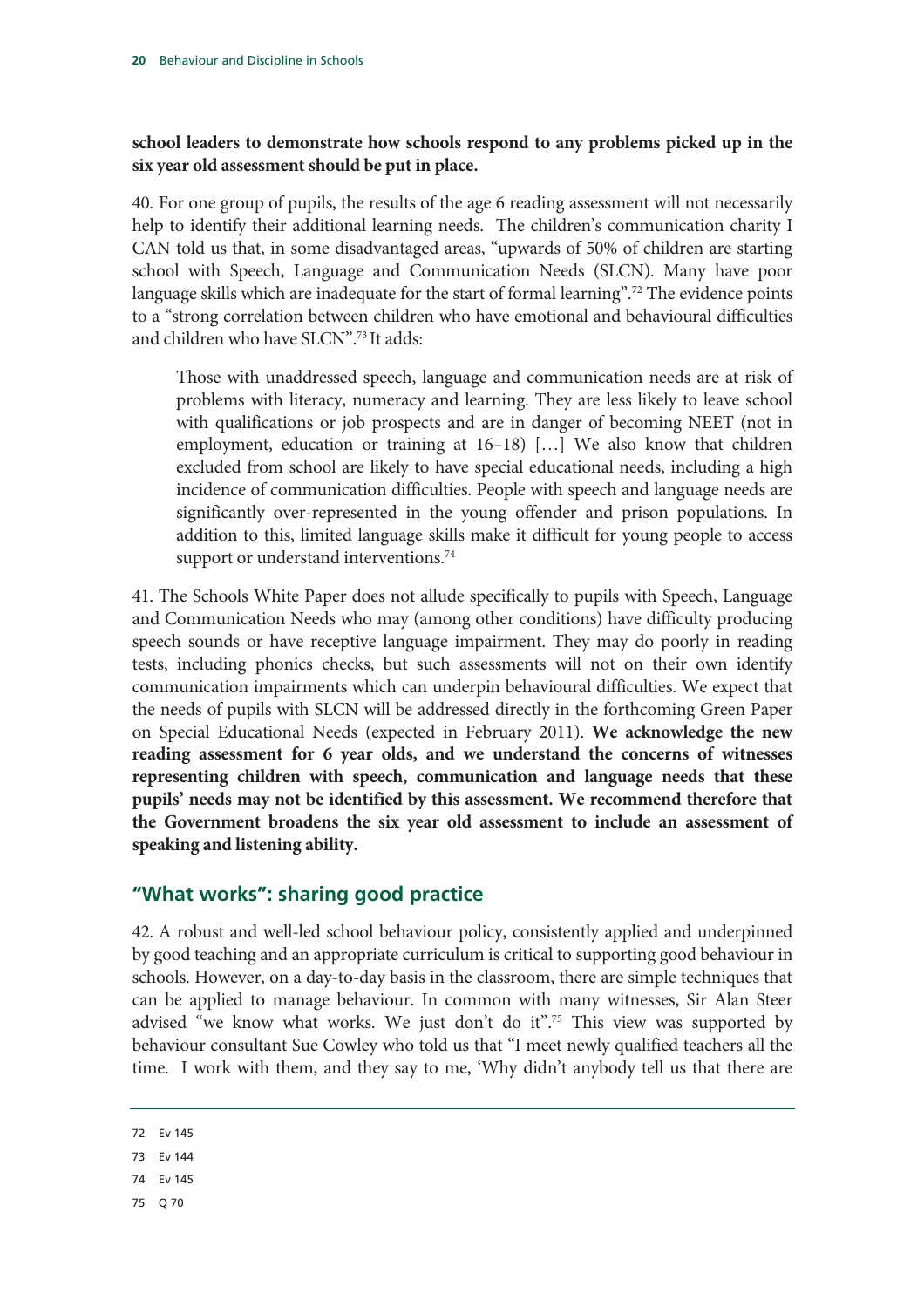these really simple, straightforward things […] Why has nobody told us practical ways of actually managing behaviour?'"76

43. Sir Alan Steer's 2005 report highlighted some practical approaches to developing a consistent approach towards behaviour management.77 These approaches were described in the "What Works" section of the 2005 report, *Learning Behaviour,* which was published separately for use in schools. Sir Alan's subsequent report, *Learning Behaviour: Lessons Learned*, published in 2009, recommended that the "What Works" principles be used as a basis to organise training for staff in schools.78 Witnesses, including the Minister for Schools himself, agreed with the general principles.<sup>79</sup> The London Borough of Tower Hamlets noted that the recommendations of the 2009 Steer report had been "generally welcomed as well thought through and based on real school experience", and it believed that they should be implemented.<sup>80</sup>

44. The former Government recognised the need to disseminate best practice on managing behaviour. The Behaviour, Attendance and SEAL (social and emotional aspects of learning) strand of the National Strategies programme was put in place to provide practical materials to support schools in improving behaviour, building their capacity to make them less reliant on external support. The former Government announced its intention not to renew the National Strategies contract in 2011, and proposed instead to devolve the funding for the Primary and Secondary National Strategies to schools.<sup>81</sup> This decision was welcomed by the current Secretary of State. Our witnesses presented mixed views on the usefulness of National Strategies, although SEAL materials were considered to be helpful, and it seems that the material will continue to be used in schools once the National Strategies contract has ended. However, a gap remains in terms of disseminating best practice on simple tools and techniques. As Mary Bousted, General Secretary of the Association of Teachers and Lecturers, asserted:

there are techniques you can learn which will help you, with a good curriculum, to deal with low-level disruption. One question I thought would be asked was, have [National] Strategies helped in this? I don't think they have. […] There are certain techniques that, if applied well, can be used to keep very good order in the classroom, such as: if you have a disruptive class or a class that will be difficult, making sure that when you start the lesson there is something for them to do when they walk through the door of the classroom; making sure that the curriculum is properly differentiated and ensuring that they do not shout out over each other.<sup>82</sup>

45. Sir Alan Steer pointed to the fact that basic techniques are less likely to be applied in secondary schools, telling us that "in the secondary sector we do not put enough importance on basic issues of classroom management. When you visit a primary school

82 Q 51

<sup>76</sup> Q 211

<sup>77</sup> Sir Alan Steer, *Learning Behaviour,* 2005, para 26

<sup>78</sup> Sir Alan Steer, *Learning Behaviour: Lessons Learned,* 2009, recommendation 10

<sup>79</sup> See Q 255

<sup>80</sup> Ev w68

<sup>81</sup> DCSF, *Building a 21st century schools system*, para 4.11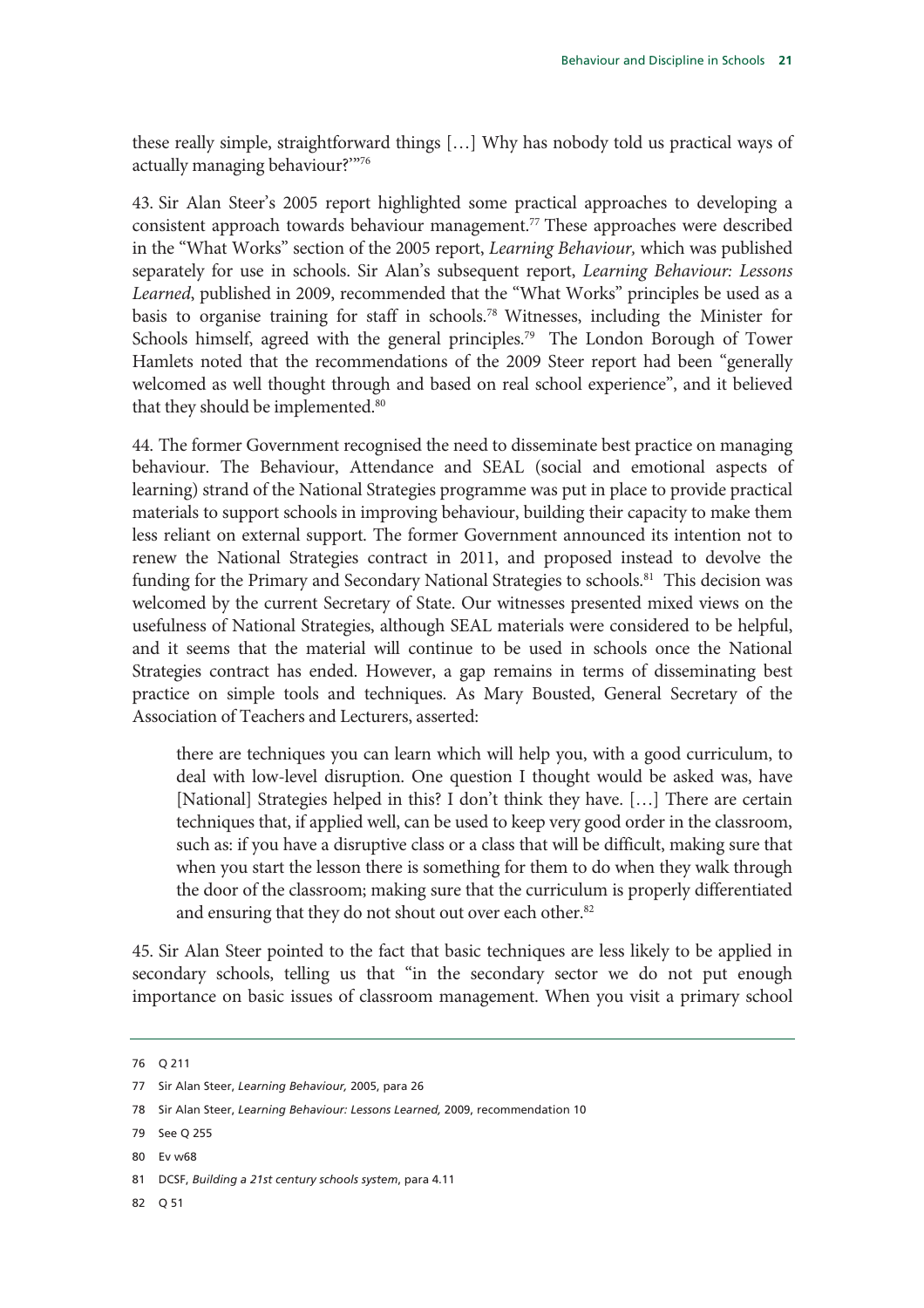and ask a teacher, 'Are the children allowed to sit where they like in the classroom?', they look at you as though you're being slightly rude, because of course they're not. Any primary teacher manages their classroom. In large numbers of secondary schools, that is dropped at the age of 11, and it's dropped without thinking".83 **Simple approaches to managing behaviour, such as those outlined in Sir Alan Steer's "What Works in Schools", should be incorporated in all initial teacher training and continuing professional development on behaviour, especially for secondary schools where basic issues of classroom management are sometimes overlooked.**

46. National Strategies are now coming to an end, with an expectation that local authorities and twenty 'lead behaviour schools'84—having been trained to work with schools by National Strategies consultants—will take on the role of sharing best practice amongst themselves.85 This will rely on schools working in effective partnerships. This new focus on self-reliance amongst schools for training and development on behaviour was generally welcomed by our witnesses. However, in discussion with behaviour teams and their partners at Leicestershire County Council, it was suggested to us that the ending of the central coordination provided by National Strategies could be a concern for those schools which are currently graded 'satisfactory' in terms of behaviour and discipline.<sup>86</sup> It was expected that the local authority would need to take on a much greater role in challenging and supporting schools to ensure improvement in this respect. The Schools White Paper identifies a strategic role for local authorities in championing excellence in schools, and it expects local authorities to "challenge schools which are causing concern and to focus on issues needing attention which cut across more than one school".<sup>87</sup>

47. In recognition of the need for best practice to be shared within the school community, the Schools White Paper proposes a new national network of 'Teaching Schools', accredited by the National College<sup>88</sup>, and an increase in the number of Local and National Leaders of Education (excellent head teachers who provide support to other schools).<sup>89</sup> It also introduces 'Specialist Leaders of Education'—excellent professionals in leadership positions below the head teacher, who will support peers in other schools.<sup>90</sup> The White Paper also states that National Strategies will be replaced by "a new market of school improvement services with a much wider range of providers and services available for schools to choose from".<sup>91</sup> Local authorities will be able to choose how to define and offer school improvement support, for example by brokering support for schools from local agencies.

85 See Qq 116, 117

- 87 *The Importance of Teaching,* para 5.37
- 88 *The Importance of Teaching,* para 2.24
- 89 *The Importance of Teaching,* para 2.43
- 90 *The Importance of Teaching,* para 2.26
- 91 *The Importance of Teaching,* para 7.14

<sup>83</sup> Q 70

<sup>84</sup> Lead Behaviour Schools were identified as part of the 2009 Behaviour Challenge, to assist with the aim for all schools to have a good or outstanding Ofsted rating on behaviour, or be on track to reach one at their next inspection. Lead Behaviour Schools have proven expertise in behaviour management and were tasked with spreading good practice and support to other schools. The original target was to identify 100 Lead Behaviour Schools by September 2010. At the time of taking evidence for this inquiry, only 20 existed.

<sup>86</sup> See Annex 2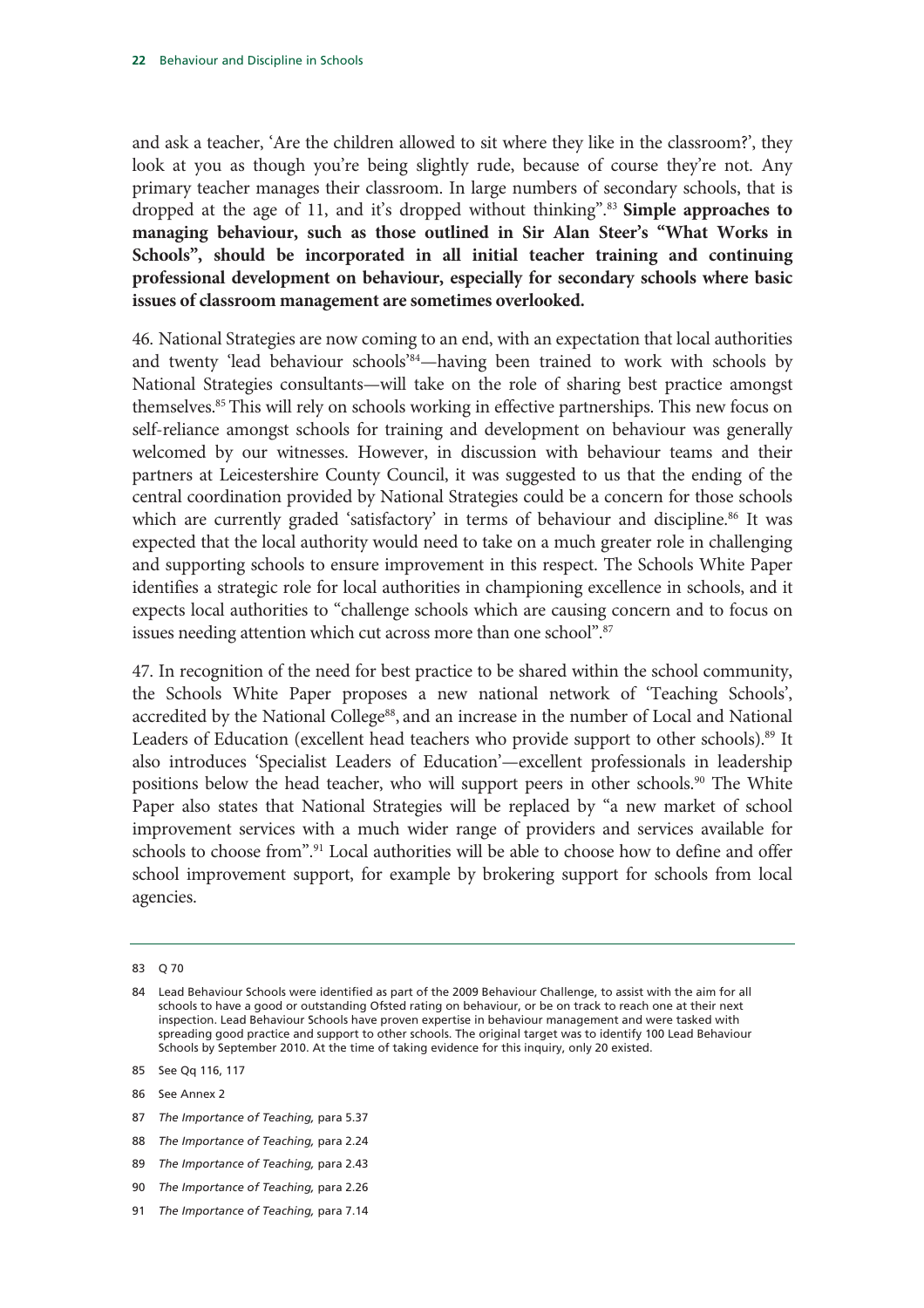48. **We welcome the White Paper's proposals for schools to take on greater responsibility for organising training and sharing best practice on managing behaviour. However, in areas where the majority of schools are not performing well, it may be more difficult for best practice to be shared effectively. In these circumstances, it is critical that the local authority has the capacity to challenge and support those schools which are causing concern, looking outside the local authority for expert support where necessary.**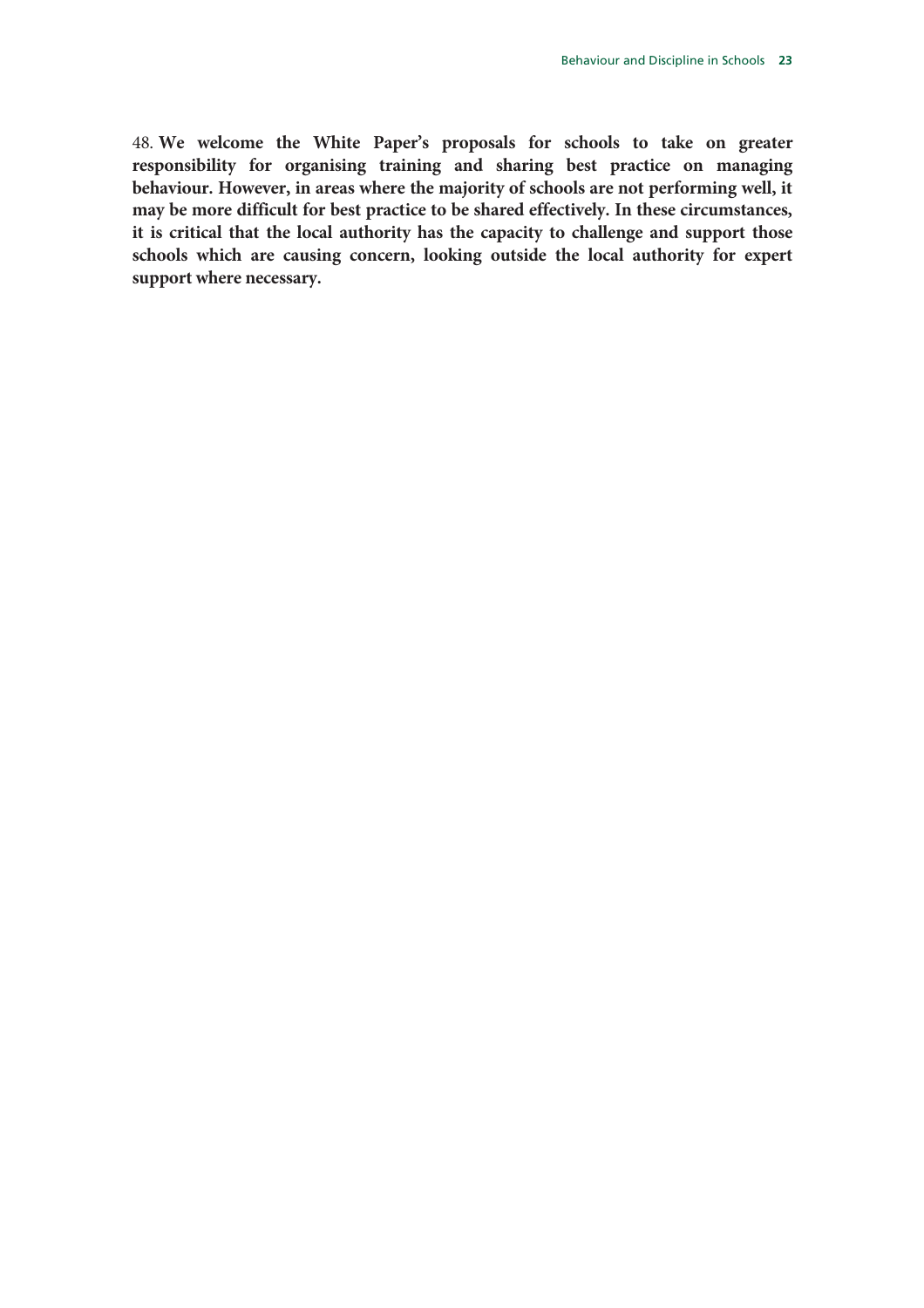# 4 Leading and managing good behaviour; challenging poor practice

49. Effective school leadership is critical to supporting good behaviour in schools. We were told by several witnesses that, where staff are closely supported by school leaders, this has a significant impact on behaviour.<sup>92</sup> The Chief Inspector's Annual Report 2009-10 found that leadership and management was "good or outstanding in 65% of schools inspected this year – a higher proportion than for overall effectiveness. However, governance was one of the weaker aspects of leadership inspected, being good or outstanding in 56% of schools".93

### **School behaviour policies**

50. Section 88 of the Education and Inspections Act 2006 places a responsibility on the governing body of a relevant school<sup>94</sup> to "ensure that policies designed to promote good behaviour and discipline on the part of its pupils are pursued at the school". The head teacher must determine the standard of behaviour to be deemed acceptable and must "determine measures" to promote good behaviour and publicise them in a written document. Witnesses agreed on the need for all members of the school community to be involved in construction and implementation of behaviour policies, in order to achieve a common understanding and application:

The school behaviour policy, which should be discussed by all members of the school community, especially staff and pupils and not just considered by Governors as a paper exercise, is of paramount importance to the effectiveness of behaviour management in schools. The NUT believes that a school behaviour policy must be a practical document which includes clear guidelines to staff on practice and procedures relating to any incidence of inappropriate behaviour within school.<sup>95</sup>

51. During our visit to Beaumont Leys School in Leicester, the school's expectations of its pupils were made clear immediately on entering the premises by way of a large wall mural naming the school's values. A comprehensive behaviour policy—consulted on and understood by all staff—underpins the school's approach to behaviour management. At New Woodlands School in Lewisham, we were told of the importance of having a clear school behaviour policy, backed up with strict boundaries, good "old-fashioned" manners and respect.<sup>96</sup> Mr Paul Dix, a behaviour consultant, told us of the need for schools to be absolutely clear and consistent about the parameters within which the school expects their pupils to behave:

96 Annex 1

<sup>92</sup> See for example Ev 115 [NUT] para 17

<sup>93</sup> HMCI Annual Report 2009–10, p32

<sup>94</sup> A community, foundation or voluntary school, a community or foundation special school, a maintained nursery school, a pupil referral unit, or a non-maintained special school approved by the Secretary of State

<sup>95</sup> Ev 114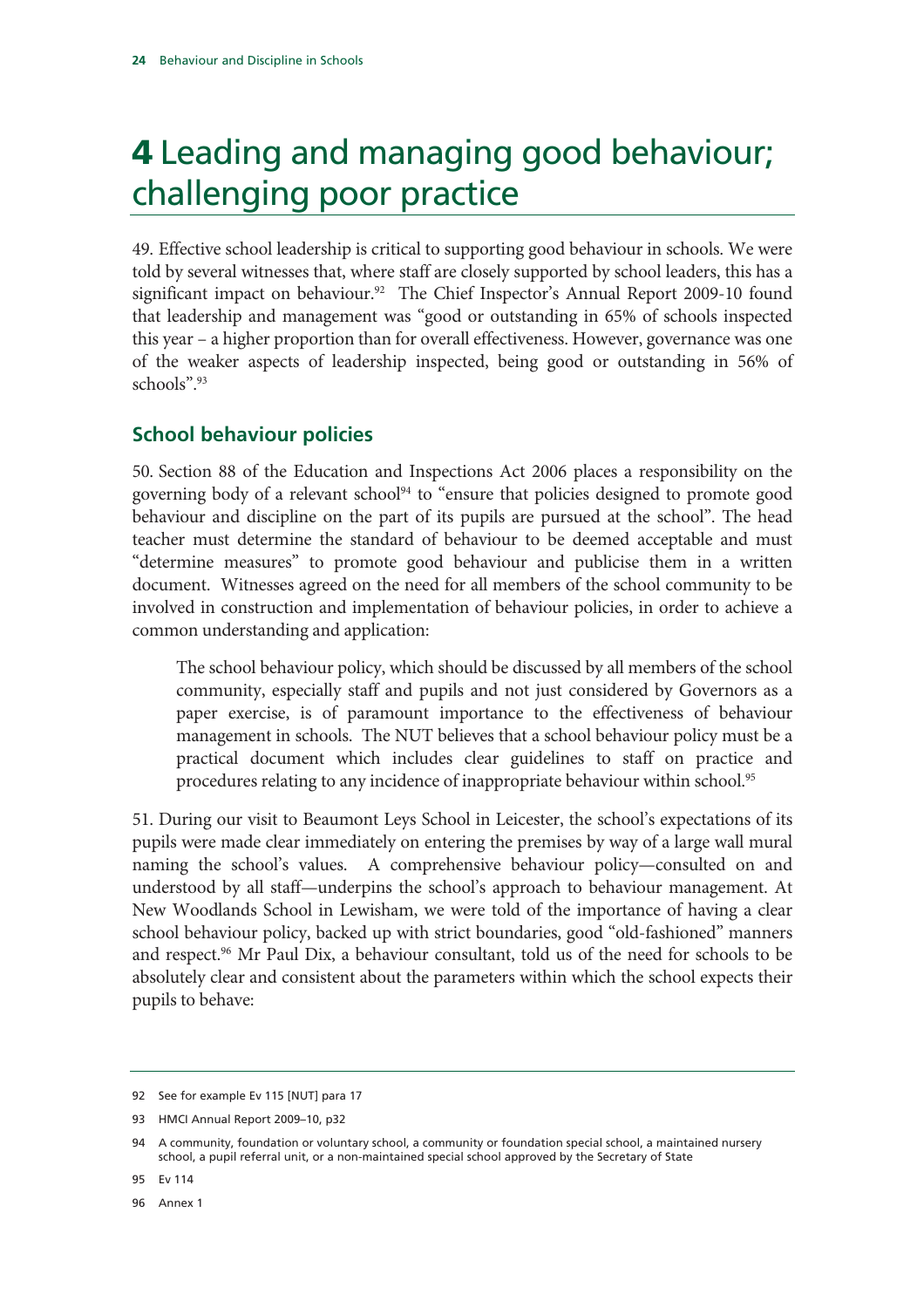The best schools have a sign above the door regardless of what context they are working in, which says, "This is how we do it here." When you walk through the doors of that school, the expectations of behaviour are different from those outside. The behaviours that you use in the community or the behaviours that you use with your parents might well work out there, but when you walk through that door, that is how they do it there. The best schools have absolute consistency. I don't care whether the system they use is behaviourist or whether the system they use is extremely old-fashioned, the critical difference is that people sign up to it and teachers act with one voice and one message: "This is how we do it here".<sup>97</sup>

52. A key element to effective leadership of behaviour is engagement with parents. Although some of the factors which have an impact on children's behaviour—such as parenting and family breakdown—are beyond schools' control, that does not mean to say that schools are powerless to support parents and carers in promoting the good behaviour of their children. At both Beaumont Leys School and New Woodlands School, relationships with parents and carers were viewed as critical to the success of any intervention, and both schools saw it as a priority to make their premises welcoming to pupils and their families and to maintain regular contact. As Sir Alan Steer told us, "communication between school and parents is important".98 Mike Griffiths, Head Teacher of Northampton School for Boys, explained that his school saw effective behaviour management as "a triangle of parent, child and school", with all three facets needing to work together to be effective.<sup>99</sup> Witnesses highlighted the fact that it is often easier to engage with parents at primary school as there is a culture of meeting parents "at the school gate", making it easier to "have quiet words and conversations [with parents] that are more difficult to have at secondary".<sup>100</sup> Charlie Taylor, Head Teacher of Willows Primary Special School and Acting Head Teacher of Chantry Secondary Special School in the London Borough of Hillingdon, also suggested that "parents are a lot more up for changing the behaviour of a three-year-old than they are for a 15-year-old"<sup>101</sup>, which makes it easier for schools to approach parents to discuss possible interventions.

53. **A good school behaviour policy, agreed and communicated to all staff, governors, pupils, parents and carers, consistently applied, is the basis of an effective approach to managing behaviour.** We note that the Schools White Paper made no mention of the work which schools can—and should—undertake with parents and carers to reinforce and promote good behaviour and address poor behaviour. We also note the statement made by Ofsted to the Independent Review on Poverty and Life Chances, led by the Rt Hon Frank Field MP, that "more remains to be done to convince some schools that parental engagement is central to their core purpose of raising attainment".102 **Schools should see it as part of their core work to engage with parents and carers, particularly those who are** 

98 Q 95

101 Q 150

<sup>97</sup> Q 232

<sup>99</sup> Q 161

<sup>100</sup> Q 163, Gillian Allcroft

<sup>102</sup> *The Foundation Years: preventing poor children becoming poor adults*, report of the Independent Review on Poverty and Life Chances, led by the Rt Hon Frank Field MP, December 2010, para 4.12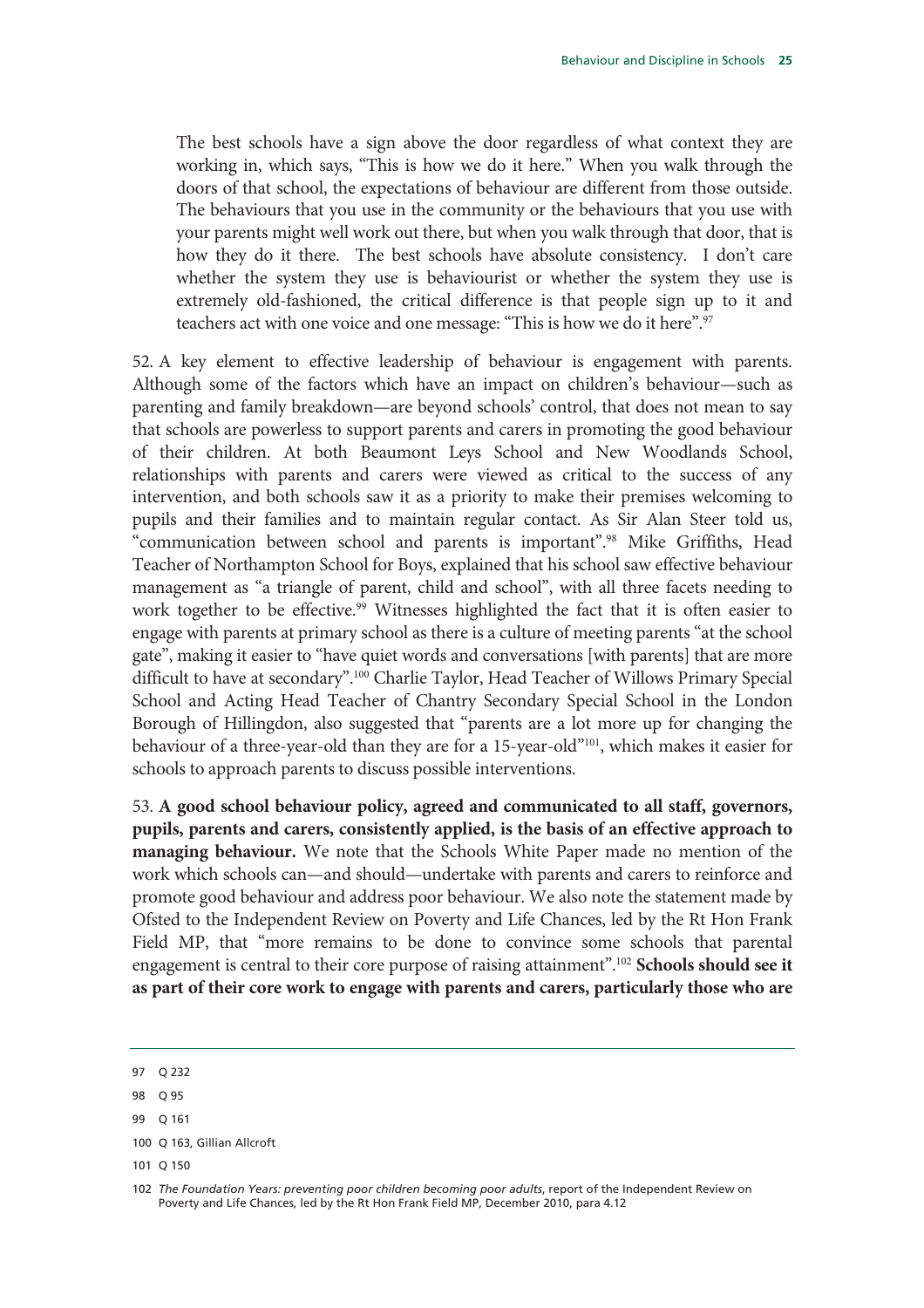**hard to reach. Schools must be proactive in establishing these relationships upfront with all parents and carers, rather than waiting for problems to occur.** 

54. **The inquiry notes written evidence from Ofsted and the Children's Rights Alliance for England on the importance of pupil involvement in creating and maintaining order in schools**<sup>103</sup> **and recommends that the Government encourages such involvement through its policies and guidance.**

### **Leadership of behaviour policies**

55. Ninety three per cent of teachers responding to a survey organised by NASUWT said that their schools had a whole-school behaviour policy.<sup>104</sup> However, Dr Patrick Roach of NASUWT cautioned that "having a policy and what happens in practice are two very different things [...] where policies do exist and everybody is familiar with what that policy happens to be, around half of classroom teachers are actually saying that those policies are not being applied consistently, largely by school managements where the judgment of the classroom teacher isn't always backed up in terms of leadership and management decisions".105 Dr Roach referred to research undertaken by the University of Leicester for NASUWT which examined the experiences of new and recently qualified teachers, including their experience of poor and challenging behaviour.<sup>106</sup> The report found that "teachers were very consistently reporting that they were being left to their own devices. Where senior management were coming in was to monitor and critique the quality of their practice within a classroom, not necessarily to offer development support, leadership and professional guidance about how to do things differently or how to do things better".107 These findings chime with the views of the teacher witnesses we questioned, who all agreed that where there was a lack of leadership on behaviour and discipline, it was a major issue for teachers.<sup>108</sup>

56. While we received evidence of some successful leadership training programmes, such as the National Programme of Specialist Leaders in Behaviour and Attendance,<sup>109</sup> we also heard that the current lack of any requirement for head teachers and school leaders to undertake specific training and continuous professional development relating to behaviour and discipline may be one of the main reasons for poor leadership on behaviour in some schools. As the National Association of Head Teachers suggests, "it is recognised in research that school leaders need to be trained to be effective school leaders and this is particularly relevant to the context in which they will be working - for example in areas of disadvantage, developing different skills, but we are not sure to what extent this is being promoted".110 The National Professional Qualification for Headship is a prerequisite for becoming a head teacher, but ongoing continuing professional development on behaviour

103 Ev 139; Ev 157 104 Ev 124 105 Qq 27, 29 106 NASUWT, Sink or Swim? Learning lessons from Newly Qualified and Recently Qualified Teachers, 2009 107 Q 42 108 Qq 213, 214, 215, Katharine Birbalsingh, Daisy Christodoulou, Tom Trust 109 Ev 131 110 Ev 143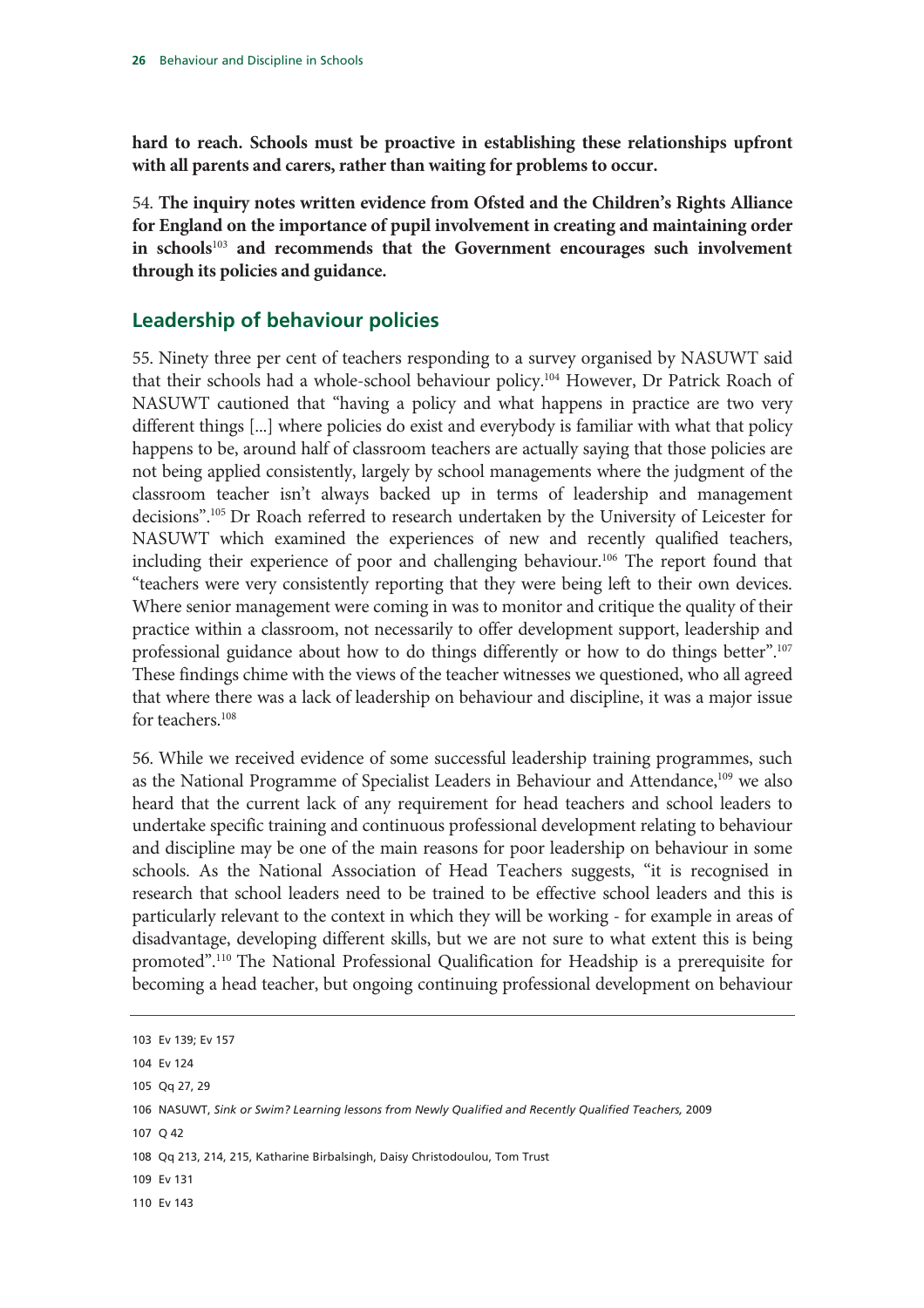management is not a requirement for school leaders. Sir Alan Steer said to us that "it strikes me as absolute nonsense […] that somebody like me could be a head teacher for 23 years without any requirement to undergo training. That is not professional. I know we have things like NPQH now, but once you become a head teacher, where is the requirement to maintain your skill level?"111

57. The recent Schools White Paper includes proposals for the National Professional Qualification for Headship to be reviewed by the National College and subsequently reformed.112 Continuing professional development (for both teachers and head teachers) would be provided through a new network of Teaching Schools. **We support proposals in the White Paper for reforms to the National Professional Qualification for Headship, which should have a clearer emphasis on leading and supporting staff in maintaining and improving standards of behaviour in schools.**

58. During our visit to Leicester, we heard of the significant impact that changes in school leadership can have on behaviour and discipline in a school. A school which has been successful under one leadership team can face serious challenges under another.<sup>113</sup> Hence there is a need for robust mechanisms for holding head teachers and senior school managers to account on their school's approach to behaviour and discipline, particularly in a climate where devolution of responsibility for behaviour to individual schools will become the norm and where routine inspection of schools previously judged as outstanding will cease. The Schools White Paper proposes that schools judged to be outstanding in routine inspections will be re-inspected only if there is evidence of decline or widening attainment gaps. The Government aims to work with Ofsted to identify suitable triggers which might indicate a need for re-inspection.<sup>114</sup>

59. The Government's proposals to cease routine inspection of schools rated 'outstanding' may not be conducive to the regular and rigorous external oversight of schools which we consider to be necessary. In particular, changes of leadership can be difficult for schools, and pupils can be quick to sense and to take advantage of any uncertainty among staff about the school's new direction and ethos.

### **Role of the governing body**

60. School inspection is one way of holding schools to account for standards of behaviour; governing bodies can also play an important part. As Sue Bainbridge (representing National Strategies) pointed out, it is also "the governing body's role [...] to challenge the head". Ms Bainbridge referred to work she had undertaken in a school in Sheffield where there were disproportionately high levels of exclusions. The work showed that, where the governing body took a leading role in analysing and challenging school data, it was able to get to the root of problems of behaviour management in the school.<sup>115</sup> Dr John Dunford, former General Secretary of the Association of School and College Leaders, pointed out

113 Annex 1

115 Q 124

<sup>111</sup> Q 80

<sup>112</sup> *The Importance of Teaching*, para 2.39

<sup>114</sup> *The Importance of Teaching,* para 6.21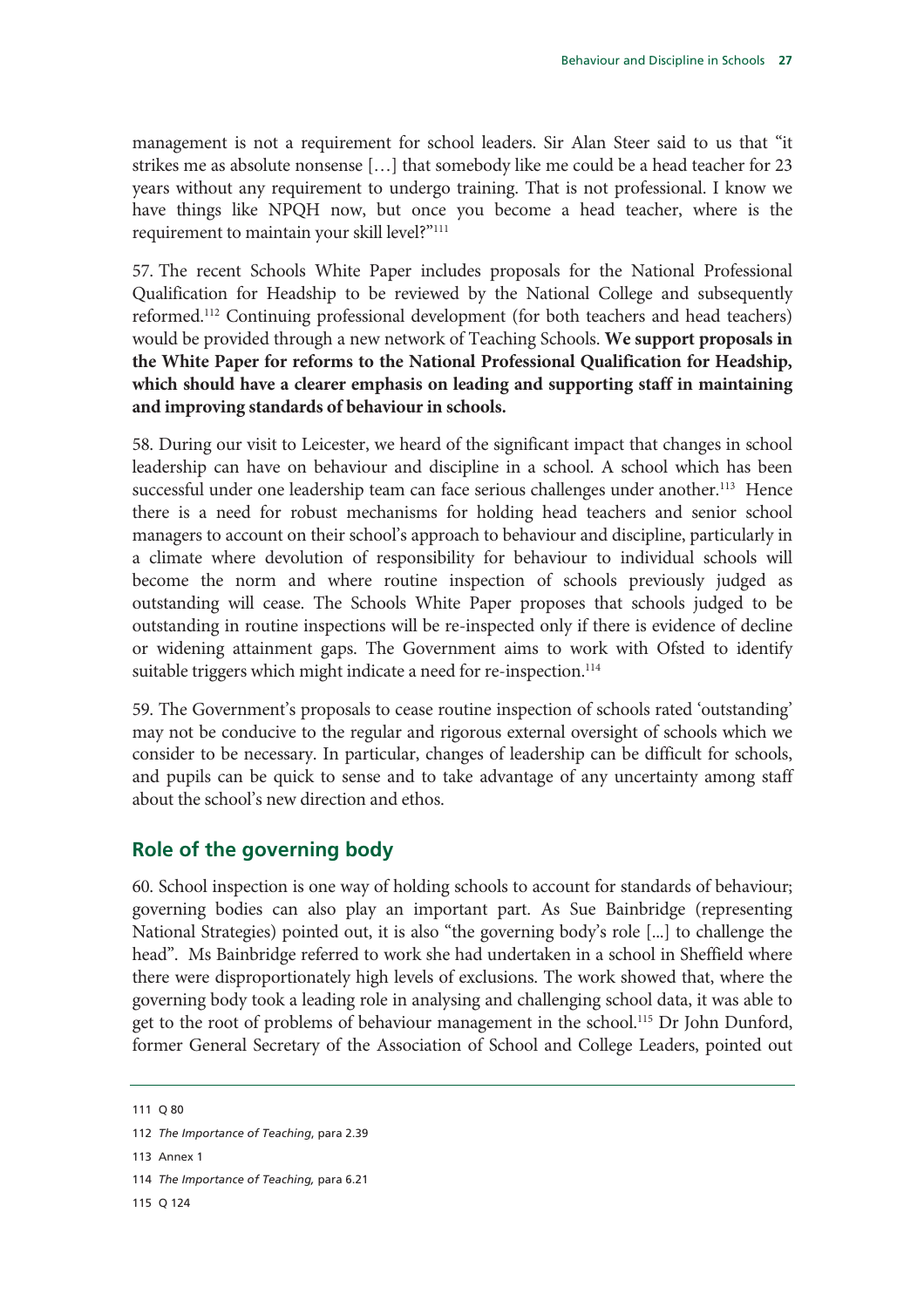that governors can also act as an important "early warning system" for the school when parents are not happy.116 Gillian Allcroft, Policy Manager at the National Governors Association, explained that "the best governing bodies will absolutely know what is going on in their school. The chair will have a good relationship with the head".<sup>117</sup> However, there are schools where the governing body is weak and where the necessary challenge will not be forthcoming.

61. Responding to proposals in the Schools White Paper for the National College to take on the training of governors to equip them in providing robust strategic challenge to head teachers, all witnesses in our final oral evidence session felt this was an excellent idea.<sup>118</sup> However, Dr Dunford added that

it's a great pity that the White Paper has suggested the end of the school improvement partners, because they were providing some degree of external challenge to head teachers, and head teachers, on the whole, welcomed that. Where that external challenge will come from in the future to schools that are not going to be inspected and are not going to have school improvement partners and so on, I am not quite sure. That is something that needs looking at within the White Paper. Is it going to come from governing bodies? If it is, we're back to [...] earlier comment about the skills of governing bodies.<sup>119</sup>

62. Although school governors should be taking a role in challenging poor leadership, we are not confident that this always happens—whether because governors and head teachers do not see this to be their role, or because governing bodies do not know how to go about doing this. The White Paper reinforces the role of school governors, giving them the tools to challenge school leaders more effectively. It also announces that the National College will be responsible for providing high quality training for chairs of governors.<sup>120</sup> We **welcome training for chairs of governors, which is to be provided by the National College, and hope to see the highest possible take-up. It is vital that governors are able to challenge and support head teachers effectively to ensure that behaviour policies are applied consistently.** 

116 Q 325

117 Q 165

118 Q 326

119 Q 390

120 *The Importance of Teaching*, para 6.29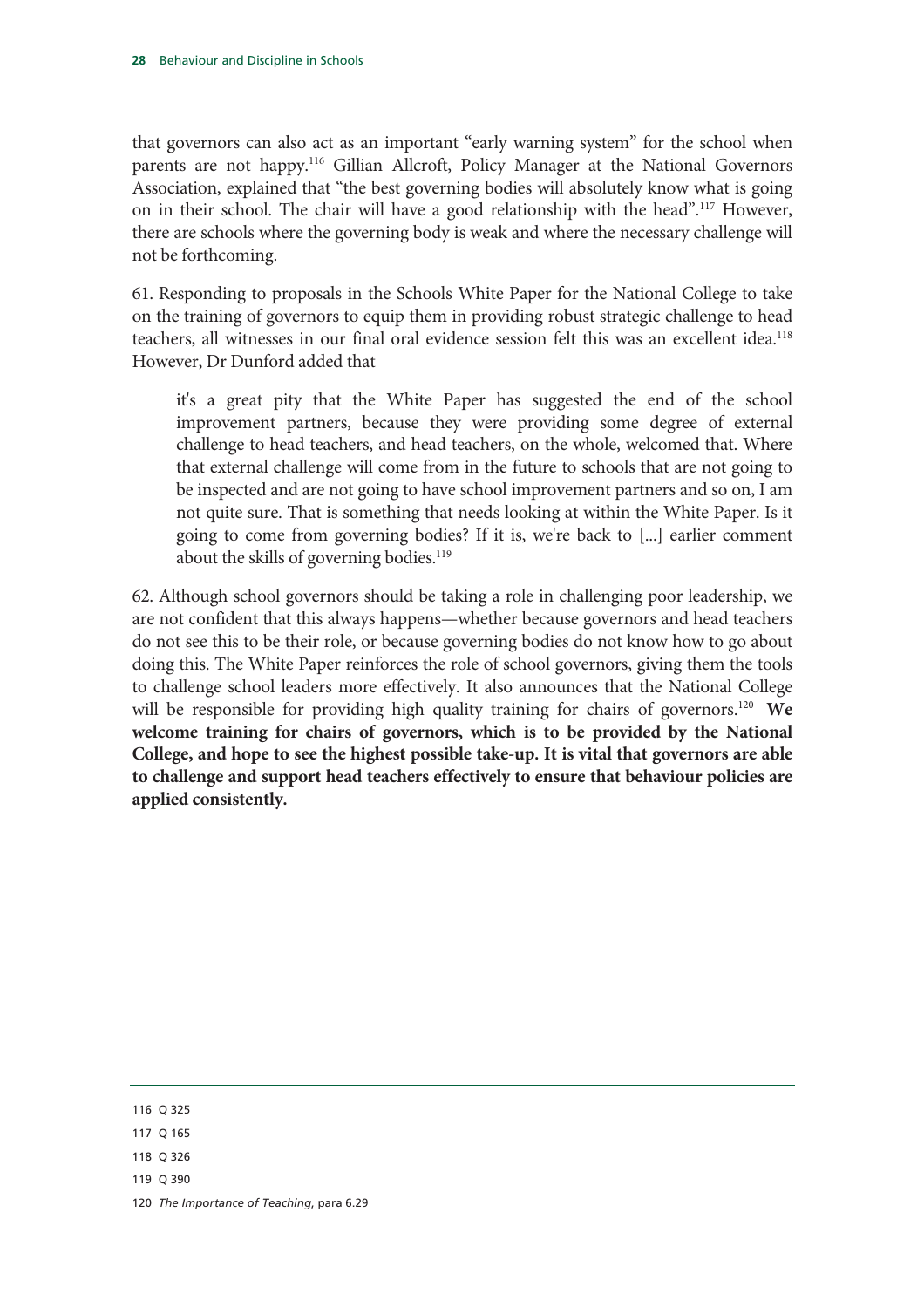# **5** Equipping teachers with the skills and tools to manage behaviour: new powers

63. The Government published a Written Ministerial Statement on 7 July 2010, announcing new measures to tackle behaviour and discipline in schools. These proposals were fleshed out in the White Paper *The Importance of Teaching*; some will require legislation. We consider some of the main proposals.

### **Powers of search and restraint**

64. The Apprenticeships, Skills, Children and Learning Act 2009 introduced a power for members of staff to search pupils for knives, offensive weapons, alcohol, controlled drugs and stolen articles. The Schools White Paper proposes to extend that search power to include pornography, tobacco, and fireworks. The White Paper includes a commitment to "legislate through the forthcoming Education Bill to give teachers a more general power to search for any item which they reasonably believe is going to be used to cause harm to others or to break a law so that, for example, teachers can search for items such as phones or cameras which they believe are going to be used in this way".121

65. The Children's Rights Alliance for England argued that the extended powers "constitute a significant intrusion into children's privacy, which must be shown to be necessary and proportionate in order to be lawful"; and it claimed that legal advice given to Sir Alan Steer questioned the legality of any general power to search.<sup>122</sup> Several memoranda<sup>123</sup> argued that the extension of the power to search would make teachers uncomfortable or could put them at risk and inflame difficult situations. However, Mr John Bangs, until recently Head of Education at the NUT, welcomed the expansion of categories of item for which pupils can be searched, stating that "allowing pupils to be searched for weapons, drugs or stolen goods but not, for example, for an irritating and concealed electrical device, represented an arbitrary distinction".124 Evidence from the Teacher Support Network also highlights the findings of the Network's 2010 Behaviour Survey, which found that

the majority of teachers who responded said that the expanded set of search powers, announced by the Department, would be important or essential in improving behaviour in their current or most recent school. 69% of teachers who responded to the 2010 Behaviour Survey regarded powers 'for teachers to search pupils for stolen property and any other item which could cause disorder or pose a threat' as important or essential for the future. However, a greater majority said that 'additional training for teachers on challenging behaviour and using restraint and search powers' would be important or essential.<sup>125</sup>

122 Ev w138

- 124 Ev w3
- 125 Ev w119

<sup>121</sup> *The Importance of Teaching*, para 3.10

<sup>123</sup> e.g. Ev w142 [Southampton Psychology Service]; Ev 129 [Voice]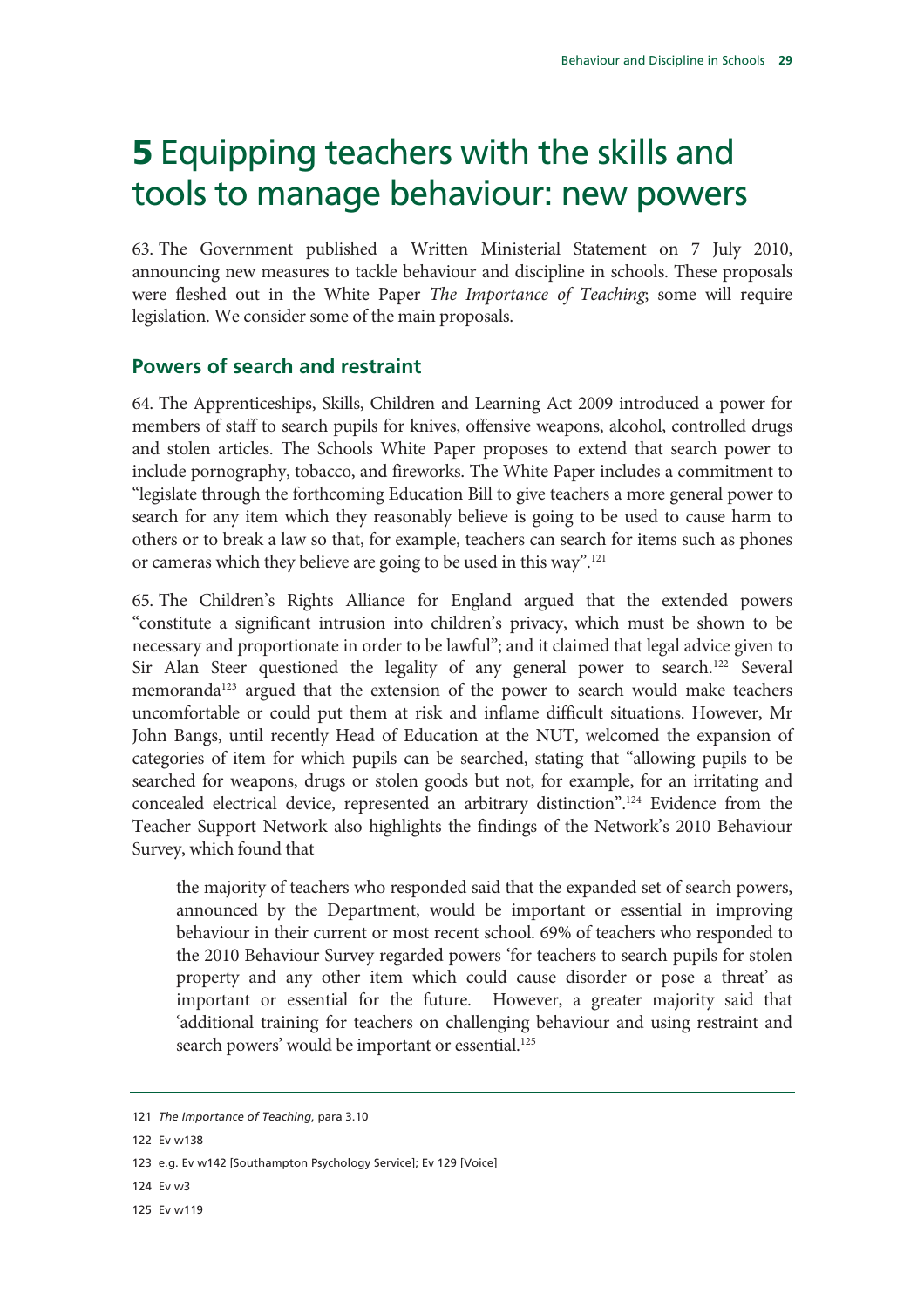66. Daisy Christodoulou, an Ambassador for Teach First, highlighted the importance of new powers as 'deterrents', explaining that "it's not particularly that I want to search a pupil's bag, but if there is a law and the school has the power to do so, it sends a message. That's what I like about it. That message does get through to kids, and it makes them think".<sup>126</sup> Other teacher representatives expressed similar views,<sup>127</sup> although the National Union of Teachers called for an "unequivocal statement from Government that if teachers use their powers to search pupils or their rights regarding physical restraint there will be no unforeseen consequences arising from their actions [...] Many are currently not confident that if they take such action they will be supported by senior leadership teams, parents or the local authority should an inquiry be conducted".<sup>128</sup>

67. With regard to the Government's proposals to improve guidance regarding teachers' use of force or physical restraint, it was put to us that existing guidance was already adequate. Ofsted told us that "the guidance on teachers' disciplinary powers appears to be clear and Ofsted has no evidence to suggest that schools do not understand these powers or that they need to be extended". It did, however, acknowledge that "it may be useful to schools to have these [powers] reiterated in succinct guidance"<sup>129</sup>—which is precisely what was proposed in the Schools White Paper.<sup>130</sup> Mr Bangs added that teachers may benefit from greater training in how to restrain, commenting that "the availability of good training is again patchy and needs fundamental improvement in availability. Teachers, themselves, need to be asked whether or not they feel they would benefit from such training".131

68. **We support proposals in the Schools White Paper to extend powers relating to search and to clarify powers of restraint, in the interests of supporting teachers' authority in managing behaviour. Guidance on use of powers to restrain should include specific advice on restraining pupils with Special Educational Needs or disabilities in the interests of protecting both pupils' and teachers' safety. School staff will only feel confident in using their powers if they are regularly trained and if they sense that they have the full support of school leaders in their use.** 

69. A separate point on pupil restraint was raised by Treehouse, a national charity for autism education. Treehouse expressed "serious concerns" should the requirement to record and inform parents about incidents when force has been used on their children be removed, explaining that

As autism is a disability affecting communication, many children and young people will not be able to inform their parents if force has been used on them. Communication difficulties may also mean that children with autism do not know what 'appropriate force' is, or why they are being disciplined. It is therefore vital that

126 Q 249

- 128 Ev 117
- 129 Ev w161
- 130 *The Importance of Teaching,* para 3.9
- 131 Ev w3

<sup>127</sup> e.g. Q 130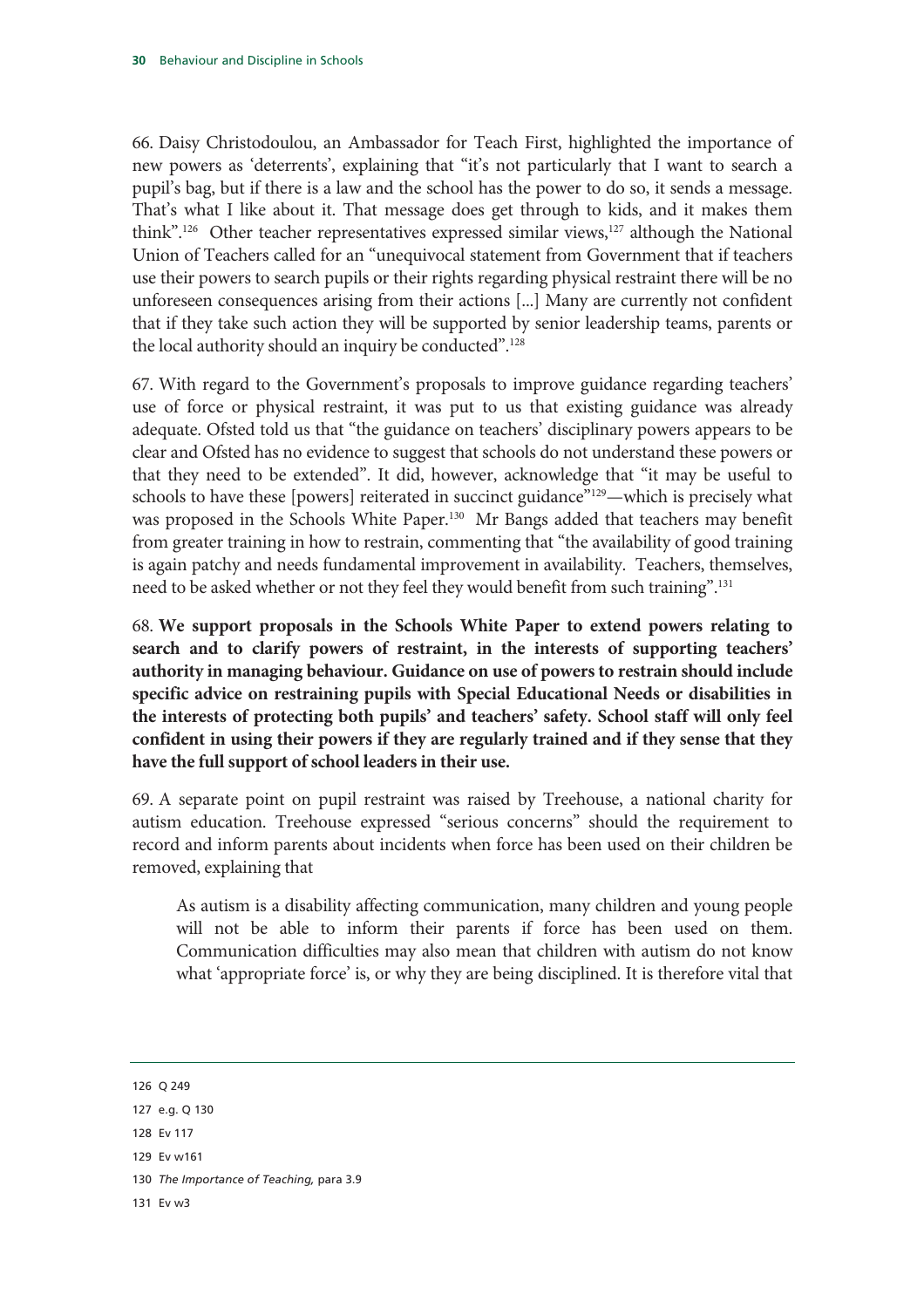schools keep parents informed about incidences when force has been used to ensure that these practices are transparent and accountable.<sup>132</sup>

It is unclear from the White Paper whether the requirement for schools to record incidents will be removed. As it stands, the White Paper states that "we will give schools greater discretion to decide on the most appropriate approach to monitoring the exercise of these powers".133 **We believe that the requirement to inform parents of incidents when powers of restraint have been used on their children is in the interests of building trusting relationships between schools and parents.**

### **Abolition of 24 hour notice of detention**

70. Many of our witnesses were wary of the Government's proposals to abolish the requirement for schools to give 24 hours' notice of detention outside school hours. Their concerns were summed up by the Association of School and College Leaders:

For after school detentions there are a number of practical considerations to take into account. Firstly there is the safeguarding for the child; is it appropriate to delay a 12 or 13 year old on a dark evening to then potentially travel home alone without having warned the parents (who may not be able to collect the child)? For many schools there are transport issues where students travel to school by coach and parents would need to make arrangements to collect their child after the detention. The 24 hour gap also gives a "cooling off" period for the teacher who may have made a hasty decision. The school will also need to consider the relationship with the parents/guardians and a lack of prior notice, even if supported by statute, is likely to irritate them. For these reasons we can see a large number of schools not making use of this provision.134

71. The impact of removing the notice for detentions on school-parent relations was raised by several witnesses as being potentially extremely damaging, with Sir Alan Steer commenting that "it is disrespectful. You do not teach good behaviour by behaving badly".<sup>135</sup> However, the National Union of Teachers welcomed the proposed new flexibility, "with the caveat that sensitivity regarding no notice detentions, where such action could make a child vulnerable, is retained and schools themselves are trusted to make such judgements".136 This concurs with the Schools Minister's stance that "this isn't a prescriptive policy [...] This is a permissive power that says that if you do not wish to give 24 hours, as a school, you do not have to. Schools are public bodies and as a public body they have to behave reasonably, so I don't believe that any school would—well, any school would simply not be permitted to—act unreasonably in giving a detention".<sup>137</sup>

132 Ev w94

- 134 Ev 141
- 135 Q 78
- 136 Ev 117
- 137 Q 263

<sup>133</sup> *The Importance of Teaching*, para 3.9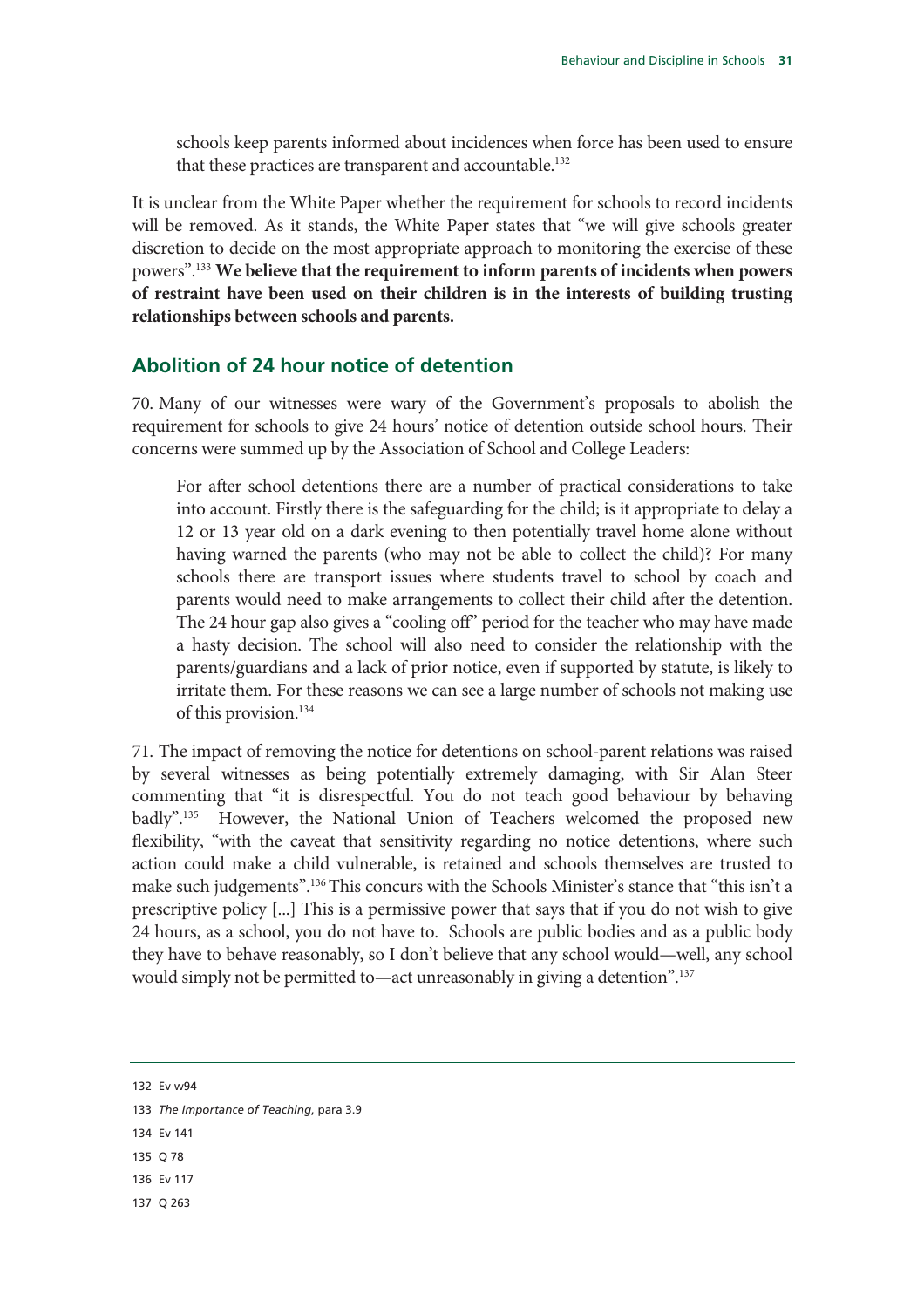72. **We acknowledge proposals in the Schools White Paper to legislate to abolish the requirement for schools to give parents 24 hours' notice of detentions outside school hours, and trust that schools will make sensible and appropriate use of these powers. Schools must be particularly sensitive to the needs of young carers and those with transport difficulties.**

### **Independent Appeal Panels for school exclusions**

73. At present, there is a two-stage appeal process against permanent exclusions, firstly to the governing body and secondly to an independent appeals panel. The Conservative Party announced in an April 2008 Working Paper on behaviour and schools that it would, if it came to power, end the right to appeal to an independent panel against permanent exclusion.<sup>138</sup> The Conservative Manifesto for the 2010 Election appeared to confirm this policy, saying that "we believe heads are best placed to improve behaviour, which is why we will stop them being overruled by bureaucrats on exclusions".<sup>139</sup>

74. Our evidence showed very strong support for retaining Independent Appeal Panels. However, there were mixed views as to whether Panels should retain the right to re-admit excluded pupils. On the one hand, NASUWT asserted that "independent appeals panels should not direct the reinstatement of a pupil where the disciplinary process has been carried out without any procedural irregularities of a kind that might have affected the fairness of the procedure".<sup>140</sup> On the other, head teacher Charlie Taylor told us, "having sat in a former life as an LEA representative on those panels, the decisions that actually did get turned over made me think, 'Damn right', because the school had run the show appallingly, had failed to follow procedures and things hadn't been done right."<sup>141</sup>

75. The Schools White Paper proposes reforms to the exclusions appeals process whereby Independent Panels would be retained but would lose their powers to reinstate pupils. If Panels were to judge that there were flaws in the exclusion process, they could request that governors reconsider their decision, and schools might be required to contribute towards the cost of additional support for the excluded pupil. Schools would not be forced to readmit pupils who they had excluded.<sup>142</sup>

76. **We support the retention of Independent Appeal Panels for exclusions. The new proposals for their functioning as outlined in the Schools White Paper will need to be monitored and evaluated to assess whether they strike the right balance in the interests of schools, pupils and their parents and carers when exclusion occurs. We do not believe that schools should be able to abdicate all responsibility for disruptive children. However, it is important that school governing bodies are equipped with the right knowledge and expertise in order to arrive at fair judgments. While the focus should be on justice and reasonableness, governing bodies do also need to be familiar with** 

141 Q 131

<sup>138</sup> *Giving Power Back to Teachers,* Conservative Party Working Paper, April 2008

<sup>139</sup> *Invitation to join the Government of Britain*, Conservative Manifesto 2010, p 51

<sup>140</sup> Ev 125

<sup>142</sup> *The Importance of Teaching*, para 3.29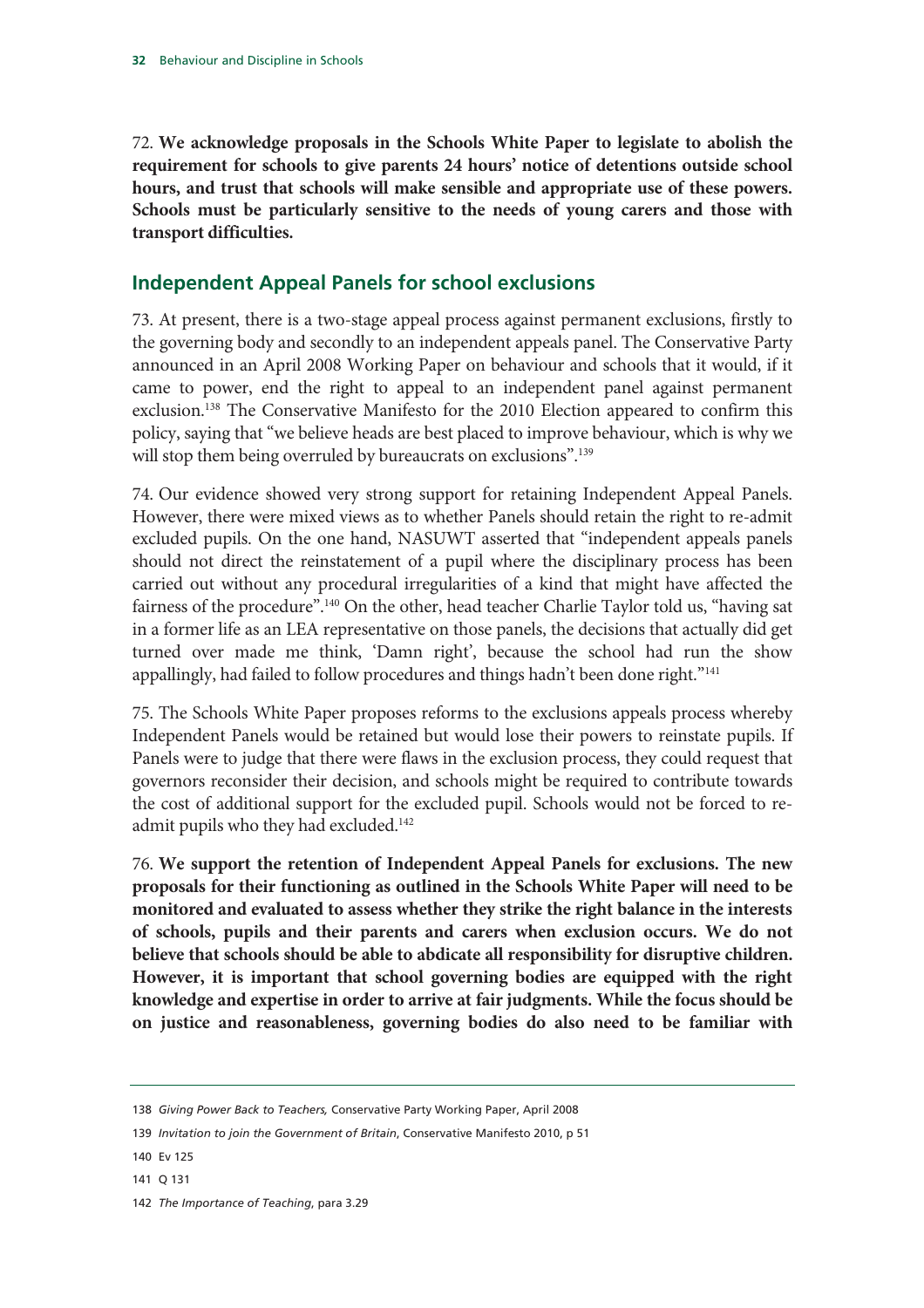**training on exclusions protocols, which should form part of the training for governors that we endorse in paragraph 62 of our Report.**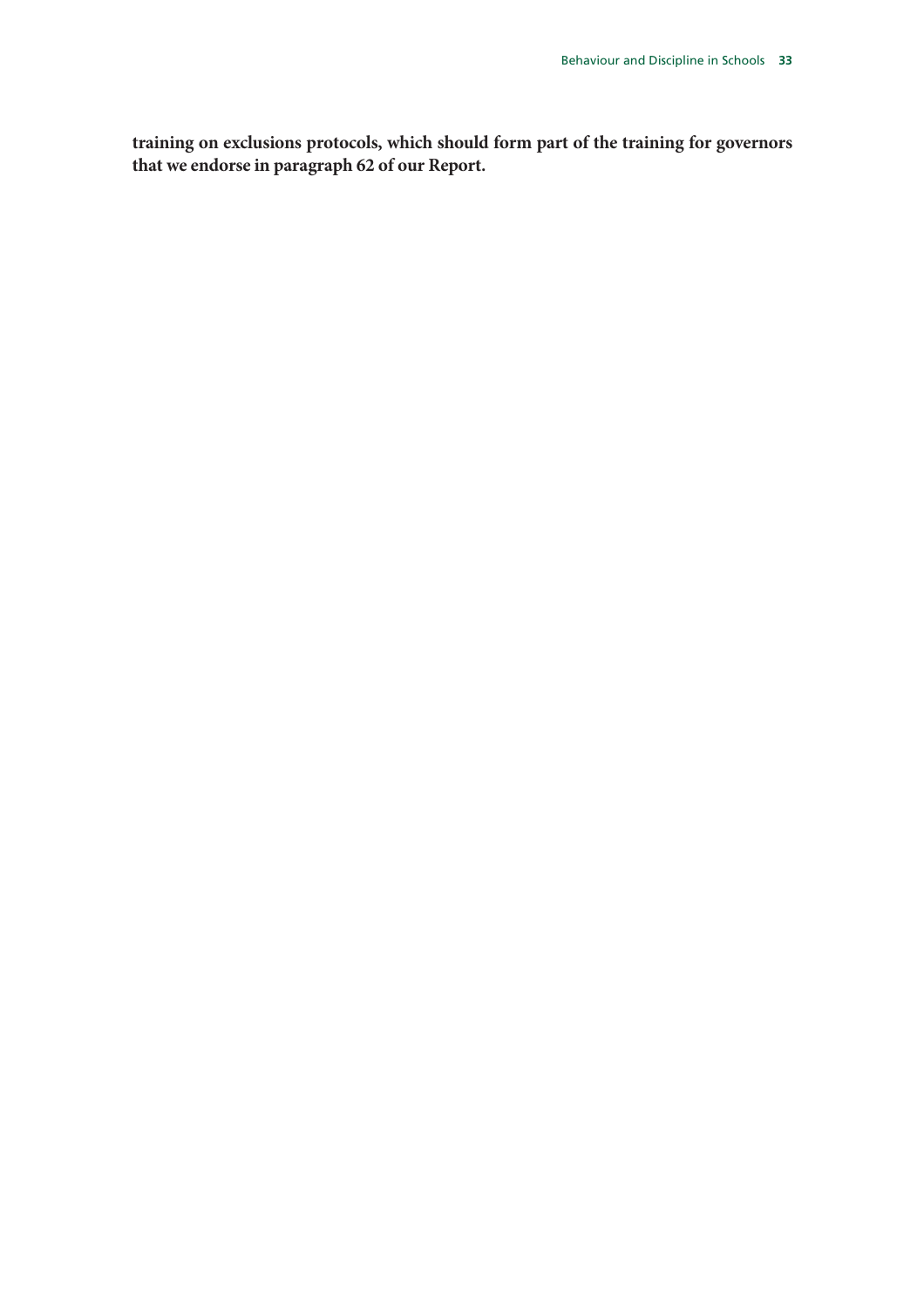## 6 Equipping teachers with the skills and tools to manage behaviour: teacher training and continuing professional development

77. We welcome the proposals set out in the Schools White Paper for additional powers to improve standards of behaviour, but recognise they will be limited in their impact. Witnesses placed much greater stress on the importance of increasing and improving initial teacher training and continuing professional development on behaviour management for teachers.

78. In oral evidence to the Committee, Dr David Moore (a former HMI and Divisional Manager for Ofsted) highlighted the low levels of training offered to trainee teachers on child development and managing behaviour. Dr Moore pointed out that "since Kenneth Baker was Secretary of State for Education, there has been no training in child development and child psychology. That is extraordinary. If you do a three-year course, you get four to five hours if you are lucky, and if you are on a PGCE course—on which most teachers now come into the profession—you are lucky if you get between an hour and two hours on classroom management and behaviour. Marks and Spencer spends more money on training their staff to handle angry customers than we actually give teachers, which is extraordinary".<sup>143</sup> Professor Pam Maras, Honorary General Secretary of the British Psychological Society, told us that training in child psychology was "crucial" and was heavily overlooked at present in teacher training and development.<sup>144</sup>

79. In oral evidence, Dr Mary Bousted, General Secretary of the Association of Teachers and Lecturers, said that this assessment was "misleading", claiming that "an awful lot of [the 24 weeks of school-based training during ITT] will be on issues around behaviour management".<sup>145</sup> However, Sir Alan Steer warned against focusing too exclusively on the impact of a teacher's initial training, telling us that "it is absolute nonsense to say that we are going to transform our educational system by looking at initial teacher training". He added, "you can train somebody brilliantly, but if they go into an environment that is not receptive to their skills, what will their skill level be after three years?" Sir Alan concluded that training on behaviour management should develop "over an initial period of time [...] as your experience develops".<sup>146</sup> The majority of witnesses to our inquiry agreed with this assessment, with much support for training which is provided in school, relevant to the circumstances in which the teacher finds him or herself. This suggests that school-based training routes may be more effective in equipping teachers with the skills they need to manage behaviour effectively.

143 Q 1

144 Q 1

145 Q 29

146 Q 80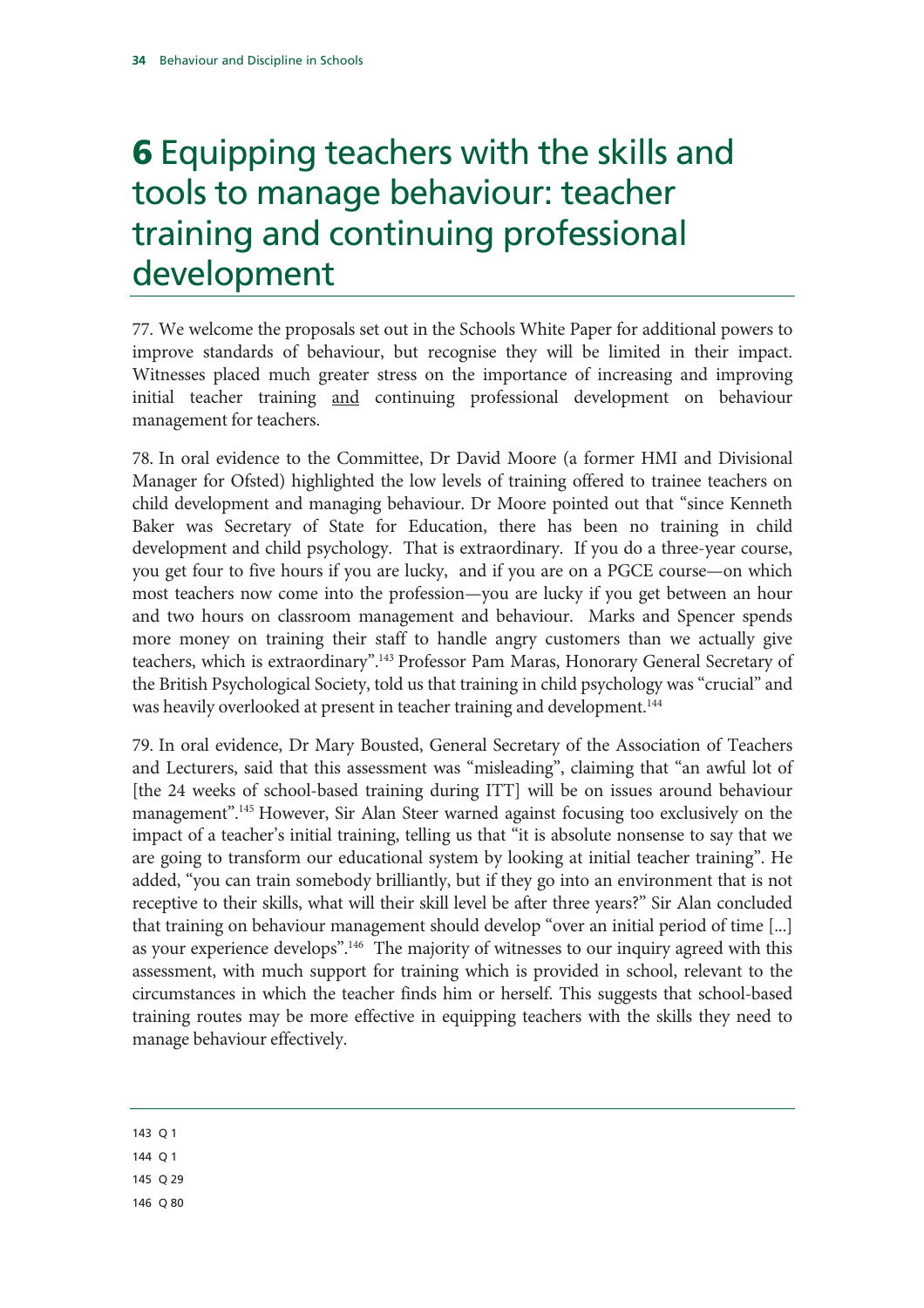80. The Schools White Paper contains a range of proposals on teacher training and development. A major strand is the announcement that initial teacher training will be reformed so that more training is on the job,<sup>147</sup> focusing on key teaching skills—including teaching early reading and maths, managing behaviour, and responding to pupils' special educational needs.148 The White Paper also contains a commitment to improve continuous professional development through a network of 'Teaching Schools', whereby outstanding schools will take the role of providing and quality assuring initial teacher training in their area.149 This will be accompanied by an increase in the number of Local and National Leaders in Education (excellent head teachers who provide support to head teachers in other schools) and Specialist Leaders of Education (excellent professionals in leadership positions below the head teacher, who will support peers in other schools). 'Teaching Schools' and the National Leaders programmes will be accredited by the National College.<sup>150</sup>

81. When asked whether the proposed move to more school-led training would improve the quality of the workforce, Jacquie Nunn, representing the Training and Development Agency for Schools, answered:

At the moment, our employment-based trainees say that they are more satisfied with the training in behaviour. There are three reasons for that. The first is their status they are employed in the school and, therefore, their status is different from that of the trainee teacher coming in for a 12 or six-week practice. [...] The second thing is about continuity. Typically, a larger percentage of our employment-based trainees move on to do their induction year in the school in which they had their initial teacher training. For that reason, there is a pull-through - they are working within the same set of expectations, so we would expect them to be more confident. Thirdly, there is an issue about mentoring and coaching [which] tends to be more about behaviour management and so on, whereas in the university-led, rather than based, courses—they are all very much school-based—there is a strong focus on their subjects. I would say that, in teaching and learning, strong focus on subjects is as much about what we are here for in terms of engagement of children and young people in their learning.151

82. In her Annual Report for 2009–10, the Chief Inspector of Education, Children's Services and Skills said that "There was more outstanding initial teacher education delivered by higher education-led partnerships than by school-centred initial teacher training partnerships and employment-based routes".<sup>152</sup> While this is true of employmentbased routes, analysis by Professor Alan Smithers and Dr Pamela Robinson of data

- 151 Q 339
- 152 HC 559, Session 2010–11, p 59

<sup>147</sup> The "school-based routes into teaching" to which the Schools White Paper refers (para 2.21 of *The Importance of Teaching),* refers to both School Centred Initial Teacher Training (SCITT)—training which is delivered by consortia of schools and leads, in most cases, to the awarding of a Post Graduate Certificate in Education—and Employment Based Initial Teacher Training (EBITT), such as the Graduate Teaching Programme (GTP). In this report, these training routes are referred to as "school-led" training, as opposed to "university-led" training routes such as the Postgraduate Certificate in Education (PGCE).

<sup>148</sup> *The Importance of Teaching*, para 2.6

<sup>149</sup> *The Importance of Teaching,* para 2.24

<sup>150</sup> *The Importance of Teaching,* para 2.43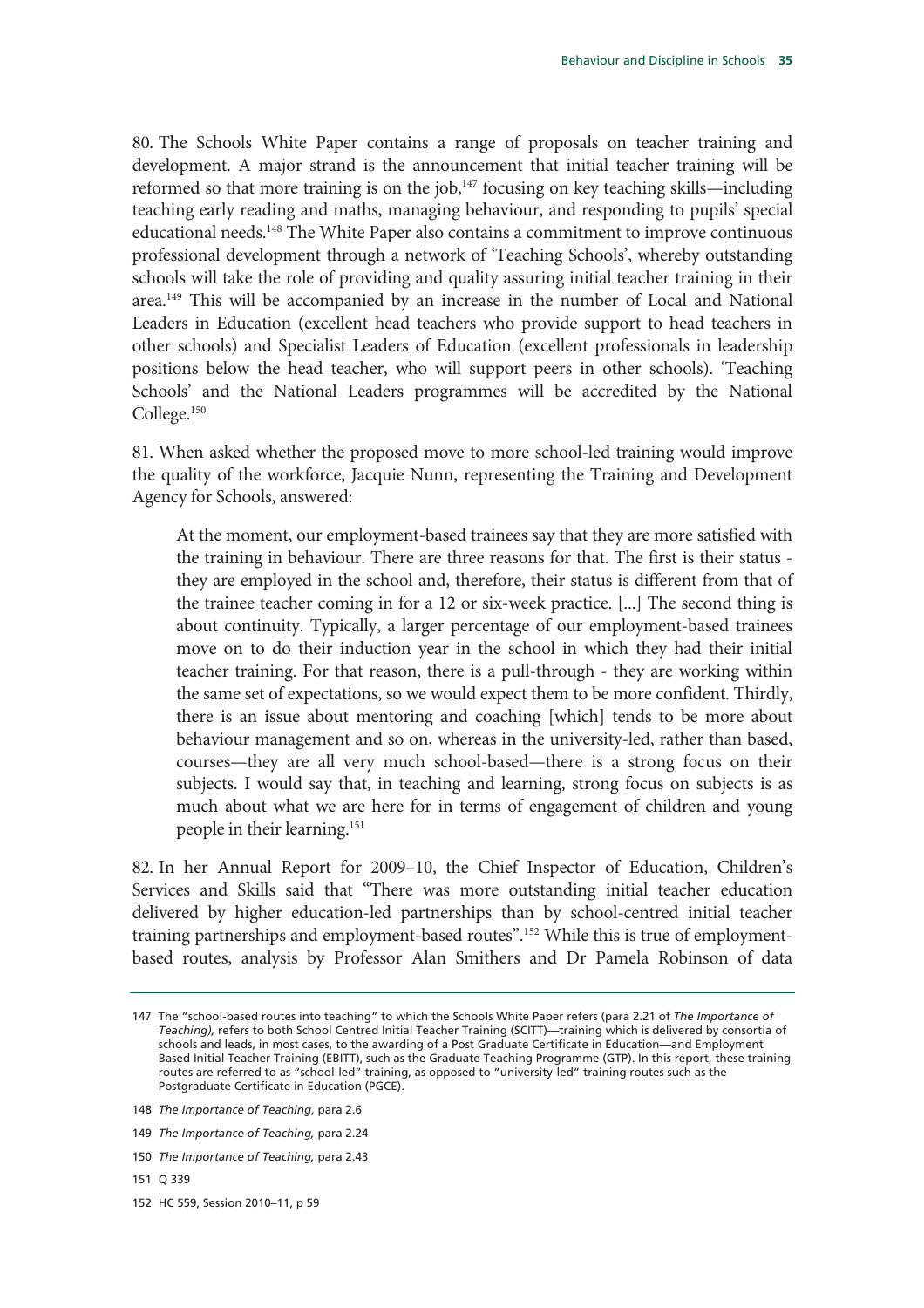collected by the Training and Development Agency for Schools shows that training provided by schools consortia was more likely to receive the highest Ofsted rating than that provided by higher education institutions.153 Research by Musset *et al* suggests that trainees who have had extensive training in schools perform better as teachers.<sup>154</sup>

83. Russell Hobby, General Secretary of the National Association of Head Teachers, suggested that a balance between the academic and practical aspects of training needs to be struck, telling us that

there are some topics around behaviour that are best addressed in an academic or higher education environment, particularly when you are phasing into some of the more complex needs—health, mental health and special educational needs. Getting a whole view of child development and how children grow and learn may not be the right thing to take place within a school environment. Nor […] would every school welcome the requirement to train teachers. What we are probably talking about is a balance of a school-led provision with suitable academic input.<sup>155</sup>

This view was supported by Dr John Dunford, who commented "I hope that the pendulum does not swing too far [towards school-led training]: it is important to keep a link to theory and to understand a bit about child psychology.<sup>156</sup>

84. **We welcome the increased focus on the importance of initial teacher training and continuing professional development on behaviour contained in the Schools White Paper and we support the shift towards more school-centred and employment-based training and development—including the introduction of 'Teaching Schools' and University Training Schools. We have noted Jacquie Nunn's comment that all ITT courses are now very much school-based, whether school or university led, and we have seen that Ofsted has recognised outstanding teacher training in both types of course. However, as trainees on school-led courses are more satisfied with their training in relation to behaviour, there are good grounds for optimism about the impact on behaviour of the proposals in the Schools White Paper. It is also essential that all routes develop strong links with higher education to ensure that teachers maintain up-to-date subject knowledge, access to—and understand of—research, and a solid grounding in theories of child development, particularly for children with special educational needs.** 

# *Training for teachers on identifying and supporting pupils with special educational needs and disability*

85. Witnesses representing young people with special educational needs and disabilities reported serious weaknesses in teachers' abilities to identify and support pupils with special educational needs, recommending that "all teachers should be properly trained in SEN, in

155 Q 174

156 Qq 340, 341

<sup>153</sup> In 2008–09, 5 of the 60 universities offering primary initial teacher training (ITT) achieved maximum Ofsted ratings (8.3%), compared to 7 out of 28 primary school-centred ITT (SCITT) programmes (25%). 8 out of 71 universities offering secondary ITT achieved maximum Ofsted ratings (11.2%), compared to 4 out of 27 secondary SCITTs (14.8%). Source: TDA

<sup>154</sup> Musset, P. (2010) Initial Teacher Training and Continuing Training Policies in a Comparative Perspective. OECD Working Papers, No. 48, OECD Publishing, p 9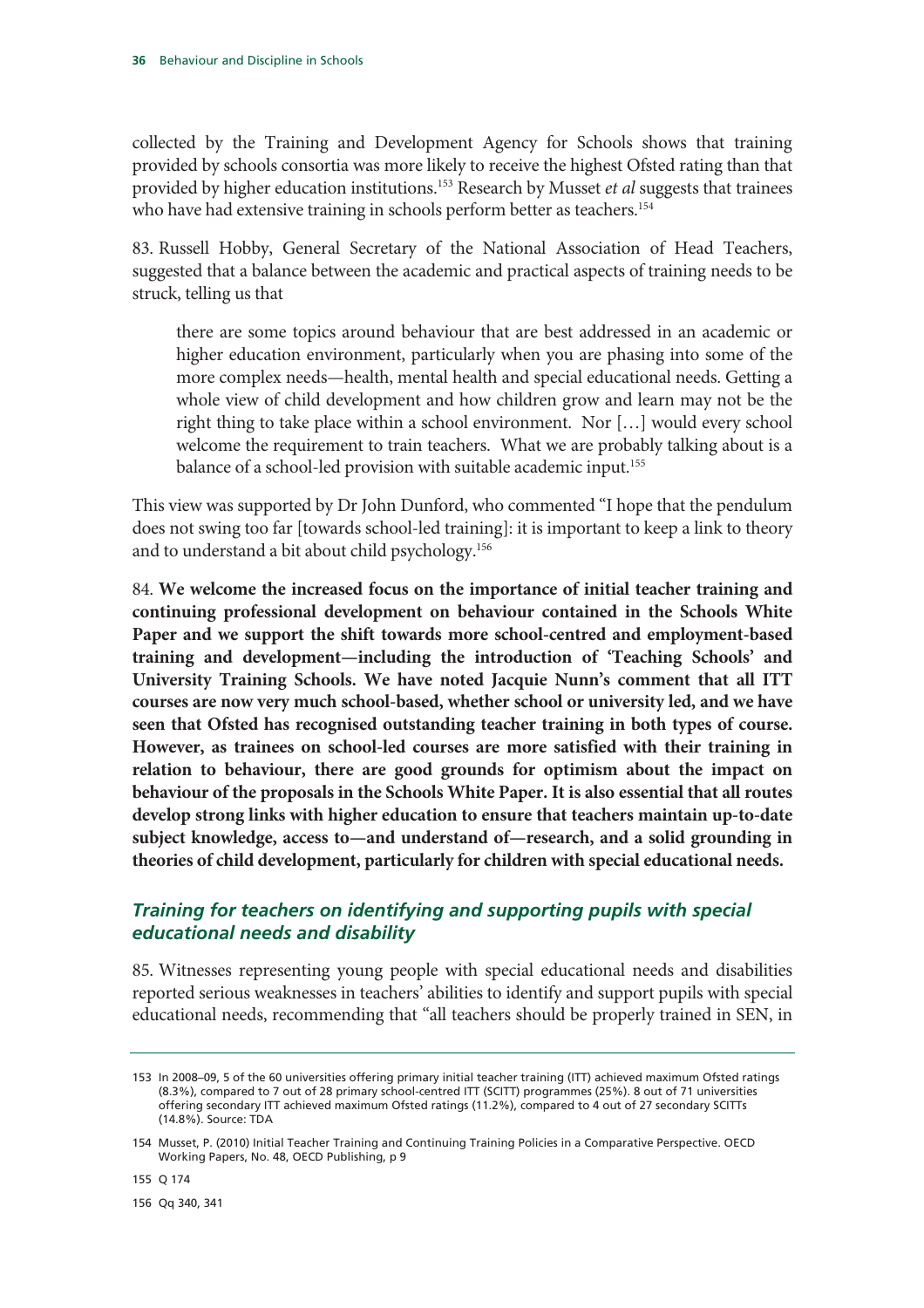order to recognise whether behaviour is a result of an unidentified or unmet SEN".157 We were told of children on the autistic spectrum whose behaviour, although apparently mocking or challenging, in fact resulted from the child's literal interpretation of an instruction.158 We note wider concerns about identification of children with special educational needs, notably those expressed by Ofsted in its recent *SEN and Disability Review*, which concluded that "despite extensive statutory guidance, the consistency of the identification of special educational needs varied widely, not only between different local areas but also within them".159

86. Sir Alan Steer told us that "I worry about our SEN identification" and he described Ofsted's SEN and Disability Review as "excellent." In his view, it was "ludicrous" and "not credible" that a summer-born child was twice as likely to be on the SEN register than an autumn-born child.160 Jane Vaughan, Director of Education for the National Autistic Society, suggested that secondary schools were showing considerably weaker progress than primaries in identifying pupils with SEN.161

87. To address weaknesses in identifying and supporting pupils with SEN, National Strategies launched the Inclusion Development Programme (IDP), which supported schools and early years settings in helping staff to analyse the causes of poor behaviour. In 2008, the IDP focused on dyslexia and speech, language and communication needs. In 2009, the focus was on supporting pupils on the autistic spectrum. There was strong support for the Inclusion Development Programme amongst witnesses,  $162$  and Virginia Beardshaw (Chief Executive of I CAN)<sup>163</sup> recommended that the programme should be refreshed and disseminated further to the benefit of all teachers.164 However, with the ending of National Strategies, it is unclear how central coordination and dissemination of good practice and training concerning teaching pupils with SEN and disability will be managed in future. The Government accepts that "correct identification and appropriate provision for pupils with SEN is a priority";165 but details of how the Government intends to provide for this will not be known until the Green Paper on special educational needs is published in February 2011*.*

88. Poor behaviour is often linked to an unidentified special educational need. There is widespread recognition that current practice amongst teachers in identifying and working with pupils with SEN is inconsistent. The Inclusion Development Programme, provided through National Strategies, was valued highly. **The Green Paper on special educational needs and disability should include a clear expectation that schools should invest in training their staff on identification of special educational needs and on links between special educational needs and behaviour. The Department should be able to** 

- 164 Q 193
- 165 Ev 166

<sup>157</sup> Ev 149 [Special Educational Consortium]

<sup>158</sup> See Qq 188, 202 [Jane Vaughan]; also Ev w107–8 [Oxfordshire County Council]

<sup>159</sup> *The Special Educational Needs and Disability Review,* Ofsted, 14 September 2010, Executive Summary, p 7

<sup>160</sup> Q 89

<sup>161</sup> Q 190

<sup>162</sup> e.g. Q 192

<sup>163</sup> A charity working for children with speech and language difficulties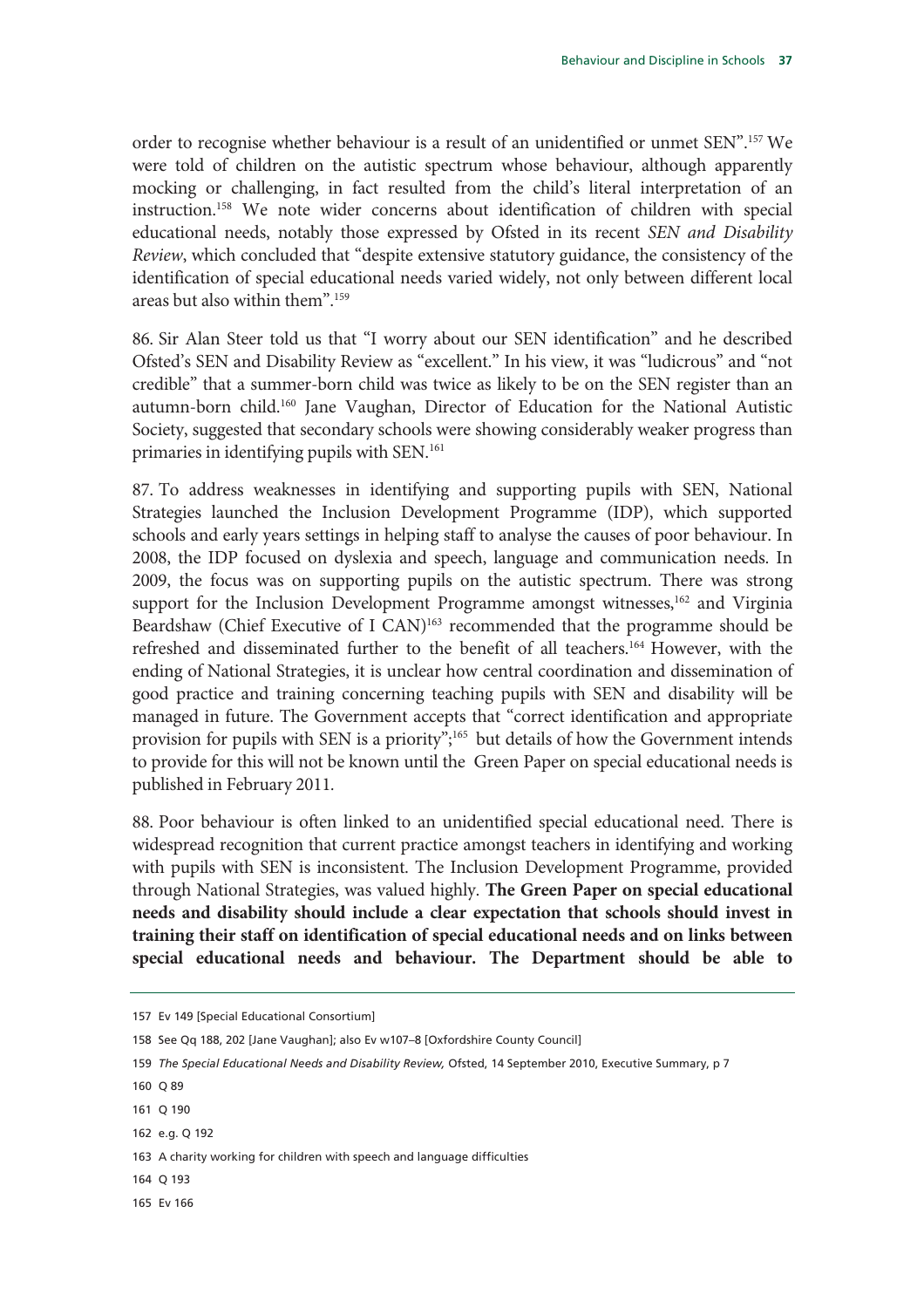**demonstrate that high quality initial teacher training and continuing professional development is available to equip all teachers with the skills to identify special educational needs, particularly speech, language and communication needs; and it should refresh and disseminate further the Inclusion Development Programme (IDP).**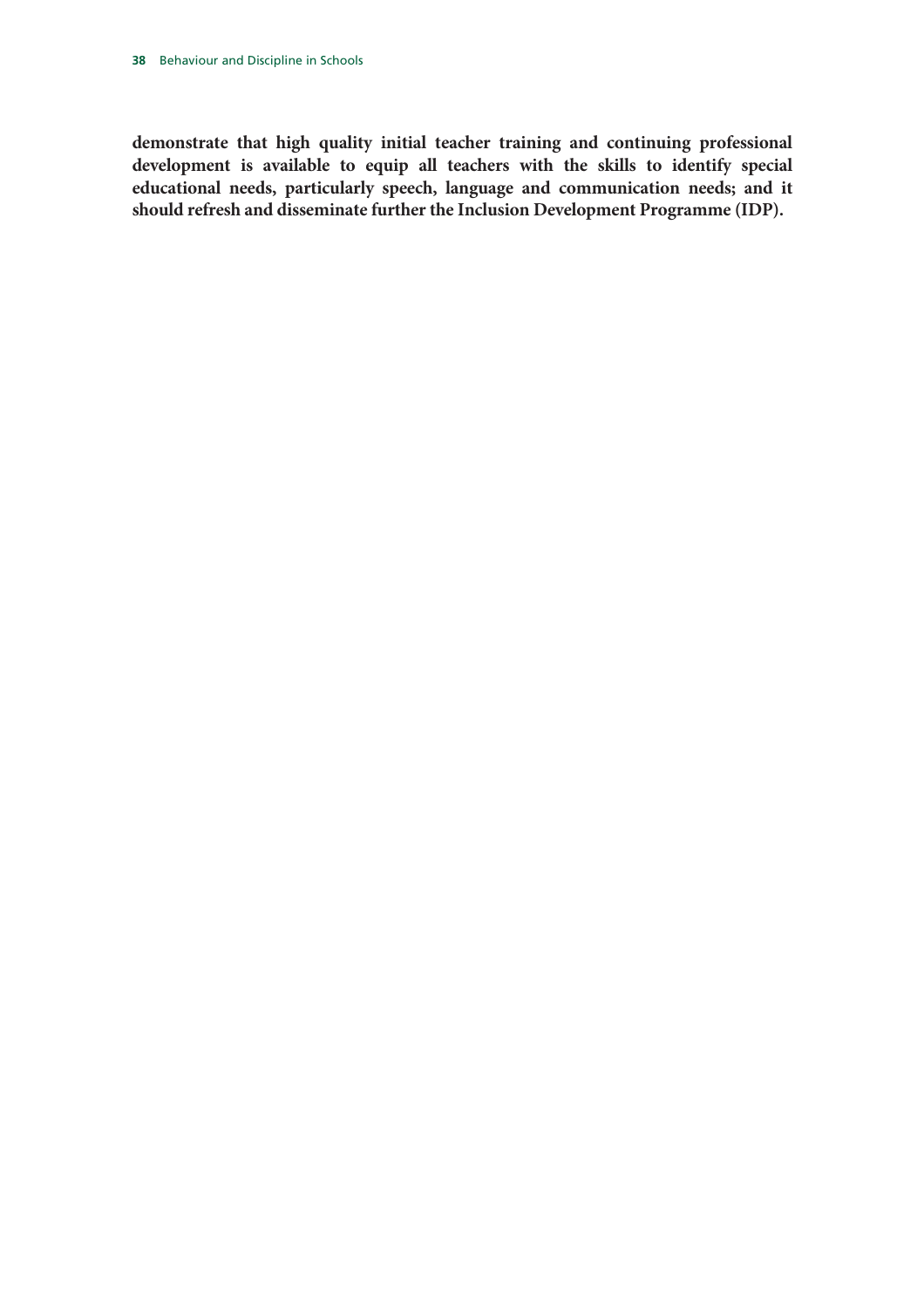# 7 Managing exclusions

89. A school can exclude a child for a fixed period of time only in response to breaches of the school's behaviour policy, including for persistent disruptive behaviour. The exclusion should be for the shortest time possible and a child cannot be given fixed period exclusions which total more than 45 days in one year. A school should set (and mark) work for a pupil on the first day of an exclusion. By the sixth day of a fixed term exclusion, full-time alternative education should be arranged by the school. As Sir Alan Steer concludes, "the requirement to make [Day 6 provision for excluded pupils] has been a challenge for schools". 166 In the same report, Sir Alan also criticised the use of repeat fixed term exclusions as a way of avoiding permanent exclusion and recommended that "DCSF, for its part, should consider how to support and challenge local authorities with disproportionately high exclusions and DCSF guidance should particularly address the issue of repeat fixed-period exclusions".167

90. A school will usually only permanently exclude a child as a last resort, after trying to improve the child's behaviour through other means. Schools can exclude a child if the pupil has seriously broken school rules or if, by allowing the pupil to stay in school, it would seriously harm their education or welfare, or the education or welfare of other pupils. However, there are exceptional circumstances in which a head teacher may decide permanently to exclude a pupil for a one-off offence. For permanent exclusions, it falls to the local authority to provide full-time alternative education provision on the sixth day of the exclusion. The 'six day' requirement on local authorities for permanent exclusions was reduced from fifteen days in 2007, increasing the pressure on local authorities to have appropriate and responsive services available for permanently excluded pupils.<sup>168</sup>

91. Data from the Department for Education, released in July 2010, shows that there were an estimated 6,550 permanent exclusions from primary, secondary and all special schools in 2008–9, representing 0.09% of pupils in schools. Compared to 2007–08, the number of permanent exclusions has decreased by 19.4%. This decrease is attributed in part to local authorities' and schools' attempts to reduce the need for permanent exclusion by employing alternatives such as 'managed moves'<sup>169</sup> between schools. In 2008–9, there were 307,810 fixed period exclusions from state-funded secondary schools and 39,510 from primary, compared with 324,180 and 43,290 respectively in the previous year. It is important to note that all data refers to cases of exclusion, rather than the number of pupils excluded, as some pupils are excluded more than once during the year. The most common reason for exclusion was persistent disruptive behaviour.<sup>170</sup>

<sup>166</sup> Sir Alan Steer, *Learning Behaviour: Lessons Learned,* 2009, p4

<sup>167</sup> Sir Alan Steer, *Learning Behaviour: Lessons Learned,* 2009, p4

<sup>168</sup> http://www.teachernet.gov.uk/wholeschool/behaviour/exclusion/2008guidance/part2a/

<sup>169</sup> A head teacher may ask the head teacher of another school to admit a pupil who is at risk of exclusion. This is intended to give the pupil a 'fresh start' at the new school. Managed moves must be carried out only with the full knowledge and co-operation of all parties involved, including parents, governors and the local authority, and with the pupil's best interests at heart

<sup>170</sup> Source: Statistical First Release: Permanent and Fixed Period Exclusions from Schools and Exclusion Appeals in England, 2008/9, Department for Education, 29 July 2010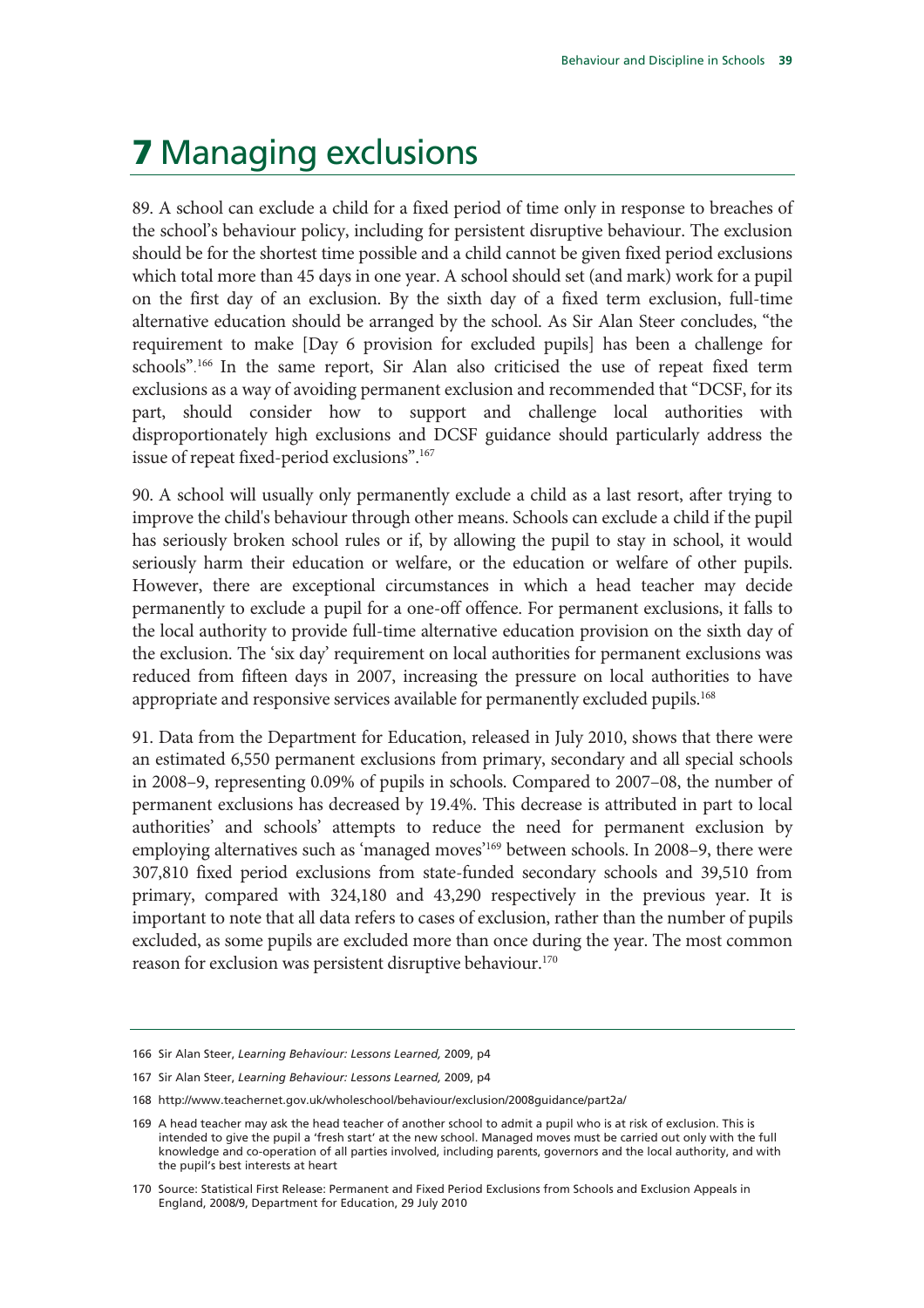92. Pupils with special educational needs feature heavily in exclusion statistics. Just over one in five pupils (or 1.7 million school-age children in England) are identified as having special educational needs. In theory those in need of the most intensive support are given a statement of SEN. The proportion of statemented pupils currently stands at 2.7% (a decrease from 3% since 2003), whilst the proportion of non-statemented pupils with SEN has increased from 14% in 2003 to 18.2% in 2010.<sup>171</sup> Pupils with SEN (both with and without statements) are more than eight times more likely to be permanently excluded than those pupils with no SEN. In 2008–09, 24 in every 10,000 pupils with statements of SEN and 30 in every 10,000 pupils with SEN but without statements were permanently excluded from school, compared to three in every 10,000 pupils with no identified SEN. For fixed period exclusions, the rate for pupils with statements was 19.1%, 14.2% for pupils with SEN without statements, and 2.2% for pupils with no SEN.<sup>172</sup>

93. As Professor Pam Maras—Honorary General Secretary of the British Psychological Society—told us, "schools find it very difficult to interpret SEN policies in relation to behaviour, because, of course, behaviour is also dealt with through disciplinary action".<sup>173</sup> Young Minds, a charity which aims to support the emotional wellbeing and mental health of children, also pointed out that "many children who have a special educational need, particularly those who are said to have behavioural, emotional and social difficulties (BESD), will also have mental health problems".174

94. Aside from pupils with SEN, other groups of pupils also feature prominently in exclusion statistics:

- The permanent exclusion rate for **boys** was approximately 3.5 times higher than that for girls. The fixed period exclusion rate for boys was almost three times higher than for girls
- Children who are eligible for **free school meals** are approximately three times more likely to receive either a permanent or fixed period exclusion than children who are not eligible for free school meals
- **Black Caribbean** pupils are 3 times more likely to be permanently excluded than the school population as a whole.

This, however, clearly does not isolate race or low income as drivers of bad behaviour *per se.*

95. Evidence from the British Psychological Society outlined a range of other risk factors which can influence the behaviour of young people. These include:

• Age-related factors (for example teenagers tend to become more 'negative' around the ages of 13 to 15 when they are required to make important decisions about

174 Ev 153

<sup>171</sup> *The Special Educational Needs and Disability Review,* Ofsted, 14 September 2010, Summary

<sup>172</sup> Source: Statistical First Release: Permanent and Fixed Period Exclusions from Schools and Exclusion Appeals in England, 2008/9, Department for Education, 29 July 2010

<sup>173</sup> Q 23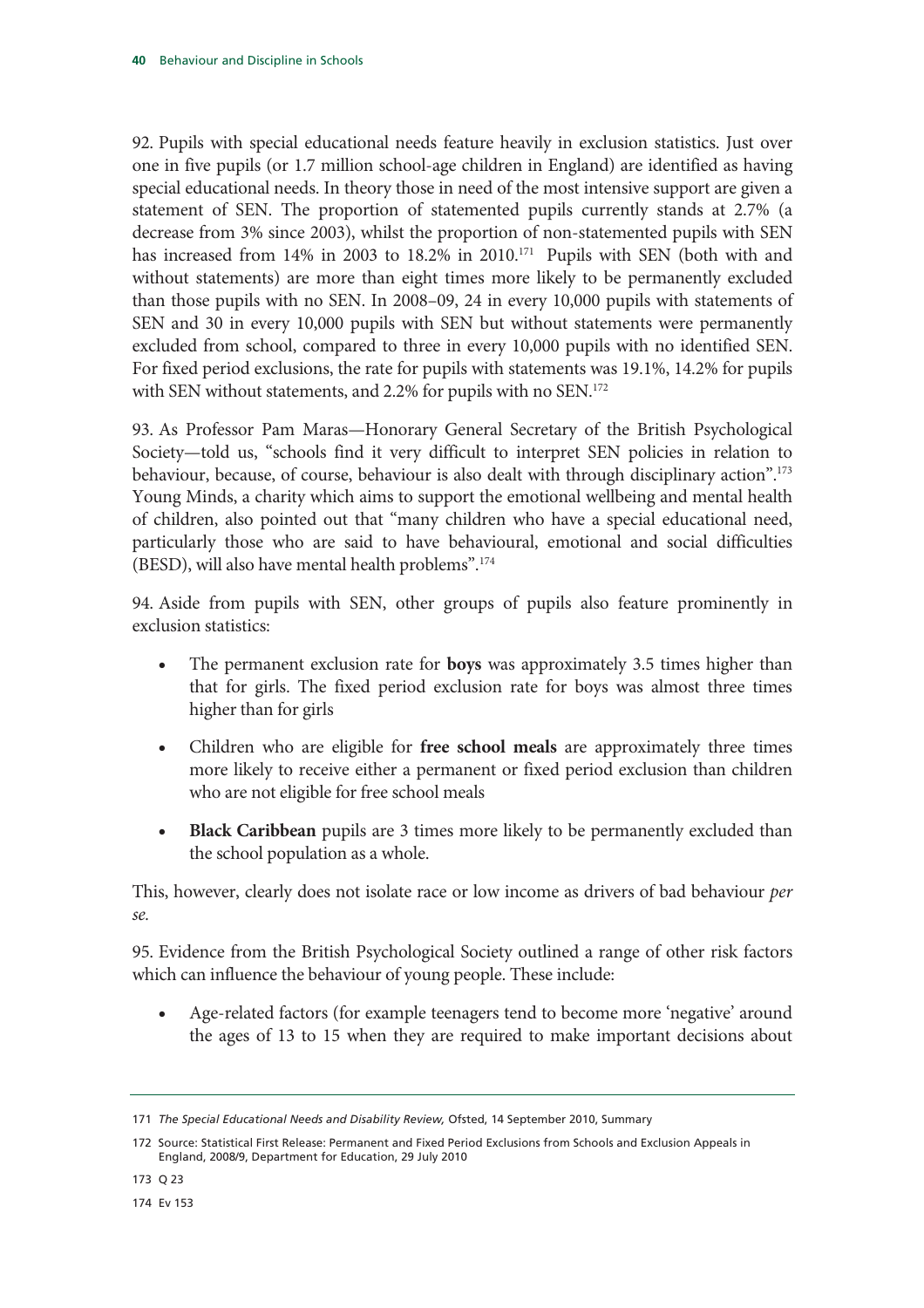their education, including GCSEs, which will affect their future educational and employment opportunities)

- Life events, such as school change, educational stress and life worries
- Changes in adolescence, including neurological changes which are likely to impact on emotions and behaviour
- Correlations between school culture characterised by perceptions of low teacher and classmate support, pupil conflict, unfair school rules and disciplinary practices, and low pupil autonomy and low attachment to learning and peer approval of deviance.175

# **Early identification of and intervention with pupils at risk of exclusion**

96. The Ministerial foreword to the 2008 White Paper *Back on Track* reported that "school leaders and other education professionals have told us that we need to do more to intervene early to support and challenge those young people who are starting to cause difficulties in school".<sup>176</sup> Evidence to our inquiry demonstrated widespread support for early interventions which can tackle the reasons for bad behaviour as opposed to relying on exclusion once behaviours have escalated, although it should be noted that some witnesses advocated retaining exclusion as an "ultimate sanction" to aid teachers in enforcing good behaviour.177

97. YoungMinds drew our attention to research undertaken by Action for Children and the New Economics Foundation<sup>178</sup> which found that providing more effective early interventions could save the UK economy £486 billion over twenty years by tackling problems early on rather than firefighting with expensive interventions once behaviours had escalated.<sup>179</sup> However, as Demos highlighted, "there is frequently a lack of funding for spending on early intervention. Early intervention approaches tend to be tied to short term, specific ring-fenced funding from the Department which ceases after a few years, and jeopardises the stability of these interventions […] Those schools that have adopted early intervention programmes on a long-term basis have had to look for alternative sources of funding, not available to all schools, or fund programmes from other budgets".<sup>180</sup> Demos added that "preventative programmes and interventions are not a legally binding element of local authority spending, unlike provision for excluded pupils which is an obligation under the Education Act 2003. For these reasons the legal impetus on local authorities is retrospective, rather than proactive, when it comes to tackling disengagement".<sup>181</sup> The

179 Ev 154

180 Ev w18

181 Ev w18

<sup>175</sup> Ev 99

<sup>176</sup> DCSF, *Back on Track: a strategy for modernising alternative provision for young people,* May 2008, p 1

<sup>177</sup> Q 217 [Daisy Christodoulou]

<sup>178</sup> Backing the Future: Why investing in children is good for us all, Action for Children and the New Economics Foundation, September 2009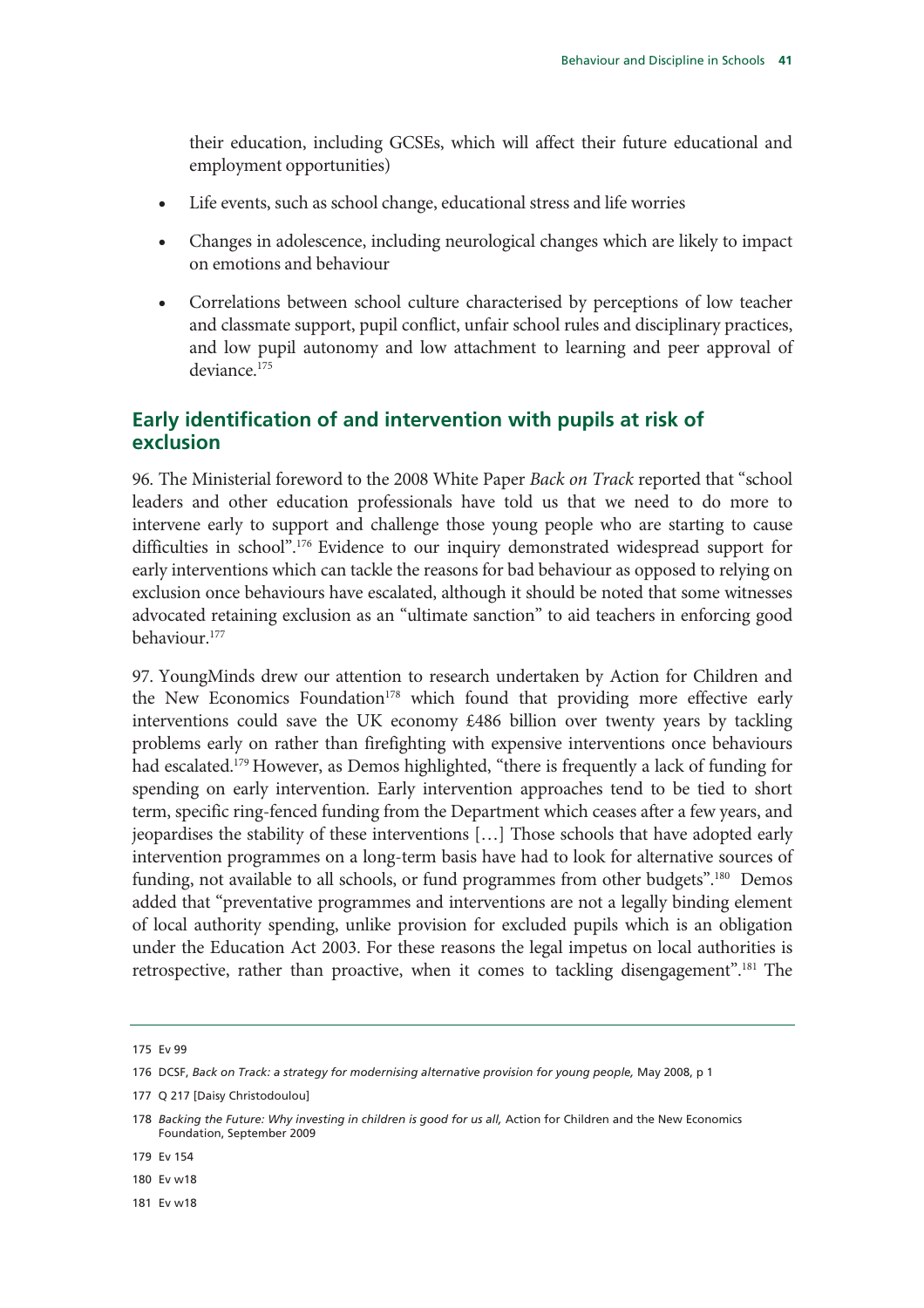Committee also noted that schools do not always see early intervention as a legitimate and essential priority when it comes to allocating their budgets.

98. As with any preventative programme, there are always challenges in proving what does and does not happen as a result of investment in interventions. The lack of any solid evidence base showing the effectiveness of early interventions in managing the behaviours that may lead to exclusion is a problem in this respect. As Sue Bainbridge told us, National Strategies has tried to encourage schools to track the effectiveness of interventions through improved data analysis.182 **The Government should actively pick up the work begun by National Strategies in encouraging schools to track the effectiveness of interventions to manage behaviour.** 

99. Sure Start children's centres were praised by some witnesses for providing effective early interventions.183 Sure Start and other intervention programmes will in future be funded from a single Early Intervention Grant, worth £2.212 billion in 2011-12 and £2.297 billion in 2012–13.<sup>184</sup> The Early Intervention Grant is earmarked to fund Sure Start Children's Centres, an entitlement to free early education for disadvantaged two year olds, short breaks for disabled children, as well as services for young people currently funded through the Department for Education, a range of interventions provided by local authorities targeted at supporting vulnerable young people to engage in education and training, and interventions to prevent young people from taking part in risky behaviour such as crime and substance abuse. The Grant replaces a number of former funding streams; but the amount to be allocated through the Grant in 2011–12 will be 10.9% lower than the aggregated funding streams for the various intervention programmes in 2010– 11.185

100. The effectiveness of Sure Start as a means of early intervention has been challenged by a recent research study by the Centre for Evaluation and Monitoring, based at the University of Durham. The Centre's findings were based upon surveys of the development of 117,000 children starting primary school in England over eight years; and it concluded that there was no evidence that early years initiatives, such as Sure Start, had improved basic levels of development in early reading, vocabulary and mathematics.<sup>186</sup> This is a disappointing conclusion, as early intervention through improving parenting, which Sure Start has the potential to offer, could make a big difference in improving children's readiness for school and in reducing misbehaviour in consequence. **We welcome Government plans to extend free nursery care to disadvantaged 2-year-olds, and we urge the Government to improve its efforts to look for the most effective, evidencebased forms of early intervention, taking into account the work of the Rt Hon Frank Field MP and Graham Allen MP in their reports.**

101. Alongside its plans for investment in Sure Start Children's Centres, the Government also announced in December 2010 that there would be "important new investment

<sup>182</sup> Q 110

<sup>183</sup> See for example Q 36 (Dr Bousted)

<sup>184</sup> HC Deb, 13 December 2010, col. 67WS

<sup>185</sup> HC Deb, 13 December 2010, col. 67WS

<sup>186</sup> http://www.dur.ac.uk/news/newsitem/?itemno=11251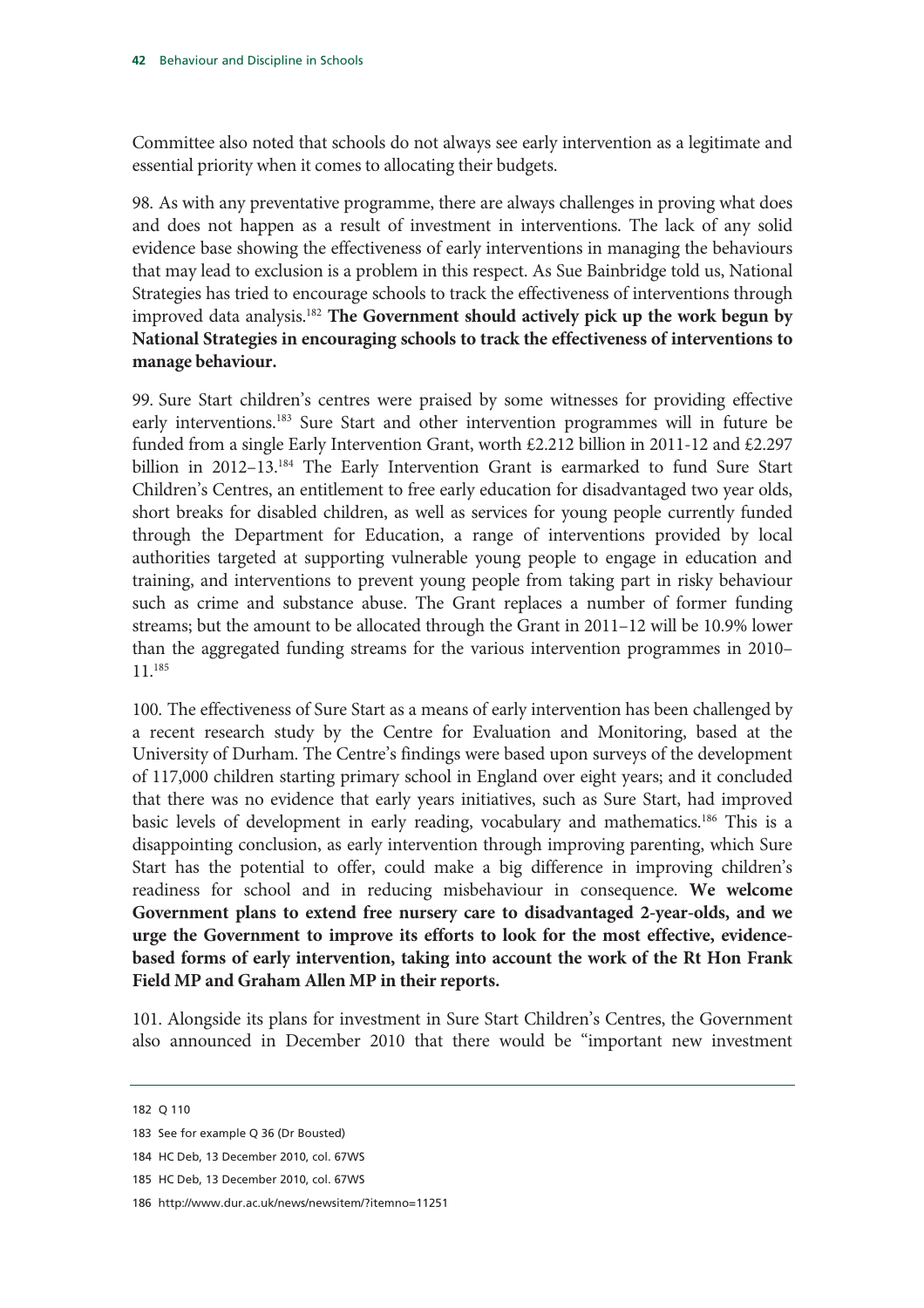through Department of Health budgets to provide 4,200 extra health visitors".187 It is not yet clear whether this will be additional funding or whether these health visitors will be funded from the existing allocation to Sure Start. **The Government should clarify how the proposed 4,200 new health visitors will be funded and whether this initiative is also expected to be funded from the Early Intervention Grant.**

102. With regard to forms of intervention other than Sure Start, the National Association of Social Workers in Education (NASWE) pointed to the specific role for local authority education welfare services (EWS) in securing appropriate early interventions for pupils and their families, where schools do not have authority to intervene:

The EWS […] works with young people who are very vulnerable but do not yet meet thresholds for other statutory interventions; this will include young people who are neglected, at risk of criminal behaviour, harming themselves through reckless behaviour, early parenthood, substance misuse and mental health difficulties.<sup>188</sup>

Bill Gribble, a behaviour consultant, stressed the value of education welfare services, telling us that "when I was a head teacher, the education welfare officer was my eyes and ears in the community—and certainly my eyes and ears for early warnings of problems with particularly vulnerable children either coming into the area or developing within the area".189

103. A major part of the education welfare service's role is to address school attendance issues. NASWE and other witnesses observed that the factors which can predispose poor school attendance—such as poverty and mental or physical ill-health—are equally applicable in predicting poor behaviour.<sup>190</sup> The Association of School and College Leaders also commented that poor attendance can trigger a "vicious circle" as absence creates "a discontinuity in the learning experience […] and this can lead to them being uninterested and then disruptive".191

104. As we noted earlier in this Report, strong engagement with parents and carers is vital in managing behaviour. Andrew Winton, Manager of Voice for Young People at the London Borough of Havering, pointed out that parents of pupils not attending school "are some of the most difficult to engage".<sup>192</sup> NASWE added that "where parents and young people are unwilling to engage, the EWS may be the only agency where thresholds for statutory intervention have been reached and do not rely entirely on consensual engagement by the young person or their parents".<sup>193</sup>

105. The Department for Education does not provide specific earmarked funding for education welfare services. Local authorities fund services from a combination of formula grant and council tax, and it is for local authorities to decide how much they can spend on

- 188 Ev 177
- 189 Q 331
- 190 Ev 174
- 191 Ev 140
- 192 Q 331
- 193 Ev 177

<sup>187</sup> HC Deb, 13 December 2010, col. 68WS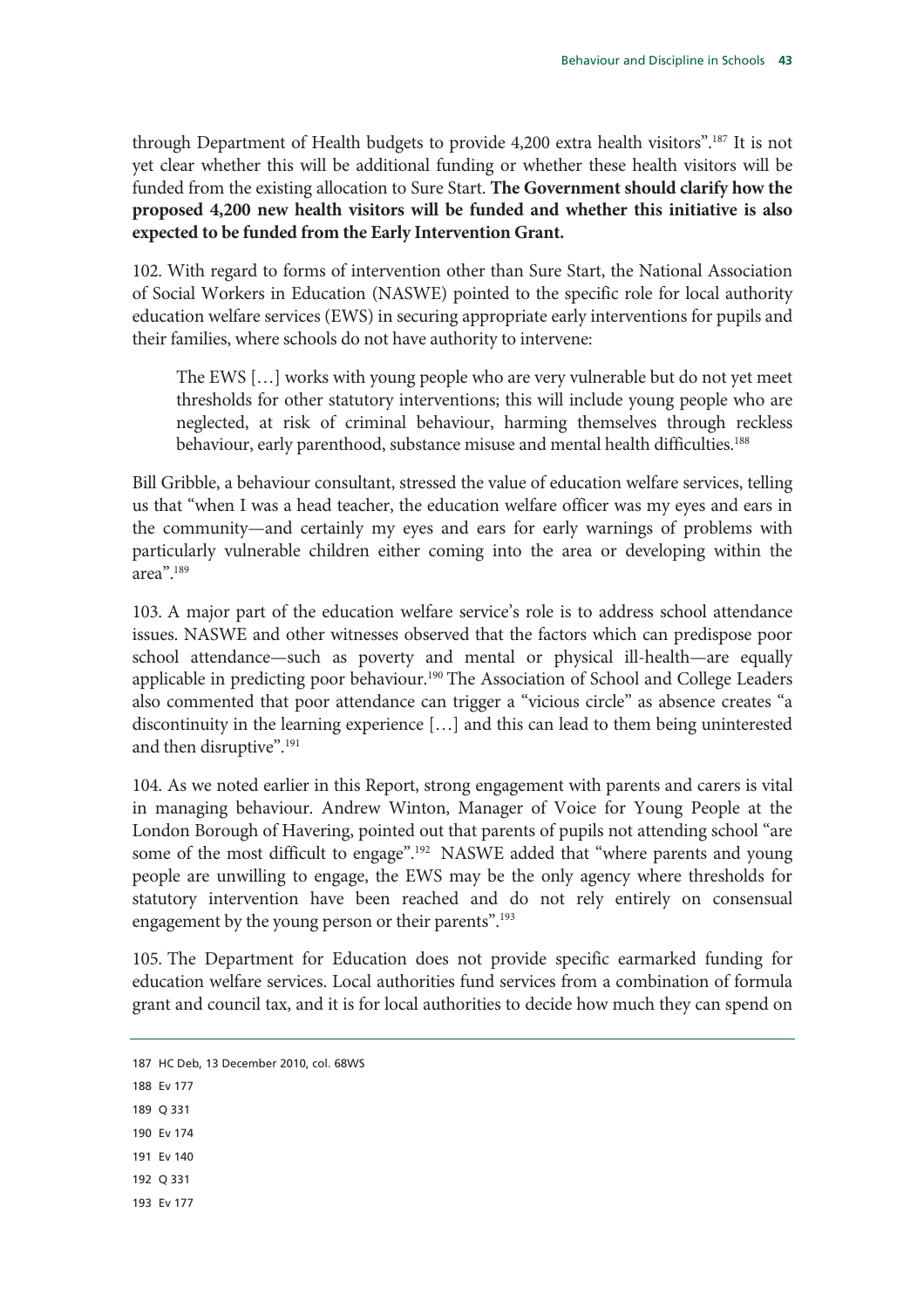these services. As Andrew Winton advised us, in some local authorities cuts to education welfare services are "huge" (50-80% in some areas).<sup>194</sup> Mr Winton added that there are risks in devolving such a service to schools, adding "a while ago, there was the opportunity for it to be devolved to schools and, where it was devolved to schools, it was unsuccessful. Where staff were based in schools but were managed centrally under a professional management structure, that worked well".<sup>195</sup>

106. Given the important role that education welfare services can play in identifying and intervening at an early stage with pupils at risk of poor behaviour and their families, we are concerned at the prospect that local authorities will make significant cuts to these services. **We believe that the value of education welfare services—which prevent the need for later, more expensive interventions—may be under-estimated. The Government should bear in mind, in a climate of increased devolution of responsibility to schools for managing behaviour, evidence which suggests that responsibility for the central coordination of education welfare services should rest with local authorities rather than with schools, if the services are to function well.** 

### **Alternative provision**

107. Under section 19 of the Education Act 1996, local authorities have a duty to provide suitable education for children of compulsory school age who cannot attend school - for medical reasons for example, or because they have been excluded. Around 135,000 pupils a year, mostly of secondary age, spend some time in alternative provision. Alternative provision provided by schools and local authorities can range from pupil referral units (PRUs) and further education colleges to voluntary or private sector projects. About one third of placements are in PRUs, with the rest in other forms of alternative provision. The 2008 White Paper *Back on Track* observed that "it costs around £4,000 a year to educate a pupil in a mainstream school, but about £15,000 a year for a full-time placement in a Pupil Referral Unit, where most permanently excluded pupils are educated".<sup>196</sup> Schools can also arrange alternative provision for their pupils as part of their wider strategies for reducing exclusions. Schools and local authorities must ensure that any education which they commission from outside bodies is of high quality, and ensure that robust systems are in place for monitoring the provision.

108. In oral evidence to the Committee, Sir Alan Steer described the situation regarding alternative provision as "hard to describe as anything but scandalous", with "excellent provision in certain places [and in other places] children who are out of school, receiving as little as one hour a week of home tuition, week after week, month after month.197 On the latter point, the Schools White Paper announces plans to require all local authorities to provide full-time education for all children in alternative provision from September 2011.198 Whilst this is a welcome development—particularly in ensuring good attendance and continuity of a pupil's education—it does not address one of the major problems

197 Q 93

<sup>194</sup> Q 384

<sup>195</sup> Q 384

<sup>196</sup> Back on Track: A strategy for modernising alternative provision for young people, DCSF, May 2008, p 1

<sup>198</sup> *The Importance of Teaching*, para 3.30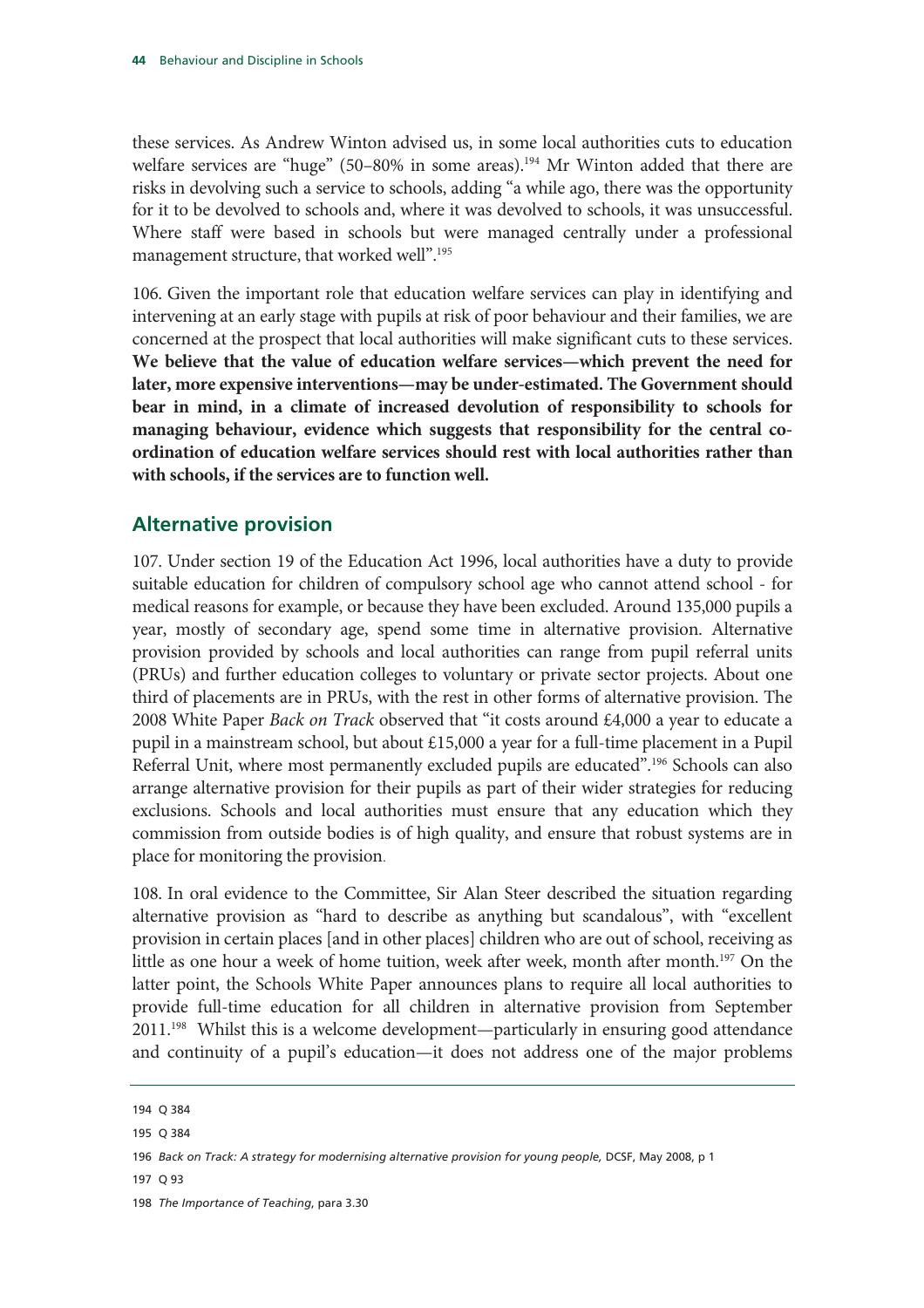arising from our evidence: that of providing appropriate provision which is flexible to the needs of pupils.

109. Sir Alan Steer was not alone in criticising standards of alternative provision. The National Association of Head Teachers said that "a wide variety of pupil referral units existed, but all were facing similar barriers in providing a good education for their children and young people. Some with inadequate accommodation, pupils of different ages with diverse needs arriving in an unplanned way, limited numbers of specialist staff to enable a broad curriculum to be delivered and too often there were difficulties in reintegrating pupils into mainstream schools".199 The challenging task PRUs face was described by the National Children's Bureau, which said:

Although it is of course the primary purpose of PRUs to offer an educational intervention to these young people, our research confirms that their welfare and mental health needs must also be identified and addressed—often in the context of difficult and complex family situations. PRUs must be equipped to offer and/or broker the different types of support these children need in order to increase the likelihood of successful reintegration into mainstream education and, over time, improve their life chances.<sup>200</sup>

110. Where PRUs have been allowed to innovate and respond to need as they see fit, excellent results have been achieved. One good example, which we visited, is New Woodlands School in Lewisham. Although formally a special school for children with social, emotional and behavioural needs, in practice New Woodlands operates as a Pupil Referral Unit for children without statements of special educational needs referred from mainstream schools in the London Borough of Lewisham, offering short-term spells of alternative provision: anything from six weeks to several months. Only a successful application for a "power to innovate" under the Education Act 2002 had enabled New Woodlands School to offer places to children without statements of special educational needs, and we were told that while other institutions might have the same philosophy, they were constrained by law from offering the flexibility of provision for children without a statement of SEN.201

111. The Government's view is that local authorities currently see their own pupil referral units as the default provider for alternative provision and that they fail to capitalise on expertise from third sector and other providers.<sup>202</sup> The Schools White Paper set out an intention therefore to "increase the autonomy, accountability and diversity of alternative provision", for instance by opening up the market to more providers, including those in the third sector. The White Paper included a commitment to bring forward legislation which would give pupil referral units (PRUs) the same self-governing powers as community schools including powers over staffing and finance. It also announced that the

201 Annex 1

<sup>199</sup> Ev 143

<sup>200</sup> Ev w60

<sup>202</sup> *The Importance of Teaching*, para 3.33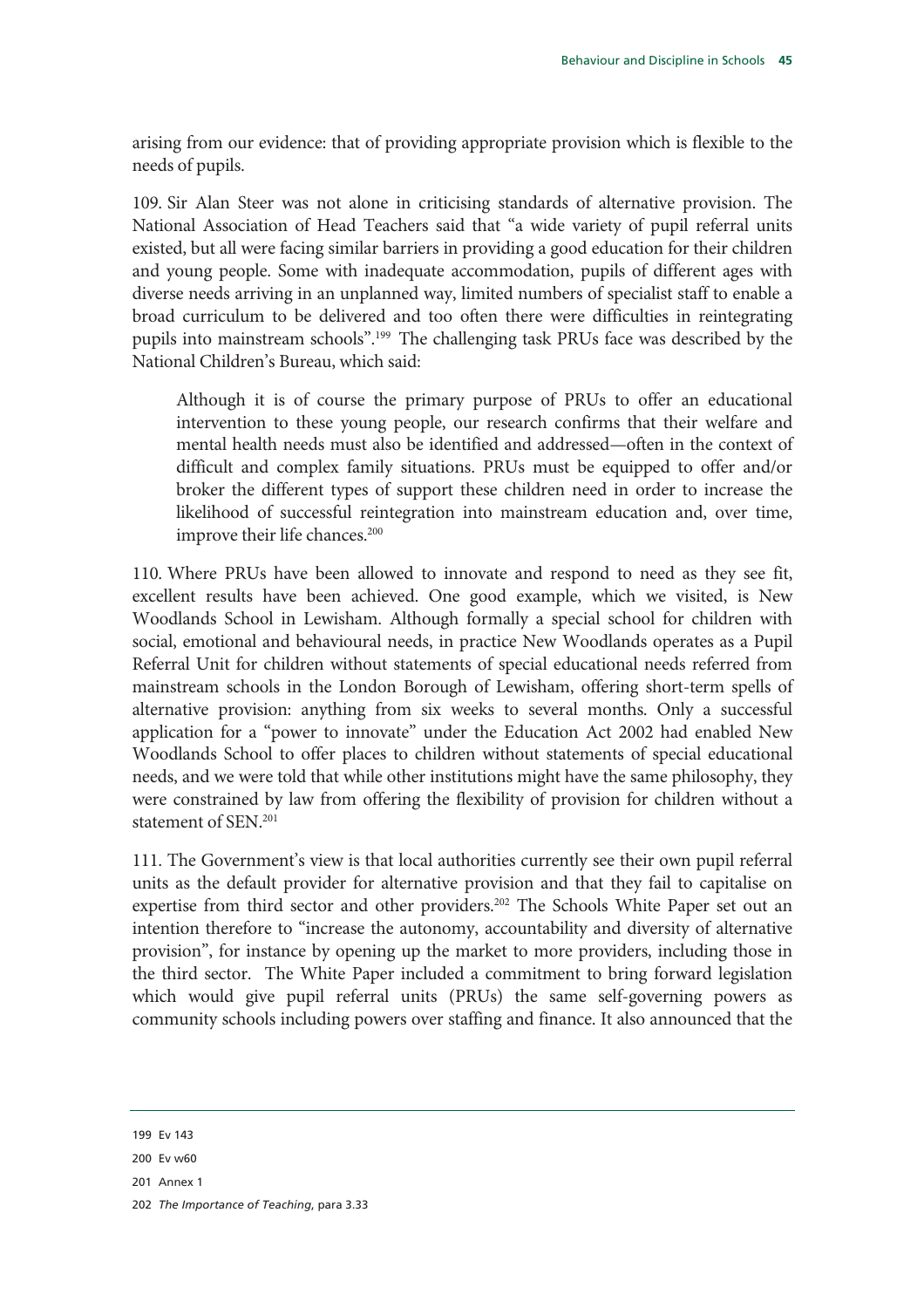forthcoming Education Bill would include provisions enabling PRUs to become Academies.203

112. Opening up the market may make it harder for commissioners to compare the quality of a wider range of alternative provision. The White Paper recognised that currently there is no "common or transparent measure of  $[\dots]$  quality"<sup>204</sup> for third sector organisations, which could make it difficult for these organisations to prove their worth to commissioners. The White Paper announced therefore that the Government would consider introducing a quality mark, or tighter regulation for alternative provision, subject to a review of alternative provision by Ofsted.<sup>205</sup> Demos told us that "the quality assurance of alternative provision needs to happen on the same basis as quality assurance for schools", and it recommended that "Ofsted should be charged with inspecting alternative provision regardless of sector (in other words, voluntary and community sector and private sector provision should be inspected by Ofsted in the same way that PRUs are)".<sup>206</sup> Furthermore, Demos identified a need for greater dissemination or "evidence-based practice" to advise the development of new alternative provision.<sup>207</sup>

113. The Government believes that, through greater devolution of commissioning and procurement of alternative provision from local authorities to schools, the alternative provision market will attract a wider range of providers.208 Although welcome in some respects, many witnesses alluded to major cuts being made to local authority youth services—some of which contribute to the spectrum of alternative provision upon which schools rely—as a barrier to this policy. Leicestershire County Council told us that cuts were a major threat, with serious repercussions for behaviour both in and outside of school. The council and its partners were also sceptical of the ability of the third sector and volunteers to fill the void left behind as services are withdrawn, meaning simply that services may not be available for schools to commission in future.<sup>209</sup>

114. **The measures outlined in the Schools White Paper to allow greater freedom for pupil referral units to innovate, and proposals to facilitate access to the alternative provision market to a more diverse range of providers, are welcome in principle. However, in the current economic climate, the alternative provider market may come under pressure from cuts in local authority budgets—particularly in Youth Services. The Government may be being optimistic in expecting that significant numbers of new providers will enter the market for alternative provision. A situation cannot be allowed to arise where any pupil is left without good quality provision.**

- 207 Ev w18
- 208 *The Importance of Teaching,* para 3.33
- 209 Annex 2

<sup>203</sup> The Importance of Teaching, para 3.32 and 3.34

<sup>204</sup> *The Importance of Teaching*, para 3.35

<sup>205</sup> *The Importance of Teaching,* para 3.36

<sup>206</sup> Ev w18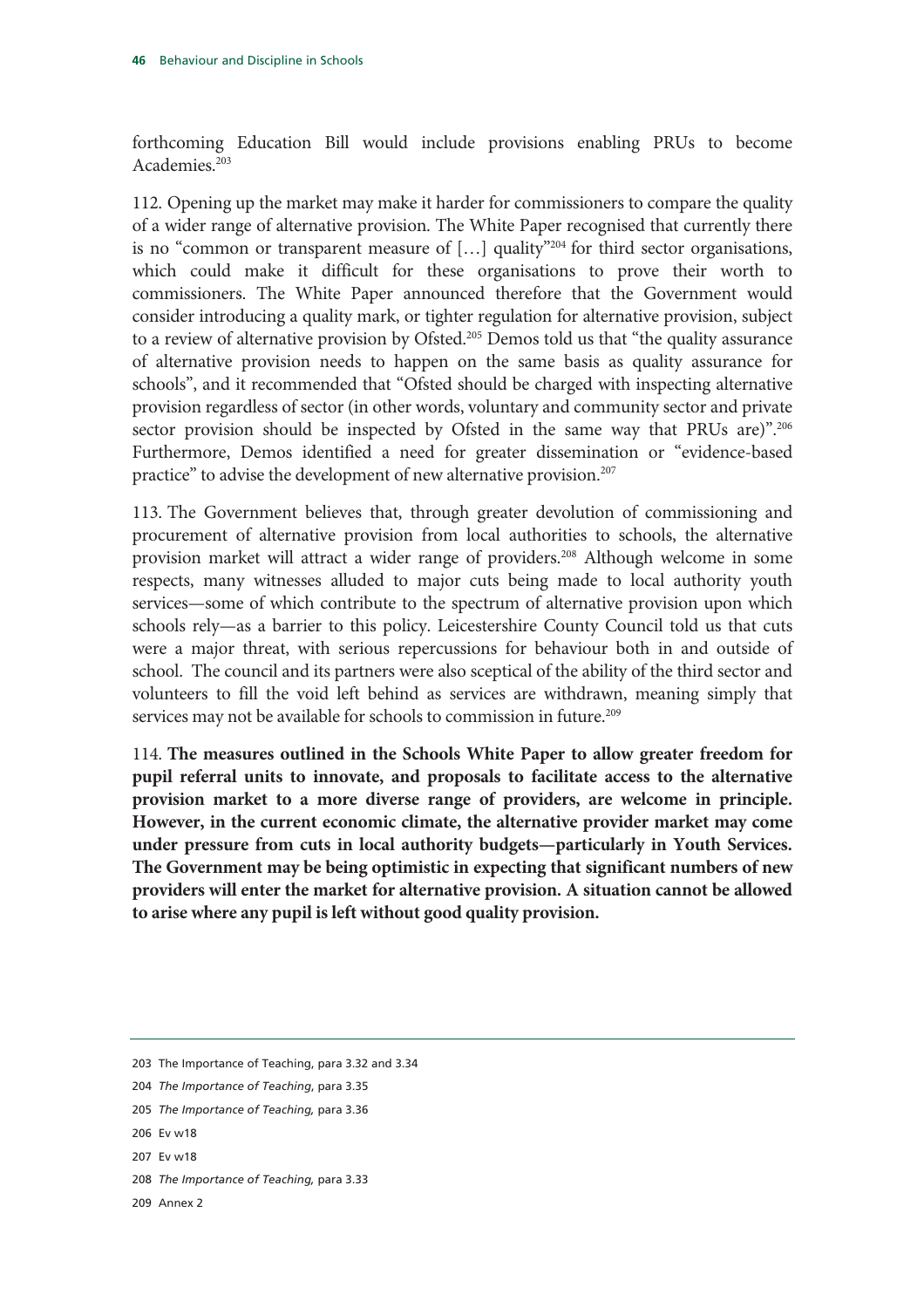#### **Behaviour and Attendance Partnerships (BAPs)**

115. The Apprenticeships, Skills, Children and Learning Act 2009 introduced a statutory requirement for all secondary schools, including academies, to be part of a local Behaviour and Attendance Partnership (BAP) - that is, for schools to co-operate with at least one other relevant partner with a view to promoting good behaviour. Prior to the Act, such partnerships were voluntary. Most secondary schools now operate in a behavioural partnership which allows them to share expertise and resources and operate protocols such as 'managed moves', whereby one head teacher may ask another to admit a pupil in order to prevent exclusion. Evidence from our witnesses confirmed that "working in partnership with other schools, local services and the wider community to draw on local expertise and resources [is] of critical importance in addressing challenging behaviour, including exclusions".210 However, the Coalition Government has since revoked the commencement order bringing in the requirement for schools to form BAPs.211 This met with mixed reactions from our witnesses.

116. During our visit to Leicester City Council, local partners were confident that there existed an established culture of less challenged schools supporting those with greater challenges in terms of pupil behaviour. Therefore, the removal of the requirement to form BAPs was expected to have little impact on local partnership working. This was reflected by head teacher witnesses to our inquiry, who told us that "even if you require people to participate in partnerships, they can be there in spirit but not in body and vice versa, so required partnership working tends to produce no better effects than voluntary [...] partnership working".<sup>212</sup> This is of little concern in areas where partnerships are already well embedded, as in Leicester. However, our evidence shows that the quality and effectiveness of partnerships varies considerably across the country. As the Association of School and College Leaders stated, "in some places partnerships are still at a low level of effectiveness, particularly when some schools remain outside the group".<sup>213</sup> This accounts for the opinion of the NASUWT—echoed by several of our witnesses $214$ —that "the Coalition Government's decision to revoke the requirement for such partnerships is therefore a regrettable and retrograde step that will harm developments to encourage cross-community support for schools in managing behaviour".215

117. Sue Bainbridge, representing National Strategies, highlighted some of the risks of revoking the requirement for schools to form BAPs, telling us that "some partnerships will use it as an excuse now for schools to drop out. At the end of the day, schools will work with schools that they can benefit from. [...] We may find that [some schools] are not as welcome into the partnership, because they negatively contribute to the number of excluded pupils without doing their bit to contribute in a positive way—to offer services

215 Ev 124

<sup>210</sup> Ev 132

<sup>211</sup> The Apprenticeships, Skills, Children and Learning Act 2009 (Commencement No.2 (Amendment) and Transitional Provision) Order 2010, S.I., 2010 No.1891

<sup>212</sup> Q162 [Russell Hobby, supported by Mike Griffiths, Gillian Allcroft and Charlie Taylor]

<sup>213</sup> Ev 139

<sup>214</sup> Ev w52 [Fiona Wallace], Qq 322, 323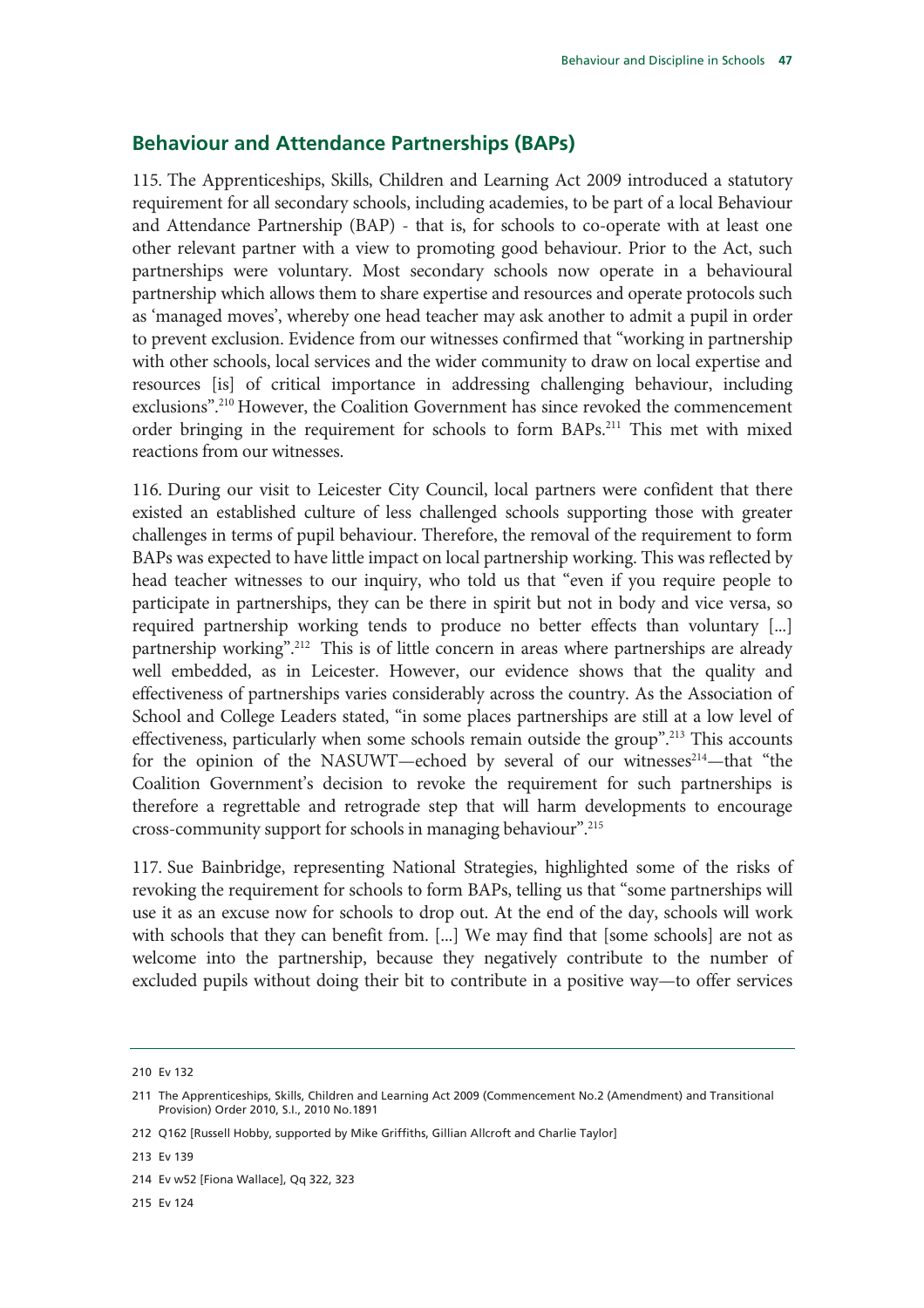and support to schools".216 The NASUWT claimed that "evidence from academy schools to date demonstrates that academies are far less likely to collaborate with other local schools, were more likely to exclude pupils<sup>217</sup> and less likely to admit pupils excluded from other schools".218 If this is so, it would suggest that schools performing well—whether academies or not—may be reluctant to participate in arrangements which could depress their standing in league tables or force them to accept 'problematic' pupils. In oral evidence, the Minister for Schools pointed out that local authorities' Fair Access Protocols<sup>219</sup> should prevent all children who had been excluded in an area going into one particular school.<sup>220</sup> However, as Dr Mary Bousted, General Secretary of the Association of Teachers and Lecturers contended, "the Secretary of State repeatedly says that academies and free schools have to abide by the admissions code, but my question back to him all the time is, 'Who will enforce it?' If it is not enforced, schools will play by other rules in order to get an intake that maximises their position in the league tables".221

118. The Schools White Paper proposes the piloting of a new approach to managing permanent exclusions whereby schools will be held accountable for the pupils they exclude. Schools would be free to exclude but would then be responsible for finding and funding alternative provision themselves. This is likely to act as a disincentive to exclusion but may encourage schools to work in partnership with others to arrange managed moves and other preventative interventions, as well as pooling budgets. However, Dr John Dunford highlighted the drawbacks of an approach which puts increased pressure on schools to avoid exclusion at all costs, telling us that "at a time of difficult funding, [...] it would be very difficult for schools to afford good provision on an individual basis for excluded children full time".222 The Minister for Schools explained that the new Pupil Premium would help schools buy services for individual pupils.<sup>223</sup> The level of the Pupil Premium has been set at £430 per pupil per year, in addition to the underlying school budget allocation per pupil.224 However, as Dr John Dunford observed, with the cost of a placement in a

- 222 Q 318
- 223 Q 296

<sup>216</sup> Qq 120,121

<sup>217</sup> See also Ev 115 (NUT): Figures for 2008/09 (published July 2010) show that permanent exclusion rates in Academies were almost three times as high as those in all schools– 0.31% in Academies compared with 0.09% in all schools and almost double the rate for local authority maintained secondaries (0.17%).The rate of fixed period exclusions in Academies was 13.51% compared with 4.89% in all schools and 9.26% in local authority maintained secondaries. Source: DfE Statistical Release, 29 July 2010: Permanent and Fixed period exclusions from schools and Exclusion Appeals in England 2008/9, Table 14

<sup>218</sup> Ev 124

<sup>219</sup> According to the School Admissions Code, Fair Access Protocols exist "to ensure that access to education is secured quickly for children who have no school place but for whom a place at a mainstream school or alternative provision is appropriate, and to ensure that all schools in an area admit their fair share of children with challenging behaviour, including children excluded from other schools. Along with devolved funding and responsibility for alternative provision, an agreed protocol encourages local authorities and schools to work together in partnerships to improve behaviour, tackle persistent absence and help support improving behaviour partnerships. Local authorities must not require undersubscribed schools to admit a greater proportion of children with a recent history of challenging behaviour than other schools". (School Admissions Code 2010, 3.43)

<sup>220</sup> Q 288

<sup>221</sup> Q 38

<sup>224</sup> HC Deb, 13 December 2010, col. 70WS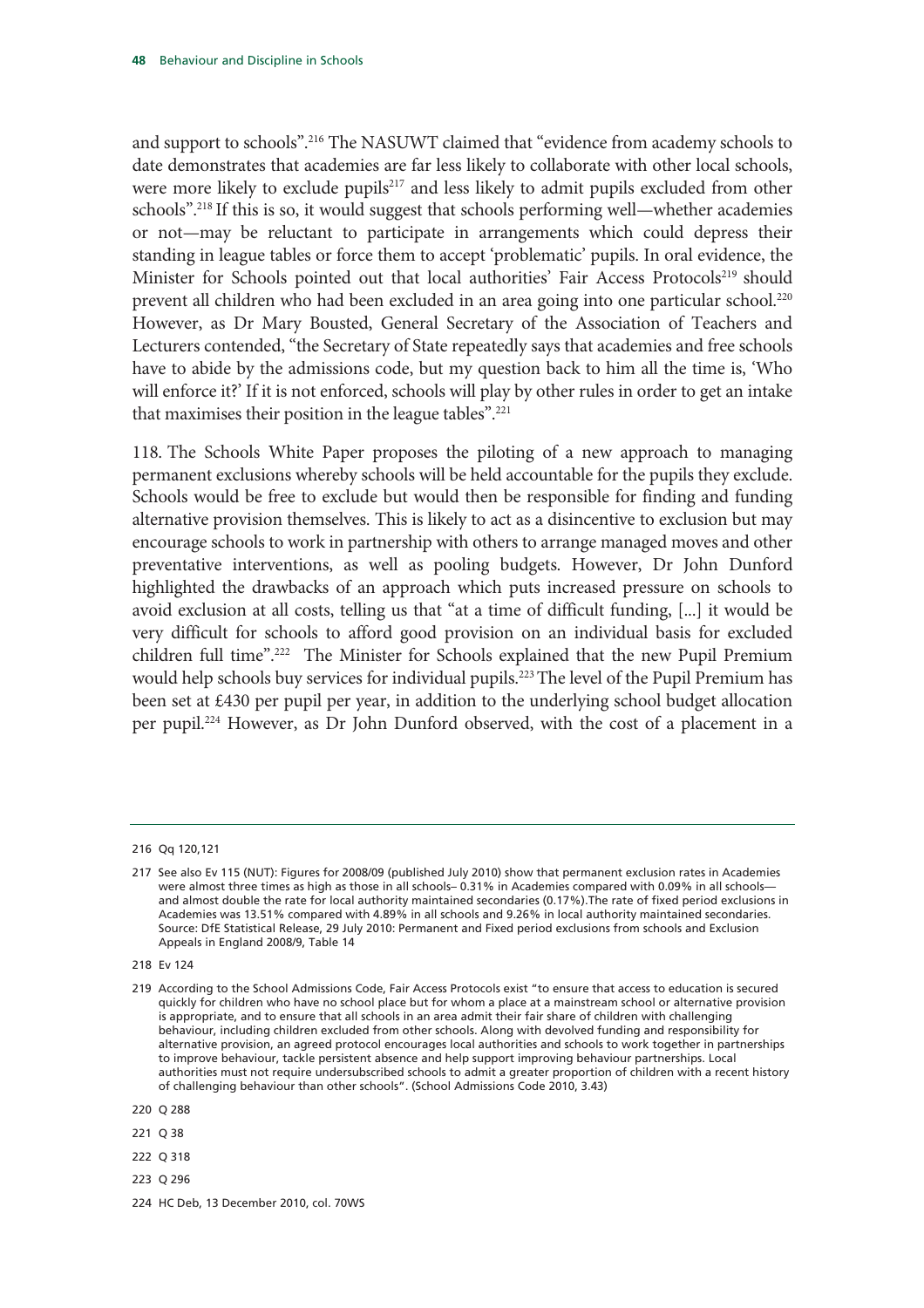pupil referral unit being  $£15,000,225$  "the cost of dealing with this is much more than the money that [schools] will get".<sup>226</sup>

119. **We recommend that there should be a 'trigger' for an assessment of need, which may include special educational need, based on exclusion, for example a number of fixed period exclusions or a permanent exclusion. Not only would this ensure that children with undiagnosed special educational needs do not 'fall through the net': it would provide information of use to a future provider in meeting the needs of the excluded child.** 

120. Schools need to work in partnership with each other in order to prevent and manage exclusions effectively, whether by operating effective managed move protocols or by securing appropriate interventions to tackle challenging behaviour. **The proposed pilot to pass responsibility to schools for securing alternative education for permanently excluded pupils may act as a disincentive to exclude; and it may also provide an incentive for schools to work in partnerships to address the behaviour which leads to exclusion and provide alternative education for excluded pupils. We support greater freedoms for schools to commission their own alternative provision and decide how best to spend money to support good behaviour, as long as they are accompanied by robust quality assurance. However, the Government should clarify how schools will be funded to meet the total costs of providing full time provision for permanently excluded pupils, whether through the Pupil Premium or other funding streams.**

121. **The Government has decided to remove the requirement for schools to be part of a Behaviour and Attendance Partnership (BAP). However, the Government should monitor areas where voluntary partnerships do not exist or are not operating effectively. The Government should be prepared to reverse its decision on BAPs if voluntary partnership working fails to deliver behavioural improvements.**

225 DCSF, *Back on Track: A strategy for modernising alternative provision for young people,* May 2008, p 1 226 Q 400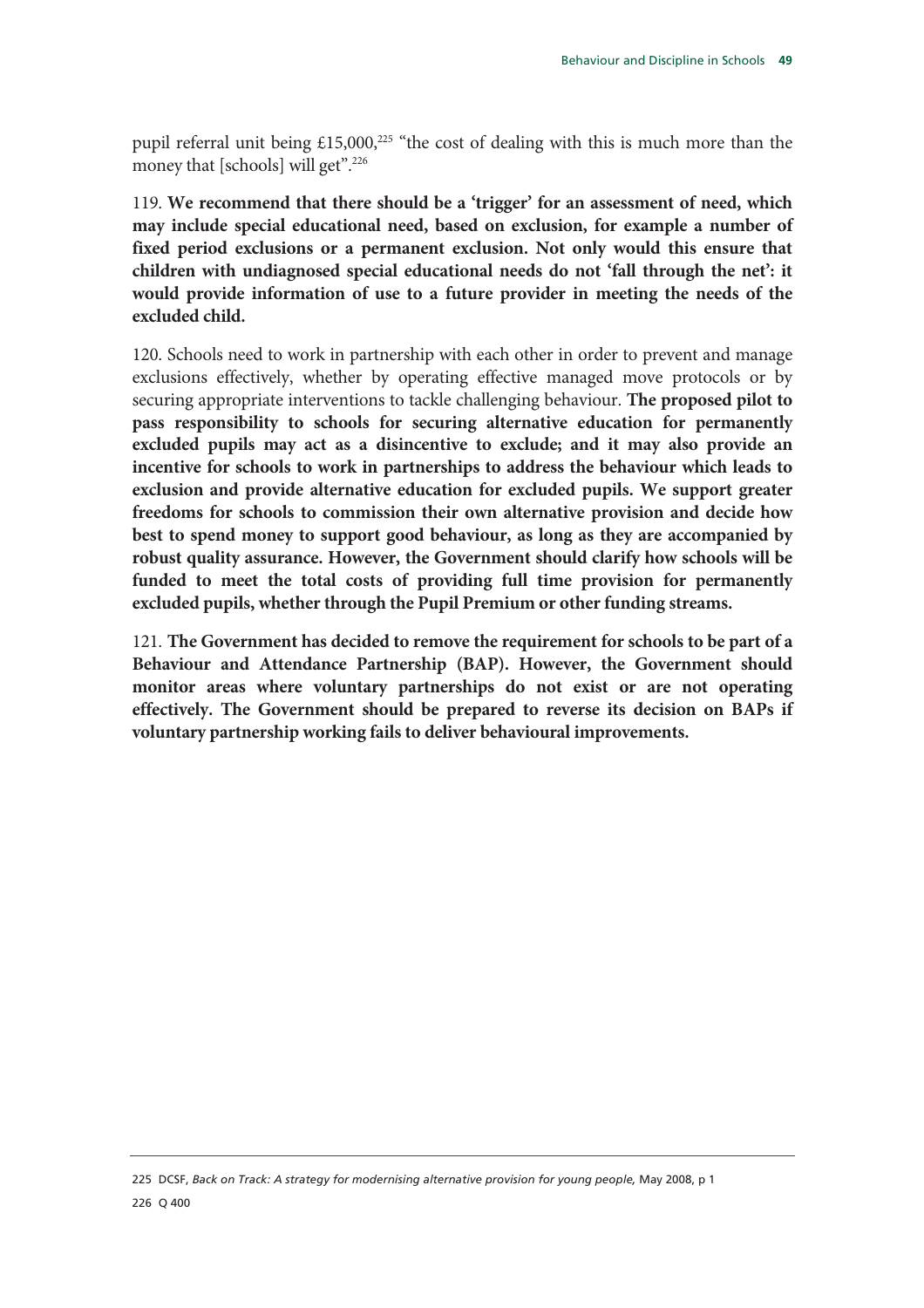# 8 Specialist services

122. A theme running through much of the evidence to our inquiry was a concern that greater devolution to schools for commissioning alternative provision and support services could lead to some services currently provided centrally by local authorities, such as behaviour support, being outsourced or disbanded completely as increasing numbers of schools become removed from local authority control and as the demand for central services becomes less certain.<sup>227</sup> As Christine Blower of the National Union of Teachers told us:

if a number of schools can draw on that kind of facility and professional support, if there is a child who risks exclusion, we can usually manage to nip it in the bud. The more schools there are that leave the local authority, the less there is at the centre in order to be able to do that. We think that that is clearly a loss for the schools that remain with the local authority, but it is also something we don't think the academies will be able to do as effectively. If they need to buy in services, they will not be doing it on the same basis as local authorities.<sup>228</sup>

123. Ms Blower stressed that the rapid response provided by core services was "critical" in responding to immediate need.<sup>229</sup> John Dickinson-Lilley of the Special Educational Consortium explained the particular impact the "fragmentation" of central support services would have on pupils with more complex needs:

it is really difficult to disentangle mental health disability and behavioural difficulties. There is a real issue in schools about who is responsible for a child's mental health [...] One of the key challenges for schools now, certainly with the changes to the structure of the system, is how to develop those partnerships. [...] One of our concerns at the SEC is that we are seeing significant fragmentation already in the traditional central support services provided by local authorities—such as educational psychologists and so on—because of the new academies programme. There is potential for further fragmentation with free schools, where schools will be required to commission services. If the money has already been taken away from local authorities, those services will be lost, and if they are lost, how will provision be made? It is an absolutely critical question, but it is one that we are going to find very hard to answer until the Government can give us an answer about how they are going to ensure that this provision will continue to be made while education is being changed in the way that it is being changed.230

124. The Government is currently considering the future role of local authorities in coordinating support to schools. As the Minister for Schools told us, "if you are asking about the role of local authorities in a world where an increasing number of schools are

227 e.g. Ev 116 228 Q 38 229 Q 38 230 Q 198–9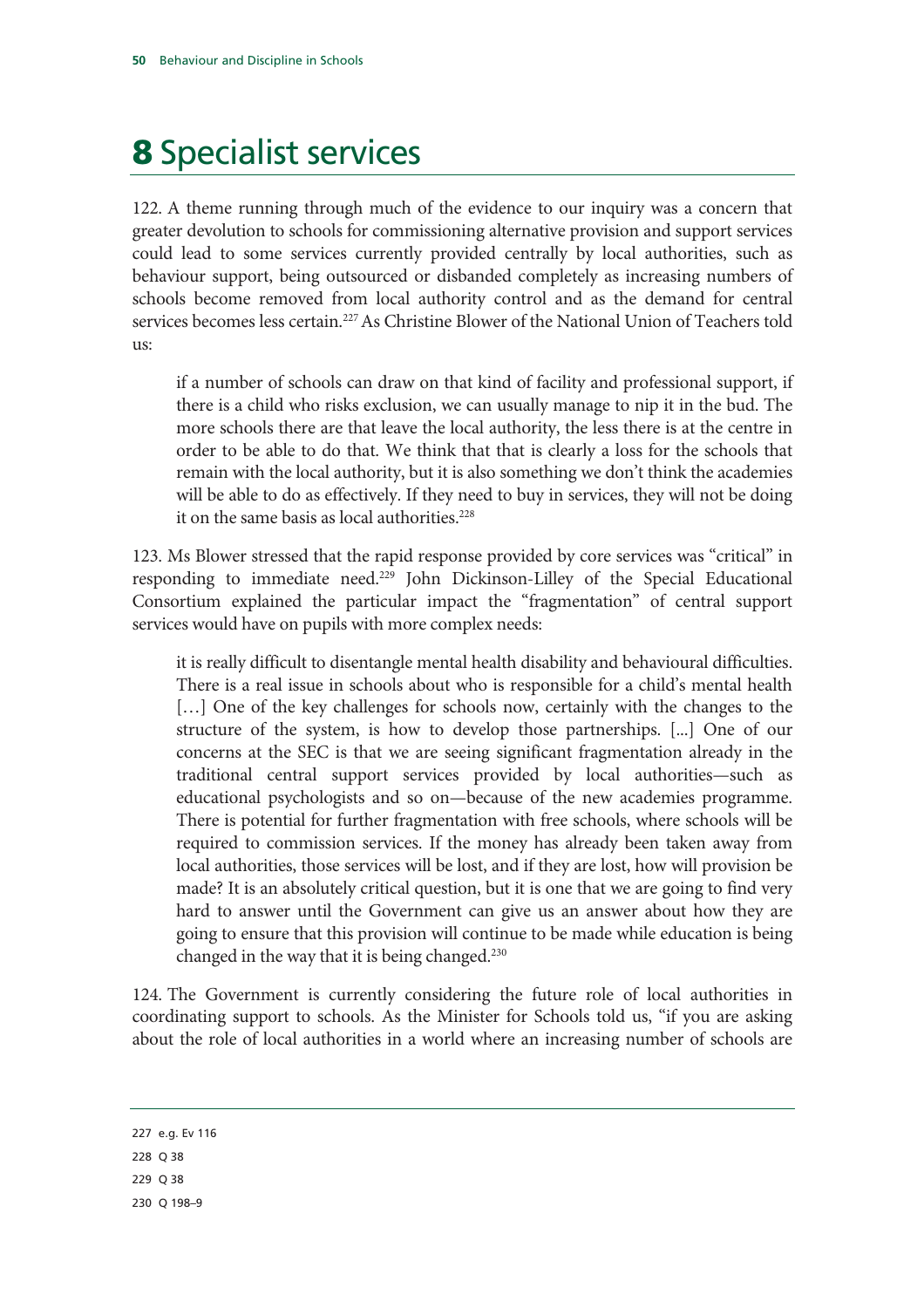academies, the ministerial advisory group established by the Secretary of State<sup>231</sup> is looking at that to see what their role will be and how it is to be funded. There will always be a role for local authorities in the provision of education, and in the provision of central services. Because those services may be purchased by schools, it may be decided that local authorities will provide those services funded centrally—for example, low-incidence special needs. That is something that is being discussed at the moment with the local authorities".232

125. **We await with interest the outcome of the ministerial advisory group's study of the future role of local authorities, in particular their role in co-ordinating support to schools for managing behaviour. There is a risk that, as schools go through the transition from being dependent on local authority-provided services to having greater autonomy in purchasing their own support and services, some local authority services may be decommissioned, leaving schools, and more importantly pupils, without access to critical support. We therefore recommend that local authorities should be required to maintain and resource a basic core of provision—particularly that which is targeted at responding to urgent or critical need—until schools' practice in commissioning and procuring their own support is well established.** 

126. In the remainder of this Report, we look more closely at two particular specialist services which are central to behaviour support for schools: educational psychology services and child and adolescent mental health services (CAMHS).

## **Educational psychology services**

127. Of particular concern for our witnesses was the future availability and management of educational psychologists. The Association of Educational Psychologists (AEP) explained that "educational psychologists work on a daily basis across a range of educational settings that include schools, early years, Pupil Referral Units and within multi-disciplinary settings with close colleagues from the NHS and Children's Social Care. As such, they are uniquely placed to ensure consistency and continuity when managing challenging behaviour, which is the bedrock of any effective behaviour or discipline policy".233 The Association also stressed the role which educational psychologists played in developing understanding of and providing training to teachers on—child development and the "root emotional, wellbeing or social causes that precipitate challenging behaviour",<sup>234</sup> as well as advising on curriculum development and special educational needs.

128. During our visit to Beaumont Leys School in Leicester, staff told us that the support which they gave to pupils could be improved significantly if they had greater access to educational psychologists and interventions from therapeutic services. At present the school receives just 30 hours of support per year from educational psychology services.

232 Q 298

233 Ev 94

234 Ev 94

<sup>231</sup> The Secretary of State for Education wrote to all local authorities on 26 May 2010 inviting them to partake in a dialogue about how to make the vision for a new school system a reality. In July 2010 a Ministerial Advisory Group was established to consider the role of the local authority in relation to education and children's services, to enable ministers and local authorities to consider the future partnership between central and local Government.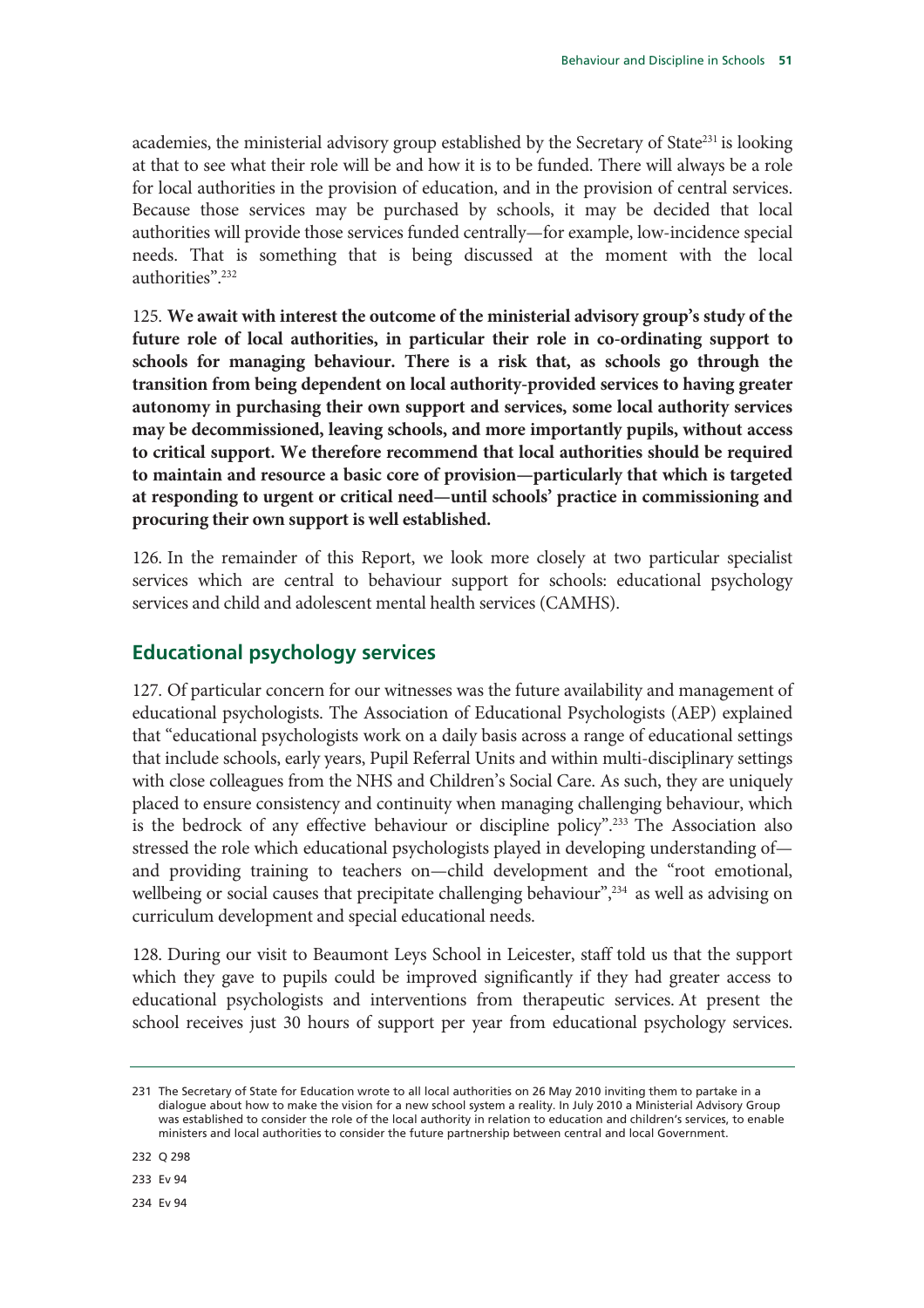Difficult decisions have to be made about what to prioritise, particularly as processing one statement of educational needs can take up to six hours of an educational psychologist's time, even before a report is written. Educational psychologists therefore have very little capacity to support the school in carrying out preventative work in a more proactive way. The school has considered establishing its own educational psychology service but has decided that this is not financially viable.<sup>235</sup> The Association of Education Psychologists told us that "the impact of educational psychologists is being undermined by the lack of resources on the frontline",<sup>236</sup> something which it attributed to "a lack of understanding about the range of work across educational settings that educational psychologists perform, and the unclear and unsustainable funding mechanisms for trainees that translate as a result".237

129. The Minister of State for Children and Families has stated that the current system for funding educational psychologists (whereby local authorities are allocated non-ring-fenced funding for educational psychology training which they voluntarily contribute to a central budget each year) is not sustainable.<sup>238</sup> These voluntary contributions have been decreasing over several years, with only 16 out of 150 local authorities contributing in the current financial year. This leaves the service with a significant shortfall in funding. The Government states that psychology services are "specialist […] and demand-led" and that local authorities need to improve their ability to "assess capacity in relation to local demand for the service" in order to advise forward planning.<sup>239</sup> The Association of Educational Psychologists expressed deep concern about the future of educational psychology services and recommends that "the previous funding model, which was to topslice all local authorities rather than seek voluntary contributions, provided for a steady uptake of training places".240

130. **Educational psychologists provide critical support and training to school staff on a wide range of educational issues including child development, curriculum development and special educational needs. Any diminution of their ability to help schools to maintain and improve standards of behaviour could have far-reaching consequences. The voluntary funding mechanism has proved to be unsustainable. The Government must find a way forward, and one option might be for local authorities to continue to be responsible for educational psychology services, funded through a compulsory levy on schools.** 

# **Child and Adolescent Mental Health Services**

131. Evidence from the mental health charity Young Minds stated that "many children who have a special educational need, particularly those who are said to have behavioural, emotional and social difficulties will also have mental health problems".<sup>241</sup> Staff at

235 Annex 2 236 Ev 94 237 Ev 94 238 HC Deb, 18 October 2010, col. 774 239 HC Deb, 18 October 2010, col. 773 240 Ev 96

241 Ev 153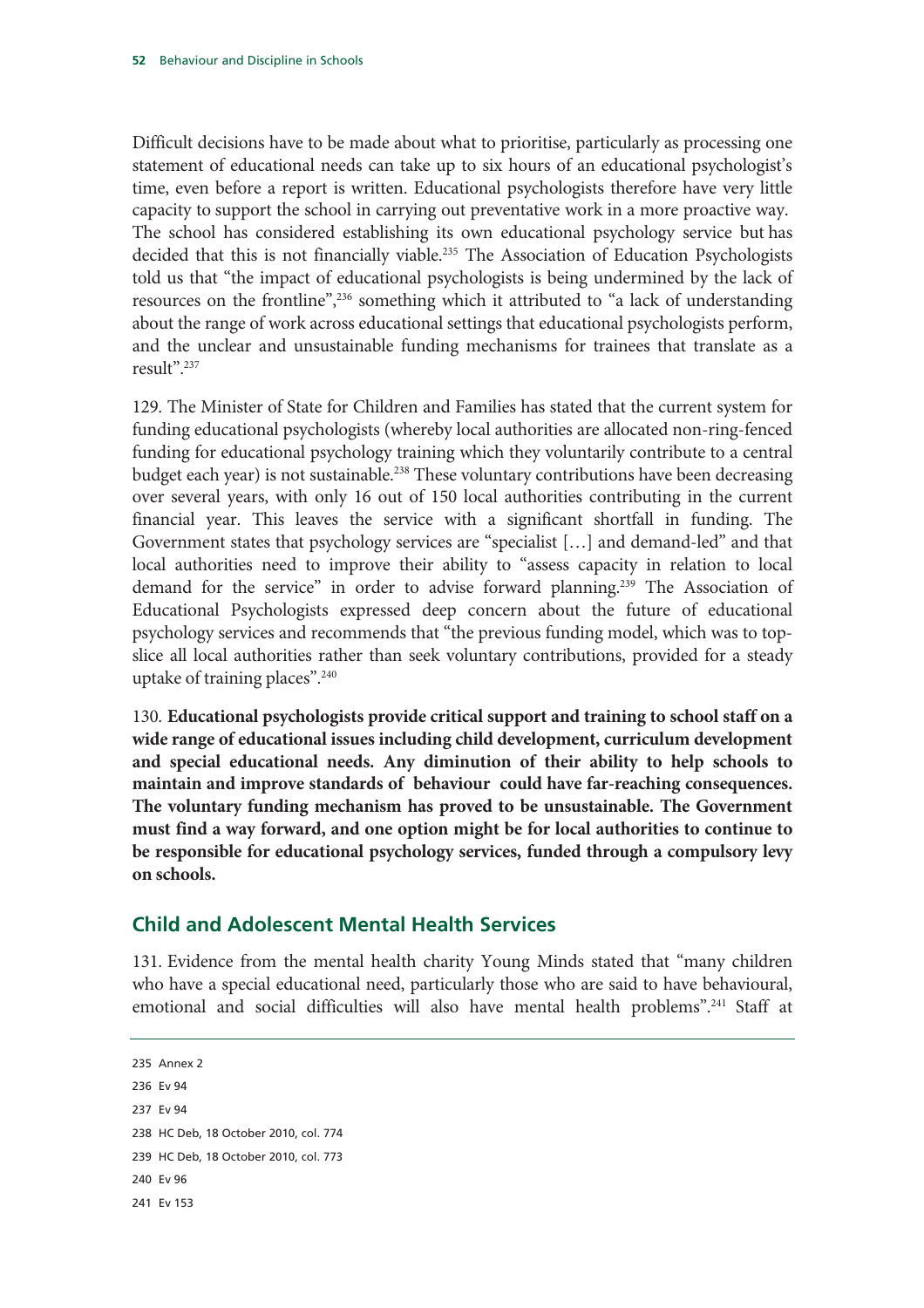Beaumont Leys School in Leicester estimated that mental health problems were a factor in "maybe 60%" of behaviour resulting in fixed term exclusions.<sup>242</sup> However, during our inquiry we heard widespread complaints about the difficulties which schools face in accessing Child and Adolescent Mental Health Services (CAMHS) and the speed with which this support is made available. During oral evidence, Sir Alan Steer said that the country faced a "national scandal on the issues of children's mental health", commenting that the situation in some parts of the country was "dire". He recounted a recent experience of a child waiting 18 months between referral and first appointment with CAMHS, with 9 months being reported as a 'normal' waiting time.<sup>243</sup> Liz Logie, Head Teacher at Beaumont Leys School, told us that she had not had any contact with CAMHS in 8 years of her headship and agreed with Sir Alan that her school's inability to access CAMHS was a "disgrace".244

132. Asked whether the situation would improve if schools were able to commission CAMHS directly, Liz Logie said this would only be effective if sufficient funds were made available. However, Charlie Taylor, Head Teacher at Willows Primary Special School and Acting Head Teacher of Chantry Secondary Special School in Hillingdon, pointed out the potential difficulties for schools in commissioning CAMHS:

We are supposed to be able to commission through CAMHS, but I thought education recruitment was complicated until you get into health recruitment […] The bureaucracy and everything else around it is such a complete nightmare that in the end you think it is better if we use the money on what we want. You have to pay them a huge […] pimping fee, I suppose, to get any services into your schools. You end up paying a tip to the NHS for bringing a worker into your school, so in the end we thought we would go direct to the workers and recruit our own people.<sup>245</sup>

133. **Many young people with behavioural issues or SEN also have mental health problems. Schools face major challenges in securing specialist and therapeutic services in order to make accurate assessments of need and to implement appropriate interventions. Particular difficulties in accessing Child and Adolescent Mental Health Services were raised by a large number of our witnesses. Sir Alan Steer suggested that a national scandal "hovers around" children's mental health:**<sup>246</sup> **we are in no doubt that the CAMHS situation is scandalous and that there are very serious shortcomings in access. The Department for Education and the Department of Health must co-operate in order to find a way of allowing schools to have easier and speedier access to Child and Adolescent Mental Health Services. The Department of Health and the Department for Education should pilot with a number of Behaviour and Attendance Partnerships a mechanism by which they can commission CAMHS services accountable to them locally.**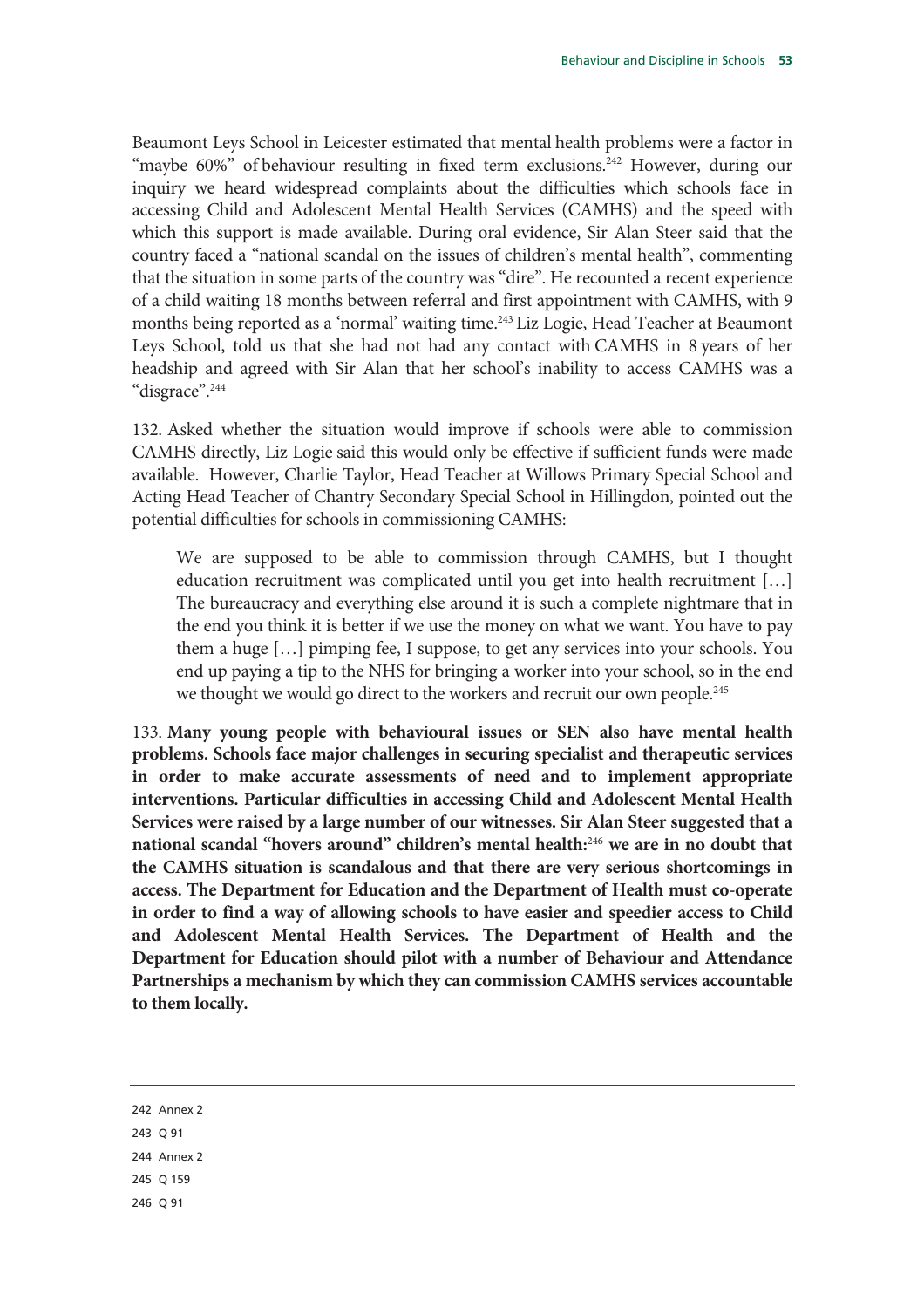134. In our meeting with partners at Leicestershire County Council, CAMHS commissioner Liz Mair pointed out the commonly held misconception that all CAMH services are specialist.<sup>247</sup> The same point was made by the mental health charity Young Minds, which observed that "many of the services within the concept of the comprehensive CAMHS are provided by agencies other than the NHS e.g. social services, and the voluntary sector".248 In Leicestershire, CAMHS believes that up to 35% of all young people referred to specialist CAMHS do not require specialist interventions (although nonspecialist interventions may be required). However, as Young Minds concluded, the full range of CAMHS services—specialist and non-specialist—"need to be functioning effectively if the whole system is to work properly".<sup>249</sup>

135. Evidence to the inquiry highlighted the importance of joint protocols and multiagency information sharing, in order to improve referrals between the various partners involved in supporting behaviour, SEN and mental health. Leicester City Council operates a comprehensive referral system to behaviour support services, underpinned by an 'Information Passport' which brings together all relevant information about a pupil being considered for referral to alternative provision or other forms of support. This single referral form avoids the need for all concerned agencies to make multiple separate referrals to support services and improves the quality of information shared between partners. CAMHS is not party to the Information Passport used by the Leicester Education Inclusion Partnership. CAMHS is, however, a recipient of information gathered through Common Assessment Framework processes and also shares information with schools about pupils accessing its services.<sup>250</sup> The case for common assessment and referral systems was supported in written evidence from NFER which stressed that "clear systems for referral and information sharing improve the decision-making process. A shared assessment tool can avoid duplication and promote early identification of need".251

136. **There is a lack of agreement and understanding between schools, local authorities and health services as to how referrals to CAMHS should work and who should be referred. Having commonly agreed referral mechanisms would go some way to addressing this. Where Behaviour and Attendance Partnerships are in place, they should be directly involved in developing and agreeing these mechanisms.**

137. Liz Mair told us that CAMHS workers feel that greater awareness of the differences between mental health problems and conduct disorders is required amongst front-line workers in order for young people and their families to get the help they need at the earliest opportunity.252 Partners agreed that the Government-funded Targeted Mental Health in Schools (TaMHS) programme<sup>253</sup> had been helpful in improving the skills of front-line

250 Annex 2

252 Annex 2

<sup>247</sup> Annex 2

<sup>248</sup> Ev 154

<sup>249</sup> Ev 154

<sup>251</sup> Ev w152

<sup>253</sup> TaMHS is a three-year pathfinder programme, started in April 2008, aimed at supporting the development of of innovative models of therapeutic and holistic mental health support in schools for children and young people aged five to thirteen at risk of, and/or experiencing, mental health problems; and their families. 25 local authorities and their Primary Care Trusts have worked together on the pathfinder.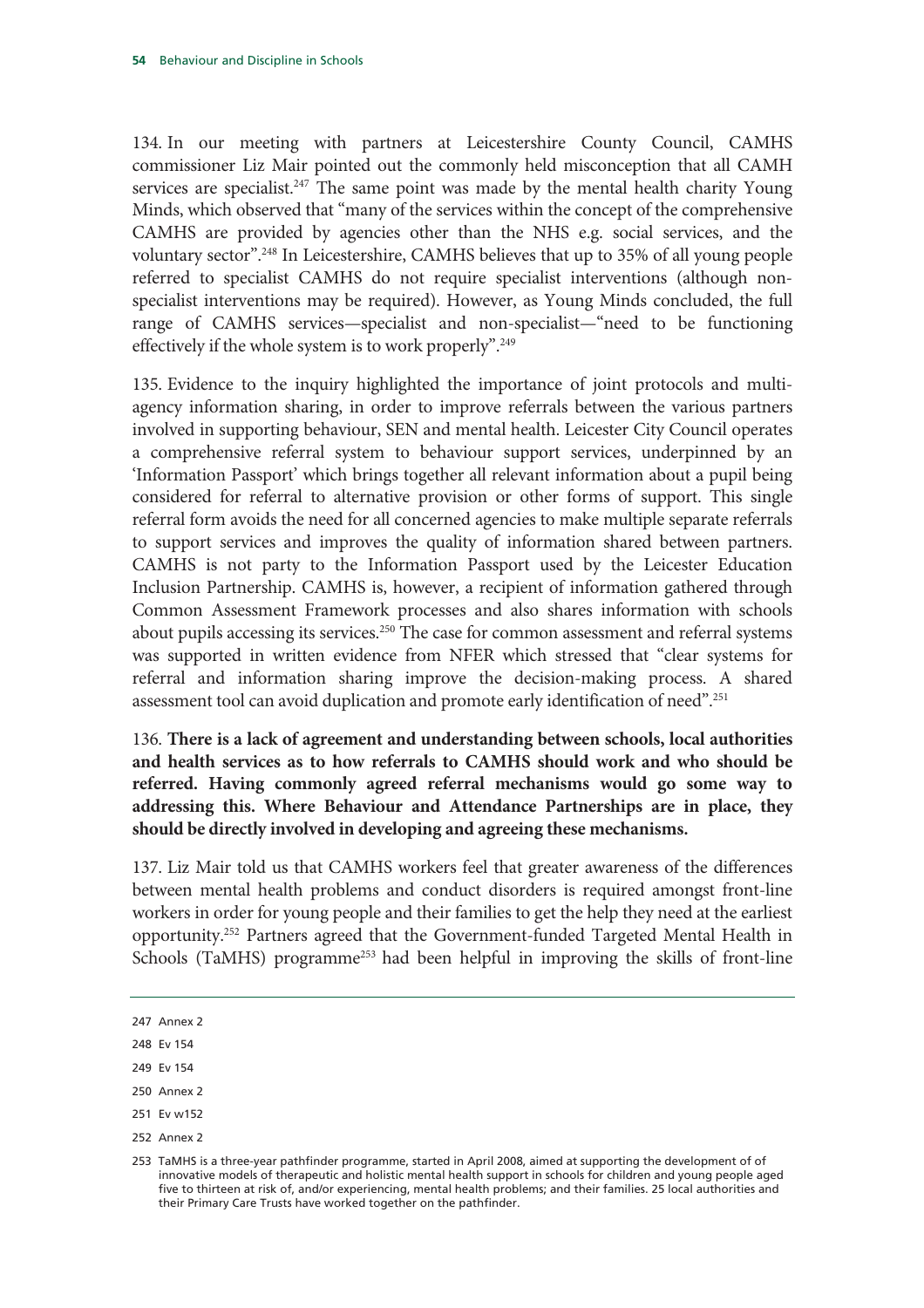workers, and evidence to our inquiry also showed widespread support for the programme.254

138. Any programme which improves the skills of frontline workers in identifying mental health problems and encourages innovation should be supported. **The Government should review the Targeted Mental Health in Schools programme and the SEN Green Paper should set out how it should be taken forward in future.** 

139. The children's communication charity I CAN attributed the failure of CAMHS to provide responsive and joined-up services to schools to the current split in commissioning budgets and priorities across the different agencies providing CAMH services.<sup>255</sup> The Schools White Paper *The Importance of Teaching* proposed that local authorities should continue to hold the role of "convenor of local services" as well as "champion for vulnerable pupils in their area".256 Similarly, it proposed that local authorities would continue to ensure that disabled children and those with special educational needs (SEN) could have access to high-quality provision that met their needs. Local authorities would also be responsible for funding provision for pupils with statements of SEN. Mental health is dealt with separately in the White Paper, with a sole commitment to "work with the Department of Health to develop and publish a mental health strategy" by January 2011. It is not clear from these proposals how a 'continuum' of provision will be constructed to ensure that young people do not fall between the gaps where services are provided by different agencies and where different thresholds for interventions exist.

140. I CAN referred to a recent proposal made by a group of children's representative bodies to the Secretary of State for Health, which suggested fundamental changes to the way in which CAMH services are funded. The group suggested that the Government "builds on its plans to locate the public health commissioning function within local authorities, by also identifying the local authority (working closely with GP consortia) as lead commissioner and budget holder for all local children's community health services".257

141. **We support the suggestion by I CAN and other children's representative bodies that the Government consider passing the responsibility for budgets and commissioning of all children's community health services (including CAMHS and Speech Language and Communication specialist services) to local authorities in order to provide a more streamlined service to young people and their families, bridging the gap between 'specialist' and 'non-specialist' interventions.** 

- 255 Ev 146
- 256 *The Importance of Teaching*, para 5.40
- 257 Ev 146

<sup>254</sup> For example see Ev 154, para 6.4, Q 190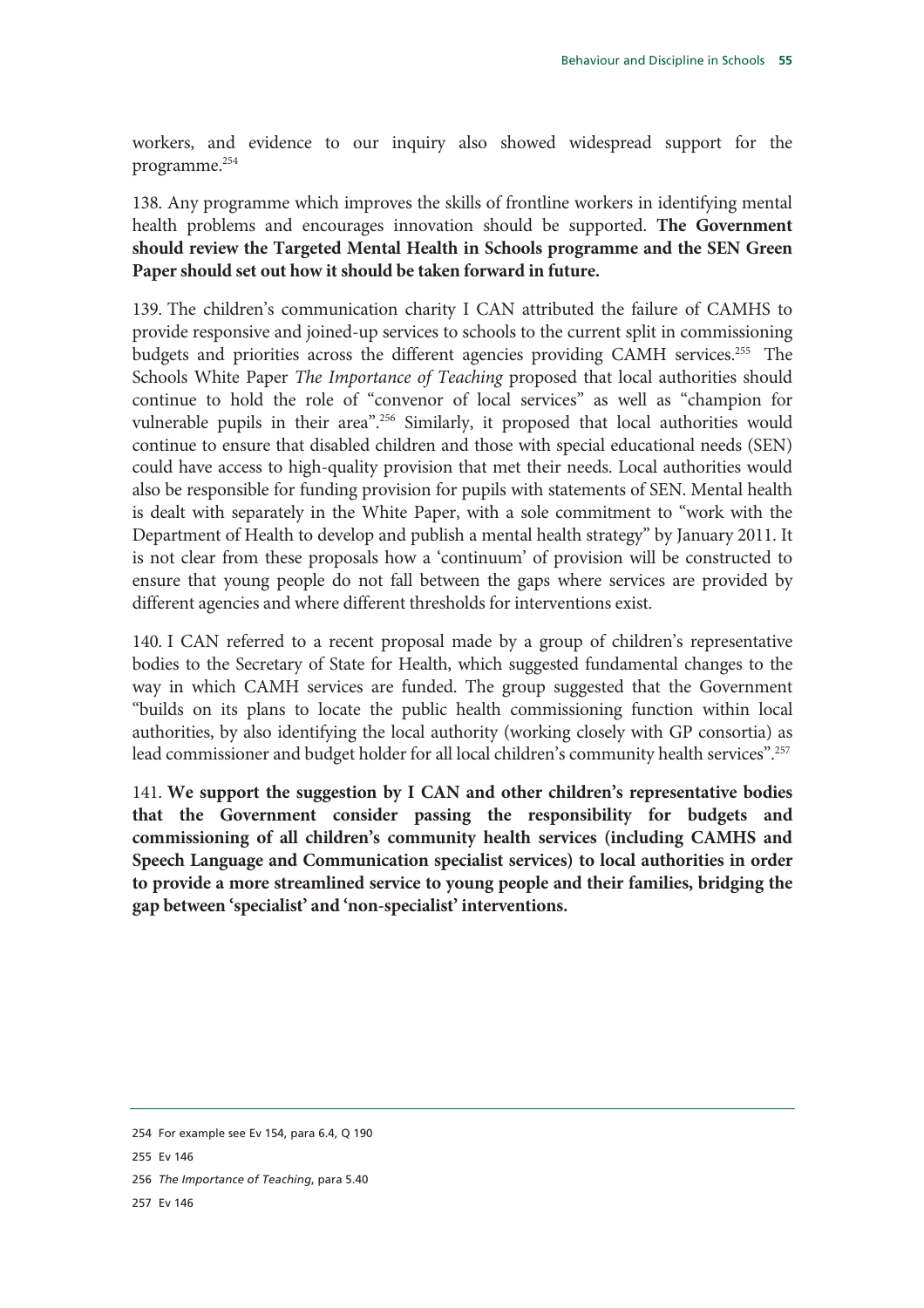# Annex 1: Visit to New Woodlands School, 19 October 2010

The Committee visited New Woodlands School, a London Borough of Lewishammaintained special school and outreach service for children with behavioural, emotional and social difficulties. The Committee held a general discussion with the Headteacher, Duncan Harper, and his deputy, Liz Davis, before splitting into two groups to tour the school and to meet children (one group of primary-age children, one of secondary-age).

### *The establishment*

There are approximately 130 children in the school, 17 of which have a statement of special educational needs. Originally, the school had been a small special school for children with social, emotional and behavioural needs. Most of the school's intake is now of children without statements referred from mainstream schools in the London Borough of Lewisham for short-term spells of alternative provision (i.e. a period of anything between six weeks and several months - (typically 5 to 6 months). Initially, the placements of children without a statement of SEN had been unofficial: it was now formalised through use of the "power to innovate" under the Education Act 2002 and subsequent legislation. The model is unique in the Borough: other institutions might have the same philosophy but were constrained by law from offering the flexibility of provision for children without a statement of SEN: attempts to do so in Manchester and Oldham had been blocked by the Department. Provision elsewhere tended to be fragmented, catering for specific age groups. New Woodlands had valued the trust placed in it by the local authority.

At the time of the visit, New Woodlands had 12 classes, staffed by 16 teachers, 13 teaching assistants and nine outreach teachers who work with pupils (as opposed to staff) in mainstream schools. In addition to classroom work at New Woodlands, outreach staff worked in Lewisham schools, managing behaviour within those schools but referring children to New Woodlands if those efforts were not working.

# *Funding*

Fixed costs (including overheads and staffing) were met by the London Borough of Lewisham. New Woodlands has a Service Level Agreement with all schools in the local area who pay to be 'in the club' on a pay-per-pupil basis. This is worth £0.5m per year to the school. Much of the surplus funding is targeted at supporting students to stay in mainstream schools; this includes funding one to one support for a set period, paying for breakfast clubs and after school clubs etc.

#### *Ethos*

The School's Mission Statement is *"to provide the same standard of care and education for all our students as we would wish for our own children".* The aim is to instil in children an understanding that, in order to fit in to society, they will need to "learn the rules". To do that, they need to think about how they present themselves, what they should aim for in future and how they could meet that aim. The headteacher described the school's approach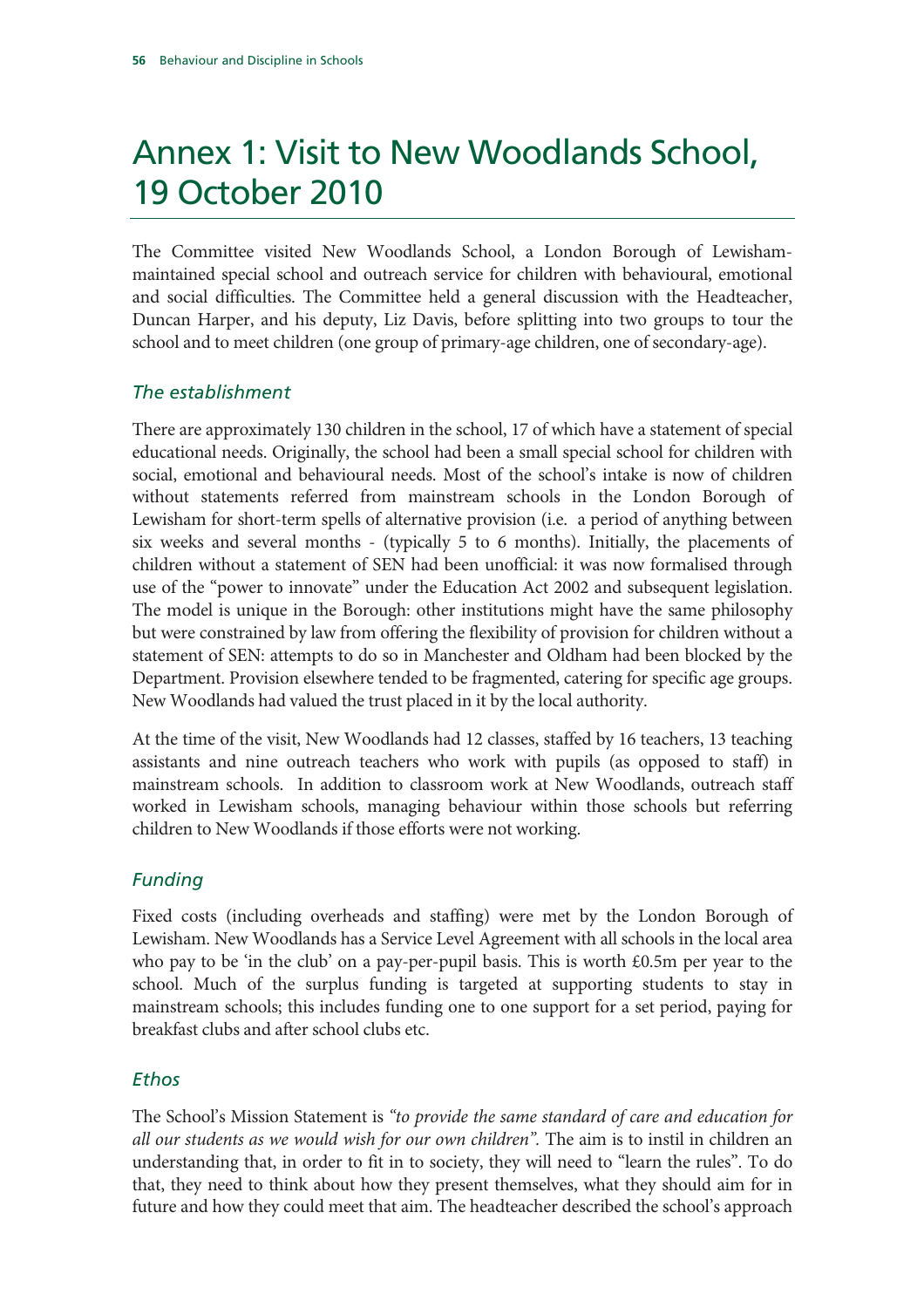as "quite old-fashioned": there is an emphasis on strict boundaries, good manners and respect. There is a deliberate effort not to make things too comfortable: exotic adventure activities would not give any incentive to children to return to their mainstream school. Children had to eat lunch at New Woodlands and had to eat together and properly.

The school gives a very strong emphasis to literacy and numeracy. Many of the classes observed during the visit were focusing on basic skills in arithmetic or phonics. New Woodlands' teachers felt that poor literacy was a major issue amongst the pupils referred to the school. A dyslexia specialist working with a pupil with SEN told Members that many behavioural problems could be avoided if mainstream schools used New Woodlands' methods for improving literacy, such as teaching phonics.

Incentives are provided through a token economy system: for instance, good behaviour would be rewarded with an activity at the end of the week. Behaviour was partly measured through "true time", during which staff discussed with individual children their behaviour and invited them to grade it, negotiating towards a mutually agreed grade. This was designed to develop the children's ability to regulate themselves.

Exclusion is avoided, not least because it releases children from responsibility. Parents are also thankful not to have to expect phone calls notifying them of imminent exclusion.

The headteacher and his deputy had worked together for many years and had a common understanding of what needed to be done. They were willing to take risks.

#### *Re-integration*

Easier for children of primary age than of secondary age, simply because there were more alternatives for children for whom a fresh start at a different school was needed. Pupils returning to mainstream education are tracked (for instance through assessments of their reading age). Pupils are not returned to mainstream school until they are completely ready – no time limit is set on their stay at New Woodlands. Success in re-integrating New Woodlands' pupils in mainstream school is very high.

#### *The children*

The large majority are living in one-parent families; many had witnessed domestic violence, sometimes of a very serious nature. Staff had noted an increase in referrals of 5 and 6 year olds.

In a meeting with five primary age children, children's perceptions were that:

- The environment at New Woodlands was stricter than at their mainstream school, and they were keen to return: children acknowledged that this could happen if they behaved
- There were a lot of fights
- They would like more free time: children acknowledged that this could be earned
- Swearing was done "for fun" or to annoy other children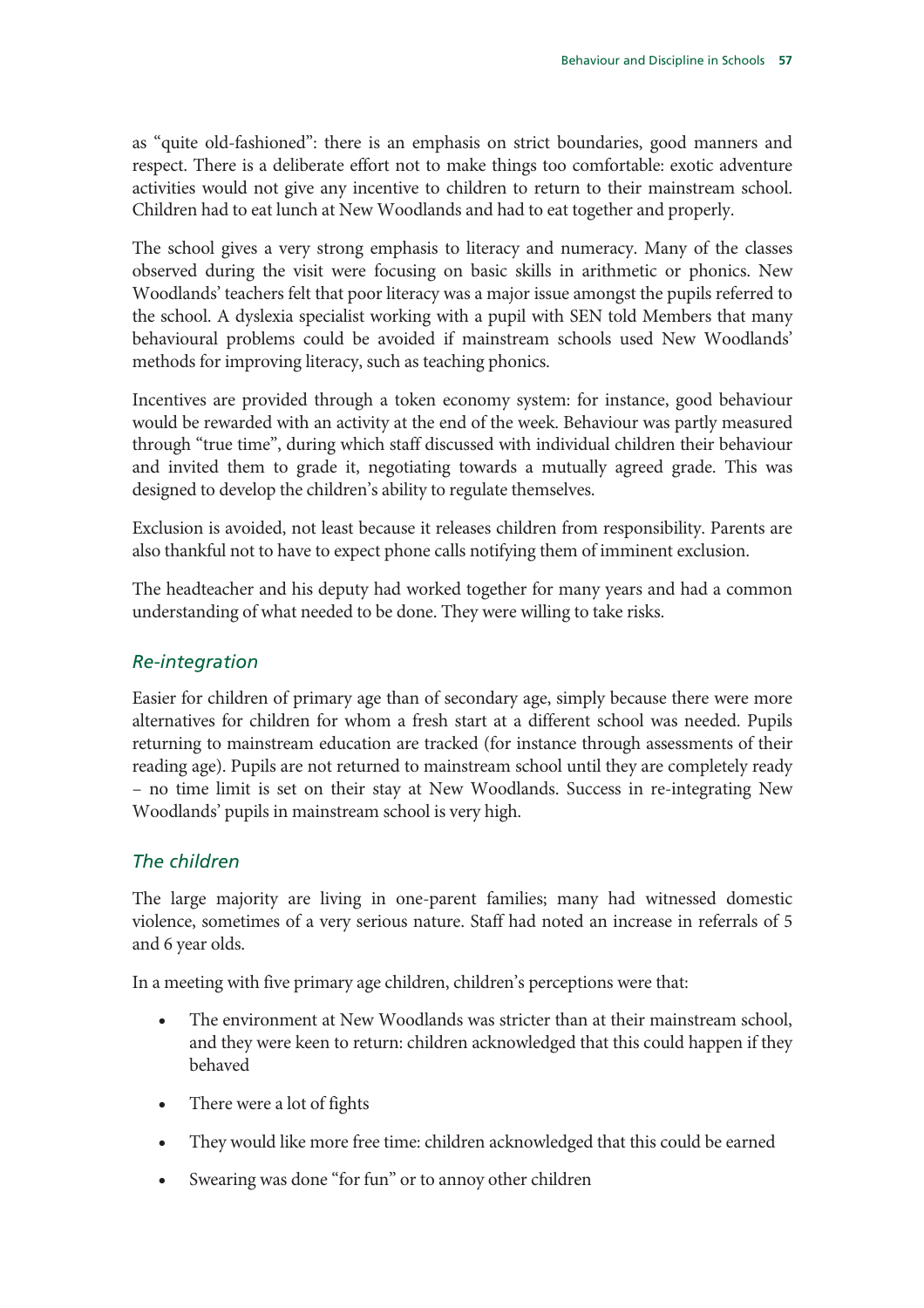In a meeting with secondary age pupils, children's perceptions were that:

- New Woodlands teachers were nice and able to talk to pupils at their level
- Pupils learn a lot at New Woodlands
- Lessons are more interactive and more interesting
- Pupils receive more 1-1 attention at New Woodlands this is welcomed by pupils

# *Special educational needs*

The number of children in Lewisham with a Statement of SEN had reduced; in order to get a statement, there needed to be a clear need, and parents needed to be able to show that they had engaged with efforts to improve their child's behaviour. Perhaps 60% of children at the School had specific language or communications needs, in some cases because they had never spent fruitful time with adults. Local schools are required to work in close partnership with New Woodlands and prove that a pupil has significant learning difficulties before a referral can be made. Referral forms must be used, with the mainstream school being specific about the nature of any behavioural issues which need to be addressed.

# *Parental engagement*

This is recognised as very important. The leadership team had considerable success in engaging all parents and was persistent in its attempts to secure meetings with them, either at the School or in homes, at times to suit parents. Home-school agreements with parents might specify that any television or games console in the child's bedroom should be removed until the child had re-integrated into mainstream provision. Efforts are made to ensure that New Woodlands provides a welcoming and non-judgmental environment for parents and carers. For example, tea and biscuits are offered when parents/carers attend for meetings with staff.

# *Teaching environment*

The Committee saw classes of four or five children at Key Stage 3 and 8-10 pupils at Key Stages 1 and 2, with two or three staff (teacher, teaching assistant and perhaps a behaviour team member), although class sizes would probably rise once autumn term referrals came through. Teaching staff were mostly from a mainstream school background. The senior management team and behaviour staff regularly walked the corridors. Classroom doors were locked during lessons.

The school uses a 'primary' model for teaching secondary age pupils, with the same teacher staying with a class for all subjects.

# *The fabric of the building*

Older parts of the building dated from 1998; an extension had been built for Key Stage 3 children in 2007. All areas of the building were light and spacious and were painted in calm, attractive colours. The headteacher believed that the quality of the environment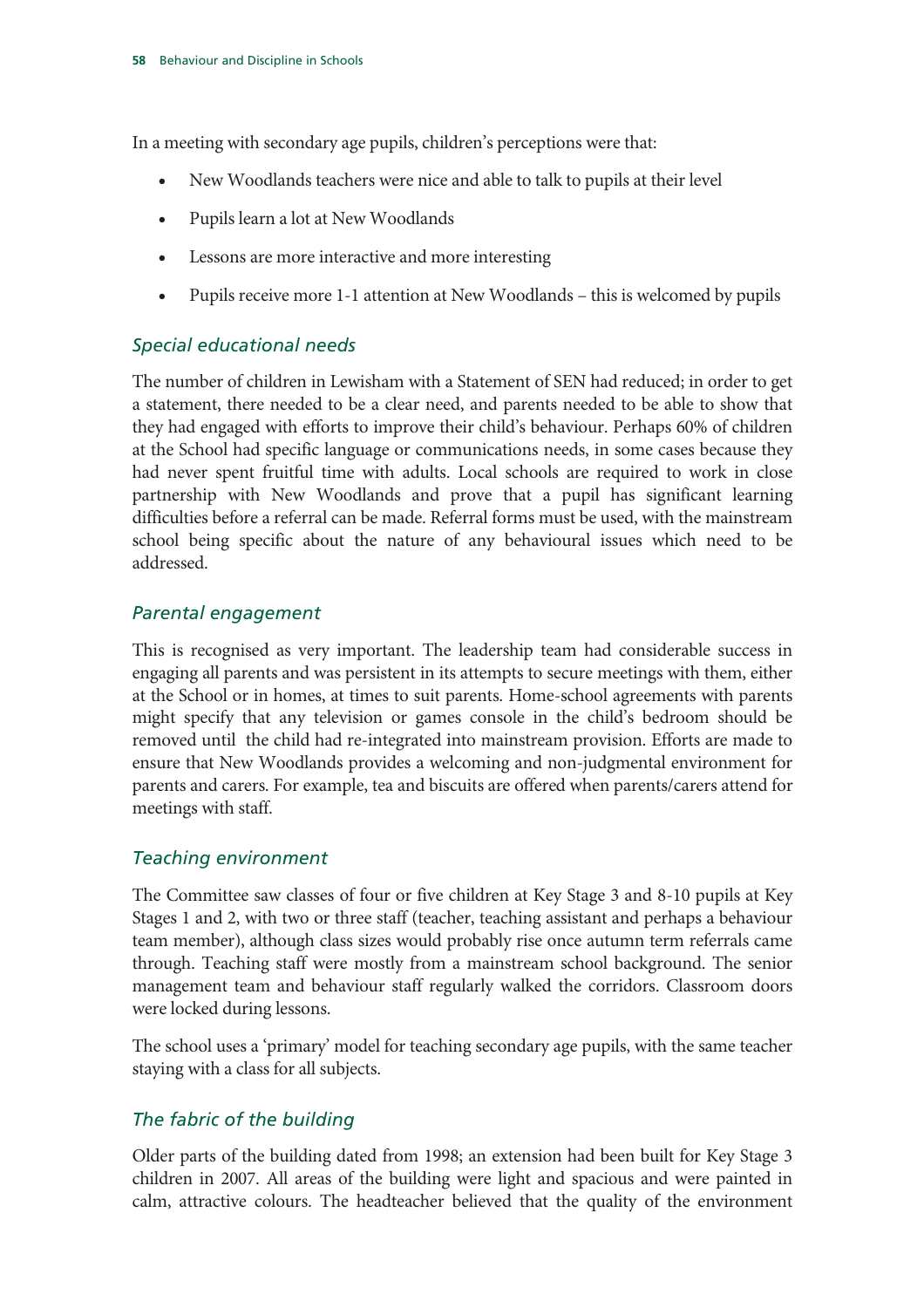mattered. While new premises offered advantages, older Victorian-era buildings in good repair also served well. Shoddy buildings (often those built during the 1960s) merely indicated to pupils that "they didn't matter".

#### *Learning from the Woodlands experience*

Deputy Headteacher Liz Davis felt that all local authorities should be prepared to devolve more of their responsibilities for behaviour management to schools to allow them to innovate in their local areas. Lewisham Council has devolved to New Woodlands all responsibility for managing the highly challenging behaviour of 5-14 year olds, allowing for much greater central co-ordination of support.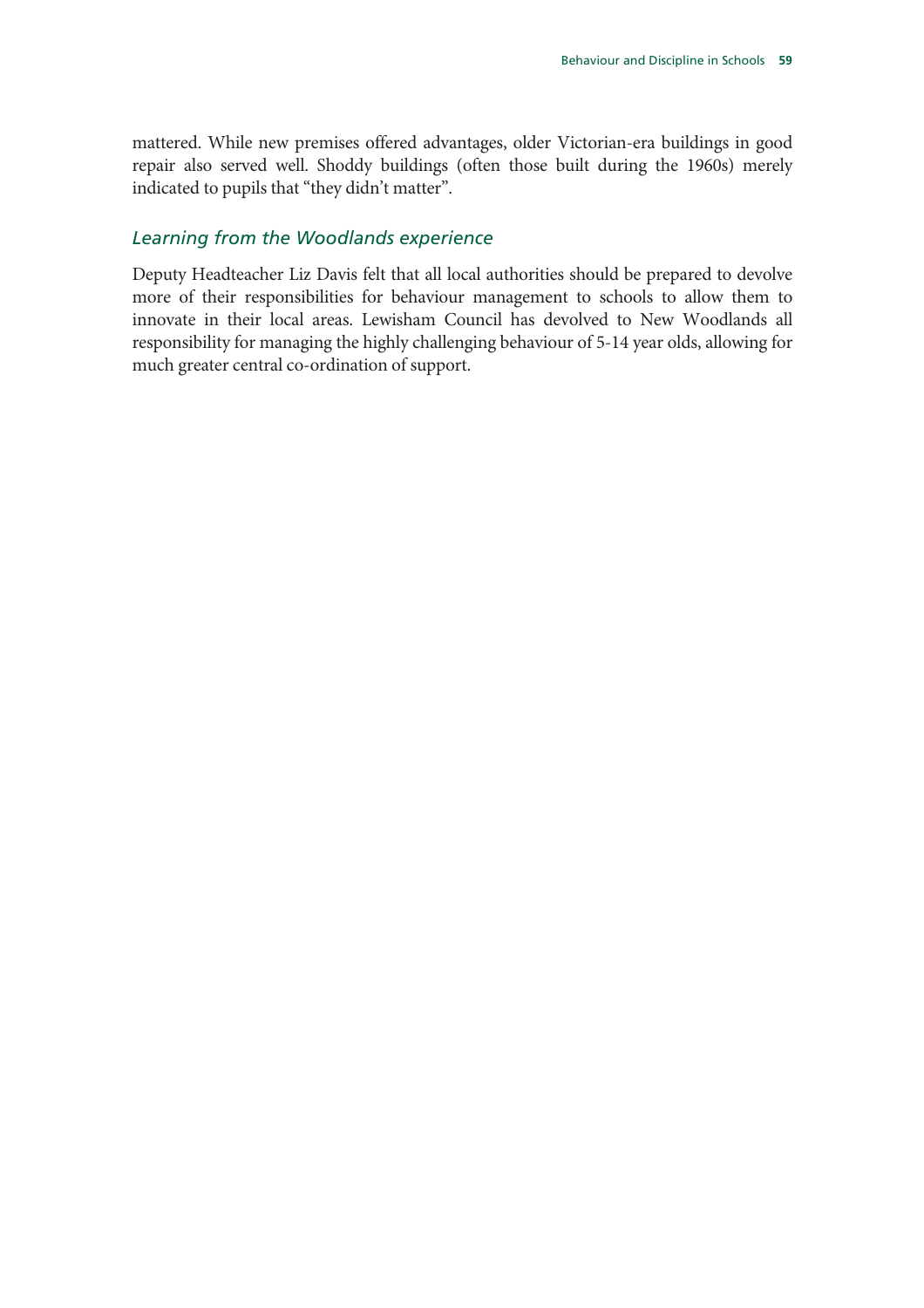# Annex 2: Visit to Leicester, 11 November 2010

# **Meeting with Leicester City Council**

The Committee took part in a panel discussion, led by John Broadhead, Behaviour and Attendance Strategic Lead for the City Council. During the discussion, the following points were raised.

### *The nature and level of challenging behaviour in Leicester schools*

Leicester partners generally agreed that pupil behaviour in schools was good, with pockets of seriously disruptive behaviour from a minority of pupils. The fact that many pupils with behavioural, emotional and social needs and/or disabilities are now more likely to remain in mainstream school (whereas previously they may have fallen out of the school system entirely), may have contributed to a perception in some quarters that behaviour has deteriorated.

### *Leicester's Education Improvement Partnership*

In Leicester, an Education Improvement Partnership, of which all secondary schools are members, was established in 2006. The partnership now focused predominantly on behaviour management, advocacy for headteachers, and providing continuing professional development on behaviour management for staff working in schools. When the Apprenticeships, Skills, Children and Learning Act 2009 placed a duty on secondary schools to form Behaviour and Attendance Partnerships (that is for schools to co-operate with at least one other relevant partner with a view to promoting good behaviour), Leicester formalised its existing partnership arrangements, added new members, and pooled resources. The impact of effective partnership working is considered to be evident in the City's constantly falling permanent exclusion rate, which shows the following decreases year on year:

- 2005: approximately 50 secondary pupils excluded
- 2007: 28
- 2008: 3
- 2009: 3
- $2010:1$

The City partnership holds a common view that permanent exclusion is expensive, ineffective, and curtails pupils' life chances. The partnership aims for a zero exclusion rate.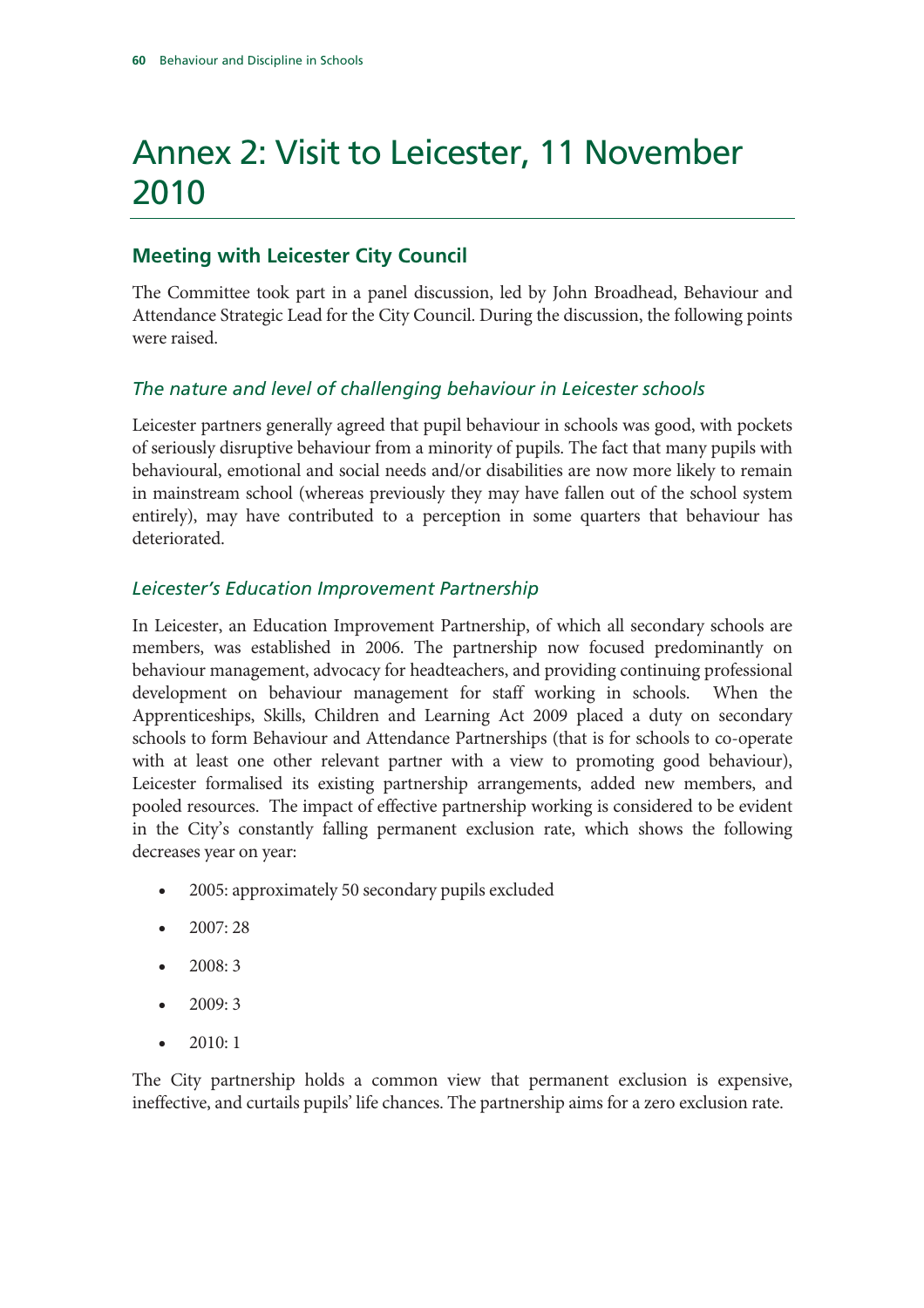#### *Partnership working between schools*

In Leicester City, there is an established culture of less challenged schools supporting those with greater challenges in terms of pupil behaviour. However, Education Improvement Partnership Director, Bill Morris, pointed out that achieving effective partnership working between schools was easier in a smaller city like Leicester.

#### *Partnership working with Youth Offending Teams*

The City has recognised the importance of tackling behaviour outside the school gates as well as in the classroom. Effective partnerships between the local authority, schools and the Youth Offending Team have been instrumental in ensuring this can happen. Central to the YOT's work is its focus on getting families on-side in order to secure better cooperation from young people. The Education, Training and Employment Team within the Leicester City Youth Offending Service (YOS) is grant-funded and has no budget of its own. This funding, which is short term and target specific, has allowed the YOS to play a key role in the 'team around the child' when assessing – and providing support to – pupils with behavioural issues, who are involved with the YOS. The YOS runs parenting groups and Family Support Groups and believes that work on improving self-esteem and pupils' attitudes towards school and work is infinitely more important than focusing on issuing punitive measures such as Parenting Orders. The YOT is confident that it has solid evidence proving the effectiveness of its interventions with pupils and families.<sup>258</sup>

### *The future of partnership working*

The City's Education Improvement Partnership is a consensual arrangement and has no official legal status. However, the partnership is seeking to become a legal entity in future. It is likely that the EIP will continue as a central commissioning body, with responsibility for providing continuing professional development to schools. The EIP is school-led, and local authority-supported.

With National Strategies coming to an end, the City Council sees its role as being a trainer for school leaders on matters of behaviour and discipline. The expectation is that school leaders will then cascade this knowledge and training down to school staff at all levels. Marie Bush, Vice Principal of Judgemeadow Community College, agreed that this approach would be helpful and added that Judgemeadow Community College could not have become a Lead Behaviour School by working in isolation. The ending of National Strategies was not deemed to be of great concern. Mrs Bush was not concerned by the prospect of her school having to take on a greater role in commissioning and procuring services for the school.

#### *The role of Pupil Referral Units*

Historically, the PRU in Leicester offered primary and secondary settings within the same provision. In the primary provision, partnership working with schools has been in place for some time, with use being made of interventions such as managed moves between partner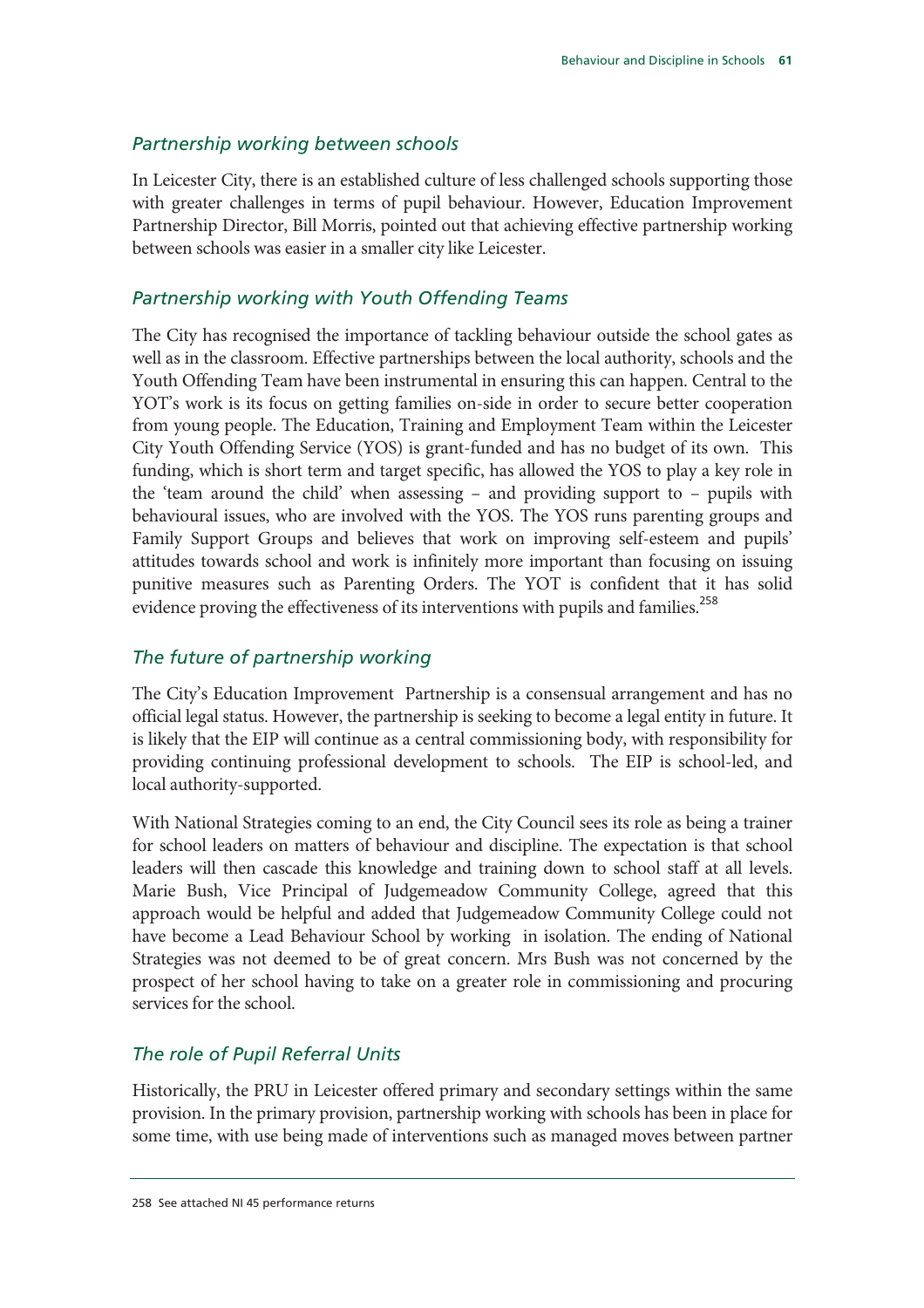schools to prevent exclusion. However, Key Stage 1 places in the PRU were often taken up by children coming through from foundation stage learning.

In 2002, the Primary Behaviour Support team was more closely aligned with the primary PRU, to form a Behaviour Continuum. The Primary Behaviour Continuum focus was to build capacity within schools to support pupils with SEBD – this was a major development at the time and allowed for much improved links between schools and services targeted at preventing exclusion. This included an improved 'outreach' service from the PRU (PRU teachers and support staff going into mainstream schools to support teachers in managing behaviour). Nurture groups are frequently used, and are seen as a highly effective intervention with younger pupils. Primary interventions also have a heavy focus on improving literacy, as this is a major issue amongst primary pupils.

At secondary level, the situation has been more challenging: getting secondary schools to sign up to partnerships was therefore considered to be critical to addressing the high exclusion rate at secondary level in previous years.

The Secondary Behaviour Support Service and the local Pupil Referral Unit are considered to be one and the same, owing to the fact that the PRU increasingly provides preventative interventions for pupils at risk of exclusion, or displaying poor behaviour. This demonstrates the City's increasing focus on preventing exclusion, rather than managing those pupils already excluded.

Everyone agreed that school leadership has a significant impact on the nature and level of behaviour in schools. Several of those present agreed that it was very difficult to plan for the impact of a change of leadership. It was therefore considered hugely important for mainstream schools and PRUs to maintain permanent and ongoing communication with each other, not just at times when consideration of exclusion was taking place. It was also agreed that much could be learned from the City's secondary schools which operate a 'one campus' model<sup>259</sup> in which concerns, information and resources are shared at all times, to facilitate effective management of pupils across the entire City.

# *Referrals*

The Committee learned how referrals to behaviour support services in Leicester were made. The Council refers to its services as a 'continuum of provision and support', with a variety of agencies working together to secure support for pupils. A common referral path would operate as follows:

- Phonecall from school to support service, leading to discussions with either the Education Improvement Partnership Director or the Council's Secondary Behaviour Support Service. They would in turn liaise, as appropriate, with the Education Inclusion Team, Educational Psychologists, and Integrated Service Managers.
- An *Information Passport* about the pupil under consideration needs to be collated. This 'single referral form' avoids the need for all concerned agencies to make multiple

<sup>259</sup> The 'one campus' model is broadly based on the concept of a 'virtual school' in which all secondary schools in Leicester City work together collaboratively, to achieve the best possible outcomes for all young people, for whom the Partnership is jointly responsible and accountable.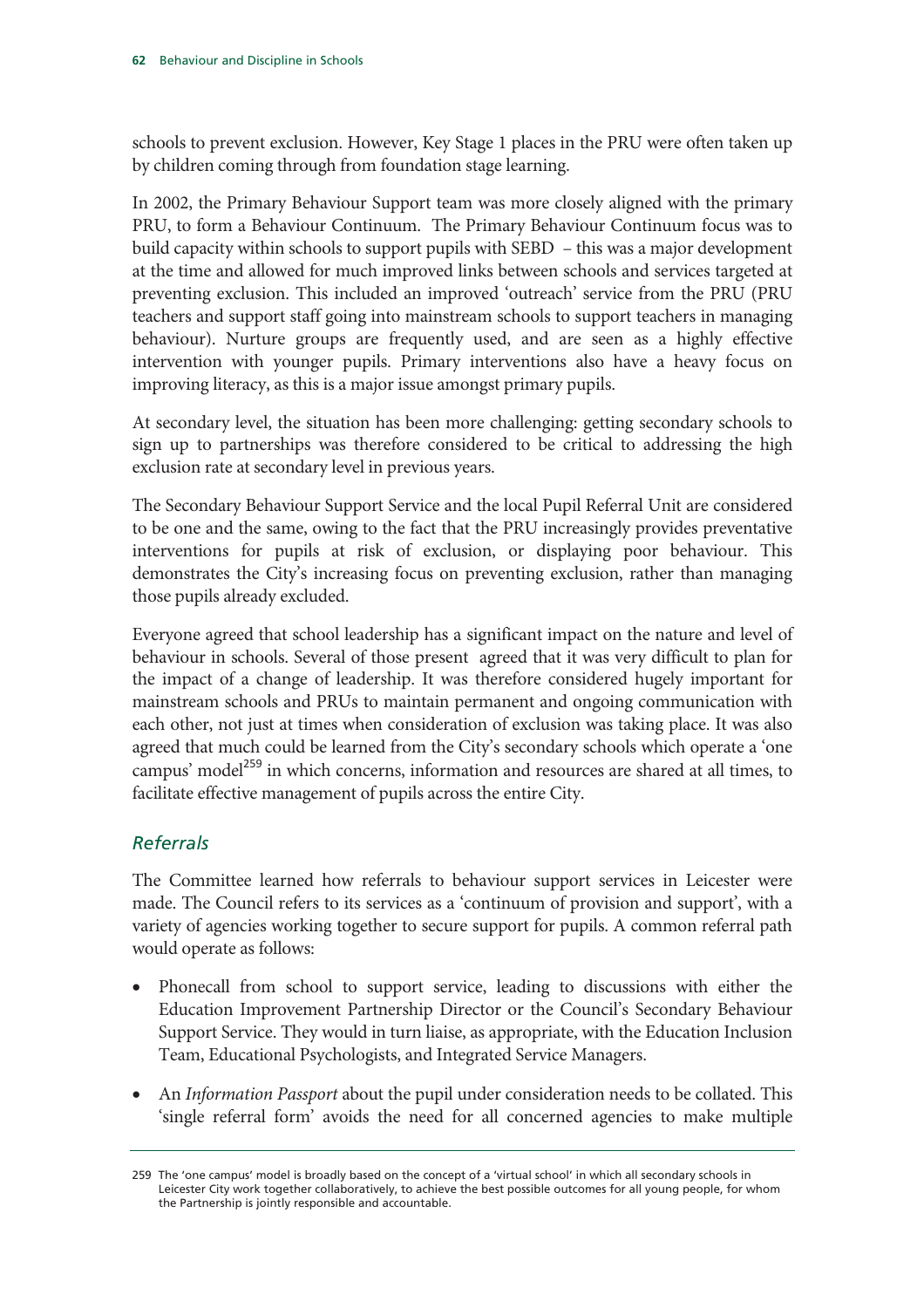separate referrals to support services, and improves the quality of information shared between partners.

- If partners decide that low-level interventions are required, 'School-Action'-type interventions are put in place, possibly with additional in-school support and advice from support services.
- If higher level interventions are required, the following interventions are considered:
	- Off-site educational provision at a PRU
	- Split timetable between PRU and mainstream school
	- Vocational placements
- For pupils with the highest levels of need (i.e. those at risk of immediate exclusion), the following actions and interventions
	- Pastoral Support Plan meetings and/or Common Assessment Framework process is initiated (a 'team around the child')
	- A full-time personal learning programme for the pupil is agreed
	- The City's Education Improvement Partnership (comprising all City secondary, faith and special schools, the City's one Academy and the Council's Behaviour Support Service) would be engaged to consider a managed move.
- At present, it is not possible to refer pupils to the City's Special Schools without a Statement of SEN. However, the City is in the process of reviewing its current protocols to see if earlier referrals would be beneficial.

# *Early intervention*

Early identification of difficulties was a large part of early intervention. Although witnesses agreed that early interventions were extremely important and had a marked effect on improving pupil behaviour, pupils with more complex needs often required continuing support and intervention at secondary school level. The Targeted Mental Health in Schools Programme (TaMHS) was singled out as having been particularly effective in Leicester as an early intervention.<sup>260</sup>

#### *Pupils with SEN and Special Schools*

Leicester partners commented on a dramatic increase in the number of primary pupils with serious behavioural issues requiring placements in Special Schools. These placements

<sup>260</sup> Targeted Mental Health in Schools (TaMHS) is a three-year pathfinder programme, which started in 2008, aimed at supporting the development of innovative models of therapeutic and holistic mental health support in schools for children and young people aged five to 13 at risk of, and/or experiencing, mental health problems; and their families. The programme began in April 2008 when 25 local authorities and their corresponding Primary Care Trusts (PCTs) commenced pathfinder work. It was funded by the then DCSF.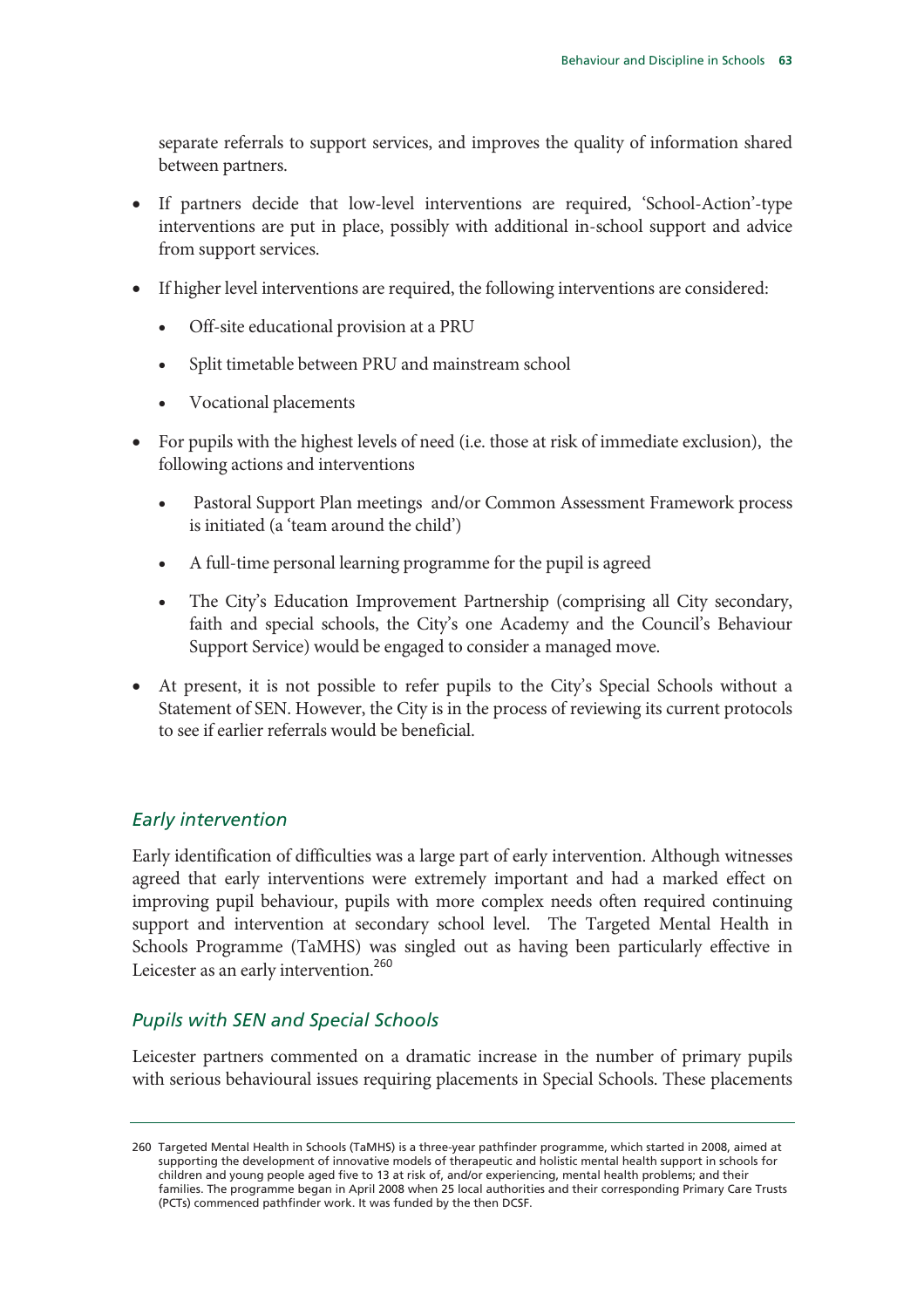sometimes had to be out-of-city as the primary special school in the city had closed. Many pupils with Statements of SEN are not able to secure appropriate placements in Special Schools and waiting lists in specialist provision are very long.

### *Educational Psychology Services.*

The view from Leicester's EP service was that, whilst behaviour in Leicester's schools was good on the whole, there remain a small proportion of highly disruptive pupils who require support and interventions from outside agencies. The EP service felt that the service provided to schools and pupils from outside agencies could be improved in the following ways:

- Generally 'smarter' working with other partners
- Focusing more on the link between school and home
- Improving statutory SEN assessments, especially through enhanced parental involvement in assessments and increasing capacity in the service to deal with caseloads

#### *CAMHS and Health interventions*

CAMHS said that the local CBII (Child Behaviour Intervention Initiative)<sup>261</sup> had reduced waiting times for CAMHS. In 2006, waiting times for CAMHS were approximately 1.5 years. This has now been reduced to 4 months, with emergency referrals benefiting from a 24 hour emergency service.

CAMHS shares information with schools about pupils accessing its services, although CAMHS is not party to the Information Passport used by the Leicester Education Improvement Partnership. CAMHS is, however, a recipient of information gathered through Common Assessment Framework processes.

Leicester CAMHS is currently investigating what happens to young people who do not meet mental health service thresholds for intervention. The Targeted Mental Health in Schools (TaMHS) has helped to bridge this gap, particularly by up-skilling school and other front-line staff in identifying and working with pupils with low-level mental health problems, therefore keeping them off waiting lists for higher-level CAMHS interventions.

CAMHS pointed out that it is sometimes difficult to persuade parents to accept interventions for their children due to the stigma which can be attached to mental health issues.

<sup>261</sup> The Leicester City Child Behaviour Intervention Initiative (CBII) is an early intervention and prevention service for children aged 0-11 years and their families who are vulnerable because of children's behavioural, psychological or mental health needs and where children are prone to underachievement and social exclusion. The team is made up of Family Support Workers, Educational Psychologists, Assistant Educational Psychologists from Children and Young People's Service (CYPS), and Primary Mental Health Workers from Child and Adolescent Mental Health Services (CAMHS). CBII is run as a partnership between the Leicester Children and Young People's Service and Leicestershire NHS Trust (CAMHS).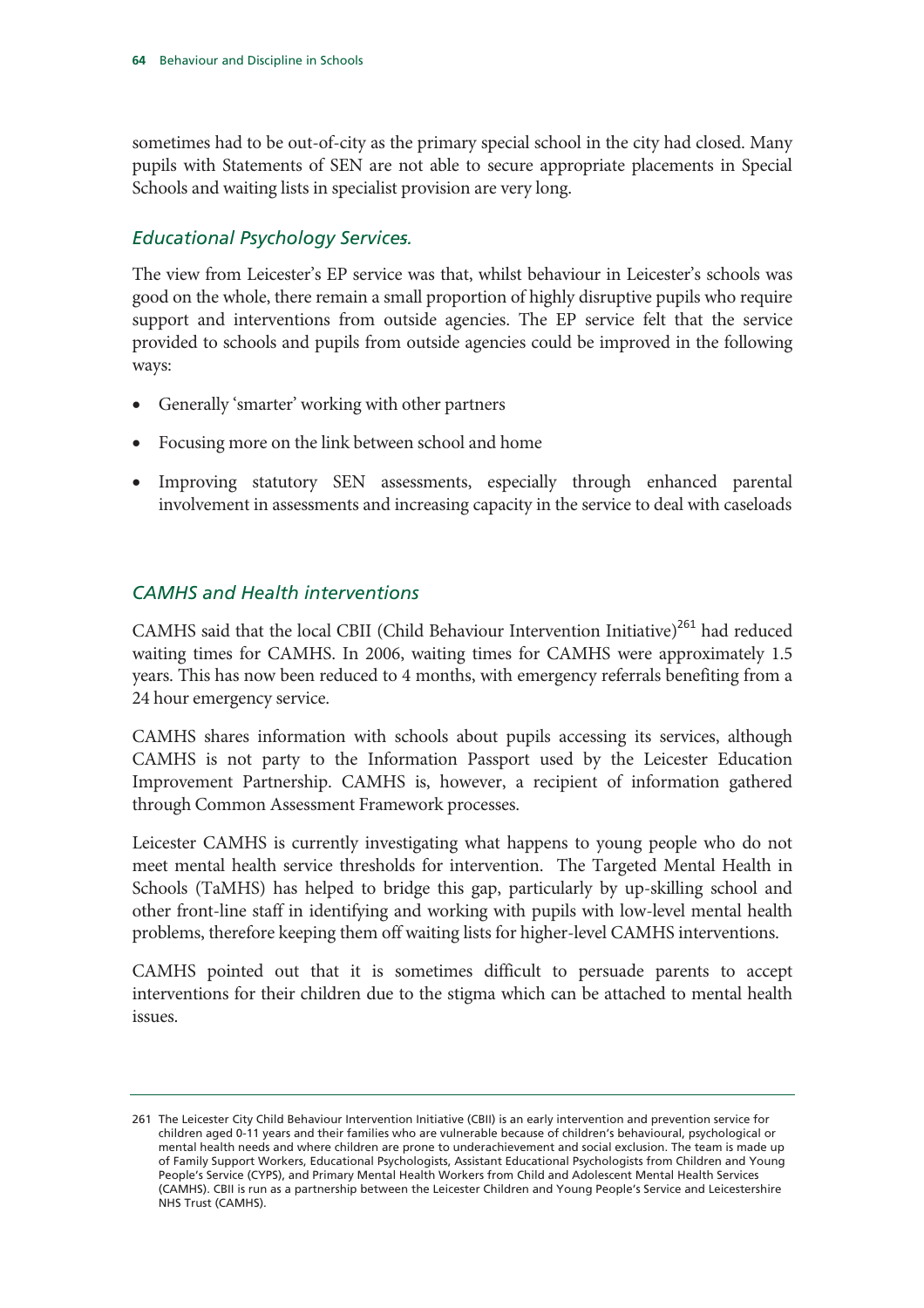#### *Speech Language and Communication Needs*

Leicester schools have noticed a deterioration in pupils' speech, language and communication abilities, with reading ability and comprehension being major issues. Two thirds of adults in Leicester find reading difficult and the problem seems to be continuing in the younger generation, with experts blaming the home environment (too much television, a lack of conversation) in many cases. Leicester has invested heavily in staff to counter SLCN problems both in schools and out, but it admits that this is a burgeoning problem, with a direct impact on the nature and level of challenging behaviour in schools.

#### *Impact of budget cuts*

The Leicester partners agreed that cuts to local authority budgets would create serious challenges. The partnership aimed to deal with cuts by making more joint appointments and sharing expertise between partners more widely. The idea that schools might feel the need to compete for resources was considered to be "regrettable" and all partners concurred that strong partnerships between schools and local authority services would be increasingly important in tough economic times.

#### **Visit to Beaumont Leys School**

#### *Peer coaching and mentoring*

Beaumont Leys operates a system which it calls Supporting Progression, whereby **all** Year 9 and 10 pupils mentor a Year 7 or 8 pupil. Even the most challenging pupils are expected to take on this mentoring role and the school has found that pupils take the role very seriously. In turn, all Year 11 students are coached by senior staff and the school believes that this has contributed to their improved behaviour and attainment.

#### *Raising aspiration*

The school has taken an energetic approach to raising its own profile, and celebrating the achievements of the school and its pupils, to inculcate a sense of ambition and aspiration in all its students. Headteacher Liz Logie believes that developing pride in the school and its community is essential to promoting good behaviour. Careers advice starts at Year 7, at which point pupils are encouraged to think about choices relating to university and future employment.

#### *Exclusions*

Beaumont Leys does not use repeated fixed term exclusions to avoid permanent exclusion. Instead it focuses its attention on securing appropriate interventions for pupils at risk of exclusion. The school does not use a 'sin bin', although there is a "2 to 5 school" which is used as an alternative to exclusions, where pupils have to work in silence for three hours . Staff believe that mental health issues are a huge factor in the poor behaviour of many pupils. They estimate that mental health problems are a factor in maybe 60% of behaviour resulting in fixed-term exclusions. The school has not permanently excluded a student for three years, but that comes with a significant cost, as the school uses alternative provision.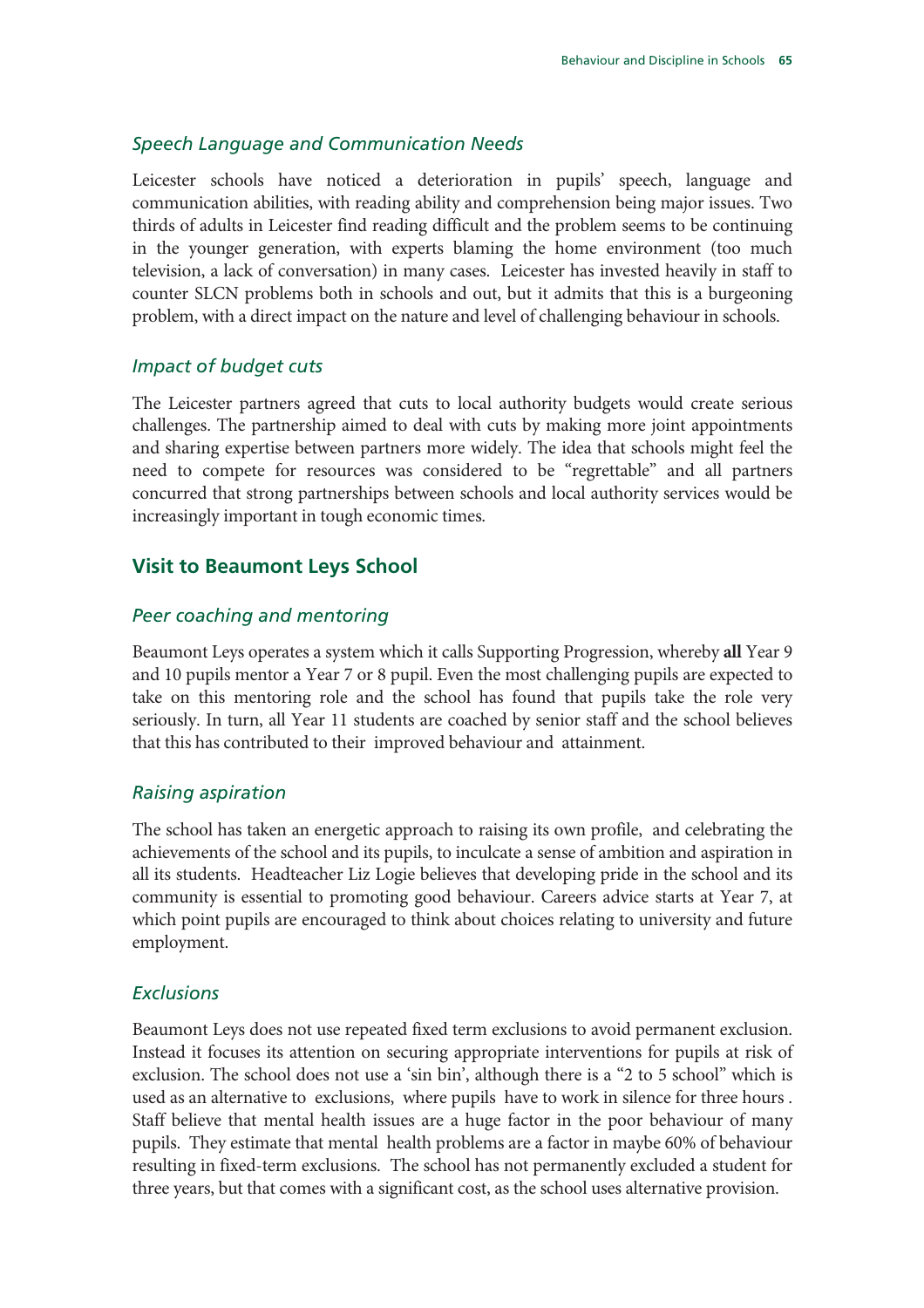#### *Special Educational Needs*

The school identifies managing the behaviour of pupils with Social, Emotional and Behavioural Difficulties as its major challenge, and the one which absorbs most energy and resources. The school staff provided a case study of a student with Social, Emotional and Behavioural Difficulties and the steps taken by the school to maintain her education. Such children needed a huge amount of teaching, pastoral and specialist support in order to help them make academic progress. The annual cost to the school of staff support for children with SEBD and other special educational needs – excluding the cost of non-teaching pastoral staff – was at least £371,500.

### *Specialist support*

Beaumont Leys spends £170k per year on non-teaching pastoral staff, who support pupils in school and can develop links with pupils' parents and carers – even those who are "hard to reach". As part of the school's ethos, it adopts the role of what it calls "the wise parent".

Staff would welcome greater access to more specialist support – from educational psychologists for example – and interventions from therapeutic services. At present the schools receives just 30 hours of support per year from educational psychology services. Difficult decisions have to be made about what to prioritise, particularly as processing one statement can take up to six hours of educational psychologists' time, even before writing the report. The educational psychologist therefore has very little capacity to support the school in carrying out preventative work in a more proactive way. The school has considered establishing its own educational psychology service, but has decided that this is not financially viable.

The school highlighted major difficulties in accessing CAMHS. Headteacher Liz Logie said that she had not had any contact with CAMHS in 8 years of her headship. Referrals had to be through GPs or educational psychologists. She stated that the lack of support for young people' s mental health problems was a 'national scandal ', and the school's inability to access CAMHS was described as a "disgrace". Asked whether the situation would improve if schools were able to commission CAMHS directly, she said this would only be effective if sufficient funds were made available but that it was certainly something to be considered.

The Common Assessment Framework process was working well in the Beaumont Leys area, but witnesses pointed out that this was not the case across the whole city.

#### *Transition*

The school pays particular attention to pupils going through the transition between Years 6 and 7 and has a system of mentoring and supporting students who are vulnerable or at risk in some way, in order that their introduction to secondary school goes smoothly. This includes pupils who have behavioural difficulties. There are particular problems with the low levels of literacy of many pupils entering Year 7. The school believes that this contributes to behaviour issues; the result is that the school has to invest significantly in 'catch up'. Teachers at Beaumont Leys felt that there was still insufficient early identification of specific special educational needs, as opposed to general needs, of children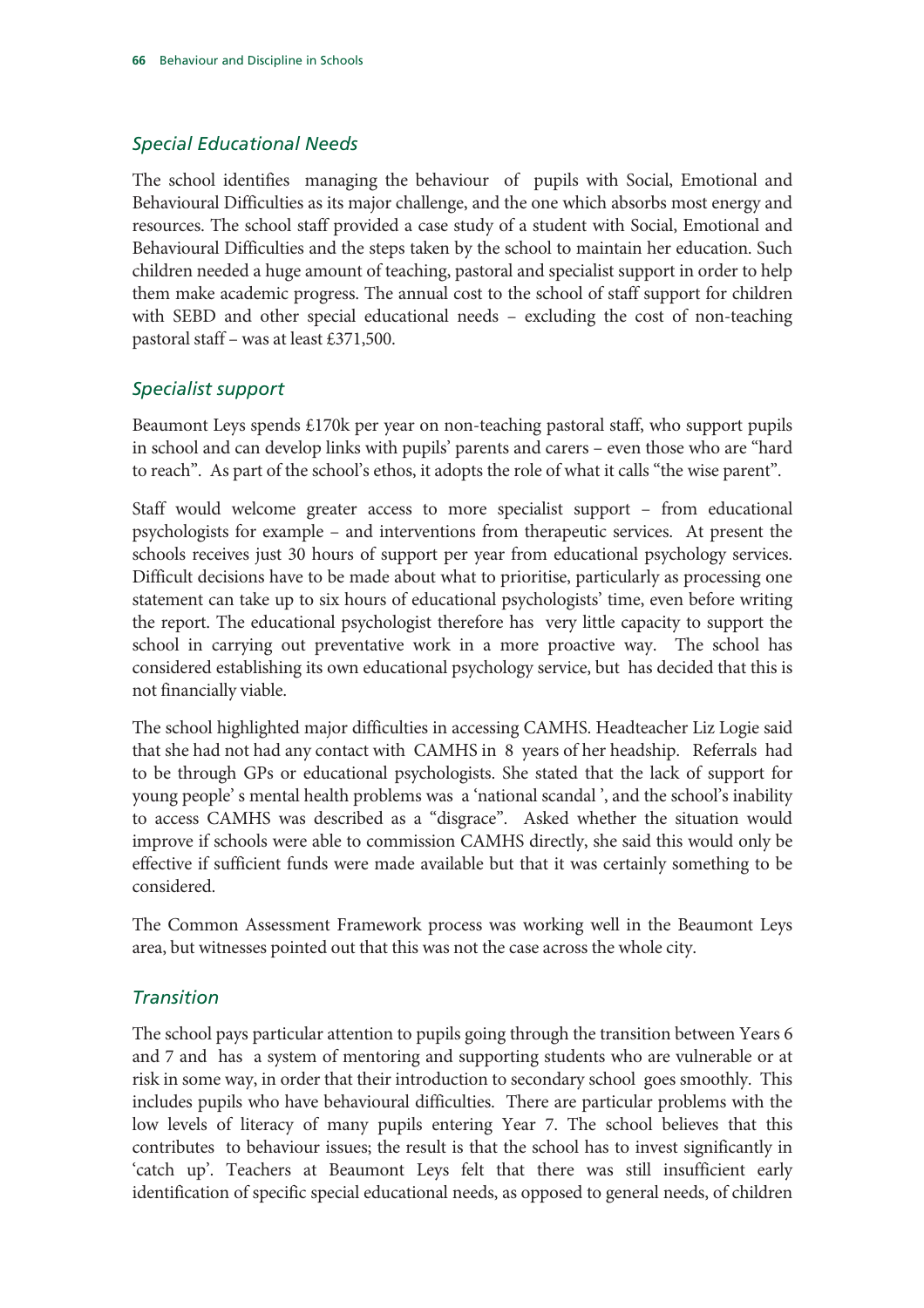coming from primary schools. It was suggested that primary schools simply did not have the capacity to undertake what can be a very arduous process.

### *Curriculum*

Staff said that having a high-quality curriculum and schemes of learning to support good teaching engaged students and therefore improved behaviour. For certain subjects, including geography and religious education, Beaumont Leys teachers have largely disposed with text books and re-written the Schemes of Learning to suit the needs of pupils and teachers' delivery style. This was felt to have been highly effective and to have had a positive impact on both attainment and behaviour.

# **Afternoon session with Leicestershire County Council and partners**

The Committee took part in a panel discussion with the full range of partners involved in managing behaviour in Leicestershire. During the discussion, the following points were raised.

# *Partnership working*

Leicestershire is a major proponent of partnership working in the interests of supporting good behaviour in schools. In addition to formal partnerships between schools and a variety of agencies, Leicestershire supports a range of more informal partnerships, such as sports and curriculum partnerships, all of which contribute to the behaviour and discipline agenda. School partnerships have had a significant impact on raising standards in schools which were previously facing more challenging circumstances. It is accepted amongst schools within partnerships that, even if an individual school is funding places in alternative provision but does not benefit from its services (as it has no pupils in need), it is still preferable for schools to operate in a collegiate way in order to protect the best interests of all young people in an area.

# *Managing behaviour in and out of school*

The National Strategies SEAL (Social and Emotional Aspects of Learning) programme has been implemented in most Leicestershire schools. Partners believe that SEAL has been successful in equipping the majority of pupils with the tools and skills they need to manage their own behaviour successfully. However, partners agreed that most behavioural problems can be traced to a pupil's home environment and so interventions are often focused on supporting pupils and their families. Sure Start children's centres were having an effect in teaching parents how to attach to their children.

#### *Preventing exclusions*

Numbers of permanent exclusions had reduced from 120 in 2006/07 to 26 in 2009/10. Leicestershire operates five Local Authority Area Placement and Support Panels (previously Hard to Place Panels) in the County. These panels arrange managed moves between schools and also act as commissioning bodies to arrange alternative provision for pupils at risk of exclusion. Leicestershire has noticed that the performance of the Area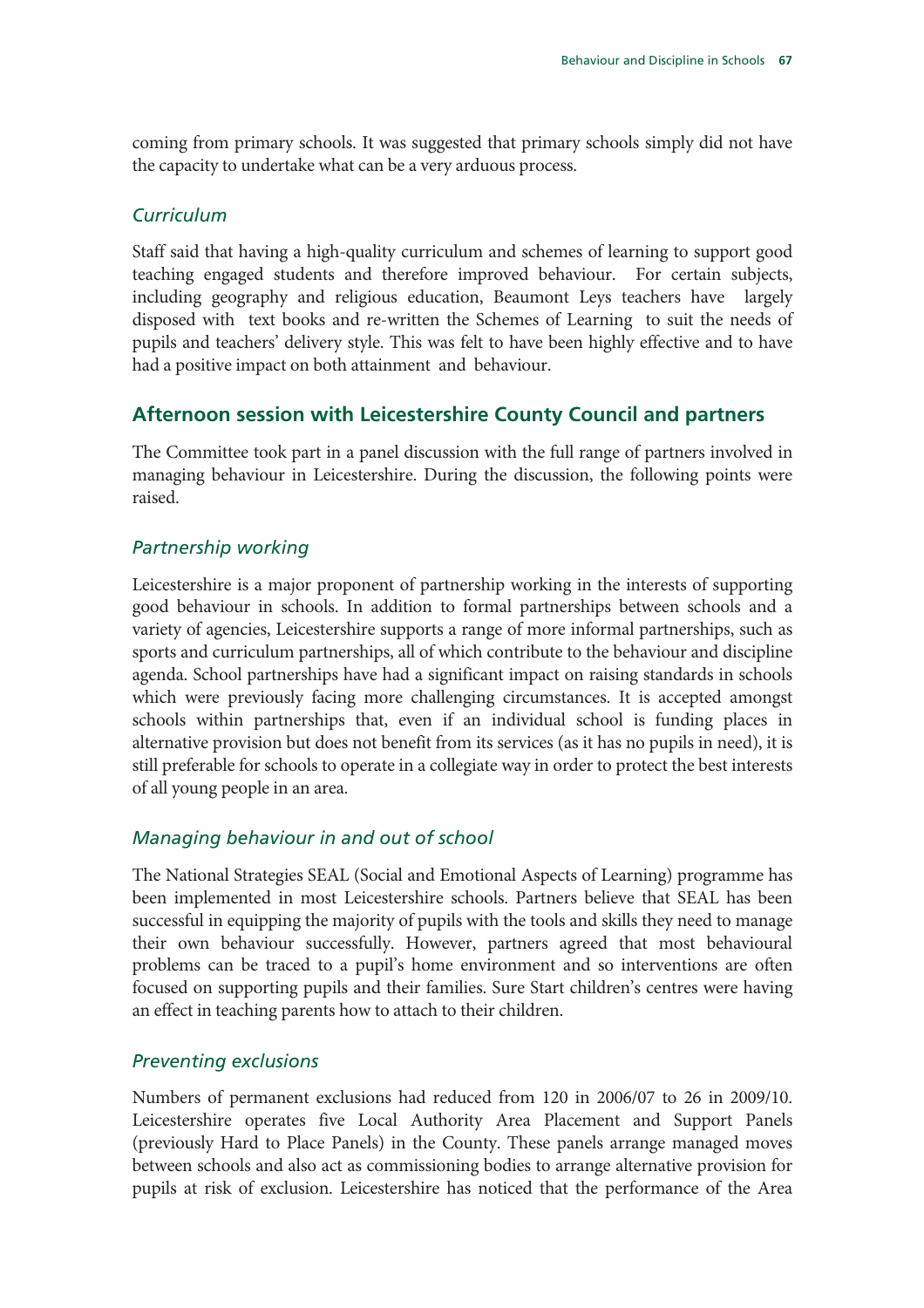Placement and Support Panels varies across the County and work is therefore underway to improve consistency across all areas.

The Key Stage 3-4 Pupil Referral Unit came out of special measures on the day prior to the Committee's visit. The group of local headteachers who ran the PRU jointly as 'Executive Headteachers' believe that the PRU's failings were due to it being used as a "dumping ground" for all permanently excluded pupils. The Executive believe that putting all permanently excluded pupils in the same provision without good quality leadership and planning is "disastrous".

One headteacher told the Committee that, whilst there was a strong commitment to schools working in partnership to prevent exclusion, partners faced particular difficulties in securing alternative provision, especially for pupils aged 15-16. All partners agreed that significant improvements in the availability and quality of alternative provision were needed. Partners also pointed out that it was very expensive to provide a mix of academic and vocational provision to meet the needs of all pupils. They also considered non-school providers to be relatively more expensive.

# *Children in care*

One of the great benefits of partnership working between schools and the local authority is the ability of partners to operate as a 'virtual school' for all children in care. Two youth workers were employed to help children in care improve their self-esteem. Links between schools, pupil referral units and the local authority allow information about children in care to be shared amongst partners and appropriate support provided to young people. Exclusions had fallen from 32.2% in 2007/08 to 12.5% in 2009/10. None were permanently excluded.

#### *Child and Adolescent Mental Health Services (CAMHS)*

Liz Mair, CAMHS commissioner , pointed out that mental health problems are common; however, not all children and young people with mental health problems need specialist services. Also there is a commonly held misconception that all CAMH services are specialist. She suggested that up to 35% of all referrals of children and young people to specialist CAMHS need something other than specialist services. The waiting time for specialist CAMHS has recently reduced from an average of 30 weeks to 10 weeks for nonurgent CAMHS assessment and treatment, although the CAMHS partnership accepts that this needs to be reduced further. Urgent cases can be escalated and are seen as a priority, and within 2 days as a maximum. Greater awareness of the differences between mental health problems and conduct disorders is required amongst front-line workers to enable children, young people and families to get the help they need at the earliest opportunity. Partners agreed that the Targeted Mental Health in Schools (TaMHS) programme had been helpful in up-skilling front-line workers, but that the full impact of the 3 year programme would need to be reviewed before deciding on whether to take TaMHS further.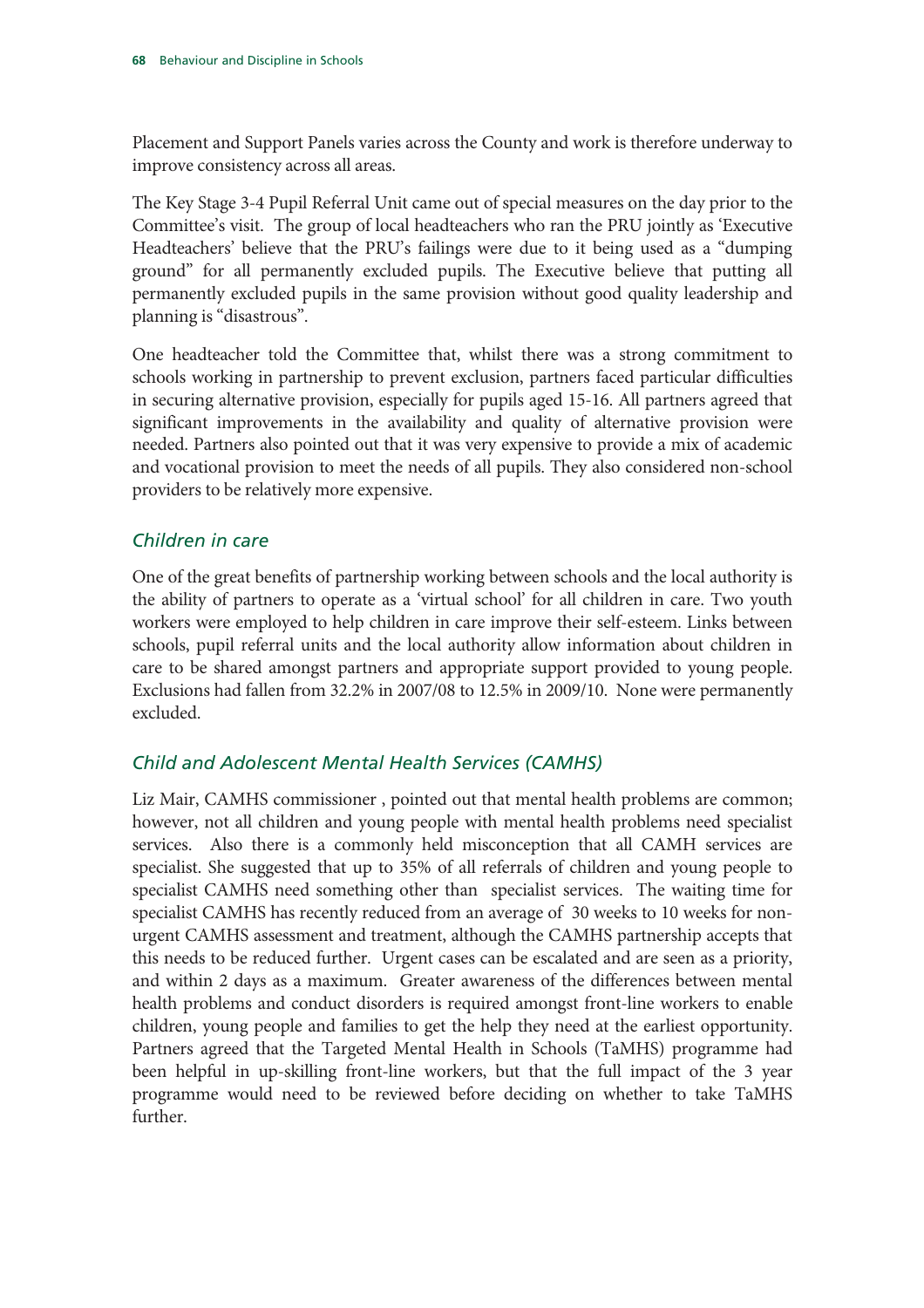#### *Considerations for the future*

The Senior School Development Adviser believed that National Strategies had had a "massive impact". The focus now was on self-reliance, and the ending of National Strategies was only felt to be a concern for those schools who are currently graded 'satisfactory' in terms of behaviour and discipline. Partners agreed that the local authority would need to take on a much greater role in challenging and supporting schools to ensure improvement in this respect.

Funding for 'Lead Behaviour Schools' was considered to be invaluable in providing guidance and support for schools with behaviour issues. Partners therefore would be concerned if this funding was to be withdrawn in future.

Cuts in local authority youth service budgets were considered to be a major threat, with serious repercussions for behaviour both in and outside of school. One headteacher said that the threat to initiatives such as school sports partnerships were a "disaster waiting to happen". Leicestershire partners were also sceptical of the ability of the third sector and volunteers to fill the void left behind as services are withdrawn. The Youth Offending Service added its concerns to the discussion, stating that referrals to Youth Offending Teams have dropped considerably as a result of a wide range of preventative interventions. The YOS also mentioned the street-based work with young people in anti-social behaviour hotspots that has been successful in reducing anti-social behaviour in neighbourhoods.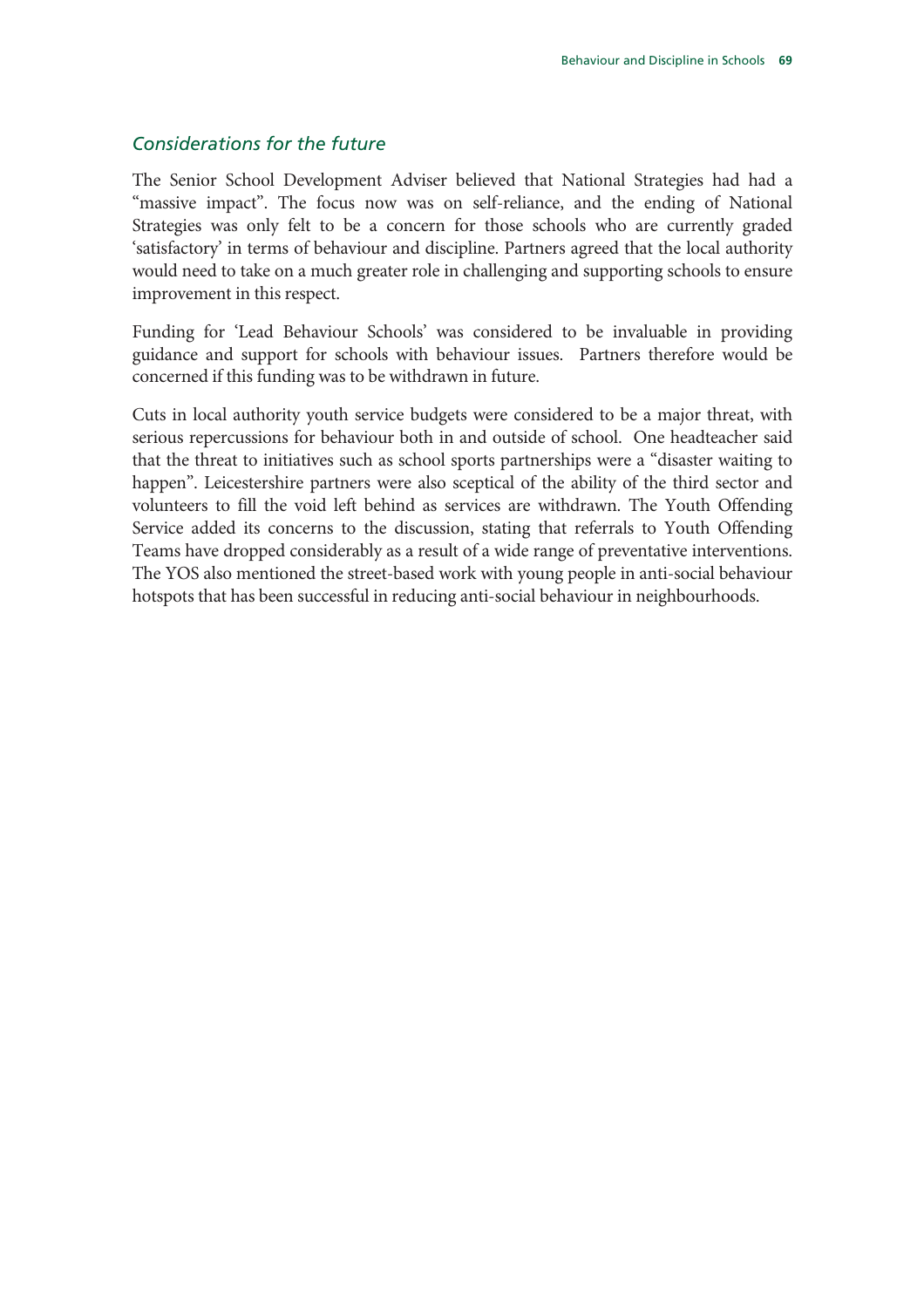# Conclusions and recommendations

## **The nature, level and impact of challenging behaviour in schools: perception or reality?**

- **1.** Current data does not fully represent the nature of behaviour in schools and the impact this has on staff, pupils, parents and carers. It is very difficult therefore to form an accurate judgment either of the reality of the situation in schools or whether there has been an improvement over time. Data should be collected and published annually by the Department from a representative sample of schools, on the number of serious incidents in schools, including those which do not result in a fixed-term or permanent exclusion. In order that a school's individual interpretation of 'challenging behaviour' is not taken as the only measure in establishing a picture of behaviour, this data should be complemented by survey data from teachers, pupils, parents and carers, on their own experience of bad and disruptive behaviour and its effect on pupils and teachers. The data and questions should remain consistent over time. (Paragraph 28)
- **2.** The proposal in the Schools White Paper for Ofsted inspections to focus more on behaviour is welcome. There are risks in reducing the frequency of inspections for good and outstanding schools, but we support moves to release schools from unnecessary central inspection. The new regime will place increased responsibility on school leaders, teachers and governors to ensure that a culture of self-evaluation and self-improvement is put in place. We are particularly pleased that there will be opportunities for a wider range of views to be covered in inspections: from pupils and parents to classroom teachers. This will help to combat any perceptions that schools leaders might seek to misrepresent the true nature and level of challenging behaviour in their schools. We also welcome the powers being given to parents to call the school to account and the requirement for schools to show that standards of behaviour are maintained at all times. These measures will help to provide a consistent level of challenge to schools in pursuit of constantly high standards. (Paragraph 31)

#### **Enabling and cultivating good behaviour**

**3.** The National Strategies have had beneficial effects; but a new, less prescriptive approach may succeed in giving a new stimulus to teachers in preparing and applying the curriculum in ways which engage children more and which reduce the risk of poor behaviour. Ministers should bear in mind, when developing proposals for the new National Curriculum, that if the future curriculum is to have a beneficial effect on standards of behaviour in the classroom, it will need to meet the needs of all pupils and contain a mix of academic and vocational subjects, while being differentiated and enjoyable. We heard in evidence that pupils who are positively engaged in learning are less likely to have behaviour problems. Therefore we encourage the Government to revisit the issue of vocational and practical learning to ensure a balanced approach. We view this as a matter of considerable importance and plan to address it in future inquiries. (Paragraph 35)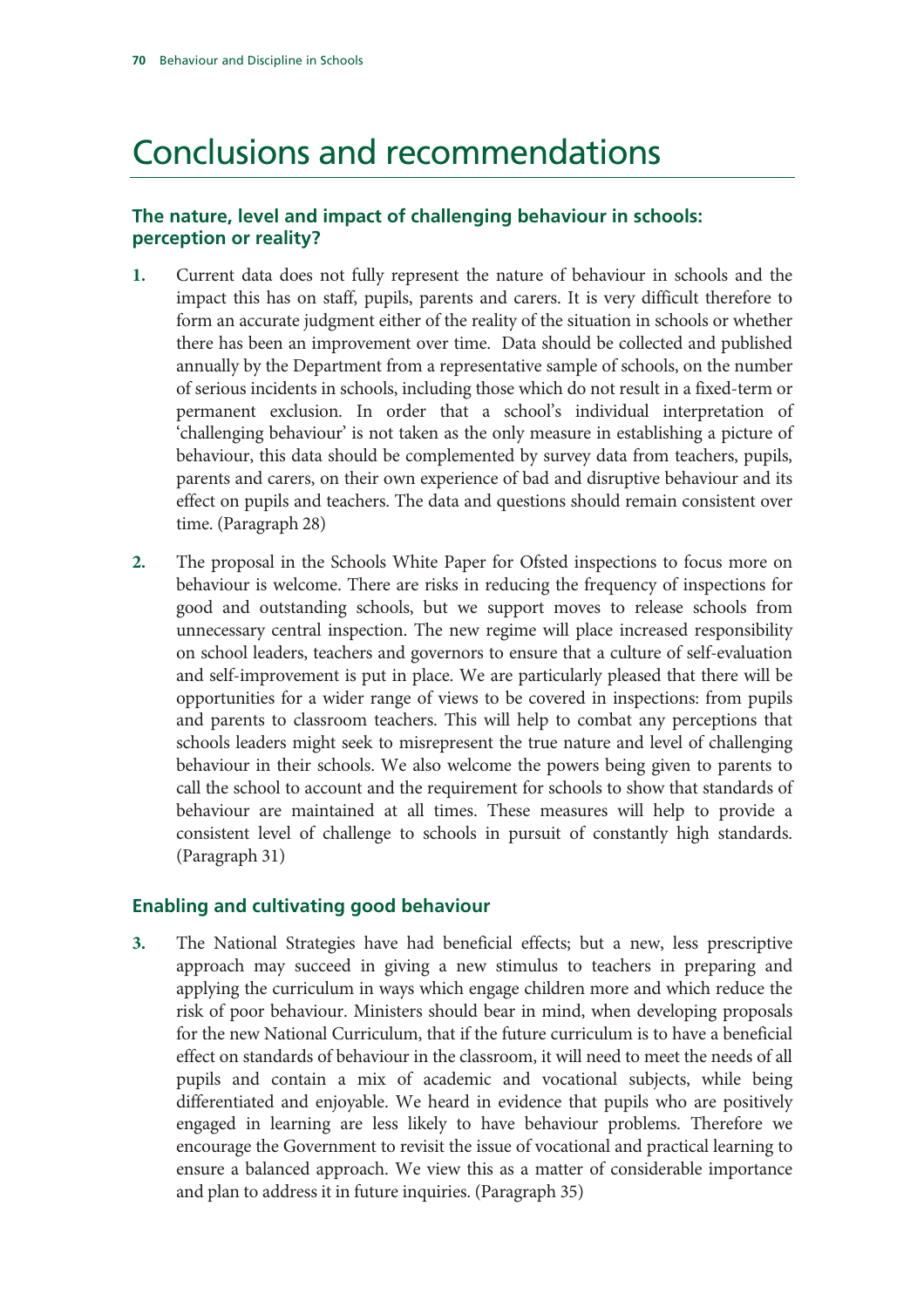- **4.** Where pupils moving on from primary or first school are still experiencing difficulty, adequate and appropriate support must be provided. Indeed, throughout the school years, schools need to be obsessed with ensuring that children have the reading, communication and comprehension skills they need to get the most out of their education, and providing additional support as needed. (Paragraph 37)
- **5.** Therefore, we encourage the Government to promote language comprehension as well as word recognition and phonics skills throughout the infant curriculum. Appropriate support and interventions should be made available to pupils who do not do well in the six year old assessment. Clear accountability frameworks which require head teachers and senior school leaders to demonstrate how schools respond to any problems picked up in the six year old assessment should be put in place. (Paragraph 39)
- **6.** We acknowledge the new reading assessment for 6 year olds, and we understand the concerns of witnesses representing children with speech, communication and language needs that these pupils' needs may not be identified by this assessment. We recommend therefore that the Government broadens the six year old assessment to include an assessment of speaking and listening ability. (Paragraph 41)
- **7.** Simple approaches to managing behaviour, such as those outlined in Sir Alan Steer's "What Works in Schools", should be incorporated in all initial teacher training and continuing professional development on behaviour, especially for secondary schools where basic issues of classroom management are sometimes overlooked. (Paragraph 45)
- **8.** We welcome the White Paper's proposals for schools to take on greater responsibility for organising training and sharing best practice on managing behaviour. However, in areas where the majority of schools are not performing well, it may be more difficult for best practice to be shared effectively. In these circumstances, it is critical that the local authority has the capacity to challenge and support those schools which are causing concern, looking outside the local authority for expert support where necessary. (Paragraph 48)

#### **Leading and managing good behaviour; challenging poor practice**

- **9.** A good school behaviour policy, agreed and communicated to all staff, governors, pupils, parents and carers, consistently applied, is the basis of an effective approach to managing behaviour. (Paragraph 53)
- **10.** Schools should see it as part of their core work to engage with parents and carers, particularly those who are hard to reach. Schools must be proactive in establishing these relationships upfront with all parents and carers, rather than waiting for problems to occur. (Paragraph 53)
- **11.** The inquiry notes written evidence from Ofsted and the Children's Rights Alliance for England on the importance of pupil involvement in creating and maintaining order in schools and recommends that the Government encourages such involvement through its policies and guidance**.** (Paragraph 54)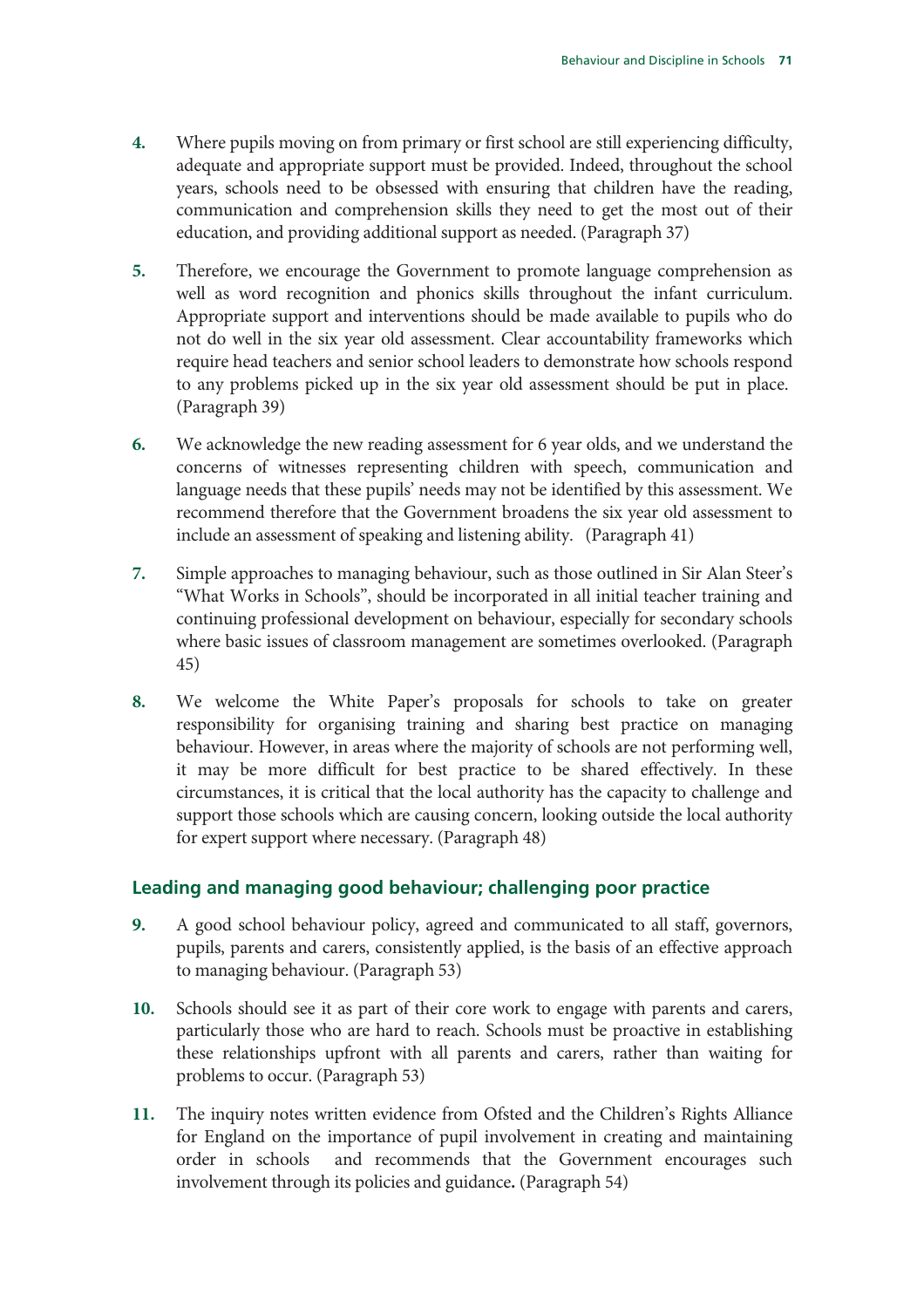- **12.** We support proposals in the White Paper for reforms to the National Professional Qualification for Headship, which should have a clearer emphasis on leading and supporting staff in maintaining and improving standards of behaviour in schools. (Paragraph 57)
- **13.** We welcome training for chairs of governors, which is to be provided by the National College, and hope to see the highest possible take-up. It is vital that governors are able to challenge and support head teachers effectively to ensure that behaviour policies are applied consistently. (Paragraph 62)

## **Equipping teachers with the skills and tools to manage behaviour: new powers**

- **14.** We support proposals in the Schools White Paper to extend powers relating to search and to clarify powers of restraint, in the interests of supporting teachers' authority in managing behaviour. Guidance on use of powers to restrain should include specific advice on restraining pupils with Special Educational Needs or disabilities in the interests of protecting both pupils' and teachers' safety. School staff will only feel confident in using their powers if they are regularly trained and if they sense that they have the full support of school leaders in their use. (Paragraph 68)
- **15.** We believe that the requirement to inform parents of incidents when powers of restraint have been used on their children is in the interests of building trusting relationships between schools and parents. (Paragraph 69)
- **16.** We acknowledge proposals in the Schools White Paper to legislate to abolish the requirement for schools to give parents 24 hours' notice of detentions outside school hours, and trust that schools will make sensible and appropriate use of these powers. Schools must be particularly sensitive to the needs of young carers and those with transport difficulties. (Paragraph 72)
- **17.** We support the retention of Independent Appeal Panels for exclusions. The new proposals for their functioning as outlined in the Schools White Paper will need to be monitored and evaluated to assess whether they strike the right balance in the interests of schools, pupils and their parents and carers when exclusion occurs. We do not believe that schools should be able to abdicate all responsibility for disruptive children. However, it is important that school governing bodies are equipped with the right knowledge and expertise in order to arrive at fair judgments. While the focus should be on justice and reasonableness, governing bodies do also need to be familiar with training on exclusions protocols, which should form part of the training for governors that we endorse in paragraph 62 of our Report. (Paragraph 76)

## **Equipping teachers with the skills and tools to manage behaviour: teacher training and continuing professional development**

**18.** We welcome the increased focus on the importance of initial teacher training and continuing professional development on behaviour contained in the Schools White Paper and we support the shift towards more school-centred and employment-based training and development—including the introduction of 'Teaching Schools' and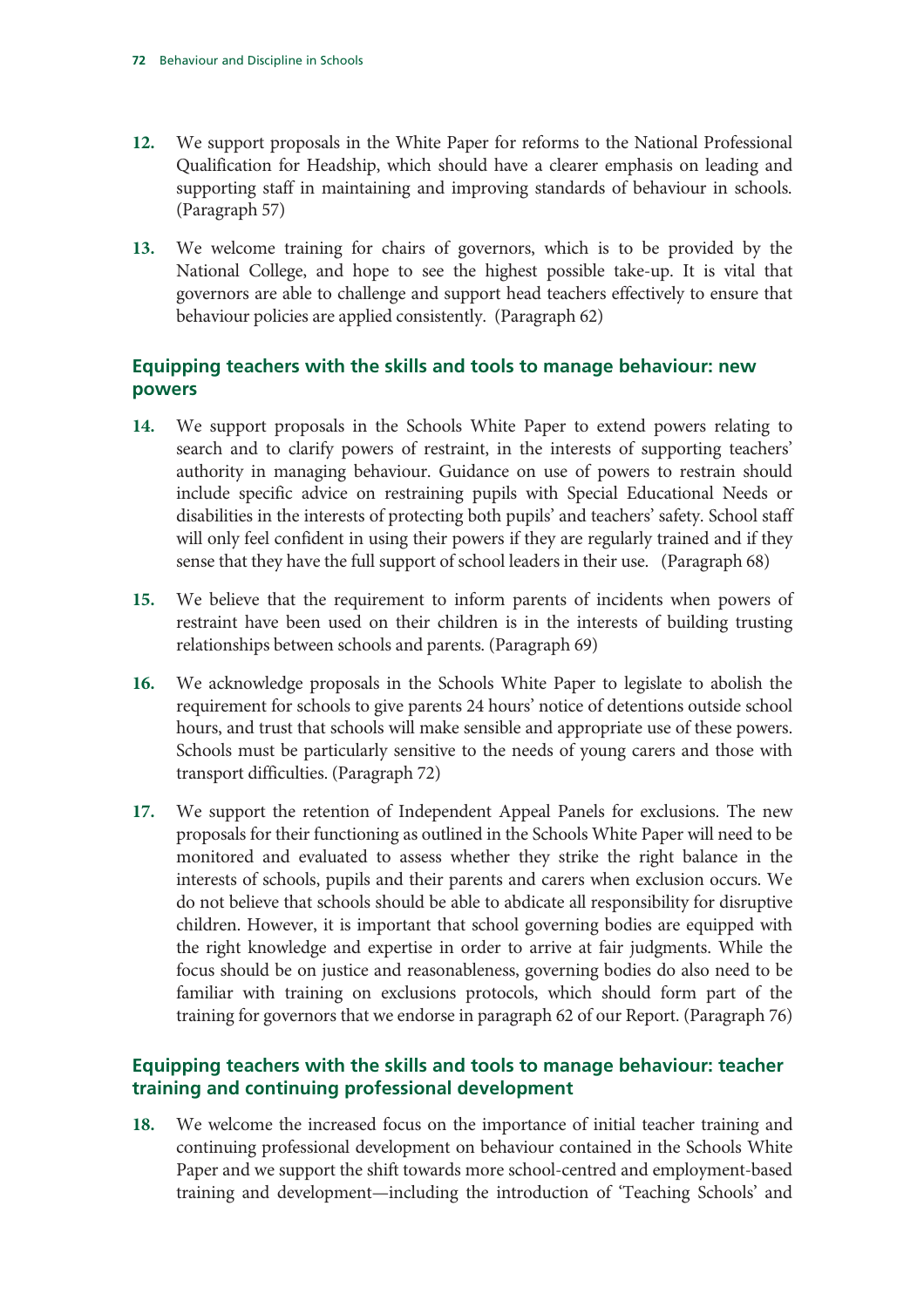University Training Schools. We have noted Jacquie Nunn's comment that all ITT courses are now very much school-based, whether school or university led, and we have seen that Ofsted has recognised outstanding teacher training in both types of course. However, as trainees on school-led courses are more satisfied with their training in relation to behaviour, there are good grounds for optimism about the impact on behaviour of the proposals in the Schools White Paper. It is also essential that all routes develop strong links with higher education to ensure that teachers maintain up-to-date subject knowledge, access to—and understand of—research, and a solid grounding in theories of child development, particularly for children with special educational needs. (Paragraph 84)

**19.** The Green Paper on special educational needs and disability should include a clear expectation that schools should invest in training their staff on identification of special educational needs and on links between special educational needs and behaviour. The Department should be able to demonstrate that high quality initial teacher training and continuing professional development is available to equip all teachers with the skills to identify special educational needs, particularly speech, language and communication needs; and it should refresh and disseminate further the Inclusion Development Programme (IDP). (Paragraph 88)

### **Managing exclusions**

- **20.** The Government should actively pick up the work begun by National Strategies in encouraging schools to track the effectiveness of interventions to manage behaviour. (Paragraph 98)
- **21.** We welcome Government plans to extend free nursery care to disadvantaged 2-yearolds, and we urge the Government to improve its efforts to look for the most effective, evidence-based forms of early intervention, taking into account the work of the Rt Hon Frank Field MP and Graham Allen MP in their reports. (Paragraph 100)
- **22.** The Government should clarify how the proposed 4,200 new health visitors will be funded and whether this initiative is also expected to be funded from the Early Intervention Grant. (Paragraph 101)
- **23.** We believe that the value of education welfare services—which prevent the need for later, more expensive interventions—may be under-estimated. The Government should bear in mind, in a climate of increased devolution of responsibility to schools for managing behaviour, evidence which suggests that responsibility for the central co-ordination of education welfare services should rest with local authorities rather than with schools, if the services are to function well. (Paragraph 106)
- **24.** The measures outlined in the Schools White Paper to allow greater freedom for pupil referral units to innovate, and proposals to facilitate access to the alternative provision market to a more diverse range of providers, are welcome in principle. However, in the current economic climate, the alternative provider market may come under pressure from cuts in local authority budgets—particularly in Youth Services. The Government may be being optimistic in expecting that significant numbers of new providers will enter the market for alternative provision. A situation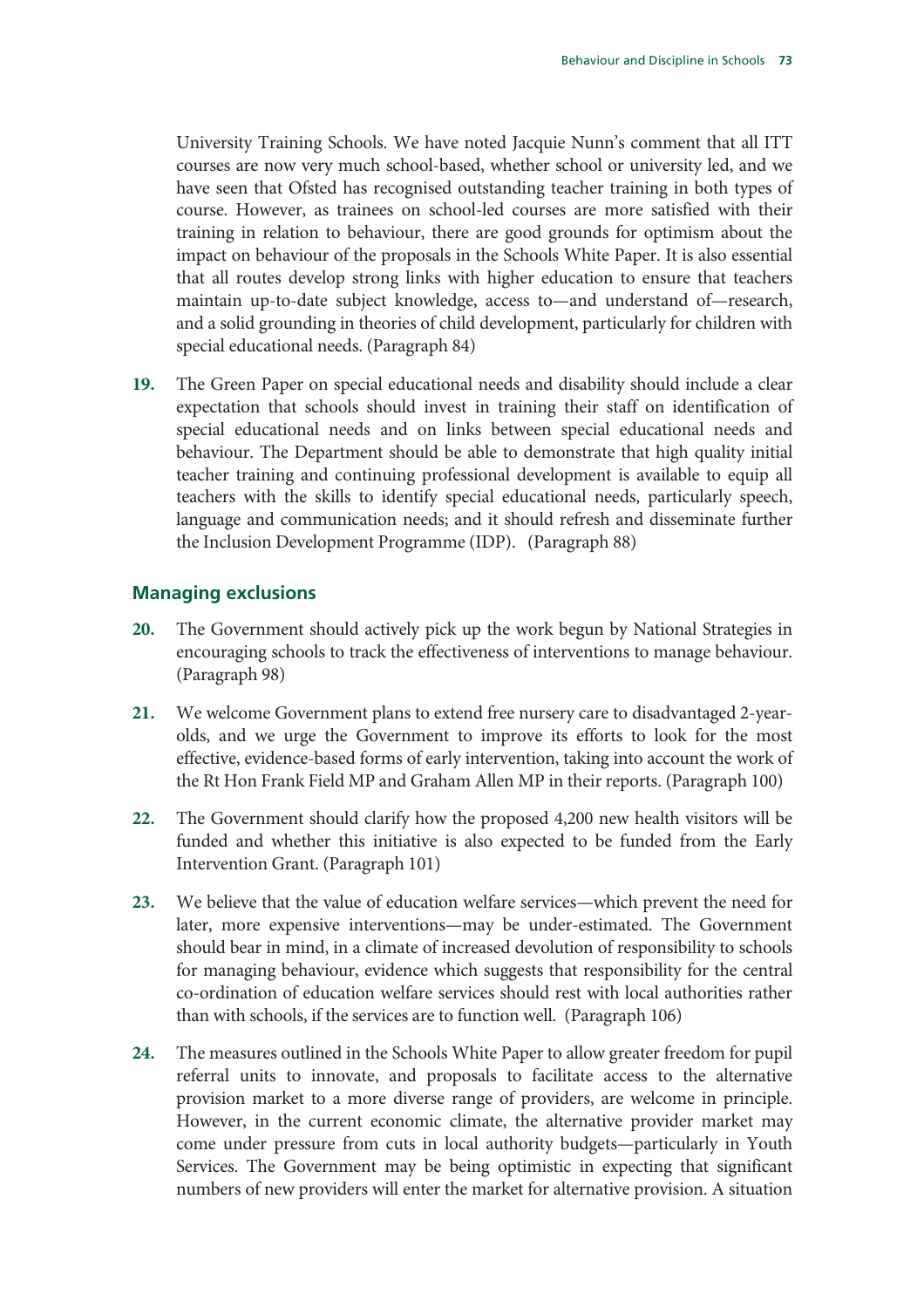cannot be allowed to arise where any pupil is left without good quality provision. (Paragraph 114)

- **25.** We recommend that there should be a 'trigger' for an assessment of need, which may include special educational need, based on exclusion, for example a number of fixed period exclusions or a permanent exclusion. Not only would this ensure that children with undiagnosed special educational needs do not 'fall through the net': it would provide information of use to a future provider in meeting the needs of the excluded child. (Paragraph 119)
- **26.** The proposed pilot to pass responsibility to schools for securing alternative education for permanently excluded pupils may act as a disincentive to exclude; and it may also provide an incentive for schools to work in partnerships to address the behaviour which leads to exclusion and provide alternative education for excluded pupils. We support greater freedoms for schools to commission their own alternative provision and decide how best to spend money to support good behaviour, as long as they are accompanied by robust quality assurance. However, the Government should clarify how schools will be funded to meet the total costs of providing full time provision for permanently excluded pupils, whether through the Pupil Premium or other funding streams. (Paragraph 120)
- **27.** The Government has decided to remove the requirement for schools to be part of a Behaviour and Attendance Partnership (BAP). However, the Government should monitor areas where voluntary partnerships do not exist or are not operating effectively. The Government should be prepared to reverse its decision on BAPs if voluntary partnership working fails to deliver behavioural improvements. (Paragraph 121)

## **Specialist services**

- **28.** We await with interest the outcome of the ministerial advisory group's study of the future role of local authorities, in particular their role in co-ordinating support to schools for managing behaviour. There is a risk that, as schools go through the transition from being dependent on local authority-provided services to having greater autonomy in purchasing their own support and services, some local authority services may be decommissioned, leaving schools, and more importantly pupils, without access to critical support. We therefore recommend that local authorities should be required to maintain and resource a basic core of provision—particularly that which is targeted at responding to urgent or critical need—until schools' practice in commissioning and procuring their own support is well established**.** (Paragraph 125)
- **29.** Educational psychologists provide critical support and training to school staff on a wide range of educational issues including child development, curriculum development and special educational needs. Any diminution of their ability to help schools to maintain and improve standards of behaviour could have far-reaching consequences. The voluntary funding mechanism has proved to be unsustainable. The Government must find a way forward, and one option might be for local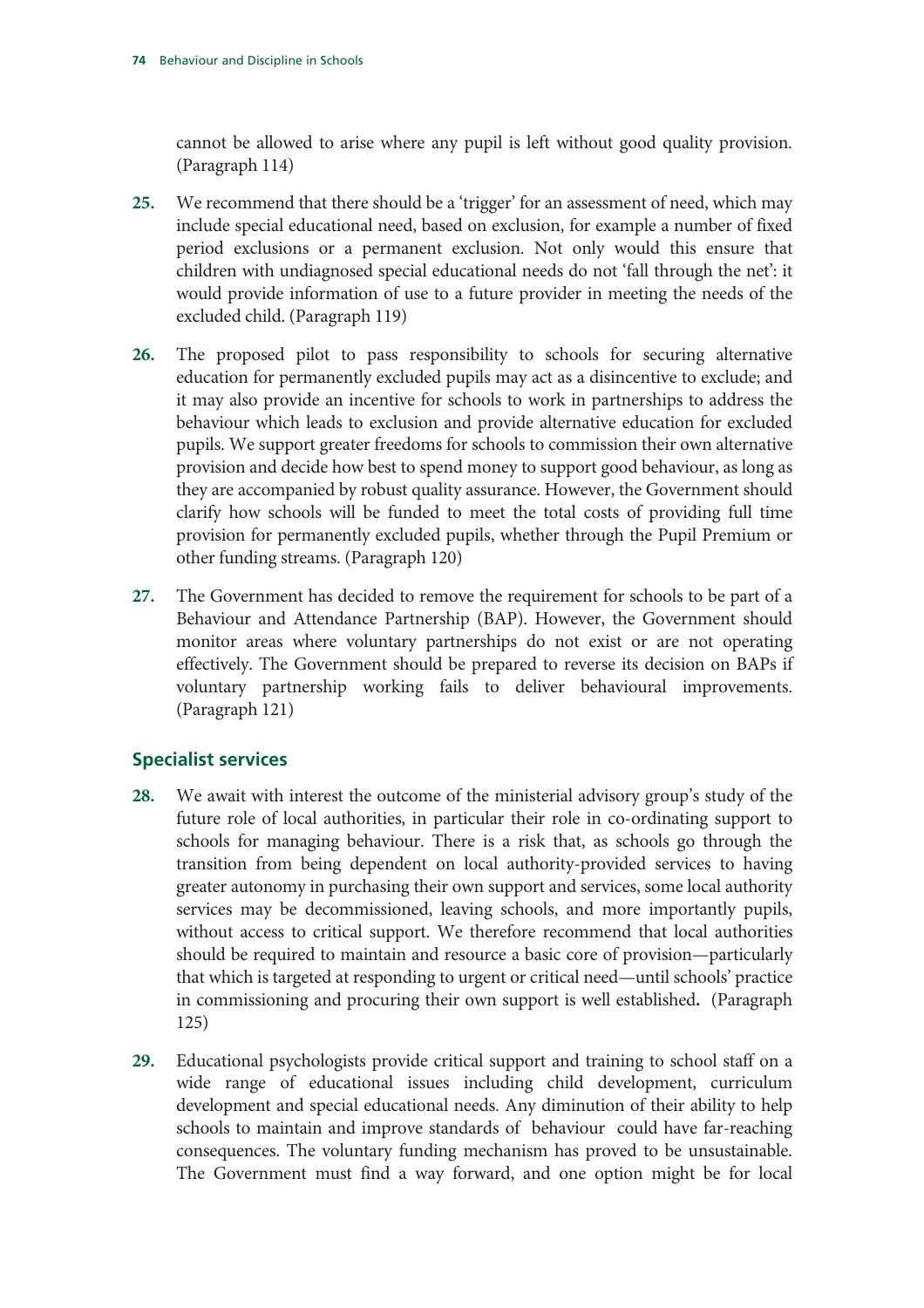authorities to continue to be responsible for educational psychology services, funded through a compulsory levy on schools. (Paragraph 130)

- **30.** Many young people with behavioural issues or SEN also have mental health problems. Schools face major challenges in securing specialist and therapeutic services in order to make accurate assessments of need and to implement appropriate interventions. Particular difficulties in accessing Child and Adolescent Mental Health Services were raised by a large number of our witnesses. Sir Alan Steer suggested that a national scandal "hovers around" children's mental health: we are in no doubt that the CAMHS situation is scandalous and that there are very serious shortcomings in access. The Department for Education and the Department of Health must co-operate in order to find a way of allowing schools to have easier and speedier access to Child and Adolescent Mental Health Services. The Department of Health and the Department for Education should pilot with a number of Behaviour and Attendance Partnerships a mechanism by which they can commission CAMHS services accountable to them locally. (Paragraph 133)
- **31.** There is a lack of agreement and understanding between schools, local authorities and health services as to how referrals to CAMHS should work and who should be referred. Having commonly agreed referral mechanisms would go some way to addressing this. Where Behaviour and Attendance Partnerships are in place, they should be directly involved in developing and agreeing these mechanisms. (Paragraph 136)
- **32.** The Government should review the Targeted Mental Health in Schools programme and the SEN Green Paper should set out how it should be taken forward in future. (Paragraph 138)
- **33.** We support the suggestion by I CAN and other children's representative bodies that the Government consider passing the responsibility for budgets and commissioning of all children's community health services (including CAMHS and Speech Language and Communication specialist services) to local authorities in order to provide a more streamlined service to young people and their families, bridging the gap between 'specialist' and 'non-specialist' interventions. (Paragraph 141)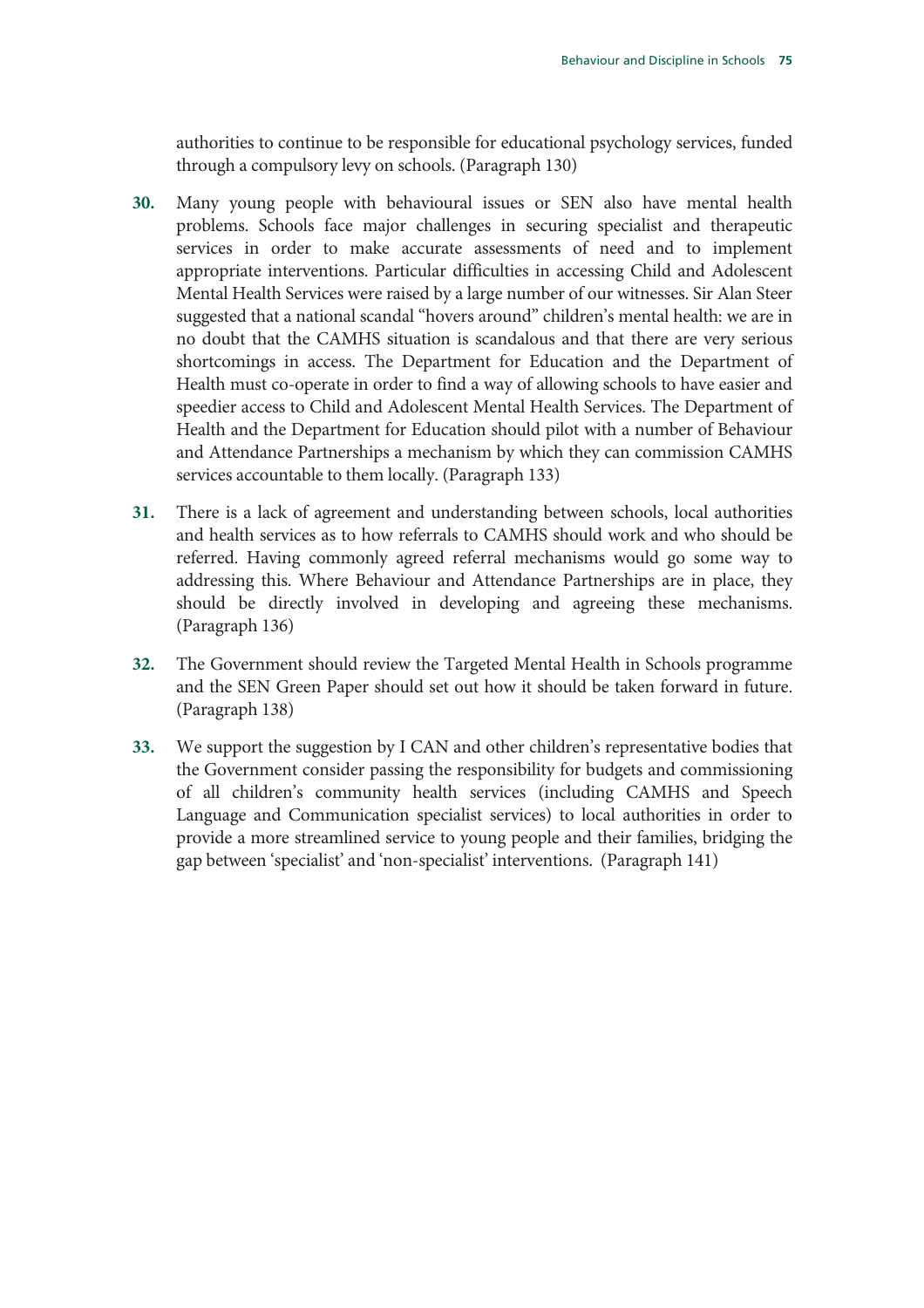# Formal Minutes

#### **Wednesday 26 January 2011**

Members present:

Mr Graham Stuart, in the Chair

Nic Dakin Pat Glass Damian Hinds Charlotte Leslie Tessa Munt Lisa Nandy Craig Whittaker

Draft Report (*Behaviour and Discipline in Schools*), proposed by the Chairman, brought up and read.

Ordered, That the draft Report be read a second time, paragraph by paragraph.

Paragraphs 1 to 141 read and agreed to.

Annexes agreed to.

Summary agreed to.

*Resolved*, That the Report be the First Report of the Committee to the House.

*Ordered*, That the Chairman make the Report to the House.

*Ordered*, That the transcript of oral evidence taken by the Committee on 1 December 2010 be reported to the House.

*Ordered*, That embargoed copies of the report be made available, in accordance with the provisions of Standing Order No. 134.

[Adjourned till Wednesday 2 February 2011 at 9.15 am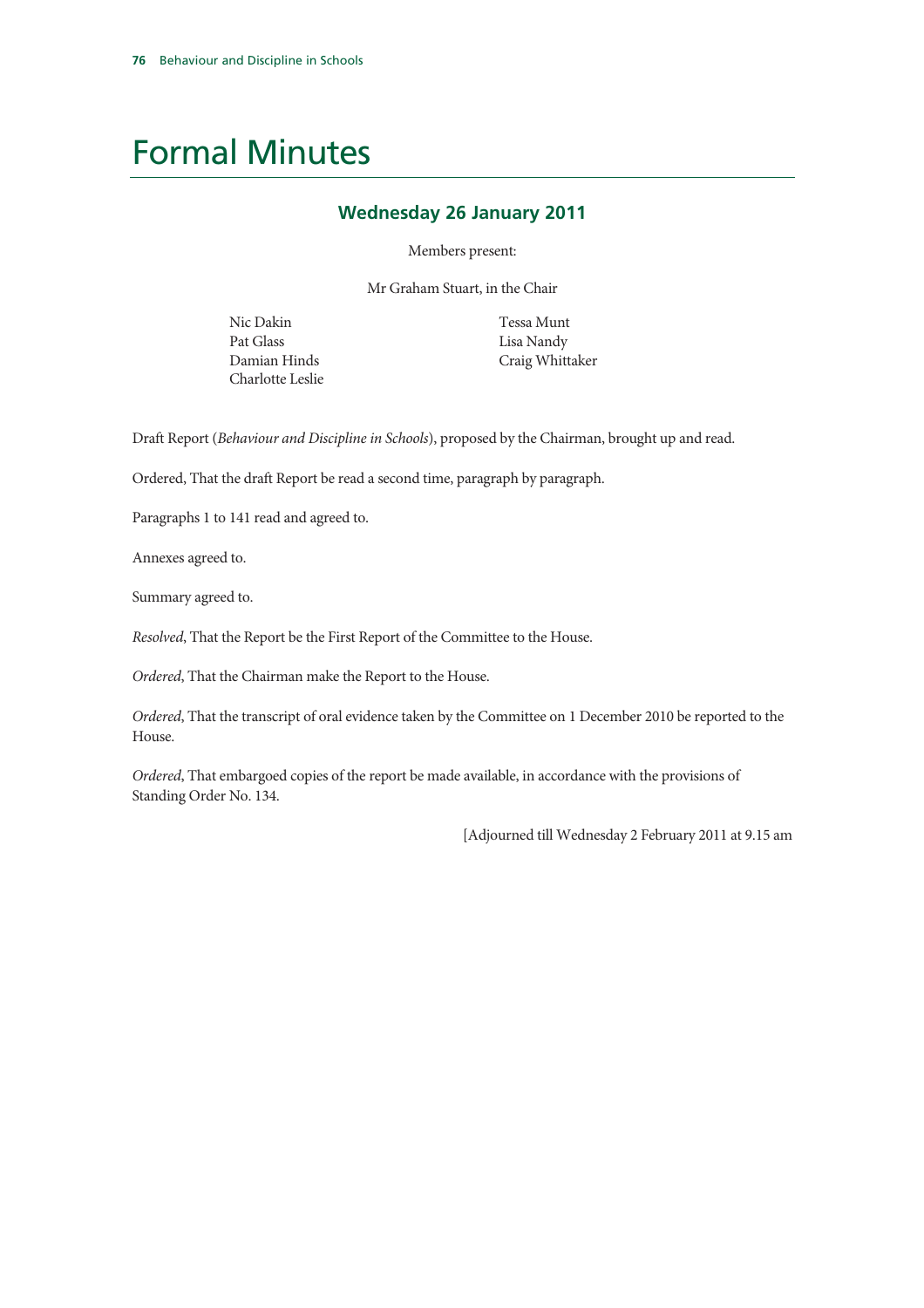## **Witnesses**

| <b>Wednesday 13 October 2010</b>                                                                                                                                                                                                                                                                                                                                                                                               | Page            |
|--------------------------------------------------------------------------------------------------------------------------------------------------------------------------------------------------------------------------------------------------------------------------------------------------------------------------------------------------------------------------------------------------------------------------------|-----------------|
| Tom Burkard, Visiting Fellow, University of Buckingham; Kate Fallon, General<br>Secretary, Association of Educational Psychologists; Professor Pam Maras,<br>Honorary General Secretary, British Psychological Society and Head of<br>Department of Psychology and Counselling, University of Greenwich; David<br>Moore CBE, Former HMI and Divisional Manager, Ofsted, and Professor Carl<br>Parsons, University of Greenwich | Ev <sub>1</sub> |
| Christine Blower, General Secretary, National Union of Teachers; Dr Mary<br>Bousted, General Secretary, Association of Teachers and Lecturers; Dr Patrick<br>Roach, Deputy General Secretary, NASUWT, and Ian Toone, Senior Professional<br>Officer (Education), Voice the Union                                                                                                                                               | Ev <sub>9</sub> |
| <b>Wednesday 20 October 2010</b>                                                                                                                                                                                                                                                                                                                                                                                               |                 |
| Sir Alan Steer, Chair and of the 2005 Practitioners' Group on School Behaviour<br>and Discipline                                                                                                                                                                                                                                                                                                                               | <b>Ev 20</b>    |
| Sue Bainbridge, Programme Lead for Behaviour and School Partnerships,<br><b>National Strategies</b>                                                                                                                                                                                                                                                                                                                            | Ev 30           |
| <b>Wednesday 27 October 2010</b>                                                                                                                                                                                                                                                                                                                                                                                               |                 |
| Gillian Allcroft, Policy Manager, National Governors' Association; Mike Griffiths,<br>Head of Northampton School for Boys and witness for the Association of School<br>and College Leader; Russell Hobby, General Secretary, National Association of<br>Head Teachers, and Charlie Taylor, Headteacher, Willows Primary Special School<br>and Acting Headteacher of Chantry Secondary Special School, Hillingdon               | Ev 36           |
| Virginia Beardshaw, Chief Executive, I CAN; John Dickinson-Lilley, Vice-Chair,<br>Special Educational Consortium; Paula Lavis, Policy and Knowledge Manager,<br>YoungMinds, and Jane Vaughan, Director of Education, National Autistic<br>Society                                                                                                                                                                              | Ev 47           |
| <b>Wednesday 17 November 2010</b>                                                                                                                                                                                                                                                                                                                                                                                              |                 |
| Katharine Birbalsingh, ex-Deputy Head; Daisy Christodoulou, Teach First<br>Ambassador; Sue Cowley, Educational Author, Trainer and Presenter; Paul Dix,<br>Lead Trainer and Director, Pivotal Education, and Tom Trust, Former Elected<br>Member for Secondary Sector, General Teaching Council for England                                                                                                                    | Ev 56           |
| Nick Gibb MP, Minister of State for Schools, Department for Education                                                                                                                                                                                                                                                                                                                                                          | Ev 66           |
|                                                                                                                                                                                                                                                                                                                                                                                                                                |                 |
| <b>Wednesday 1 December 2010</b>                                                                                                                                                                                                                                                                                                                                                                                               |                 |
| Dr John Dunford, Education Consultant; Bill Gribble, Behaviour Management<br>Trainer; Jacquie Nunn, Director of Improvement and Training, Training and<br>Development Agency for Schools, and Andrew Winton, Manager, Voice of<br>Young People, London Borough of Havering                                                                                                                                                     | Ev 77           |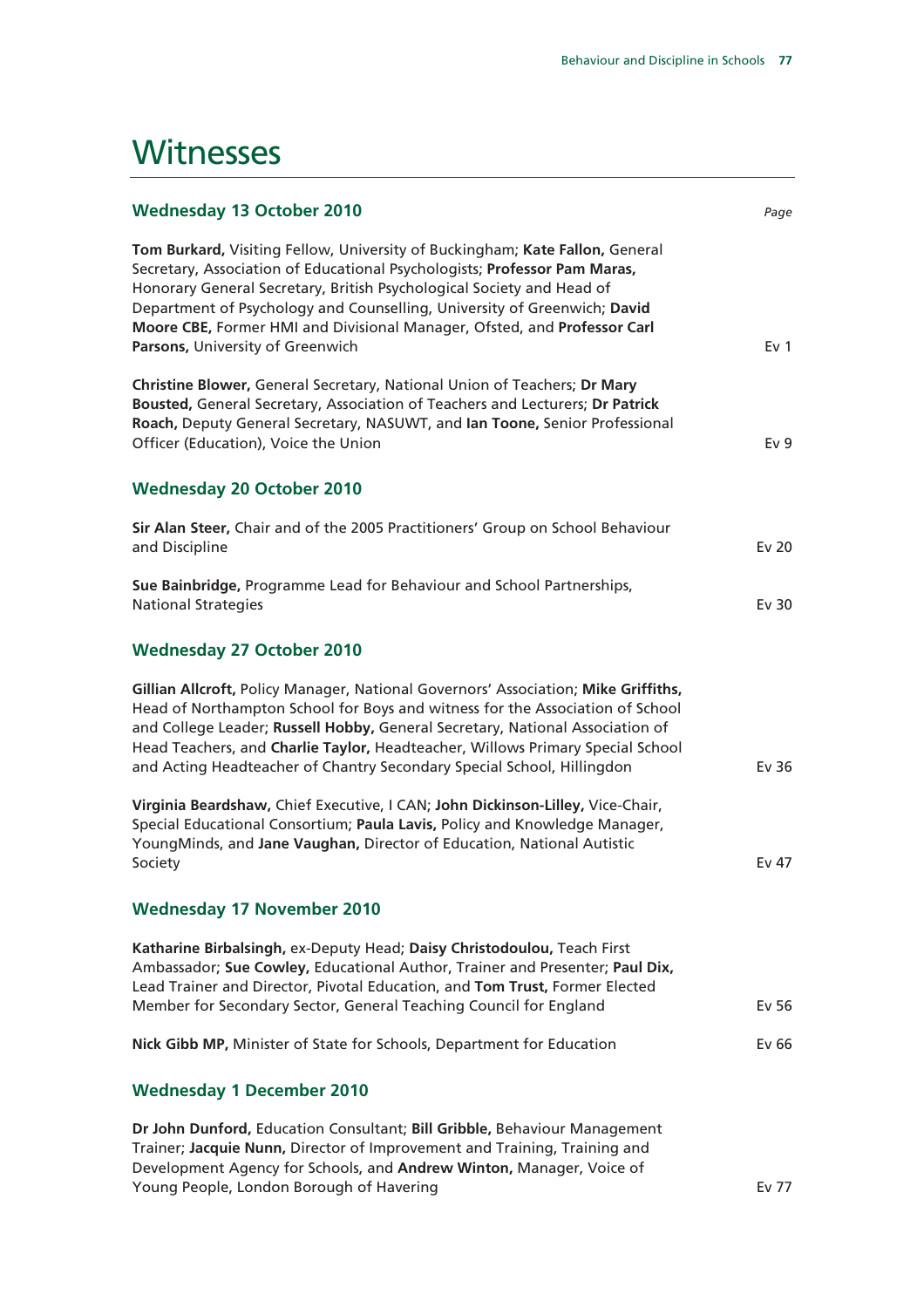# List of printed written evidence

| 1                 | <b>Tom Burkard</b>                                                                                                                          | Ev 88         |
|-------------------|---------------------------------------------------------------------------------------------------------------------------------------------|---------------|
| 2                 | The Association of Education Psychologists                                                                                                  | Ev 93         |
| 3                 | The British Psychological Society                                                                                                           | Ev 97; Ev 104 |
| 4                 | Dr David L Moore CBE                                                                                                                        | Ev 106        |
| 5                 | Carl Parsons, Visiting Professor of Educational and Social Inclusion,<br>Centre for Children, Schools and Families, University of Greenwich | Ev 108        |
| 6                 | <b>National Union of Teachers</b>                                                                                                           | Ev 114        |
| 7                 | Association of Teachers and Lecturers                                                                                                       | Ev 118        |
| 8                 | <b>NASUWT</b>                                                                                                                               | Ev 122        |
| 9                 | Voice: The Union for Education Professionals                                                                                                | Ev 126        |
| 10                | Sir Alan Steer                                                                                                                              | Ev 129        |
| 11                | <b>National Strategies</b>                                                                                                                  | Ev 130        |
| $12 \overline{ }$ | National Governors' Association                                                                                                             | Ev 136        |
| 13                | Association of School and College Leaders                                                                                                   | Ev 137        |
| 14                | National Association of Head Teachers                                                                                                       | Ev 141        |
| 15                | I CAN                                                                                                                                       | Ev 144; 146   |
| 16                | <b>Special Educational Consortium</b>                                                                                                       | Ev 148        |
| 17                | YoungMinds                                                                                                                                  | Ev 152; 155   |
| 18                | The National Autistic Society                                                                                                               | Ev 157; 163   |
| 19                | Sue Cowley                                                                                                                                  | Ev 165        |
| 20                | Department for Education                                                                                                                    | Ev 166        |
| 21                | Training and Development Agency for Schools                                                                                                 | Ev 171        |
| 22                | National Association of Social Workers in Education (NASWE)                                                                                 | Ev 174        |
| 23                | <b>Bill Gribble</b>                                                                                                                         | Ev 178        |

# List of additional written evidence

(Published in Volume III on the Committee's website www.parliament.uk/educationcommittee)

| 1  | <b>DEA</b>                                                                                             | Ev <sub>w1</sub>  |
|----|--------------------------------------------------------------------------------------------------------|-------------------|
| 2  | John Bangs                                                                                             | Ev $w2$           |
| 3  | Zacchaeus Trust 2000                                                                                   | Ev $w4$           |
| 4  | Alison Peacock, Cambridge Primary Review and the Wroxham Primary<br>School, Potters Bar, Hertfordshire | Ev w8             |
| -5 | Professor Stephen Gorard                                                                               | Ev <sub>w11</sub> |
| 6  | Demos                                                                                                  | Ev $w14$          |
| 7  | Jeff Hardman, Director, European Education Consultants Ltd                                             | Evw18             |
| 8  | <b>Incorporated Society of Musicians</b>                                                               | Ev $w19$          |
| 9  | Dr Sue Roffey                                                                                          | Ev $w19$          |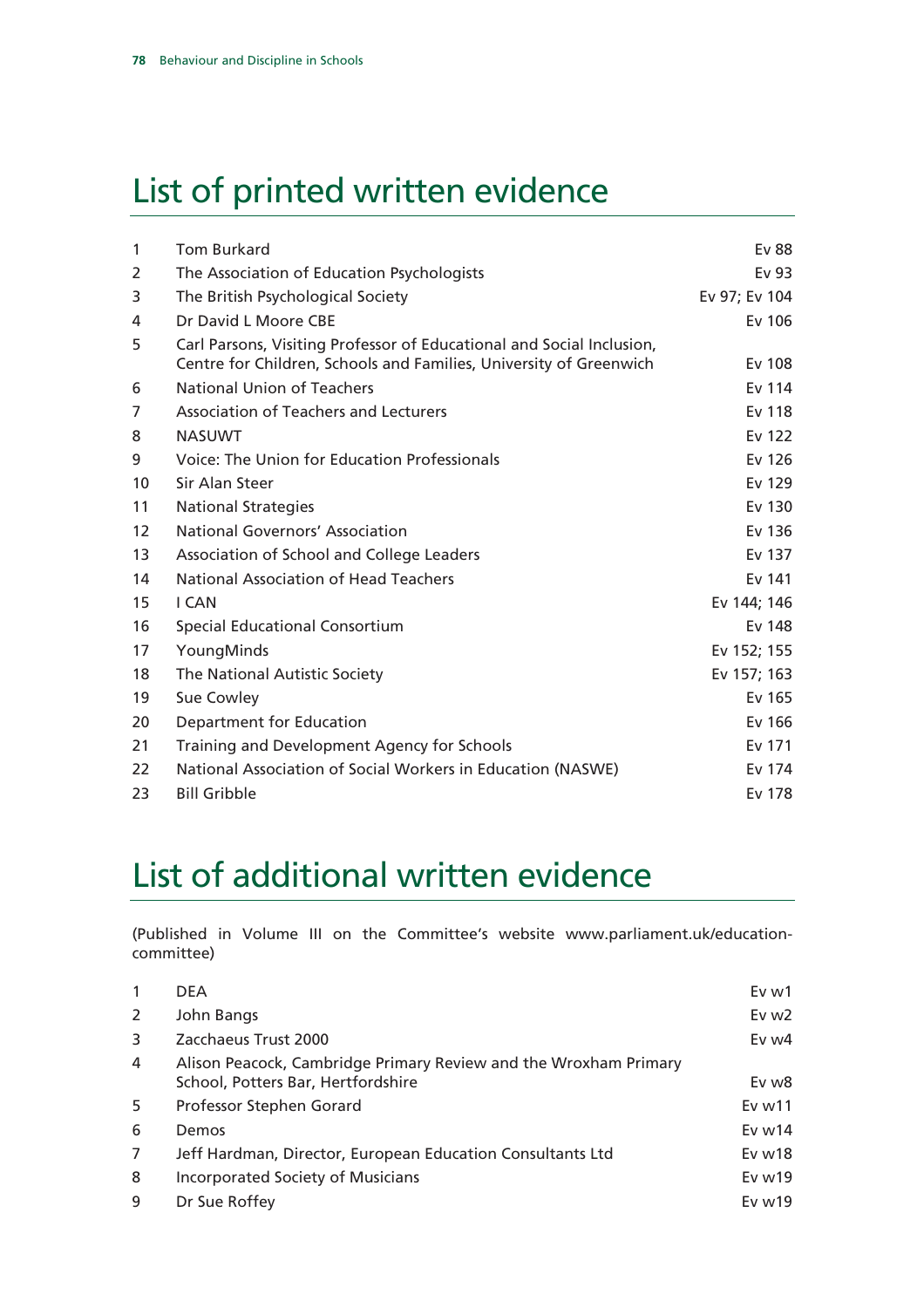| 10 | Jackie Deasy                                                                                                                     | Ev $w23$           |
|----|----------------------------------------------------------------------------------------------------------------------------------|--------------------|
| 11 | Dr Simon Gibbs, Senior Lecturer in Educational Psychology, Newcastle<br>University                                               | Ev $w23$           |
| 12 | The Adolescent and Children's Trust (TACT)                                                                                       | Ev w26             |
| 13 | Dr Jeremy Swinson, Principal Educational Psychologist, Witherslack                                                               |                    |
|    | Group of Schools                                                                                                                 | Ev $w29$           |
| 14 | Dominic Boddington, Respect4us                                                                                                   | Ev w31             |
| 15 | John Corrigan, Director, Group 8 Education                                                                                       | Ev w34             |
| 16 | David Wright                                                                                                                     | Ev w37             |
| 17 | Professor David Foxcroft, Professor of Community Psychology and Public<br>Health, Oxford Brookes University                      | Ev w37             |
| 18 | Helen Earl, Educational Psychology and Behaviour Support Team<br>Children's Services, Cumbria County Council                     | Ev w38             |
| 19 | Dr Richard Crombie, Specialist Senior Educational Psychologist:<br>Social and Emotional Development                              | Ev $w40$           |
| 20 | <b>Edison Learning</b>                                                                                                           | Ev w41             |
| 21 | Food for Life Partnerships                                                                                                       | Ev w44             |
| 22 | Fiona Wallace, Head of Behaviour Support Service, Link Centre                                                                    | Ev w <sub>51</sub> |
| 23 | The National Association of Social Workers in Education (NASWE)                                                                  | Ev w <sub>52</sub> |
| 24 | Office of the Children's Commissioner for England                                                                                | Ev w56             |
| 25 | National Children's Bureau                                                                                                       | Ev w60             |
| 26 | Institute of Education, University of London                                                                                     | Ev w62             |
| 27 | Liz Vickerie, Head of Support for Learning, and Kerrigen Marriner,<br>Head of Behaviour Support, London Borough of Tower Hamlets | $Ev$ w $68$        |
| 28 | <b>SHS</b>                                                                                                                       | Ev w70             |
| 29 | <b>Cornwall County Council</b>                                                                                                   | Ev w74             |
| 30 | <b>Research in Practice</b>                                                                                                      | Ev w78             |
| 31 | Youth Justice Board for England and Wales                                                                                        | Ev w81             |
| 32 | Joint Epilepsy Council                                                                                                           | Ev w83             |
| 33 | Croydon Department of Children, Young People and Learners                                                                        | Ev w86             |
| 34 | British Association for Counselling and Psychotherapy                                                                            | <b>Ev w89</b>      |
| 35 | <b>TreeHouse</b>                                                                                                                 | Ev w90             |
| 36 | Telford & Wrekin and Shropshire Educational Psychology Service                                                                   | <b>Ev w94</b>      |
| 37 | The Association of Directors of Children's Services                                                                              | Ev w97             |
| 38 | Granada Learning                                                                                                                 | <b>Ev w99</b>      |
| 39 | Children's Food Campaign                                                                                                         | Ev w103            |
| 40 | <b>Oxfordshire County Council</b>                                                                                                | Ev w106            |
| 41 | The Runnymede Trust                                                                                                              | Ev w111            |
| 42 | Marlborough Family Education Service                                                                                             | Ev w113            |
| 43 | <b>School Food Trust</b>                                                                                                         | Ev w116            |
| 44 | <b>Teacher Support Network</b>                                                                                                   | Ev w117            |
| 45 | Kent County Council                                                                                                              | Ev w120            |
| 46 | Centre for Studies on Inclusive Education                                                                                        | Ev w122            |
| 47 | <b>Buckinghamshire County Council</b>                                                                                            | Ev w125            |
| 48 | West Sussex Educational Psychology Service                                                                                       | Ev w130            |
| 49 | Pearson                                                                                                                          | Ev w132            |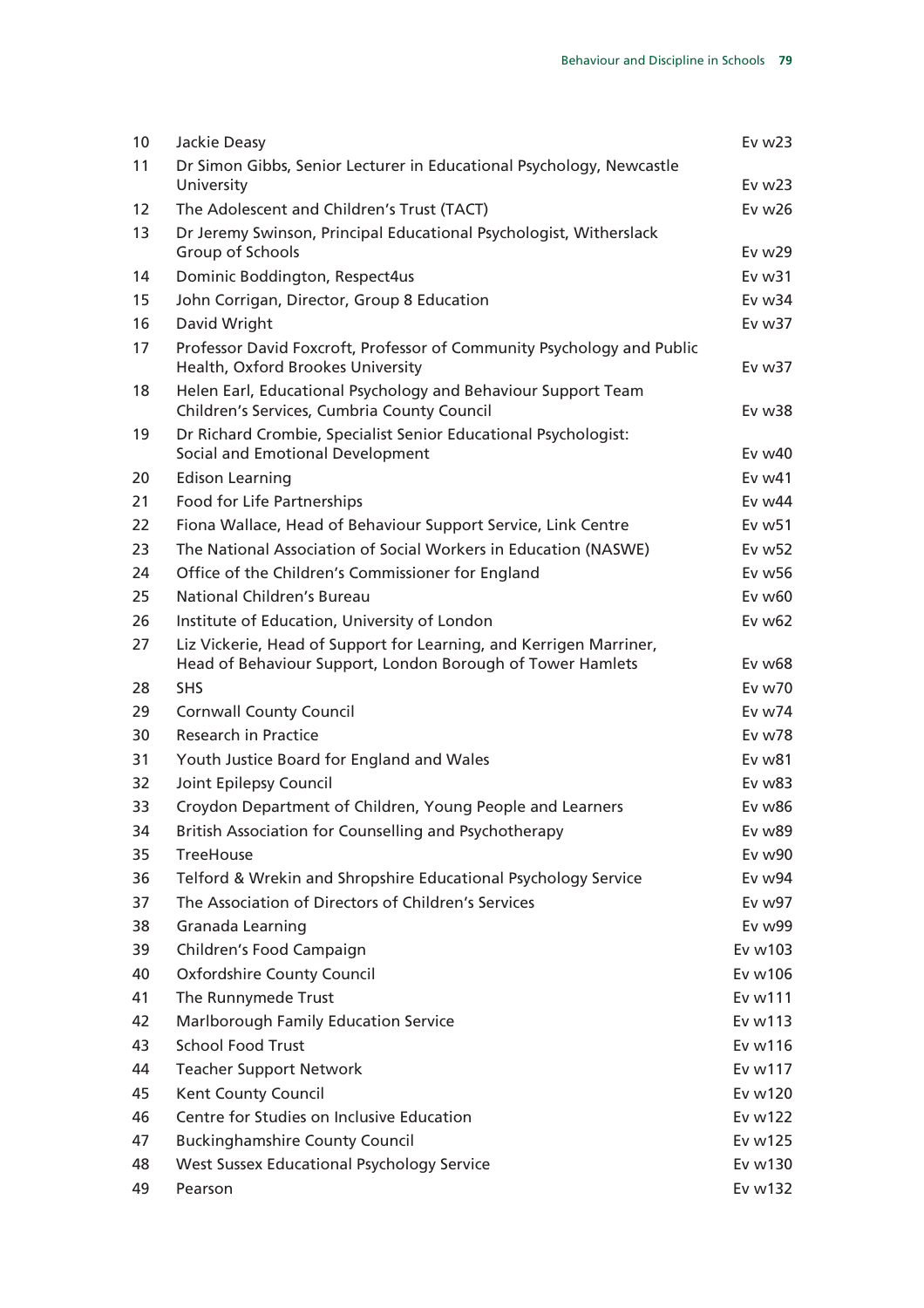| 50 | <b>Anti-Bullying Alliance</b>                                | Ev w133 |
|----|--------------------------------------------------------------|---------|
|    |                                                              |         |
| 51 | <b>Children's Rights Alliance</b>                            | Ev w137 |
| 52 | Southampton Psychology Service, Southampton City Council     | Ev w141 |
| 53 | Barnardo's                                                   | Ev w142 |
| 54 | <b>Advisory Centre for Education</b>                         | Ev w145 |
| 55 | Paul Bird                                                    | Ev w149 |
| 56 | <b>NFER</b>                                                  | Ev w149 |
| 57 | Birmingham Educational Psychology Service                    | Ev w154 |
| 58 | Ofsted                                                       | Ev w156 |
| 59 | Dr Heather Geddes, UKCP Reg Educational Psychotherapist, The |         |
|    | Caspari Foundation                                           | Ev w161 |
| 60 | <b>Parentline Plus</b>                                       | Ev w163 |
| 61 | Catch <sub>22</sub>                                          | Ev w164 |
| 62 | ContinYou                                                    | Ev w167 |
| 63 | Youth Sport Trust                                            | Ev w169 |
| 64 | Anita Kerwin-Nye, Director, The Communication Trust          | Ev w172 |
| 65 | Incredible Years Wales (IYW) Team, Bangor University         | Ev w172 |